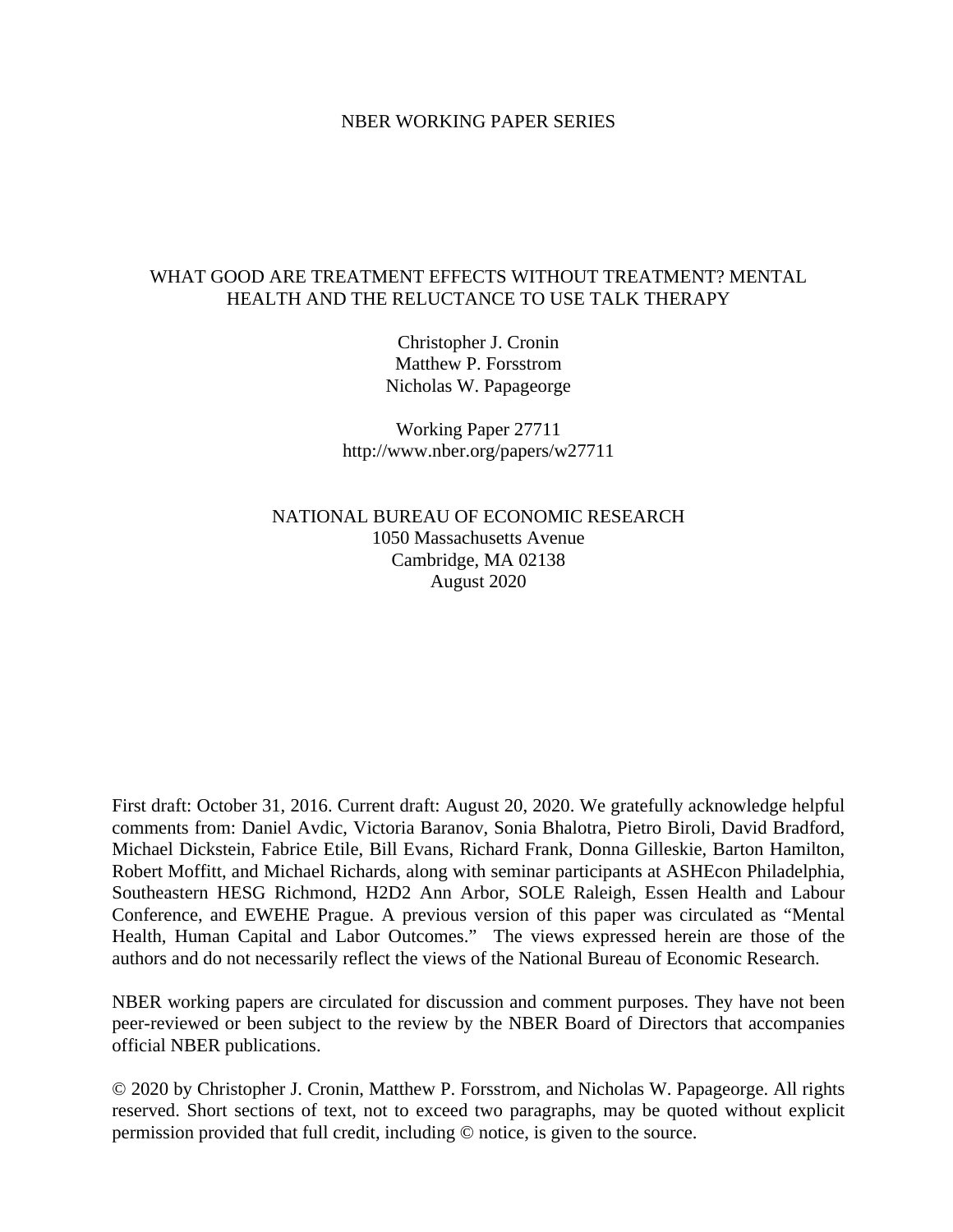What Good Are Treatment Effects without Treatment? Mental Health and the Reluctance to Use Talk Therapy Christopher J. Cronin, Matthew P. Forsstrom, and Nicholas W. Papageorge NBER Working Paper No. 27711 August 2020 JEL No. I10,I12,J22,J24

#### **ABSTRACT**

Mounting evidence across disciplines shows that psychotherapy is more curative than antidepressants for mild-to-moderate depression and anxiety. Yet, few patients use it. This paper develops and estimates a structural model of dynamic decision-making to analyze mental health treatment choices in the context of depression and anxiety. The model incorporates myriad costs suggested in previous work as critical impediments to psychotherapy use. We also integrate links between mental health and labor outcomes to more fully capture the benefits of mental health improvements and the costs of psychotherapy. Finally, the model addresses measurement error in widely-used mental health variables. Using the estimated model, we find that mental health improvements are valuable, both directly through increased utility and indirectly through earnings. We also show that even though psychotherapy improves mental health, counterfactual policy changes, e.g., lowering the price or removing other costs, do very little to increase uptake. We highlight two conclusions. As patient reluctance to use psychotherapy is nearly impervious to a host of a priori reasonable policies, we need to look elsewhere to understand it (e.g., biases in beliefs about treatment effects, stigma, or other factors that are as yet unknown). More broadly, large benefits of psychotherapy estimated in randomized trials tell only half the story. If patients do not use the treatment outside of an experimental setting—and we fail to understand why or how to get them to—estimated treatment effects cannot be leveraged to improve population mental health or social welfare.

Christopher J. Cronin University of Notre Dame 3060 Jenkins Nanovic Halls Notre Dame, IN 46556 ccronin1@nd.edu

Matthew P. Forsstrom Wheaton College 319 Memorial Student Center 501 College Avenue, Wheaton, IL 60187 matthew.forsstrom@wheaton.edu

Nicholas W. Papageorge Department of Economics Johns Hopkins University 3400 N. Charles Street Baltimore, MD 21218 and IZA and also NBER papageorge@jhu.edu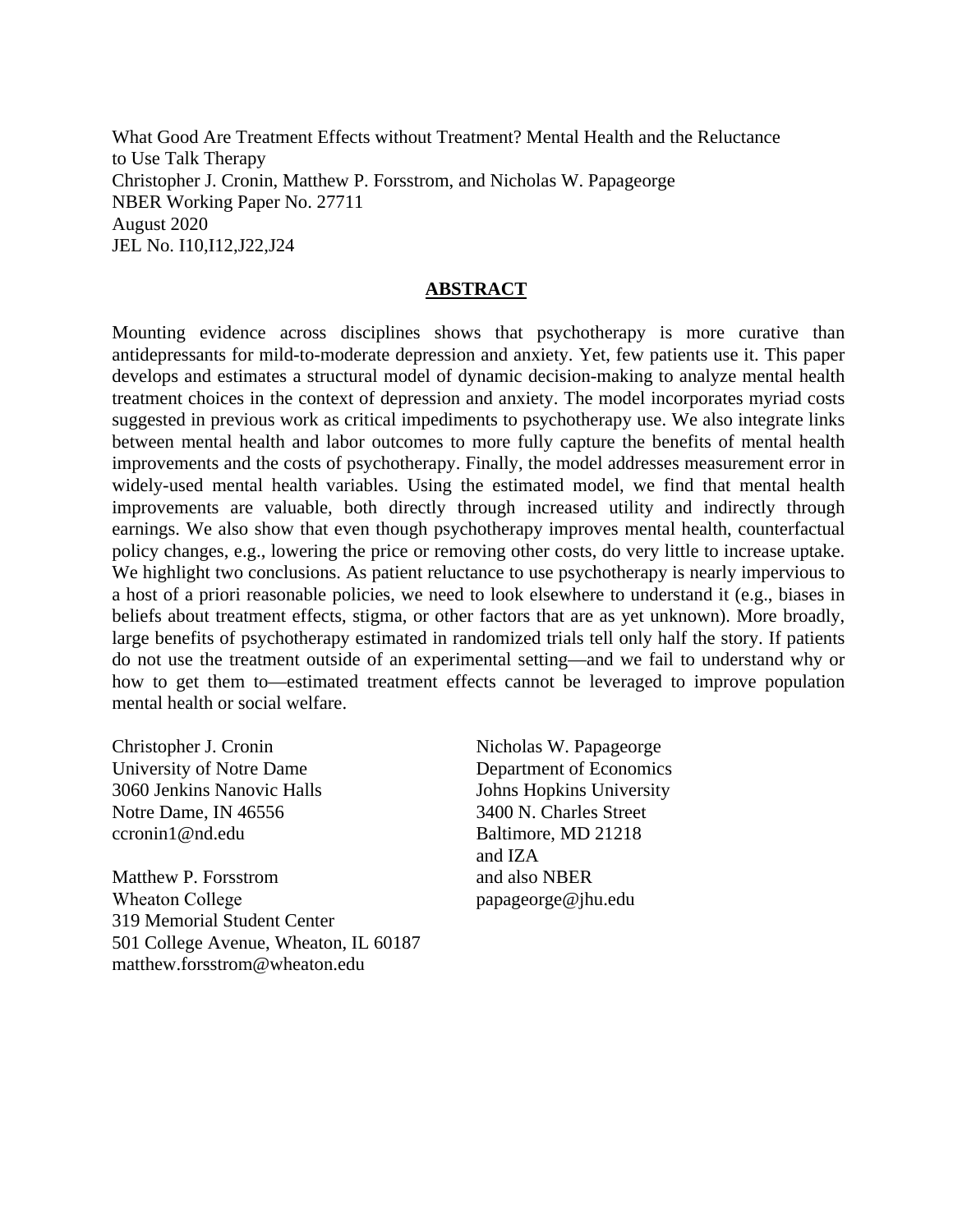# 1 Introduction

Mental illness is widespread and costly. Roughly one in five adults in the US experiences mental illness in a given year, the most common being mild-to-moderate depression or anxiety.[1](#page-2-0) Mental health problems are consistently associated with a host of costly outcomes, ranging from low labor market productivity (Frank and Gertler, [1991\)](#page-49-0) to problematic parenting (Ronda, [2019\)](#page-52-0). Yet, how patients choose to treat mental illness remains poorly understood. For example, below we describe a broad, cross-disciplinary literature which suggests that psychotherapy is more curative than antidepressants for mild-to-moderate depression and anxiety, yet the vast majority of individuals treating these conditions opt for the latter. In the last two decades, antidepressant use has soared. In a survey running from 2011 to 2014, about 13% of Americans over age 12 reported using an antidepressant in the past month (Pratt, Brody, and Gu, [2017\)](#page-52-1). For comparison, as of 2011, just over 3% of Americans over the age of 12 reported using psychotherapy during the past year (see Figure [1\)](#page-62-0). Failing to understand patient mental health treatment decisions impedes the development and evaluation of policies to address mental health problems.

This paper develops a structural model of dynamic decision-making to analyze mental health treatment choices in the context of depression and anxiety. The aim is to shed light on patient decisions—in particular, reluctance to use psychotherapy versus antidepressants— and to evaluate policies that could affect these choices.<sup>[2](#page-2-1)</sup> To that end, the model incorporates several benefits of antidepressants and psychotherapy (sometimes known as talk therapy or colloquially as "therapy"). Both treatment options improve mental health, albeit to different degrees, which increases utility directly and also indirectly through higher earnings. The model also includes a host of costs that could help to explain reluctance to use psychotherapy, including out-of-pocket payments (which are a function of insurance), time costs, and disutility of psychotherapy. Moreover, the model accounts for a unique feature of the context: just under 50% of people go to two or fewer psychotherapy appointments even though

<span id="page-2-0"></span><sup>1.</sup> According to the National Alliance on Mental Illness [\(NAMI\)](http://www.nami.org/Learn-More/Mental-Health-By-the-Numbers). Moreover, as of 2014, there were more than 222 million annual prescriptions filled for antidepressants, generating over \$14 billion in revenues (Greenblatt, Harmatz, and Shader, [2018\)](#page-50-0).

<span id="page-2-1"></span><sup>2.</sup> In what follows, the term "depression" is meant to include a narrow set of psychological disorders that share a common set of symptoms and treatments (e.g., major depressive disorder, generalized anxiety disorder, acute reaction to stress, etc.). Moreover, the term "antidepressants" is meant to include all prescription drugs used in the treatment of these conditions (e.g., SSRIs, SNRIs, Benzodiazapines, etc.). In Section [3.2,](#page-11-0) we show that these conditions and treatments describe the overwhelming majority of mental conditions experienced and drug treatments used by our population of study (26-55 year old Americans). Thus, while our empirical analysis allows for a broader range of conditions and treatments, it is most appropriate to interpret our findings as relating to the class of depressive conditions and treatments.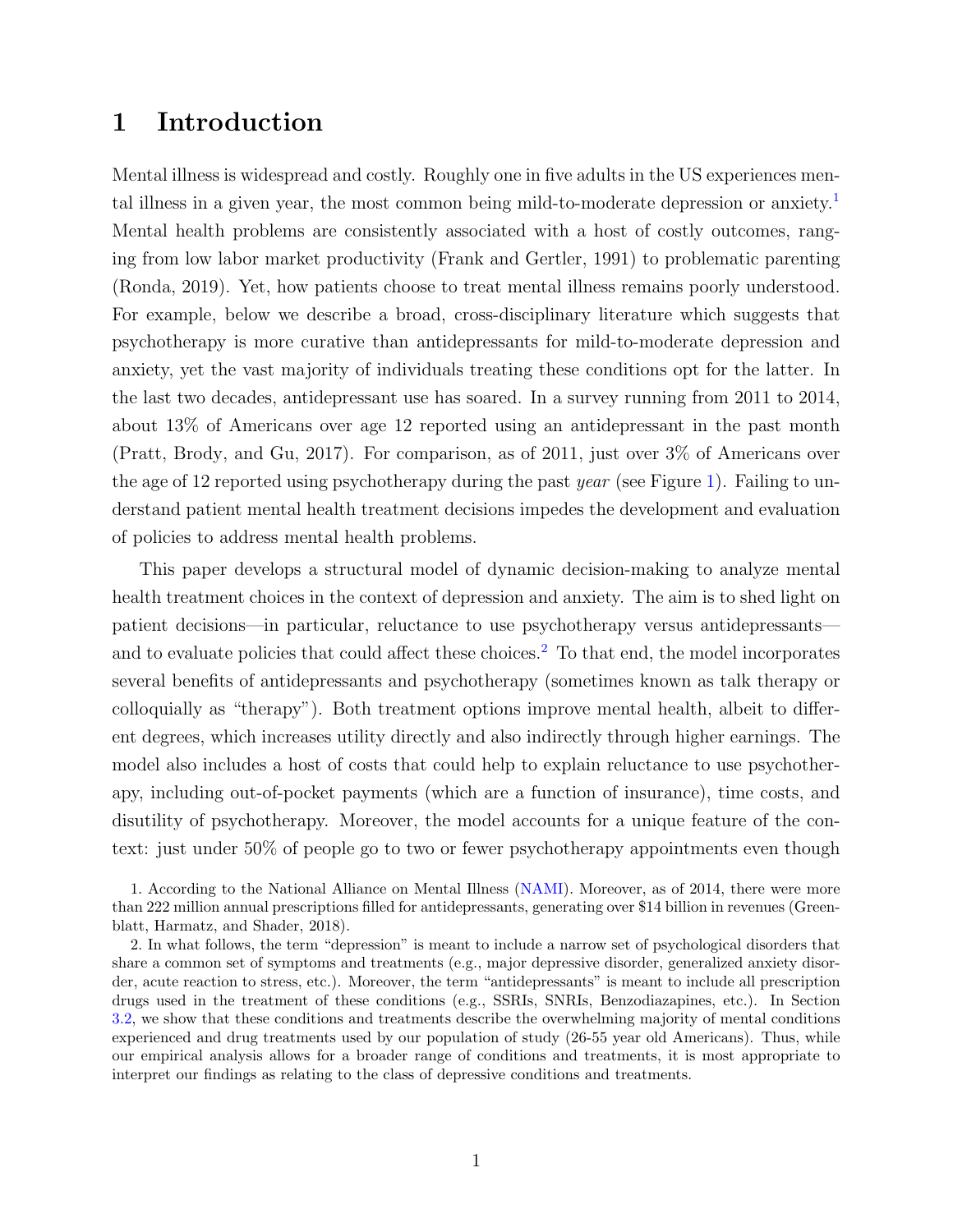a typical course is  $8-12$  sessions.<sup>[3](#page-3-0)</sup> The reason is that patients may try psychotherapy, learn they dislike either their therapist or perhaps psychotherapy in general (e.g., speaking about private matters to a stranger), and stop going after the first or second appointment.[4](#page-3-1) We model this behavior as a post-decision "shock" that ends the course of treatment and does not improve mental health. This captures the idea that patients cannot predict an early end to psychotherapy with certainty, but are aware it is a possibility when deciding whether to incur the upfront costs of seeking psychotherapy, which could contribute to their reluctance to do so. The addition of this feature is important. As we will show, reducing the possibility of premature discontinuation is one of the few ways to increase psychotherapy usage.

The structural model also addresses problems associated with the measurement of mental health. In rich, longitudinal datasets such as the one we use, mental health is often indexed using a series of targeted questions (e.g., the Kessler 6 or SF-12) or proxied using a coarse, self-reported scale, of "excellent," "very good," "good," "fair," or "poor." While a worse report of such mental health variables is associated with a higher probability of depression diagnosis, two individuals with similar reports in a given period could have vastly different underlying mental health problems. For example, one could be having a bad day and the other could be clinically depressed.<sup>[5](#page-3-2)</sup> One way to address this issue is to focus attention on individuals who are diagnosed as depressed, but there is selection into diagnosis.<sup>[6](#page-3-3)</sup> An alternative is to observe individuals over time and categorize them as depressed only if they report low levels of mental health repeatedly. Our approach is related, but does not require us to make arbitrary assumptions about how to categorize individuals. In particular, we permit unobserved heterogeneity in the form of latent types that can differ in average mental health along with disutility of treatment and of work. This approach exploits repeated observations over time to identify persistent differences in mental health, which delivers a better proxy

<span id="page-3-0"></span>3. Similarly high psychotherapy drop-out rates are well documented in the psychology literature (Wierzbicki and Pekarik, [1993;](#page-53-0) Swift and Greenberg, [2012\)](#page-53-1).

<span id="page-3-1"></span>4. An alternative explanation is that people go to a therapist once or twice in order to obtain medication. This is unlikely to explain the pattern as our data set explicitly asks whether or not the reason for a visit was to obtain psychotherapy.

<span id="page-3-2"></span>5. The Kessler 6 or other more formal measures are not available in our data for all periods, which is why we rely on self-reported scales. While the more formal measures would be preferable, they are still obtained by asking people questions about how they feel and are thus prone to measurement error. For example, see Prochaska et al. [\(2012\)](#page-52-2) for an analysis of the sensitivity and specificity of the Kessler 6 scale for identifying moderate mental distress.

<span id="page-3-3"></span>6. Individuals must see a licensed health professional in order to be diagnosed with a disorder, particularly if they wish to receive treatment; thus, there is selection into diagnosis, as those willing and able to seek a diagnosis and/or treatment are more likely to be measured as ill. Using representative household surveys and interviewers trained to diagnose depression, Thornicroft et al. [\(2017\)](#page-53-2) report that among those in the United States with depression during the past year, 74 percent "recognised that they needed treatment and 77 percent of these individuals made at least one visit to a service provider; thus, only 57 percent of those depressed during the prior year saw a provider.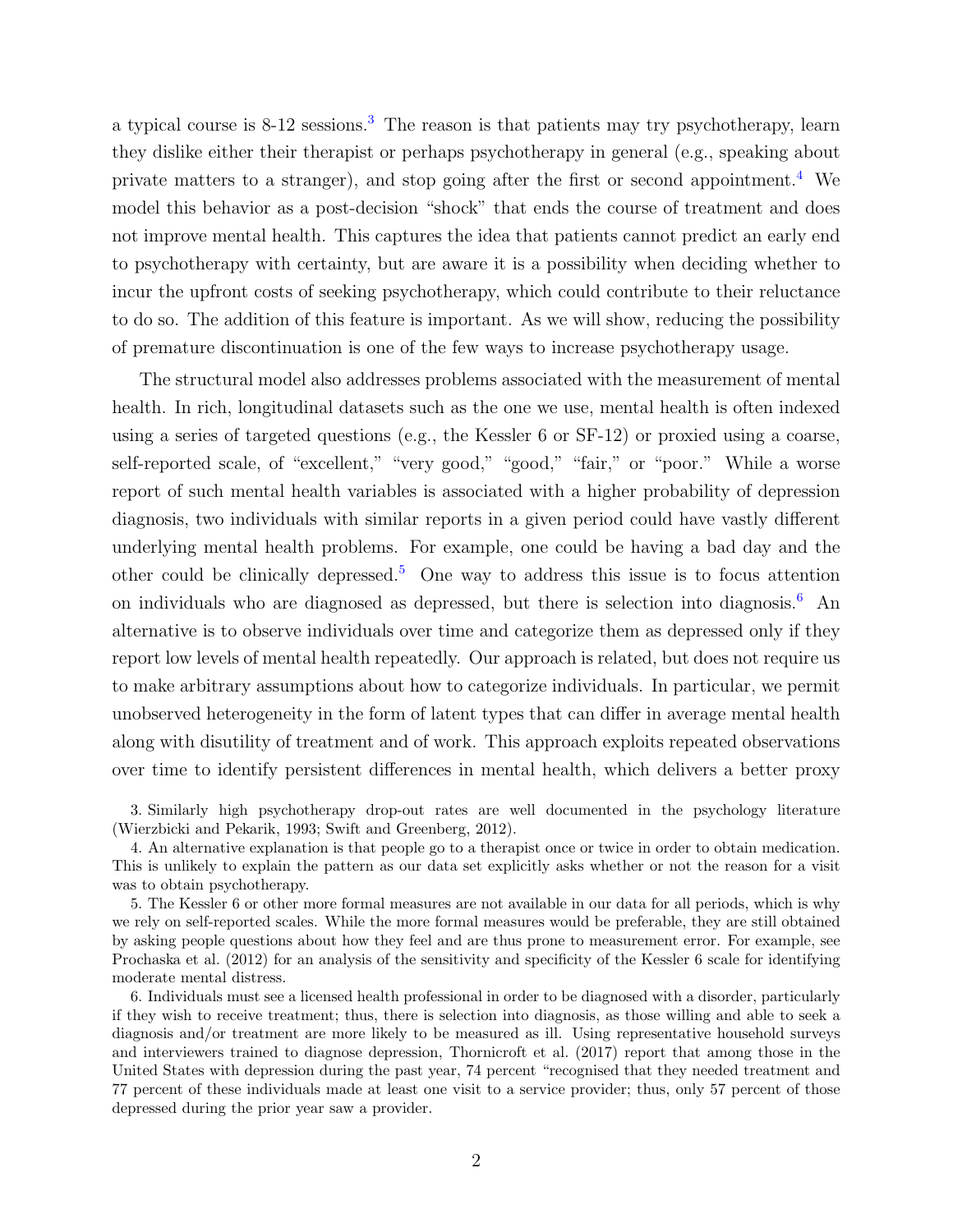of mental health, as it is less prone to measurement error arising from intermittent drops in reported mental health that are unlikely to reflect clinical depression.[7](#page-4-0)

We estimate parameters of the dynamic choice model using moments from several data sources. First, we use the 1996-2011 cohorts of the Medical Expenditure Panel Survey (MEPS) data, which apart from mental health treatments and conditions, also contain rich data on labor supply and earnings. One unique feature of this data set is that it includes mental health information for individuals who are unemployed, which allows us to explore links between mental health conditions, employment decisions, and related outcomes. In principle, we should be able to estimate the impact of treatment on mental health using these data. However, selection problems (in part due to the coarse mental health measure discussed previously) and a lack of credible instruments make doing so difficult. Thus, our preferred estimates rely on findings from a collection of randomized controlled trials (RCT) summarized in the medical and psychology literatures. This means we can focus attention on patient dynamic decision-making in light of treatment benefits credibly estimated from more suitable data.<sup>[8](#page-4-1)</sup>

Model estimates reveal substantial heterogeneity among observably similar individuals. In particular, there are four distinct latent types. Type 1 individuals comprise roughly 5% of the population and have perpetually poor mental health (i.e., 1.6 standard deviations below the sample mean on average). Type 2 individuals comprise roughly 16% of the population and have what might be considered moderate mental health (i.e., just 0.1 standard deviation below the sample mean on average). Types 3 and 4 comprise the remaining 79% of the population and have very good mental health. This heterogeneity is crucial in interpreting cross-sectional patterns in the data, which show higher rates of low-to-moderate mental health arising from intermittent reports of poor mental health. Indeed, if we take all reports of low-to-moderate mental health at face value (i.e., if we do not allow for unobserved heterogeneity), we over-estimate the number of individuals who could benefit from treatment and do not use it, which inflates forgone benefits, leading us to under-estimate the marginal benefit of good mental health. Regarding psychotherapy, the estimated latent type probabilities suggest that the proportion of the population that could benefit

<span id="page-4-0"></span><sup>7.</sup> A simple exercise we perform is to verify that individuals who report low subjective mental health multiple times are indeed more likely (measured as a posterior probability) to belong to latent types characterized by persistently low subjective mental health.

<span id="page-4-1"></span><sup>8.</sup> In Appendix [A.III,](#page-70-0) we merge two sources of county-level data into the MEPS in order to construct instruments that allow us to estimate the impact of treatment. The instrumental variables strategy produces effect sizes that are larger than those found in most clinical or field-experimental settings. Thus, we prefer to use estimates from well-identified settings. If we instead rely on our estimates, results are qualitatively similar to the main results; however, doing so deflates the estimated disutility of poor mental health, as the model struggles to explain the underutilization of highly effective treatments.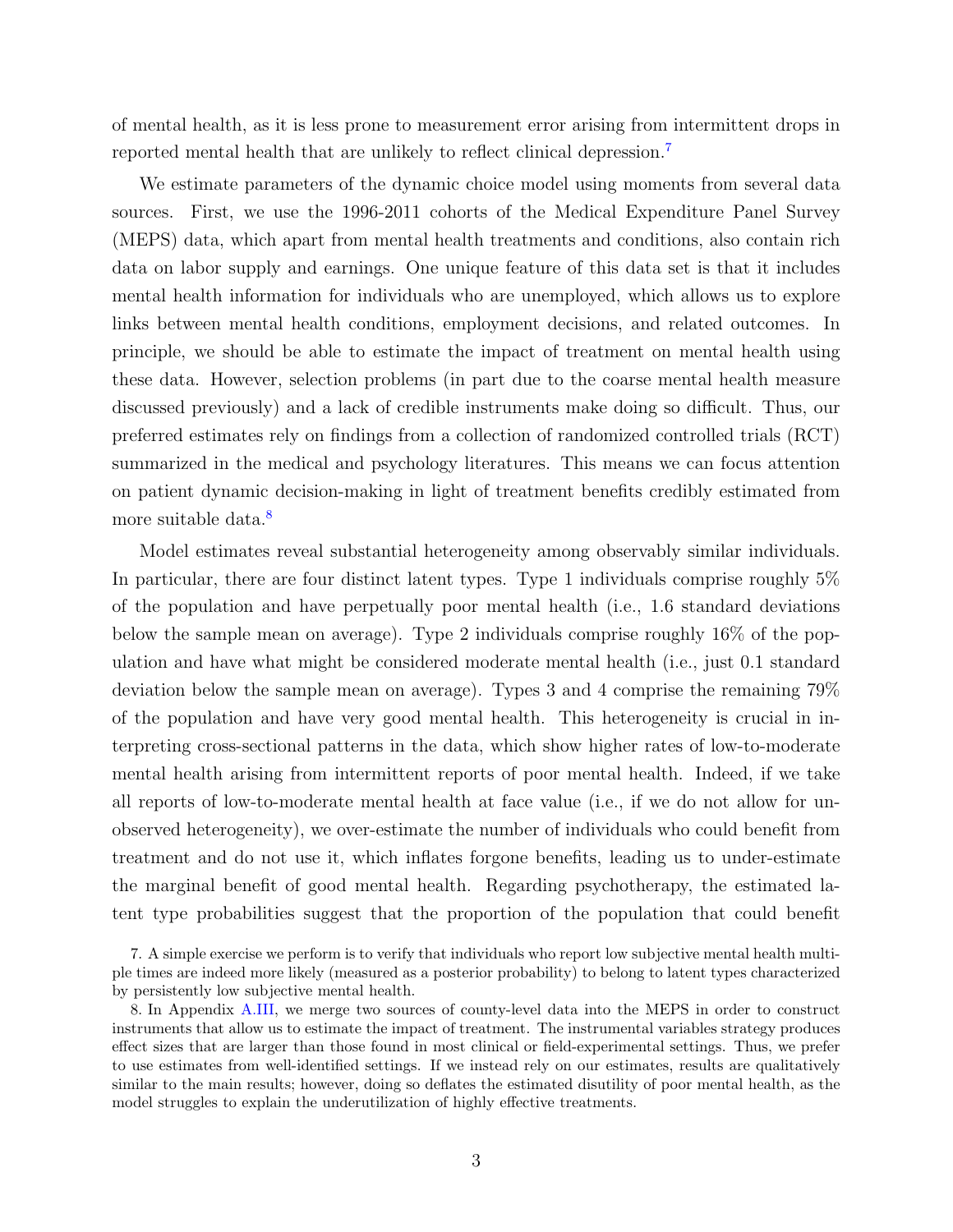from psychotherapy is somewhat smaller than cross-sectional reports of poor mental health would suggest. Never-the-less, type probabilities identified from persistent reports of lowto-moderate mental health mean that roughly 21% of the population could benefit from psychotherapy—and the vast majority do not use it.

Model estimates also show that individuals derive substantial utility from mental health. These effects are identified by relatively high antidepressants use along with higher treatment uptake at lower levels of mental health. We illustrate the value of mental health improvements with a simple counterfactual that supposes mental health in the population cannot fall below the sample mean. Applied to the US population as a whole, we find that citizens would value such a technology at roughly \$150 billion dollars per year (in 2018 dollars), with the largest benefits accruing to Types 1 and 2. About 15 percent of this value is attributable to recouping lost earnings from poor mental health. Importantly, finding large utility gains from mental health rules out a potential explanation of low psychotherapy use: that people simply do not value mental health very much. Our findings show that mental health is valued, but that people choose not to use the most effective treatment available. Our remaining counterfactuals are designed to shed light on this puzzle.

In particular, our second set of counterfactuals assesses the impact of assignment to psychotherapy (assuming perfect compliance) in one 6-month period, then tracks behavior and outcomes over the following year and a half. As expected, the roughly 80% of individuals with high baseline levels of mental health (i.e., Types 3 and 4) experience little change to their mental health. Consistent with earlier work exploiting random assignment (Baranov et al., [2019\)](#page-46-0), the remaining 20% (i.e., Types 1 and 2) experience increases in mental health in both the short and the long run, both of which are largest for the sickest individuals. This improvement in mental health is driven in part by greater antidepressant use, suggesting complementarities between the two treatments. Persistent effects are also driven by an increased willingness to go to psychotherapy once individuals have gained experience with the treatment. We do not find positive employment or wage effects. This finding runs counter to narratives suggesting that policy aimed at bettering mental health could "pay for itself" through increased employment or worker productivity (Laynard et al., [2007\)](#page-51-0). It is driven by the fact that among individuals with the most to gain from psychotherapy, labor supply and wages are not very elastic to mental health.<sup>[9](#page-5-0)</sup> These discouraging results echo

<span id="page-5-0"></span><sup>9.</sup> Both Butikofer, Cronin, and Skira [\(2020\)](#page-46-1) and Shapiro [\(2020\)](#page-52-3) find instances where observed increases in antidepressant use yield greater labor supply. The contrast in our findings may suggest important differences in the elasticity of labor supply with respect to mental health for marginal psychotherapy and antidepressant users or employment-specific costs associated with psychotherapy. For example, our findings suggest that the non-trivial time cost of psychotherapy makes employment difficult, which negates some of the employmentenhancing effects of improved mental health that comes with psychotherapy use.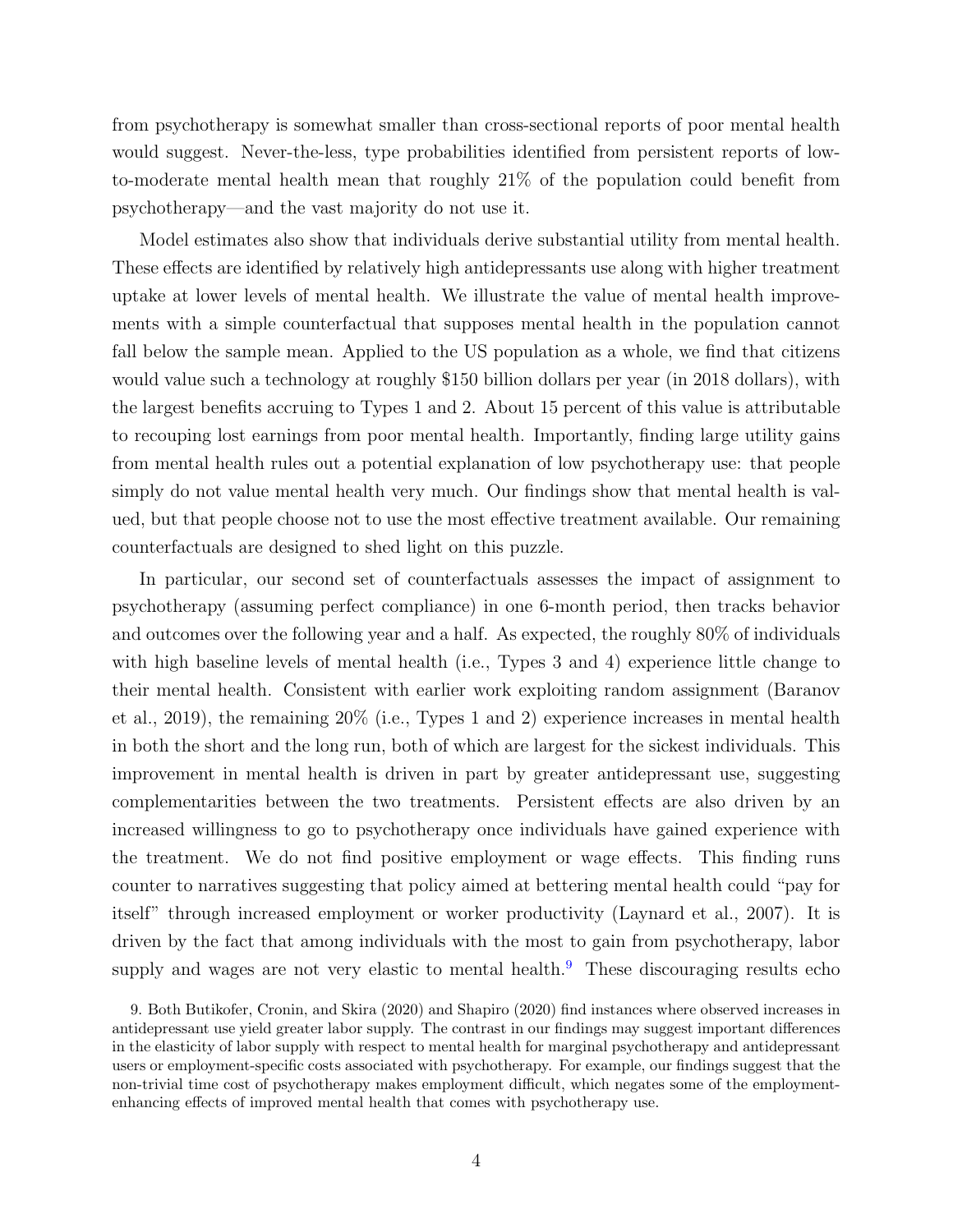findings in Baranov et al. [\(2019\)](#page-46-0), who show that women suffering postpartum depression who are randomly assigned to psychotherapy exhibit substantial mental health improvements compared to women in the control group—in both the short and long run. While these mental health improvements are found to impact some choices, such as time and monetary parental investments, they do not spill over to children's outcomes or lead to statistically significant increases in employment.<sup>[10](#page-6-0)</sup>

While random assignment to psychotherapy, either in an experimental setting or as a counterfactual policy, can shed light on the impact of psychotherapy, the population-level benefits of estimated treatment effects accrue only if people actually use psychotherapy, which they rarely do. This leads us to explore policies that focus on individual choices versus random assignment. In particular, in our third set of counterfactuals we assess responsiveness to several commonly-suggested policies that would presumably lower barriers to psychotherapy and thus increase usage, including monetary and time costs. Individuals hardly respond to lower psychotherapy prices or a reduction in time costs. A notable exception is that, among the 5% of individuals in persistently "fair" or "poor" mental health (i.e., Type 1 individuals), we see a 120 to 160 percent increase in psychotherapy use when we remove the post-decision preference shock that leads to discontinuation, which yields economically meaningful improvements in mental health.<sup>[11](#page-6-1)</sup>

These counterfactuals are somewhat bleak. Factors widely viewed as critical barriers to psychotherapy use (e.g., time and monetary costs) explain little patient reluctance to use the treatment. The only exception is a notable rise in uptake in the 5% of individuals with more severe depression or anxiety when shocks leading to early discontinuation of psychotherapy are removed. While this does not translate to higher employment for this group, it does appreciably improve mental health and thus merits further exploration. Type 2 individuals, who represent the 16% of Americans suffering from more mild mental health issues (but who would still benefit substantially from mental health improvements), are nearly impervious to the policies we consider, even when the cost reductions are dramatic. The effort to produce meaningful improvements in population mental health thus requires that we look elsewhere.

Our estimates suggest that simple disutility from psychotherapy is the primary disincentive for use. It is entirely possible that this is correct, e.g., maybe people simply do not

<span id="page-6-0"></span><sup>10.</sup> It should be noted that baseline labor supply outside the home is low for the sample in Baranov et al. [\(2019\)](#page-46-0), similar to Type 1 and 2 individuals in our sample, so there is little scope to detect any effects on employment. Moreover, they do report increases in financial empowerment and time spent with children. Unfortunately, we do not observe whether this is reflected in our results as neither is measured in the MEPS.

<span id="page-6-1"></span><sup>11.</sup> The other three types each experience a 70 percent increase in psychotherapy when all impediments are removed. The baseline is low, so the absolute rise is modest and has no measurable impact on population mental health. E.g., Type 3 individuals' use of psychotherapy rises from 1.4% of periods to 2.3% of periods.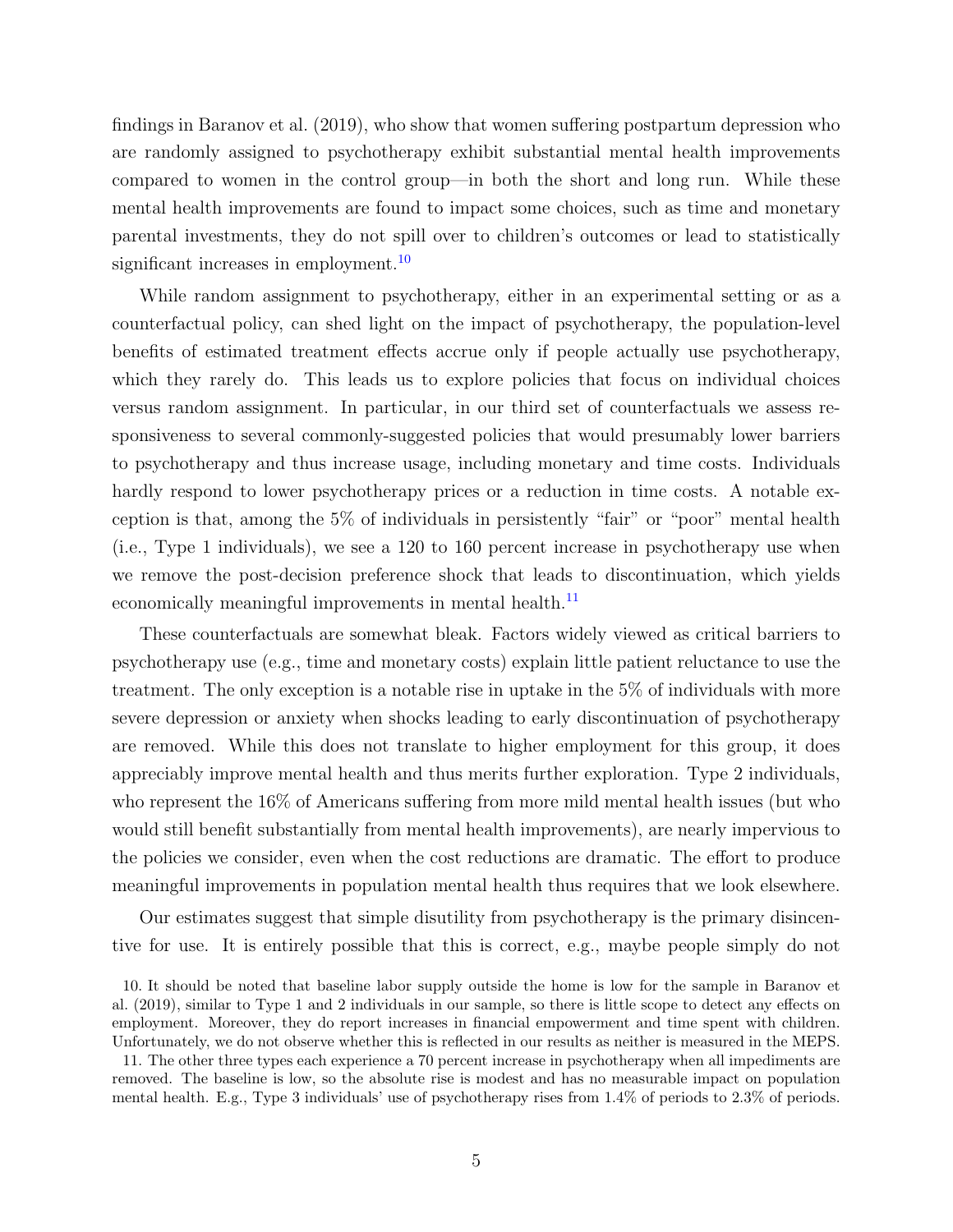want to share private issues with a stranger. In that case, policy designed to increase psychotherapy use would need to change the way psychotherapy occurs or is perceived, which is challenging. Another interpretation consistent with this finding is that low psychotherapy use is driven by stigma. An extensive literature has discussed stigma in the context of mental health treatment (see, for example, Corrigan, [2004;](#page-47-0) Bharadwaj, Pai, and Suziedelyte, [2017\)](#page-46-2), and there is evidence that stigma plays an important role in various other contexts, such as social welfare programs (Moffitt, [1983\)](#page-51-1) and HIV testing (Yu, [2019\)](#page-53-3). Alternatively, substantial treatment disutility may proxy for mechanisms outside the scope of the model, such as heterogeneity in beliefs. For example, some individuals may not see psychotherapy as particularly helpful. These beliefs may be correct if treatment effects are heterogeneous or if outcome expectations influence treatment success, of which there is some evidence (Greenberg, Constantino, and Bruce, [2006;](#page-50-1) Sotsky et al., [2006;](#page-52-4) Constantino et al., [2011\)](#page-47-1). Yet, well-designed, randomized trials with low rates of attrition have established large and positive average treatment effects (see subsection [3.4.3\)](#page-17-0), so this is unlikely to be the full story. Instead, it is possible that beliefs are simply biased, i.e., that individuals incorrectly assume that psychotherapy is not effective. Given that commonly suggested impediments to psychotherapy do not appear to be binding constraints, data collection efforts should shift towards factors that could shed light on the roles that heterogeneity in treatment effects, biases in beliefs, and stigma play in deterring people from psychotherapy. We return to this point in the conclusion.

The paper proceeds as follows: Section [2](#page-7-0) discusses related research. Section [3](#page-10-0) introduces the data used in this project and highlights several key empirical patterns that motivate our analysis. Section [4](#page-19-0) introduces the dynamic choice model. Section [5](#page-25-0) discusses estimation and identification. Section [6](#page-32-0) presents parameter estimates, model fit, and the results from counterfactual policy simulations, which use the estimated dynamic choice model. Section [7](#page-44-0) concludes.

## <span id="page-7-0"></span>2 Literature

In studying mental health treatment choices, we contribute to a large literature engendered by Grossman [\(1972\)](#page-50-2) that views medical treatment decisions as rational, dynamic decisions made under uncertainty. Within this framework, medical treatment is seen as a costly investment. Rational, forward-looking patients make medical decisions by weighing both current and future costs and benefits of different treatment options. The Grossman framework has been applied to a number of health contexts, such as chronic illness (Cronin, [2019\)](#page-47-2) and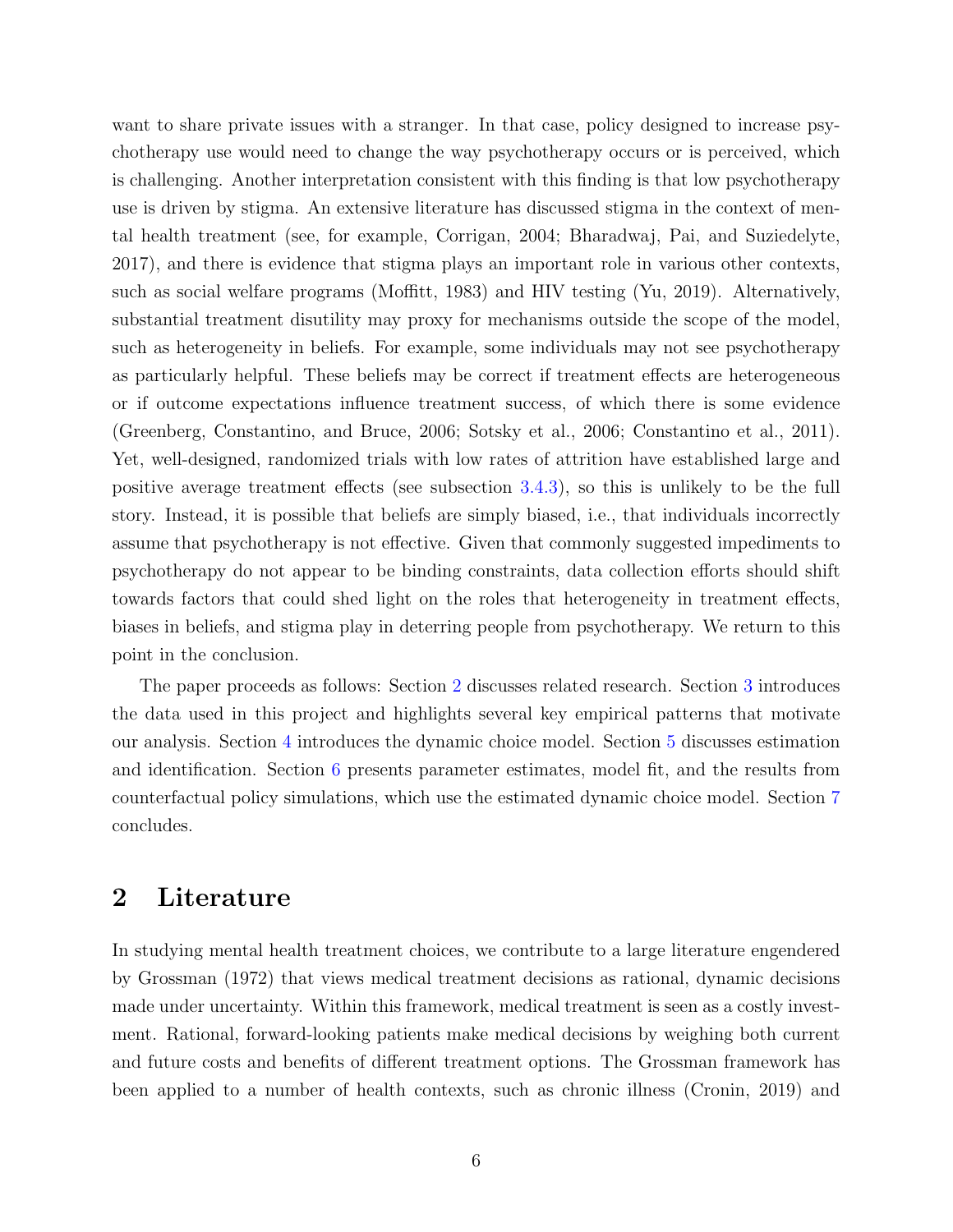infectious disease (Chan, Hamilton, and Papageorge, [2015\)](#page-47-3) and extended to incorporate additional features of healthcare decisions, such as learning and uncertainty about treatment quality (Crawford and Shum, [2005;](#page-47-4) Chan and Hamilton, [2006\)](#page-47-5), drug side effects (Papageorge, [2016\)](#page-51-2), risky behaviors that affect illness (Arcidiacono, Sieg, and Sloan, [2007;](#page-46-3) Darden, [2017\)](#page-48-0), and links between health and the labor market (Gilleskie, [1998\)](#page-49-1).

A smaller, growing literature in economics also studies mental health. Generally, this literature documents that mental health is valuable and corroborates the medical literature showing that psychotherapy improves mental health. An early contribution is Ettner, Frank, and Kessler [\(1997\)](#page-49-2) who provide evidence that psychiatric disorders significantly reduce employment, hours worked, and income. In a more recent and groundbreaking study, Baranov et al. [\(2019\)](#page-46-0) find that random assignment to psychotherapy for women with postpartum depression yields substantial mental health benefits that extend over many years. In another recent study, Jolivet and Postel-Vinay [\(2020\)](#page-50-3) estimate a job search model where mental health and job stress play a role in selection into employment and across types of jobs. A key finding is that negative mental health shocks are very costly, equating to roughly onethird of the cost of losing a job for an average worker. While our findings are in line with these papers, their key findings create a puzzle. If psychotherapy is highly effective, and people value mental health, then why is psychotherapy rarely used? The unique contribution of this paper is to shed light on this puzzle, which we do by incorporating various costs and benefits of different mental health treatments into a unified framework to assess treatment choices, in particular, reluctance to use psychotherapy. Doing so is an important complement to previous work on the value of mental health and the benefits of psychotherapy, which can only be harnessed if people opt for psychotherapy outside of experimental settings.

To our knowledge, we are the first to apply the Grossman framework in the form of a structural dynamic model of treatment choices and employment decisions to understand how forward-looking individuals manage their mental health.<sup>[12](#page-8-0)</sup> This gap in the literature is itself puzzling. It likely arises from some of the econometric issues we encounter in this study, including difficulties measuring mental health and the impact of treatment due to coarse subjective mental health measures; nonrandom selection into diagnosis and into treatment; as well as limited data available to relate mental health, treatment decisions, and labor market outcomes. Another unfortunate reason for this gap in the literature is that mental health problems—perhaps due to widespread stigma or ignorance—may be seen as fundamentally different from physical health problems. The implicit suggestion is that rational choice,

<span id="page-8-0"></span><sup>12.</sup> Davis and Foster [\(2005\)](#page-48-1) use the Grossman framework to study a parent's choice to seek mental health treatment for their children. Yet, as Currie and Stabile [\(2006\)](#page-48-2) mention, the Grossman framework has generally not been applied to mental health investments.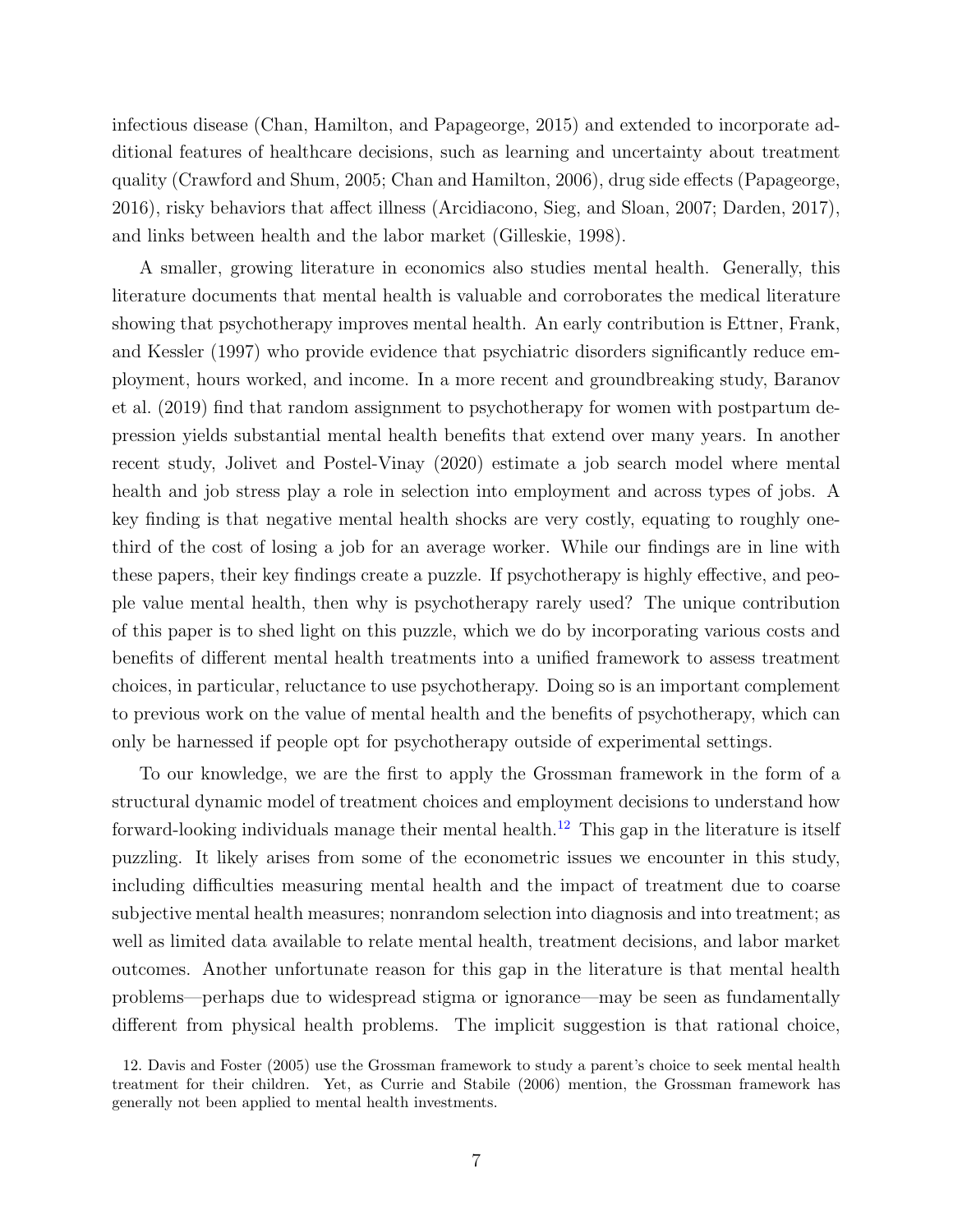applied in a wide variety of medical contexts, is somehow inappropriate for an analysis of mental healthcare. This position ignores the fact that the vast majority of mentally ill individuals manage relatively mild illnesses. Indeed, it seems especially inappropriate to begin with an assumption of irrationality for Type 2 individuals, who make up the vast majority of people who could benefit from psychotherapy, are least likely to use it and are most impervious to policy changes; and yet, most are educated, married, and a nontrivial fraction are employed.[13](#page-9-0) Moreover, it impedes progress on the fundamentally important question of why people do not use a beneficial treatment despite widespread evidence of its effectiveness, which is the focus of this paper.

Finally, we contribute to a massive and well-developed medical and public health literature on the determinants and consequences of mental health issues, the effectiveness of mental health treatment, and predictors of mental health treatment choices. Our approach is motivated by earlier work on the substitutability of mental health treatments (Elkin et al., [1989;](#page-48-3) Berndt, Frank, and McGuire, [1997\)](#page-46-4) and patient price sensitivity (Ellis, [1986;](#page-48-4) Frank and McGuire, [1986;](#page-49-3) Keeler, Manning, and Wells, [1988\)](#page-51-3). In addition, we contribute to research examining how mental health, treatment, education, and the labor market interact for both adolescents (Currie and Stabile, [2006;](#page-48-2) Fletcher and Wolfe, [2008;](#page-49-4) Fletcher, [2008,](#page-49-5) [2014\)](#page-49-6) and for adults (Frank and Gertler, [1991;](#page-49-0) Ettner, Frank, and Kessler, [1997;](#page-49-2) Stewart et al., [2003;](#page-53-4) Greenberg et al., [2003;](#page-49-7) Butikofer, Cronin, and Skira, [2020;](#page-46-1) Shapiro, [2020\)](#page-52-3). Much of this literature focuses on more severe mental health problems, whereas we consider a representative sample, which includes individuals suffering from moderate, mild, or no mental illness at all. We are thus able to place focus on the relatively large set of individuals who are not severely ill, but who could benefit from psychotherapy and yet choose not to, even when the costs of doing so are drastically reduced. Finally, we relate to medical and psychological literature studying barriers to access and stigma as possible reasons why psychotherapy uptake is low (Corrigan, [2004\)](#page-47-0). This paper marks an initial attempt to incorporate various costs and benefits of psychotherapy into a unified choice framework to understand reluctance to use a valuable treatment and assess which types of policies are worth pursuing to increase usage.

<span id="page-9-0"></span><sup>13.</sup> According to the National Survey on Drug Use and Health, in 2015 [18%](https://www.nimh.nih.gov/health/statistics/prevalence/any-mental-illness-ami-among-us-adults.shtml) of U.S. adults reported mental illness in the past year, while only  $4\%$  report a *serious* mental illness. According to the National Institute of Mental Health (NIMH), serious mental illnesses are defined as those, "resulting in serious functional impairment, which substantially interferes with or limits one or more major life activities." Even among these individuals, inpatient treatment, much less institutionalization, is rare. In 2008, only [7.5%](https://www.nimh.nih.gov/health/statistics/prevalence/use-of-mental-health-services-and-treatment-among-adults.shtml) (NIMH) of individuals reporting a serious mental illness sought inpatient treatment.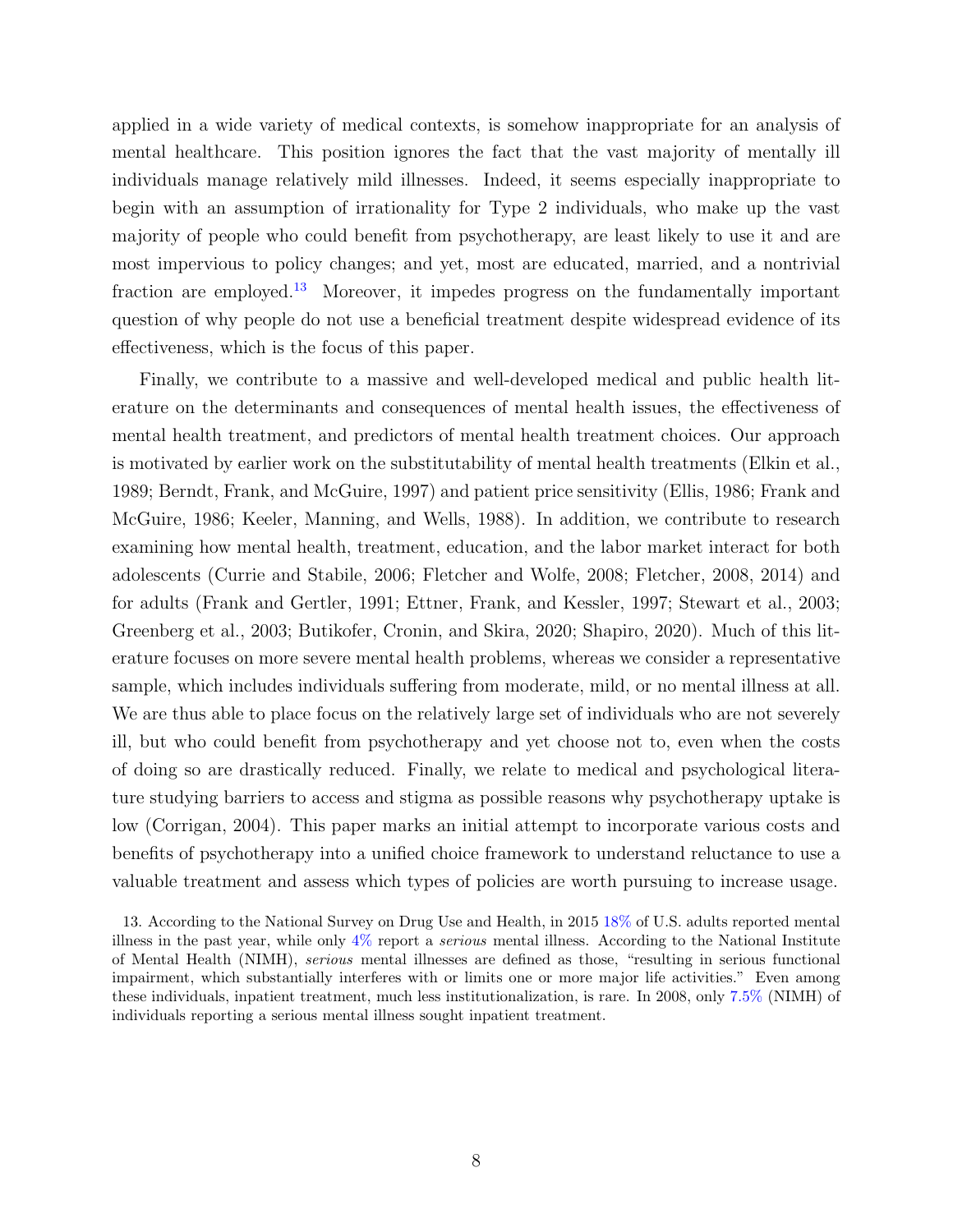## <span id="page-10-0"></span>3 Data

### 3.1 Data Set

Our empirical analysis uses data from the Medical Expenditure Panel Survey (MEPS), which has been collected annually since 1996 by the Agency for Healthcare Research and Quality (AHRQ). Each year, a nationally representative sample of new participants is added to the MEPS, drawn randomly from the previous year's National Health Interview Survey (NHIS) sample. Each cohort is interviewed five times over the two years that follow January 1st of the cohort year.

Several characteristics of the MEPS make it well suited for our purposes. The MEPS contains individual-level panel data on mental health, treatment, and employment, all of which are needed to estimate our dynamic model.<sup>[14](#page-10-1)</sup> To our knowledge, no other publicly available data set offers this unique set of features.[15](#page-10-2) Moreover, the MEPS offers several clear advantages over the large, administrative claims data that have become popular in the literature. For example, the MEPS consistently reports a mental health measure that does not require diagnosis. Such a measure is needed if one hopes to model dynamic mental health transitions as a motivation for treatment decisions. Claims data only offer treatment decisions and, possibly, mental illness diagnosis, which can only be observed if a patient endogenously chooses to visit a physician. Moreover, researchers typically acquire claims data from large, self-insuring employers; thus, all individuals are employed and insured. Critical to our study is the relationship between mental health and employment, which may be influenced by insurance status; thus, observing variation in all three measures is required.

Despite these advantages, the MEPS data have several drawbacks. First, the panel is short and individuals enter at various points in the lifecycle; thus, we need to address endogenous initial conditions with our econometric specification. Second, an important relationship we want to estimate—the impact of medical treatments on mental health transitions—is subject to selection bias and the data offer few credible instruments to help in identification. We discuss these challenges in further detail in Appendix Section [A.III.1.](#page-71-0) Third, survey data are likely to contain measurement error in key variables, such as wages, medical care prices, and medical care treatment, as the data rely on accurate self-reports of events that

<span id="page-10-1"></span><sup>14.</sup> Eckstien et al. (2019) explain how dynamic models can be estimated using cross-sectional data as long as endogenous state variables are observed. However, panel data is required if one is to capture permanent unobserved heterogeneity in choice and transition probabilities. As explained in Section [6.1,](#page-32-1) such heterogeneity is critical to our findings.

<span id="page-10-2"></span><sup>15.</sup> An exception is the Health and Retirement Survey (HRS)—Medicare link, which focuses on the elderly making it less than ideal for a study of mental health and employment.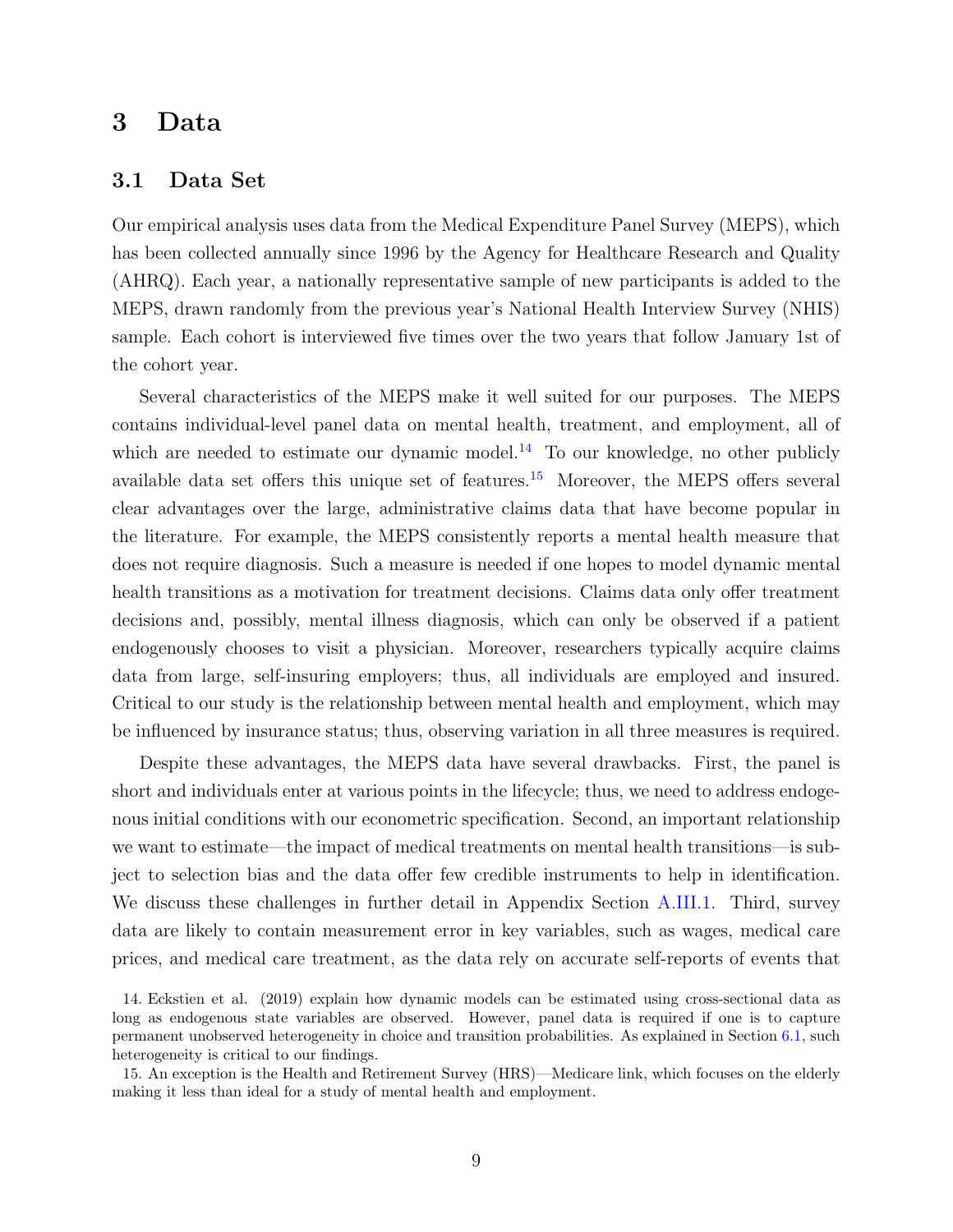may occur several months in the past. When administrative data sets report these variables, they are likely subject to less measurement error; however, many such data sets used in this literature exclude variables such as wages and the price of specific medical treatments due to individual privacy and corporate proprietary concerns (e.g., Kowalski, [2015\)](#page-51-4).

Our estimation sample is comprised of individuals 26-55 years old from the 1996-2011 MEPS cohorts. We exclude the first interview period because lags of several variables are important in our analysis. We exclude individuals who miss one or more interviews. We also exclude individuals who have an interview period that is less than three and a half months or greater than seven months. The resulting analytic sample consists of 54,989 individuals and 208,113 individual-period dyads. In Section [A.I.1](#page-64-0) of the appendix, we discuss these sample restrictions and their impact on the generalizability of our results.

## <span id="page-11-0"></span>3.2 Mental Health and Treatment in the MEPS

The MEPS offers several ways to measure an individual's mental health and associated treatment decisions. As we are interested in mental health broadly, the primary measure that we employ is self-reported. Specifically, survey participants are asked, "In general, would you say that your mental health is excellent  $(5)$ , very good  $(4)$ , good  $(3)$ , fair  $(2)$ , or poor (1)?" Additionally, participants are asked to report all "health problems (experienced during the current interview period) including physical conditions, accidents, or injuries that affect any part of the body as well as mental or emotional health conditions, such as feeling sad, blue, or anxious about something." The description of the illness is recorded as verbatim text, which is later coded to 5-digit ICD9-CM codes by professional coders.<sup>[16](#page-11-1)</sup> While these condition codes can help us to understand the specific illnesses afflicting our population of interest, they are troublesome empirically, as they are prone to selection. Individuals who have been formally diagnosed with depressive disorder, for example, and/or use treatments for depression are more likely to report the disorder. This selection creates a form of nonclassical measurement error in the illness reports, as those willing and able to seek a diagnosis and/or treatment are more likely to be coded as ill. This selection problem does not exist with self-reported mental health.

While variation in self-reported mental health could be generated by changes in any particular mental condition, we argue that in our sample it should be interpreted as largely relating to a narrow set of psychological disorders that share a common set of symptoms and treatments; namely, Depressive Disorders (ICD9 Codes 296 and 311), Anxiety Disorders

<span id="page-11-1"></span><sup>16.</sup> Only 3-digit codes are available in the public use files that we use in our analysis.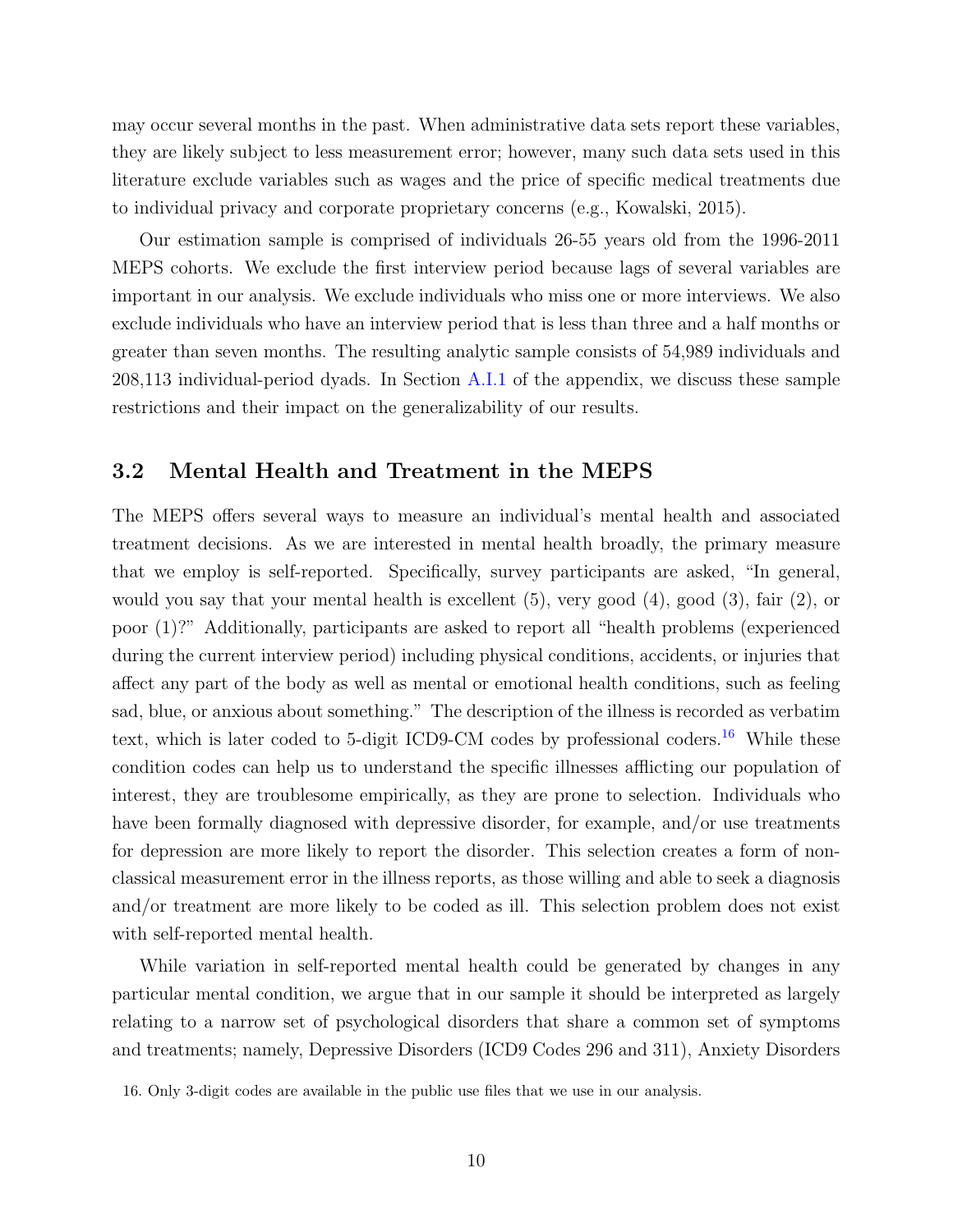(ICD9 Code 300), and Stress Induced Disorders (ICD9 Codes 308 and 309). These "DAS" disorders represent an overwhelming share of all mental health conditions reported in our sample. Specifically, among all interview rounds in which a mental illness (i.e., ICD9 Codes 290-319) is reported, 93 percent contain a DAS report, while only 12 percent contain a non-DAS report.<sup>[17](#page-12-0)</sup> Furthermore, in the section that follows, we show that self-reported mental health is highly correlated with reports of these DAS disorders.

Medical treatments are reported by the survey respondent. After reporting each medical treatment, individuals are asked about the condition being treated, which is then coded as an ICD9 code.<sup>[18](#page-12-1)</sup> For prescription drugs, individuals also report the corresponding condition being treated, as well as the name, dose, refill information, and price of the drug.<sup>[19](#page-12-2)</sup> Because self-reported mental health is not condition specific, the medical treatments that we model can be related to any mental health condition. Specifically, an individual is coded as using psychotherapy during an interview round if he or she (i) visited a medical office in person, (ii) the visit relates to a mental health condition (i.e., ICD9 code  $\in$  [290,319]), and (iii) they received psychotherapy/counseling. An individual is coded as using prescription drugs during an interview round if he or she filled a prescription for the treatment of a mental health condition. Note that our choice to code prescription drug use in this way has two implications. First, off-label drug use, which represents as much as 30 percent of antidepressant use (Wong et al., [2016\)](#page-53-5), is intentionally ignored in our analysis, as these treatment regimens should have no impact on mental health.<sup>[20](#page-12-3)</sup> Second, this coding implies that we measure the use of some drugs outside the class of antidepressants (e.g., SSRIs, SNRIs, TCAs, etc.) and benzodiazepines (e.g., alprazolam, diazepam, etc.) that are commonly used to treat DAS disorders. However, given the prevalence of DAS disorders reported above, it should come as no surprise that the overwhelming majority of psychotherapeutic drug use observed in our sample relates to these conditions. Specifically, among all interview rounds where individuals report using a drug to treat a mental health condition, 91 percent take a drug to

<span id="page-12-0"></span><sup>17.</sup> Examples of other mental illnesses would include substance abuse disorders, dementia, schizophrenia, psychosis, ADHD, Autism, physical brain injuries/deformities, and mental retardation.

<span id="page-12-1"></span><sup>18.</sup> Note that if the condition was not initially reported, an expanded set of questions is asked, so that the illness is fully documented in the MEPS Condition files. This process of "back-coding" illnesses virtually guarantees that illness reports suffer from the non-classical measurement error referenced above. Moreover, the process ensures that illness reports provide a poor measure of one's current mental health, as someone who is successfully managing their depressive symptoms with treatment (i.e., their mental health is improved because of treatment) will still be coded as "depressed", due to the use of treatment.

<span id="page-12-2"></span><sup>19.</sup> AHRQ attempts to verify the information provided by participants with the (medical) providers of the treatment, via telephone interviews and mailed survey materials. For prescriptions, AHRQ attempts to contact pharmacies regarding each fill/refill reported by the participant. Physicians are also contacted for reported office-based visits, but may be subsampled at various rates in certain years.

<span id="page-12-3"></span><sup>20.</sup> According to (Wong et al., [2016\)](#page-53-5), antidepressants are commonly used to treat migraines, insomnia, pain, menopause, etc.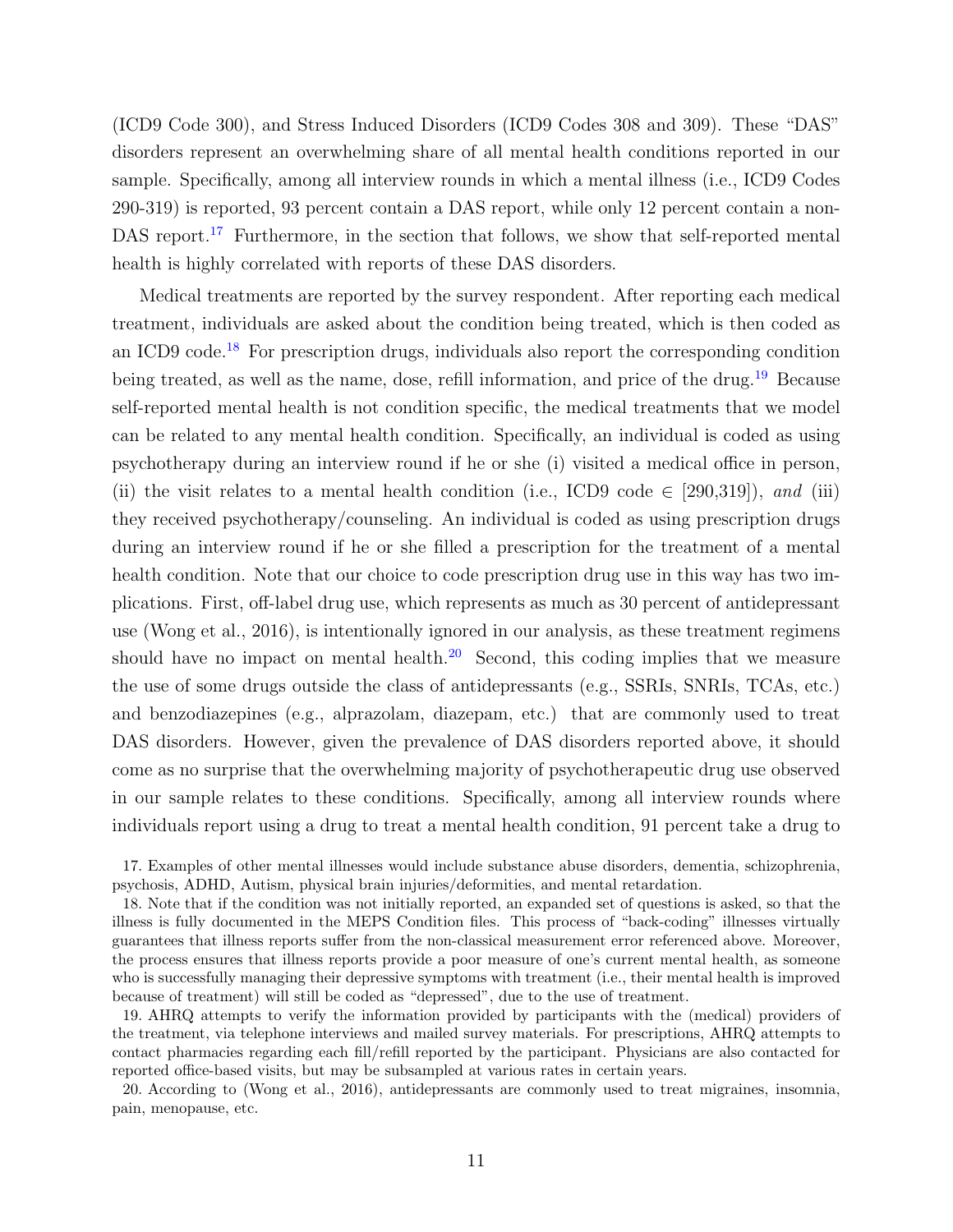treat a DAS disorder (i.e., ICD9 Codes 296, 300, 308, 309, or 311). In light of this fact, and to simplify our language, in what follows we refer to this "prescription drug use for mental health conditions" as "antidepressant use."

### <span id="page-13-1"></span>3.3 Descriptive Statistics

The third column of Table [A.I](#page-65-0) presents descriptive statistics for the analytic sample. (The first two columns report statistics for larger samples, which includes individuals with missing data). For the analytic sample, 17 percent of people report a DAS disorder at some point during their two years in the sample. Average subjective mental health is 3.9. Antidepressants are used much more frequently than psychotherapy. Only 4 percent of people ever use psychotherapy over the two year sample period, while 12 percent use antidepressants.

Tables [1,](#page-54-0) [2,](#page-54-1) and [3](#page-55-0) further detail the relationship between demographics, mental health, and treatment choices. Table [1](#page-54-0) shows how subjective mental health and treatment decisions differ by age. The first two columns highlight that as people age, subjective mental health worsens and the likelihood of reporting a DAS condition increases. For example, 6.0 percent of 26-30 year-olds report a DAS condition, while the same is true of 13.5 percent of individuals between 51 and 55. Similarity in these age patterns is one piece of evidence that both subjective mental health and the diagnosis of a condition capture variation in latent mental health. The correlation between these and two other measures of mental health is further discussed in Appendix Section [A.I.3.](#page-69-0)

Columns 3 and 4 of Table [1](#page-54-0) show antidepressant and psychotherapy usage, respectively, by age group. Three patterns emerge. One, use of mental health treatment rises with age. Two, an individual is about three-to-five times more likely to use antidepressants than psychotherapy in an interview period. Three, the relative popularity of antidepressants holds across age groups, and psychotherapy becomes even less popular (relative to antidepressants) as individuals age.

Table [2](#page-54-1) presents sample means for demographic and labor market variables by treatment choice. The statistics indicate that those individuals who use psychotherapy (columns 2 and 3) are younger, less likely to be married, more likely to live in a metropolitan statistical area (MSA), and are more highly educated than those who use antidepressants alone.<sup>[21](#page-13-0)</sup> Individuals in treatment have worse subjective mental health than those not in treatment, and those using both types of treatment have the worst subjective mental health, all of which suggests selection into treatment.

<span id="page-13-0"></span><sup>21.</sup> Note that here, and throughout the paper, dollar values are reported in 2018 dollars unless stated otherwise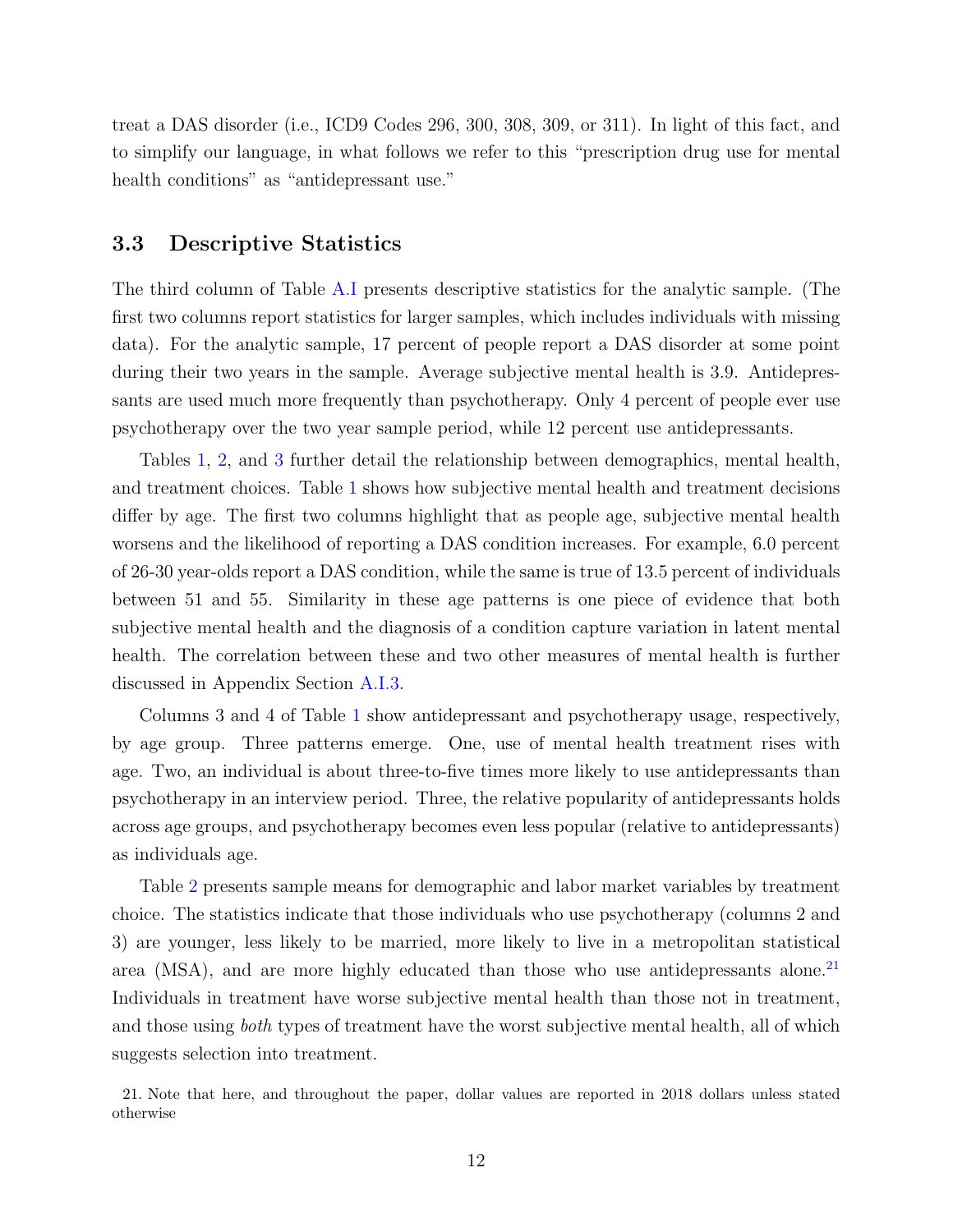Table [3](#page-55-0) presents sample means by level of subjective mental health. The following are associated with worse subjective mental health: being female, older ages, living outside an MSA, being unmarried, living in the South, and being a part of a racial or ethnic minority group. Moreover, unemployment rises as mental health declines. Across levels of subjective mental health, individuals are more likely to choose antidepressants than psychotherapy. For example, individuals in the lowest subjective mental health category remain more than twice as likely to use antidepressants as they are to use psychotherapy and those in the second-to-lowest subjective mental health category are almost three times as likely to use antidepressants.

Table [3](#page-55-0) again reveals a close relationship between mental health and reporting a condition; however, even at low levels of subjective mental health, a large proportion of individuals do not report a condition. The fact that those with very low subjective mental health do not always report a condition could result from either undiagnosed conditions or from subjective mental health being an imperfect measurement of latent mental health.

In Table [4,](#page-56-0) we group individuals by the lowest subjective mental health that they report over the course of the survey. Within these groups, we show the proportion that ever report a DAS disorder and the corresponding proportion using treatment. This decomposition again emphasizes that (i) subjective mental health is strongly correlated with diagnosed disorders and (ii) a large share of those who report poor or fair mental health never report a disorder. Moreover, among those who report poor or fair subjective mental health, treatment probabilities are much lower for those who do not report a disorder. For example, of those who report poor mental health at least once and also report a DAS disorder at least once, 43 percent use psychotherapy and 78 percent use antidepressants, but among those not reporting a disorder only 7 percent use psychotherapy and 9 percent use antidepressants. This is further evidence of either (i) undiagnosed and untreated disorders or (ii) subjective mental health being an imperfect measure of latent mental health.<sup>[22](#page-14-0)</sup> That the average subjective mental health across all interviews is consistently higher for those who never report a DAS condition than for those who do, even when holding fixed the lowest level of subjective mental health, suggests that poor subjective mental health sometimes reflects a temporary dip in emotional health rather than the existence of a condition.

<span id="page-14-0"></span><sup>22.</sup> We have also calculated the statistics in Table [4](#page-56-0) across insurance statuses and find that, regardless of insurance status, reporting a disorder is more predictive of treatment use than reporting low levels of subjective mental health.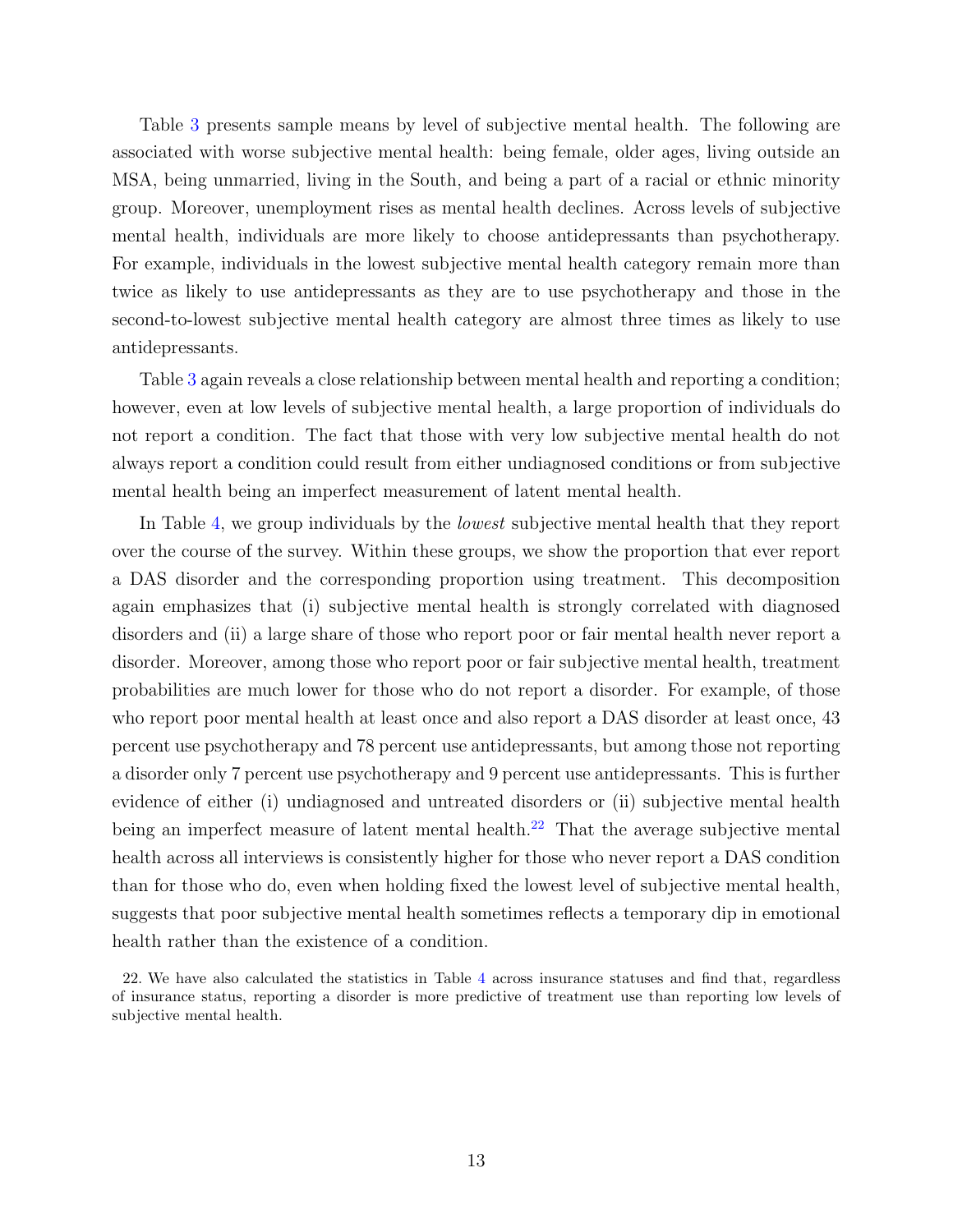## <span id="page-15-0"></span>3.4 Key Empirical Patterns

#### 3.4.1 Treatment Usage

As shown in Tables [3](#page-55-0) and [4,](#page-56-0) individuals are unlikely to use psychotherapy and are far more likely to use antidepressants than psychotherapy regardless of subjective mental health or reporting of a DAS disorder. Table [5](#page-57-0) presents estimates from a multinomial logit model, where the outcome categories are no treatment, antidepressants only, psychotherapy only, and both antidepressants and psychotherapy. This exercise highlights heterogeneity in treatment use across demographics, which provides some insight into why individuals are unlikely to use psychotherapy despite its significant benefits. For example, that insured individuals are the most likely to use treatment suggests that financial costs are a barrier to receiving care. The fact that the most likely subgroup to use psychotherapy is college-educated, white women, living in a northeastern MSA suggests that stigma and access to care could be important determinants of psychotherapy use. However, even for this group, psychotherapy is unpopular relative to antidepressants—the average predicted probability of using any psychotherapy is 0.059, whereas the predicted probability of using antidepressants alone is 0.084 and the probability of using any antidepressants is 0.126. The highly-persistent unpopularity of psychotherapy across delineated demographic groups and mental health categories suggests that a more robust choice model is needed to understand how patients choose mental health treatments.

#### 3.4.2 Costs of Treatment

That individuals rarely use psychotherapy could be a reflection of the high cost of attending psychotherapy. The most obvious treatment cost to consider is the monetary cost. In Appendix Table [A.II,](#page-68-0) we provide summary statistics for the monetary cost associated with a single psychotherapy visit and a single antidepressant prescription fill, both across time and insurance status. Note that across all insurance types, a large fraction of psychotherapy requires no out-of-pocket payment. For the insured, this is due to cost-sharing. For the uninsured, this is likely due to charity care and public mental health clinics. Prescription drugs are the most expensive for the uninsured, followed by publicly insured individuals. The inflation-adjusted total price of both treatments has increased over time, while the share paid out of pocket has decreased.

Another cost relates to uncertainty. One striking feature of the data is that a large proportion of the individuals who attend psychotherapy do so only once or twice before stopping treatment. To show this, we define a psychotherapy *treatment episode* as a con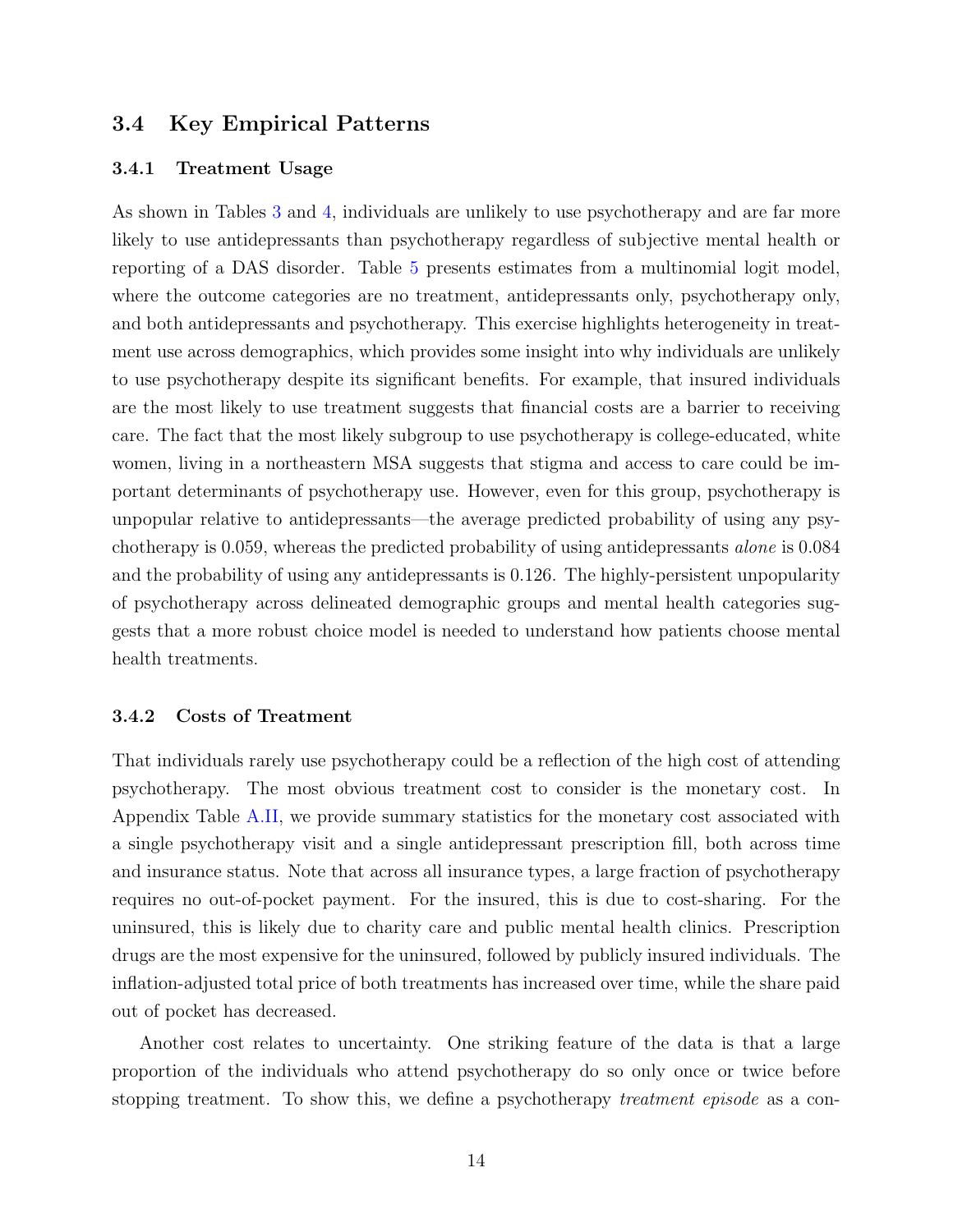secutive sequence of psychotherapy sessions occurring without a two-month gap in visits. Figure [3](#page-63-0) contains a histogram of the number of psychotherapy visits within each treatment episode. Notice that roughly 50% of these treatment episodes contain only one or two visits, meaning one or two psychotherapy sessions are attended without any sessions attended in the two months preceding or following these visits. It is highly unlikely that such a course of treatment would be prescribed; rather, such behavior reflects what is called "drop-out" or "discontinuation" in the psychology literature, where similarly high rates are reported (Wierzbicki and Pekarik, [1993;](#page-53-0) Swift and Greenberg, [2012\)](#page-53-1). Many of those who consume psychotherapy at some point during the two-year survey period (1,847 individuals) are observed to only consume these very short treatment episodes (583 individuals or 31.5 percent). Relative to other psychotherapy users, those who consume these short psychotherapy episodes are more likely to be from the South, are less educated, are less likely to live in an MSA, and have better subjective mental health.

We assume that treatment episodes containing only one or two visits represent a discontinuation of psychotherapy, which could either mean (i) that the individual is an inexperienced psychotherapy user and, upon their initial visit, learns that they dislike this type of treatment and quits or (ii) that the individual, experienced or inexperienced, visits a new therapist that happens to be a bad match, leading them to quit treatment.<sup>[23](#page-16-0)</sup> Unfortunately, we are not able to see the identity of the therapist that an individual visits and we have limited information on an individual's history of psychotherapy use; thus, distinguishing type (i) and type (ii) individuals from those who consciously visit a therapist every 3-4 months is difficult with our data. In our main analyses, we will view such episodes as an unanticipated discontinuation of psychotherapy, which means some costs, but no benefits, of treatment are incurred.[24](#page-16-1)

Finally, psychotherapy carries a significant time cost, as individuals must travel to and participate in individual psychotherapy sessions, which average 50-55 minutes in length.

<span id="page-16-0"></span>23. The psychology literature refers to the relationship between therapist and patient as "therapeutic alliance" (Ardito and Rabellino, [2011\)](#page-46-5).

<span id="page-16-1"></span>24. Clinical psychologists have struggled to determine whether patients discontinuing treatment experience an improvement in mental health, as discontinuation cannot be randomized and patient outcomes are not visible once they stop attending psychotherapy sessions. Cahill et al. [\(2003\)](#page-47-6) explores the phenomenon by having patients complete the Beck Depression Inventory (BDI) prior to each psychotherapy session, allowing them to compare last session BDI scores for those completing and not completing an agreed upon number of sessions. (There was no control group not receiving psychotherapy to which non-completers could be compared.) They find that 71 percent of completers reached a clinically significant improvement in their depression symptoms, while only 13 percent of non-completers did. Hansen, Lambert, and Forman [\(2002\)](#page-50-4) take an alternative approach, conducting meta-analyses of studies using both clinical and naturalistic data. They find that average treatment effects are roughly 2-3 times larger in a clinical setting, where the average number of visits is 2-3 times more, due to discontinuation in the naturalistic setting.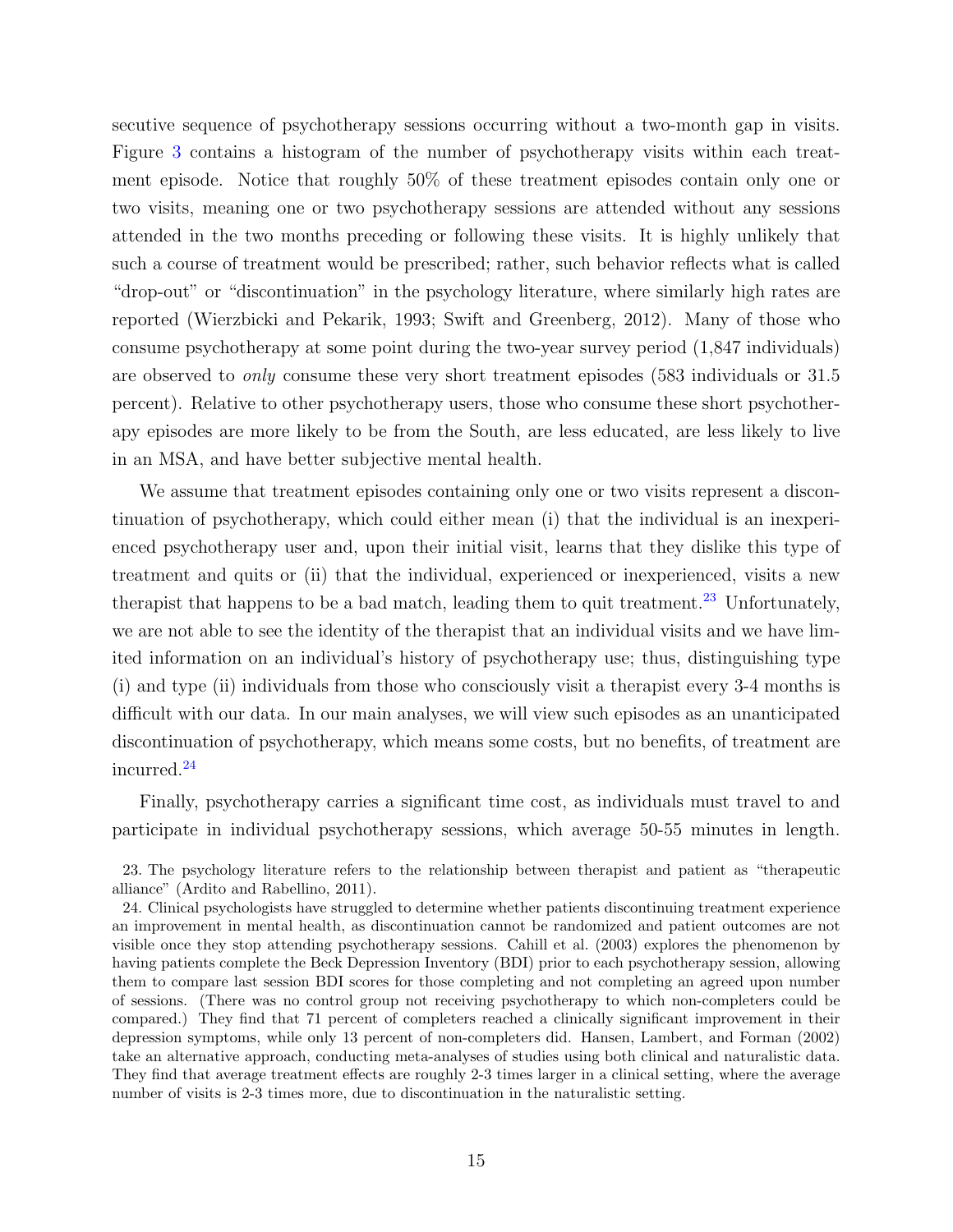While neither of these time costs are observable in the data, we do observe and model employment, which has a substantial effect on the available time an individual has for psychotherapy. One way to capture this cost in the structural model would be to explicitly model preferences for leisure, which could be decreasing in work hours and some fixed psychotherapy time cost (e.g., 2 hours, which would include a 50 minute session and 70 minutes of round-trip travel time). To provide some evidence that time costs are relevant in decision making, we reestimate the multinomial logit model discussed above, controlling for part-and full-time employment.<sup>[25](#page-17-1)</sup> Consistent with these treatments having relevant time costs, we find that full-time workers are less likely than part-time workers, who are less likely than the unemployed, to use all types of treatment. Moreover, this relationship is strongest for individuals consuming both types of treatment. With that said, we do find that antidepressant use is also decreasing in employment, possibly suggesting that in addition to time costs, the well documented side-effects commonly associated with these drugs impair an individuals ability to work (Cascade, Kalali, and Kennedy, [2009\)](#page-47-7). In light of these findings, we decided not to measure leisure directly in the structural model; rather, we allow preferences for treatment to vary with employment. The latter approach is more flexible in the sense that it captures time costs, but also any other employment-related motivations for not using treatment.

#### <span id="page-17-0"></span>3.4.3 Benefits of Treatment

It is possible that psychotherapy is rarely used because it has limited benefits relative to antidepressants. To consider the benefits of treatment, we turn to the medical literature that has estimated the effects of these treatments on mental health using randomized controlled trials. Effect sizes in the medical literature are typically standardized, i.e., the mean effect is divided by the standard deviation of the outcome, making for a relatively easy comparison of the magnitude of the effects of psychotherapy and antidepressants across research studies.<sup>[26](#page-17-2)</sup> In what follows, we focus on effect sizes estimated for depression and anxiety scales, such as the Hamilton Depression Rating Scale and Hamilton Anxiety Rating Scale.

With respect to the effect of antidepressants on depression, results are consistent across the most highly cited medical research. Turner et al. [\(2008\)](#page-53-6) performed a meta-analyses of both published and unpublished studies submitted to the Food and Drug Administration for

<span id="page-17-1"></span><sup>25.</sup> Clearly, employment is endogenous in this simple model, as treatment could also impact the decision to work. As such, this exercise is only meant to be suggestive. These results are available upon request.

<span id="page-17-2"></span><sup>26.</sup> Different research articles use different measures of the standard deviation based on the type of analysis or meta-analysis being performed. For example, while some report a simple standardized mean difference (SMD), many meta-analyses use either Cohen's d statistic, where a pooled standard deviation is used in the denominator, or Hedges' h statistic, where a pooled, weighted standard deviation is used in the denominator.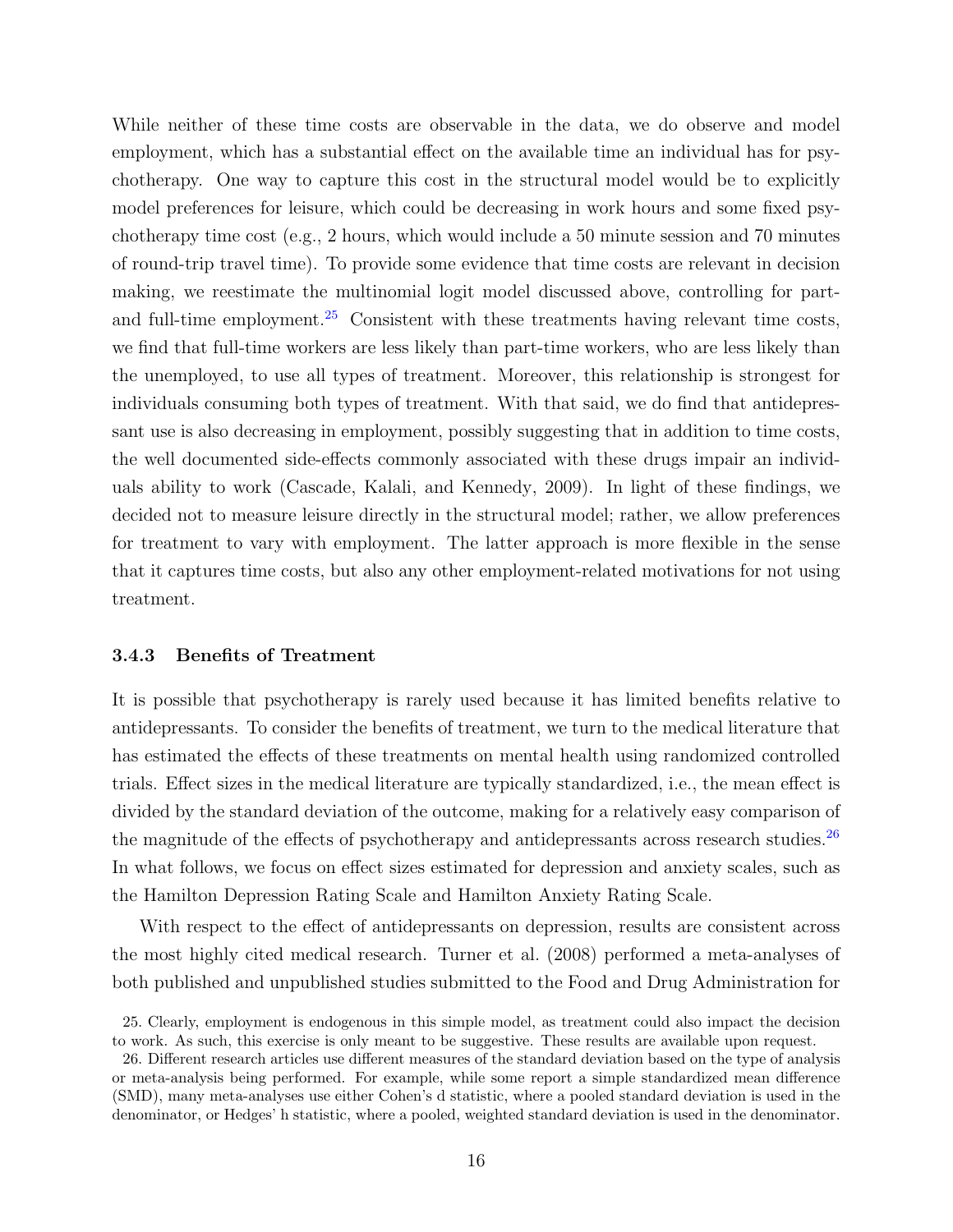review. Among published studies, they report a standardized effect size of 0.37 with a 95 percent confidence interval from 0.33 to 0.41. Among unpublished studies, they report an effect size of 0.15 with a 95 percent confidence interval from 0.08 to 0.22. Kirsch et al. [\(2008\)](#page-51-5) also perform a meta-analysis and report an effect size of 0.32 with a confidence interval from 0.25 to 0.40. A more recent study by Cipriani et al. [\(2018\)](#page-47-8) found a similar effect size at 0.3 with a 95 percent confidence interval from 0.26 to 0.34. Regarding the effects of medication on anxiety, Mitte et al. [\(2005\)](#page-51-6) perform a meta-analysis and document that benzodiazepines and azapirones have effect sizes of 0.32 and 0.30, respectively.

For psychotherapy, in the most highly cited papers, there is a broader range of effect size estimates, but the effect sizes are consistently higher than for antidepressants.<sup>[27](#page-18-0)</sup> Figure [2](#page-62-1) shows effect sizes and confidence intervals for psychotherapy from the medical literature. Gloaguen et al. [\(1998\)](#page-49-8) directly compare the effects of psychotherapy on depression with the effects of antidepressants. They find an effect size of 0.82 for cognitive psychotherapy relative to placebo and an effect size of 0.38 for cognitive psychotherapy relative to antidepressants. Ekers, Richards, and Gilbody [\(2008\)](#page-48-5) report an effect size for behavioral psychotherapy relative to placebo of 0.70 with a 95 percent confidence interval from 0.39 to  $1.00<sup>28</sup>$  $1.00<sup>28</sup>$  $1.00<sup>28</sup>$  Gould et al. [\(1997\)](#page-49-9) consider studies that estimate the effects of psychotherapy on generalized anxiety disorder and report a mean effect size of 0.7 with a 95% confidence interval from 0.57 to 0.83. Smits and Hofmann [\(2009\)](#page-52-5) also focus on those with generalized anxiety disorders and find an effect size of 0.73 for anxiety measures and an effect size of 0.45 for depression measures (among those with anxiety). Hofmann et al. [\(2012\)](#page-50-5) review the literature on the effects of cognitive behavioral psychotherapy (CBT) and report that papers tend to find that CBT has "small to moderate" effect sizes for depression and "moderate to large" effect sizes for anxiety.[29](#page-18-2) A potential concern with each of these randomized controlled trials is that the treatment environment and patient characteristics may not reflect the typical patient experience. Stewart and Chambless [\(2009\)](#page-52-6) conduct a meta-analysis of those studies that have estimated effects of psychotherapy on anxiety in *clinical* settings and find effect sizes

<span id="page-18-2"></span>29. In this literature small effect sizes refer to ones from 0.2 to 0.5, moderate effect sizes refer to ones from 0.5 to 0.8, and large effect sizes are those over 0.8.

<span id="page-18-0"></span><sup>27.</sup> Fortunately, the hypothesis that different forms of psychotherapy all have the same effect size, commonly referred to as the Dodo Bird Conjecture, is typically not rejected (Wampold et al., [1997\)](#page-53-7). Therefore, our literature search was focused on finding highly cited papers in the medical literature rather than focusing on specific forms of psychotherapy.

<span id="page-18-1"></span><sup>28.</sup> Cuijpers et al. [\(2010\)](#page-48-6) argue that studies estimating the effects of psychotherapy on depression are flawed and that a focus on what they deem "high-quality" studies yields a much lower effect size than those reported by earlier meta-analyses such as Churchill et al. [\(2002\)](#page-47-9) and Wampold et al. [\(2002\)](#page-53-8), who report effect sizes above 0.5. However, a simple mean of the effect sizes for the "high-quality" studies reported in Cuijpers et al. [\(2010\)](#page-48-6) that focus on a general adult population (Elkin et al., [1989;](#page-48-3) Jarrett et al., [1999;](#page-50-6) DeRubeis et al., [2005;](#page-48-7) Dimidjian et al., [2006\)](#page-48-8) gives an average effect size above 0.4.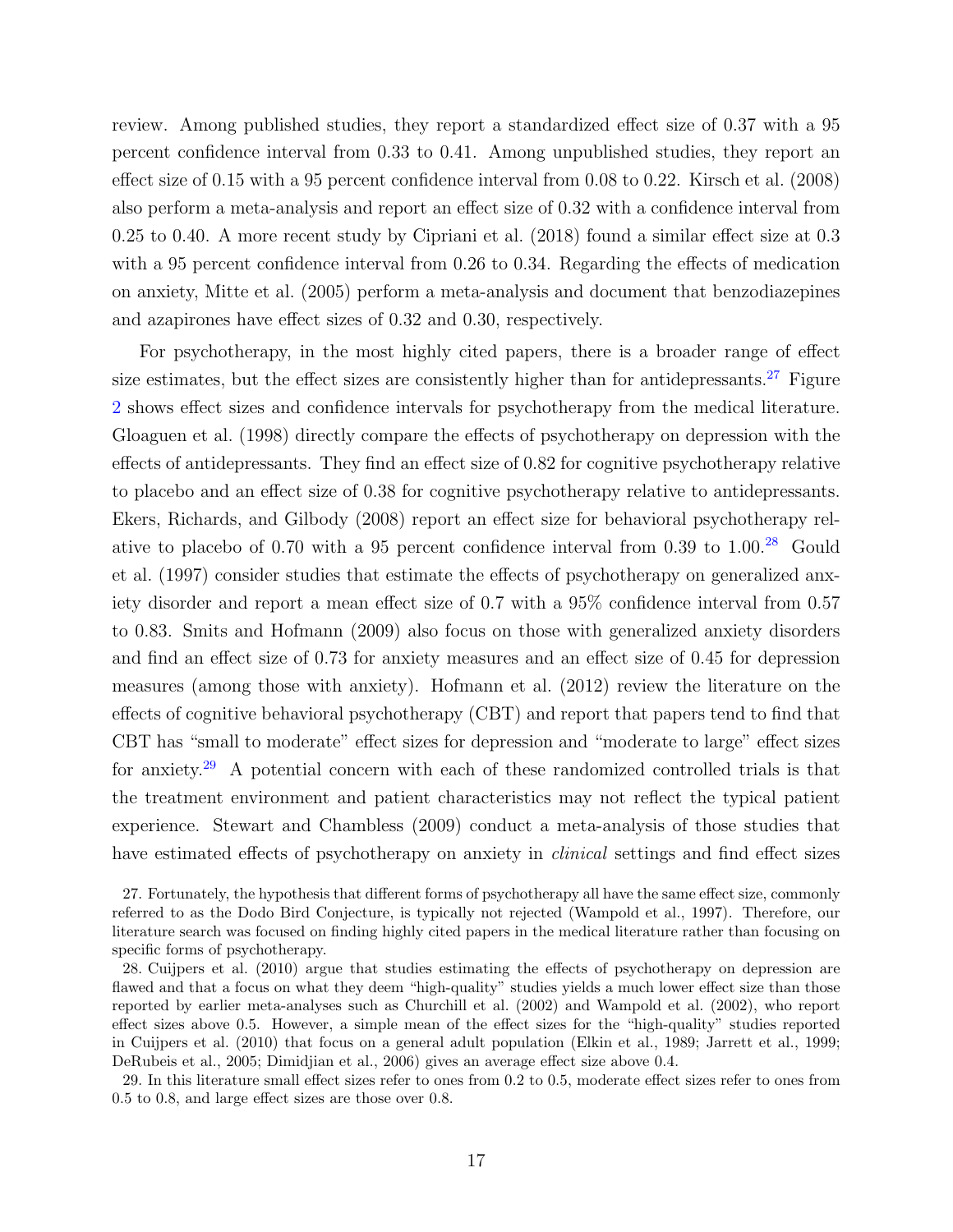above 0.8 for almost all forms of anxiety considered.

If we simply average the estimated effect sizes across these literatures, we get an effect size near 0.6 for psychotherapy, which is within the 95 percent confidence interval of all studies (except one) reporting a confidence interval shown in Figure [2.](#page-62-1) For antidepressants, we get an effect size near 0.3. As discussed below, we use these figures as our baseline effect sizes for any antidepressant use and a complete (i.e., no discontinuation) series of psychotherapy sessions in the structural model. $30$  We then discuss deviations from this effect size, as well as heterogeneity in this effect size by mental health status, in Section [6.3.](#page-42-0)<sup>[31](#page-19-2)</sup>

Treatment improves mental health, which individuals presumably value. Moreover, it is likely that improved mental health affects labor market outcomes in a beneficial way, meaning treatment has important indirect benefits (see, e.g., Butikofer, Cronin, and Skira, [2020;](#page-46-1) Shapiro, [2020\)](#page-52-3). Table [6](#page-57-1) shows the results from ordinary least squares regressions of labor market outcomes on mental health, controlling for gender, age, race, marital status, whether or not one lives in an MSA, region, and education. The results indicate that better mental health is associated with significantly higher amounts of labor supply on both the extensive and intensive margins, and also higher hourly wages. Mental health is clearly endogenous in these regressions, which is addressed by the structural model that follows.

## <span id="page-19-0"></span>4 Dynamic Model

### 4.1 Overview

Consider an individual,  $i = 1, ..., N$ , who seeks to maximize expected lifetime utility in time period  $t = 1, \ldots, T$ . Each period, the individual receives utility,  $U_{it}$ , from consumption of a numeraire good,  $C_{it}$ ; his or her mental health health status,  $M_{it}$ ; and employment and treatment decisions,  $d_{it}^{rec}$ ; where  $e = 0, 1, 2$  denotes no employment, part-time employment, or full-time employment, respectively;  $c = 0, 1$  denotes psychotherapy (i.e., "couch") use; and  $r = 0, 1$  denotes psychiatric prescription drug (i.e., "Rx") use.<sup>[32](#page-19-3)</sup> The model is designed

<span id="page-19-1"></span><sup>30.</sup> According to Kazdin [\(1999\)](#page-50-7), those discontinuing treatment in RCTs of psychotherapy are generally replaced or excluded from the study; thus, applying these effect sizes to complete treatment episodes only seems appropriate.

<span id="page-19-2"></span><sup>31.</sup> Again, we also estimate the impact of treatment within the observational MEPS data using an instrumental variables approach. These findings are reported in Appendix [A.III.](#page-70-0)

<span id="page-19-3"></span><sup>32.</sup> We acknowledge the role that physicians play as advisors, and potential gatekeepers, in treatment choices. Unfortunately, unlike Dickstein [\(2014\)](#page-48-9) our data do not allow us to separately identify the incentives faced and choices made by patients and physicians. Thus, while we describe in this section an optimization problem solved by an individual, the true data generating process is determined by a joint patient-physician optimization problem, and our estimates for treatment preferences will reflect this.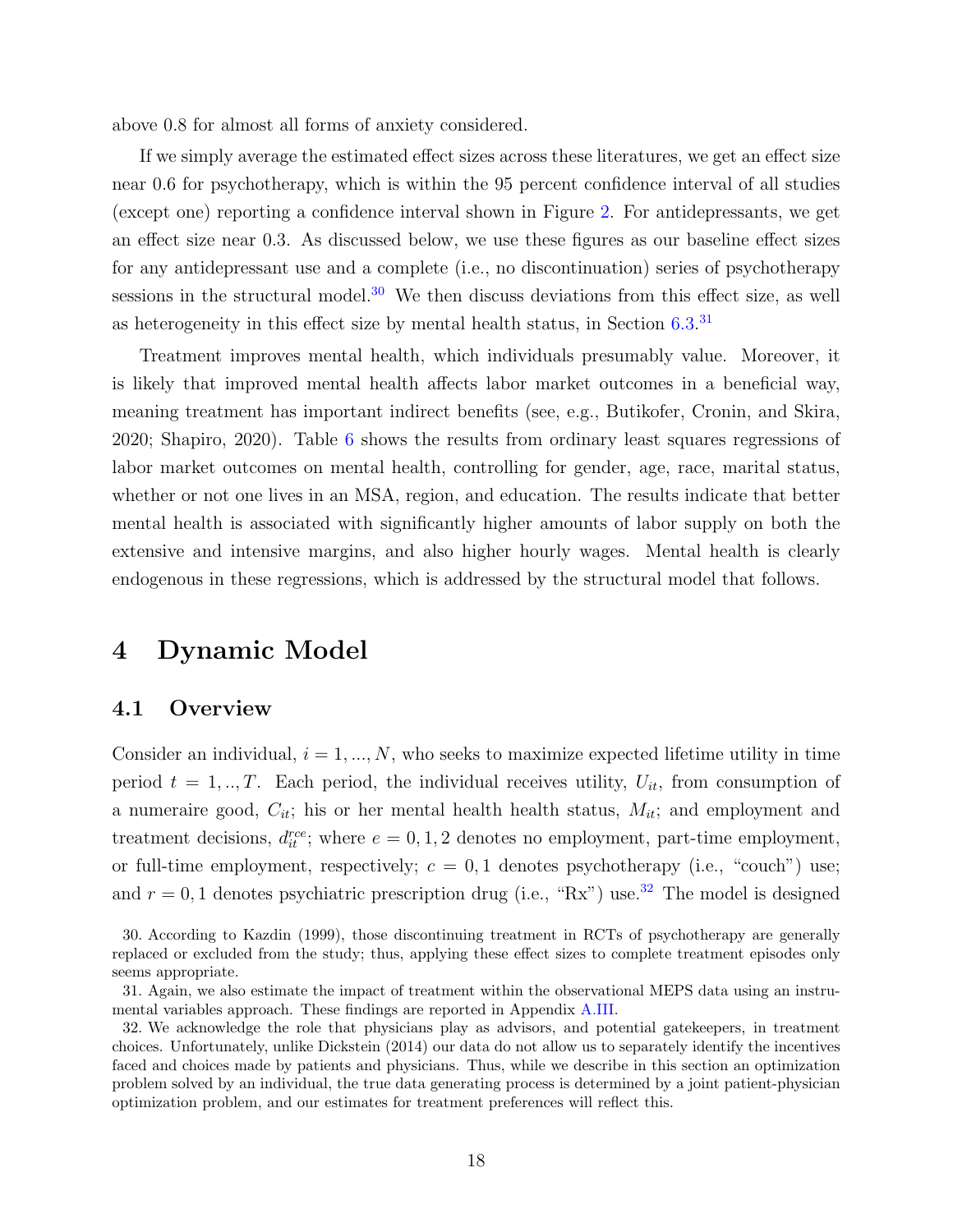to capture the key contemporaneous and dynamic tradeoffs associated with treatment and employment alternatives. Regarding employment, key benefits are the receipt of wages,  $w_{it}^e$ , which allows for greater contemporaneous consumption, and the accumulation of experience,  $K_{it}$ , which may increase future wages. The primary cost of employment is reduced utility from lost leisure. Regarding treatment, the key benefit is improved future mental health, which may impact future utility through several labor and non-labor channels. Treatment is costly in that it reduces contemporaneous consumption via treatment prices,  $p_{it}^x$ , requires a time investment, and may have direct negative effects on utility (e.g., physical discomfort, psychological discomfort due to stigma, etc.). Psychotherapy is distinct in that it may result in a discontinuation,  $D_{it}$ , which impacts future mental health differently than nondiscontinued visits. The model also allows for search costs in both treatment and employment transitions.<sup>[33](#page-20-0)</sup>

### 4.2 Model Specification

#### 4.2.1 Preferences

Let vector  $d_t$  be comprised of  $d_t^{rce} \forall r, c$ , and e, where  $d_t^{r'c'e'} = 1$  when alternative  $(r', c', e')$ is chosen and zero otherwise. Flow utility from any decision  $d_t^{rce}$  can then be expressed as

<span id="page-20-2"></span>
$$
U_t^{rce} = \frac{C_t^{1-\alpha_0} - 1}{1 - \alpha_0} + U(d_t^{rce}, \mathbf{d_{t-1}}, M_t, \mathbf{X_t}; \alpha) + \mu_k(d_t^{rce}) + \epsilon_t^{rce}
$$
(1)

where  $C_t$  measures numeraire good consumption and  $\mathbf{X}_t$  measures a variety of exogenous individual-specific observables. We abuse notation in using  $X_t$  as a generic vector of control variables that may include different sets of controls in different equations. The function  $U(\cdot)$  is linear in parameters  $\boldsymbol{\alpha}$  and includes interactions. The function  $\mu_k(d_t^{rec})$  captures permanent, unobserved preferences for alternative  $(r, c, e)$  among type k individuals, while  $\epsilon_t^{rce}$  captures any remaining unobserved, idiosyncratic preferences.<sup>[34](#page-20-1)</sup>

#### 4.2.2 Budget Constraint

Total gross household income,  $GY_t$ , in period t can be written as

<span id="page-20-0"></span><sup>33.</sup> The individual  $i$  subscript will be suppressed moving forward for notational simplicity. All variables are individual-specific unless otherwise stated.

<span id="page-20-1"></span><sup>34.</sup> We assume each individual has a permanent, unobserved type, k, which allows for correlation between the unobserved determinants of choices and outcomes in the model. The estimation and identification of these types is discussed in detail in Section [5.2](#page-26-0) and [5.3.](#page-27-0)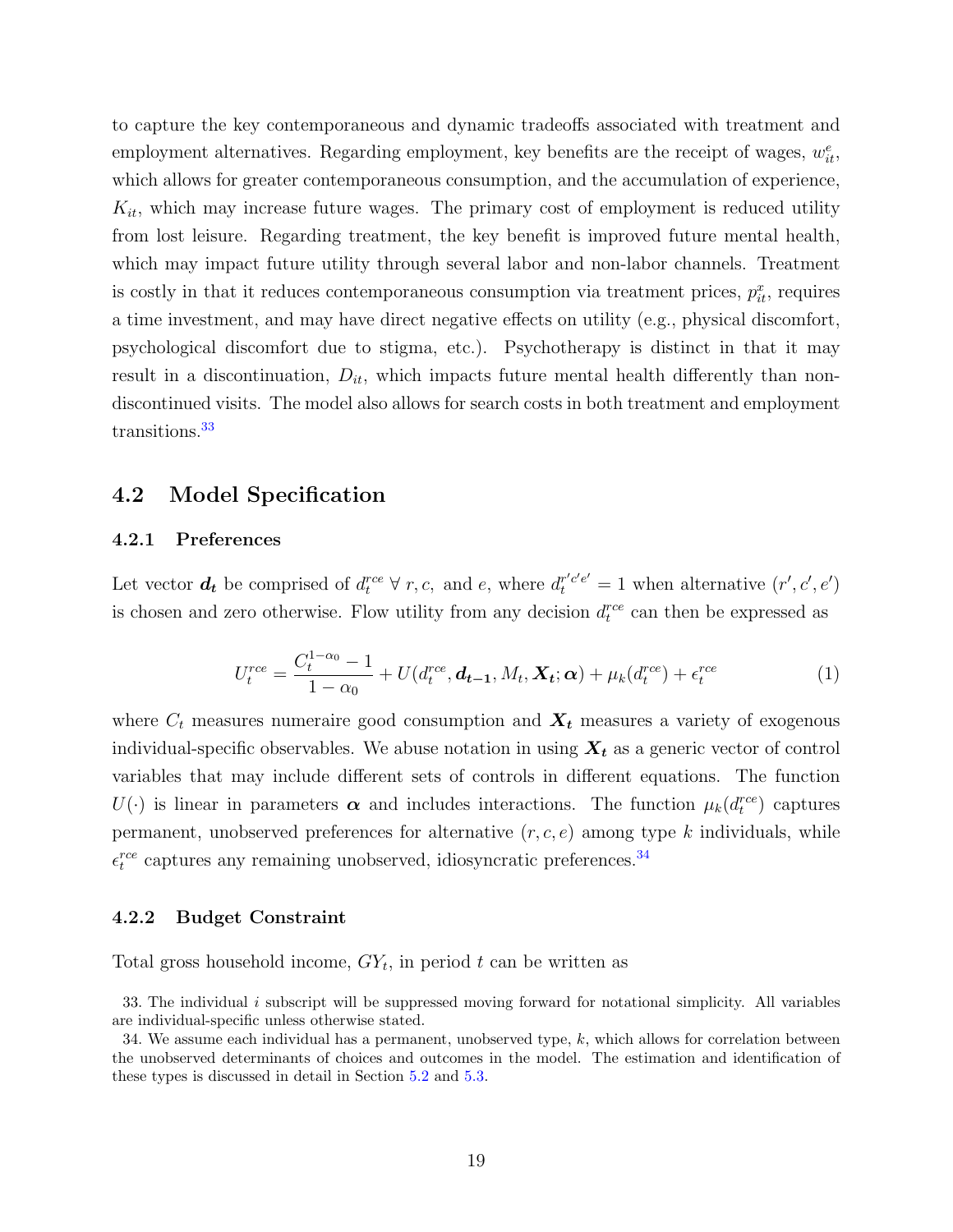<span id="page-21-1"></span>
$$
GY_t = \sum_{e=1}^{2} \left[ d_t^{rce} * w_t^e * h_t^e \right] + I_t \tag{2}
$$

The first term measures the individual's labor income, where  $w_t^e$  is wages from employment type e and  $h_t^e$  is the corresponding hours worked in period t, the latter of which is held fixed across all individuals of employment type  $e$ .  $I_t$  measures all other household income sources and is assumed to evolve exogenously.

Numeraire consumption,  $C_t$ , is calculated as disposable income minus treatment expenses

<span id="page-21-2"></span>
$$
C_t = D(GY_t, \mathbf{X_t}) - p_t^r * d_t^{1ce} - p_t^c(D_t) * d_t^{r1e}.
$$
\n(3)

The disposable income function  $D(\cdot)$  adjusts gross household income for approximate total tax liability and housing expenses, as well as family size. $35$  Note that the price of psychotherapy is allowed to vary by whether discontinuation occurs; thus, contemporaneous utility is affected by the discontinuation draw. We assume that the individual consumes all income in each period due to data constraints; however, the model could easily accommodate a savings decision.

Wages and prices are stochastic and vary over time. Wages in period t for part-time and full-time employment are expressed as

$$
log(w_t^e) = F(M_t, K_t, \mathbf{X}_t; \delta^e) + \mu_k^{w,e} + \epsilon_t^{w,e}
$$
\n
$$
\tag{4}
$$

where  $F(\cdot)$  is linear in parameters  $\delta^e$  and includes interactions (here and elsewhere),  $\mu_k^{w,e}$ k captures the permanent unobserved wage effects for individuals of type k, and  $\epsilon_t^{w,e}$  $u,e$  is an idiosyncratic error.

Out-of-pocket treatment prices are somewhat complicated by the fact that insured individuals often face no out-of-pocket payments for medical care (e.g., see Appendix Section [A.I.2\)](#page-64-1). As such, out-of-pocket treatment prices for psychiatric prescription drugs  $(x = r)$ and psychotherapy  $(x = c)$  are written using the following latent variable structure

$$
f_t^{*x} = \mathbf{X}_t \boldsymbol{\eta}^x + \mu_k^{f,x} + \epsilon_t^{f,x}
$$
  
\n
$$
p_t^{*x} = \exp(\mathbf{X}_t \boldsymbol{\gamma}^x + \mu_k^{p,x} + \epsilon_t^{p,x})
$$
\n(5)

<span id="page-21-0"></span>35. Because Equation [1](#page-20-2) is non-linear in  $C_t$ , the marginal utility of treatment varies across the income distribution. We include adjustments for average housing costs and family size in  $D(\cdot)$  to account for the fact that both reduce disposable income and, therefore, impact the marginal utility of treatment. The function  $D(\cdot)$  is discussed in detail in Appendix Section [A.II.1.](#page-70-1)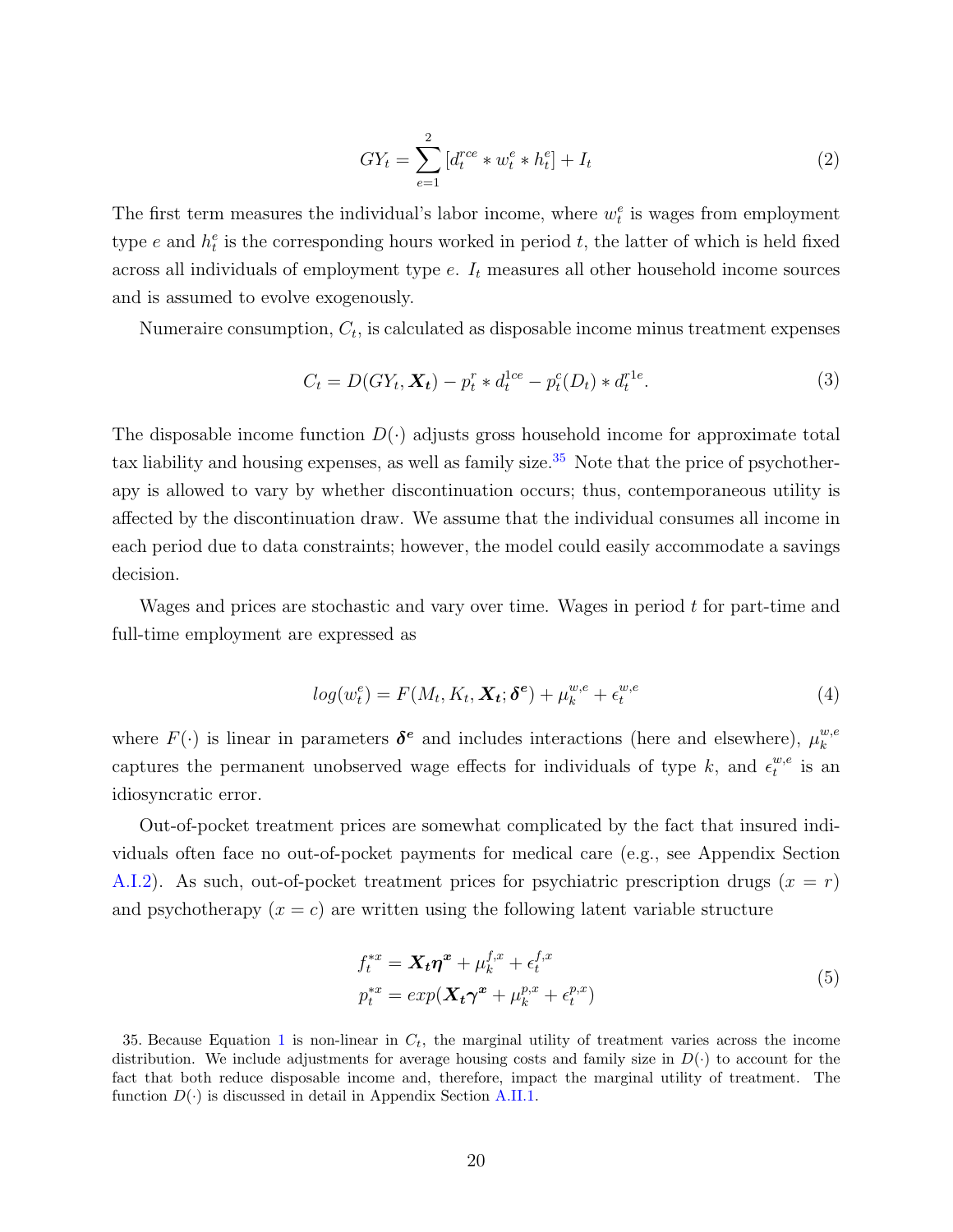where

$$
p_t^x = \begin{cases} p_t^{*x} & \text{if } f_t^{*x} > 0\\ 0 & \text{if } f_t^{*x} \le 0 \end{cases} \tag{6}
$$

In other words, latent variable  $f_t^{*x}$  greater than zero indicates that the out-of-pocket treatment price  $p_t^x$  is greater than zero. As before,  $(\mu_k^{f,x})$  $_{k}^{f,x},\mu _{k}^{p,x}$  $_k^{p,x}$ ) and  $(\epsilon_t^{f,x})$  $f,x \atop t ,\epsilon^{p,x}_t$  $_t^{p,x}$ ) capture perma-nent and idiosyncratic unobserved heterogeneity, respectively.<sup>[36](#page-22-0)</sup>

#### 4.2.3 State Transitions

Work experience, psychotherapy discontinuation, and mental health evolve over time as a function of individual employment and treatment decisions. Work experience,  $K_{t+1}$ , updates deterministically, beginning with an initial value of zero and increasing by one (one-half) each period that the individual decides to be employed full (part) time.

The probability of discontinuation,  $D_t$ , upon visiting a psychotherapist is determined by

$$
D_t = F(\boldsymbol{d}_{t-1}, D_{t-1}, \boldsymbol{X}_t; \boldsymbol{\omega}) + \mu_k^D + \epsilon_t^D
$$
\n<sup>(7)</sup>

We model discontinuation as an unforeseen shock at the time the psychotherapy decision is made. A more elaborate model would incorporate the idea that agents choose prior to each session whether or not to continue their course of psychotherapy. We abstract from intra-period decision-making since the critical consideration in modeling discontinuation is that it is unforeseen, but its probability enters agents' expectations. Therefore, it lowers the ex ante probability that a course of psychotherapy is completed and benefits accrue to the patient, which in turn may help to explain patient reluctance to use psychotherapy.

Self-reported mental health,  $M_{t+1}$ , takes discrete, integer values from 1 (i.e., poor) to 5 (i.e., excellent). Define  $M^*_{t+1}$  as a latent, continuous measure of mental health that can be expressed as

<span id="page-22-0"></span><sup>36.</sup> A more restrictive Tobit framework could be used to capture the occurrence of zero prices in the data; however, our preliminary analysis suggested that the two-part model was more appropriate, as some covariates decrease (increase) the probability of a positive price while increasing (decreasing) the price conditional on it being non-zero.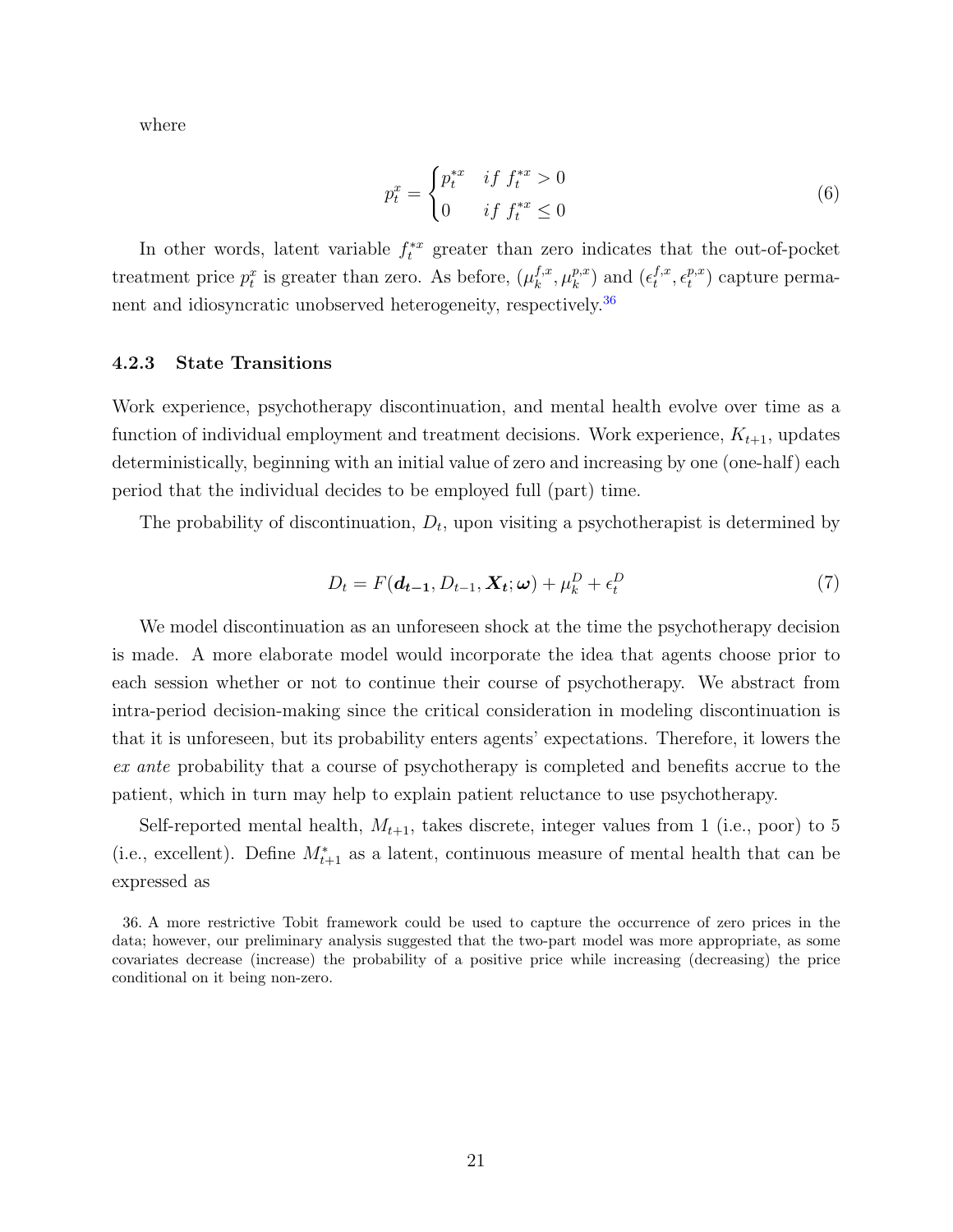<span id="page-23-1"></span>
$$
M_{t+1}^{*} = F(M_t, d_t^{rce}, D_t, \mathbf{X}_t; \nu) + \mu_k^M + \epsilon_{t+1}^M
$$
  

$$
= \begin{cases} 5 & \text{if } \nu_3 < M_t^* \\ 4 & \text{if } \nu_2 < M_t^* \le \nu_3 \\ 3 & \text{if } \nu_1 < M_t^* \le \nu_2 \\ 2 & \text{if } 0 < M_t^* \le \nu_1 \\ 1 & \text{if } M_t^* \le 0. \end{cases} \tag{8}
$$

#### 4.2.4 Model Timing

With the above described choices, transitions, and payoffs, the timing of the model is as follows: an individual enters period t knowing their state vector  $\mathbf{\Omega_t} = (M_t, K_t, \mathbf{X_t}, D_{t-1}, \mathbf{d_{t-1}}, k)$ . Upon entry, he or she receives wage  $(\epsilon_t^{w,e})$  $_t^{w,e}$ ), price  $(\epsilon_t^{f,x})$  $_{t}^{f,x},\epsilon_{t}^{p,x}$  $_t^{p,x}$ ), and preference  $(\epsilon_t^{rce})$  draws. With this information, the individual makes treatment and employment decisions,  $d_t^{rce}$ , to maximize expected lifetime utility. If the individual decides to visit a therapist (i.e.,  $d_t^{r1e} = 1$ ), then he or she receives a discontinuation draw,  $\epsilon_t^D$ , after which contemporaneous utility,  $U_t^{rec}$ , is fully determined. Following this, experience,  $K_{t+1}$ , is updated and the individual receives a mental health shock,  $\epsilon_{t+1}^M$ . At this time, all elements of  $\Omega_{t+1}$  are known upon entering period  $t + 1$  $t + 1$ . Figure 1 summarizes the timing of the model.

<span id="page-23-0"></span>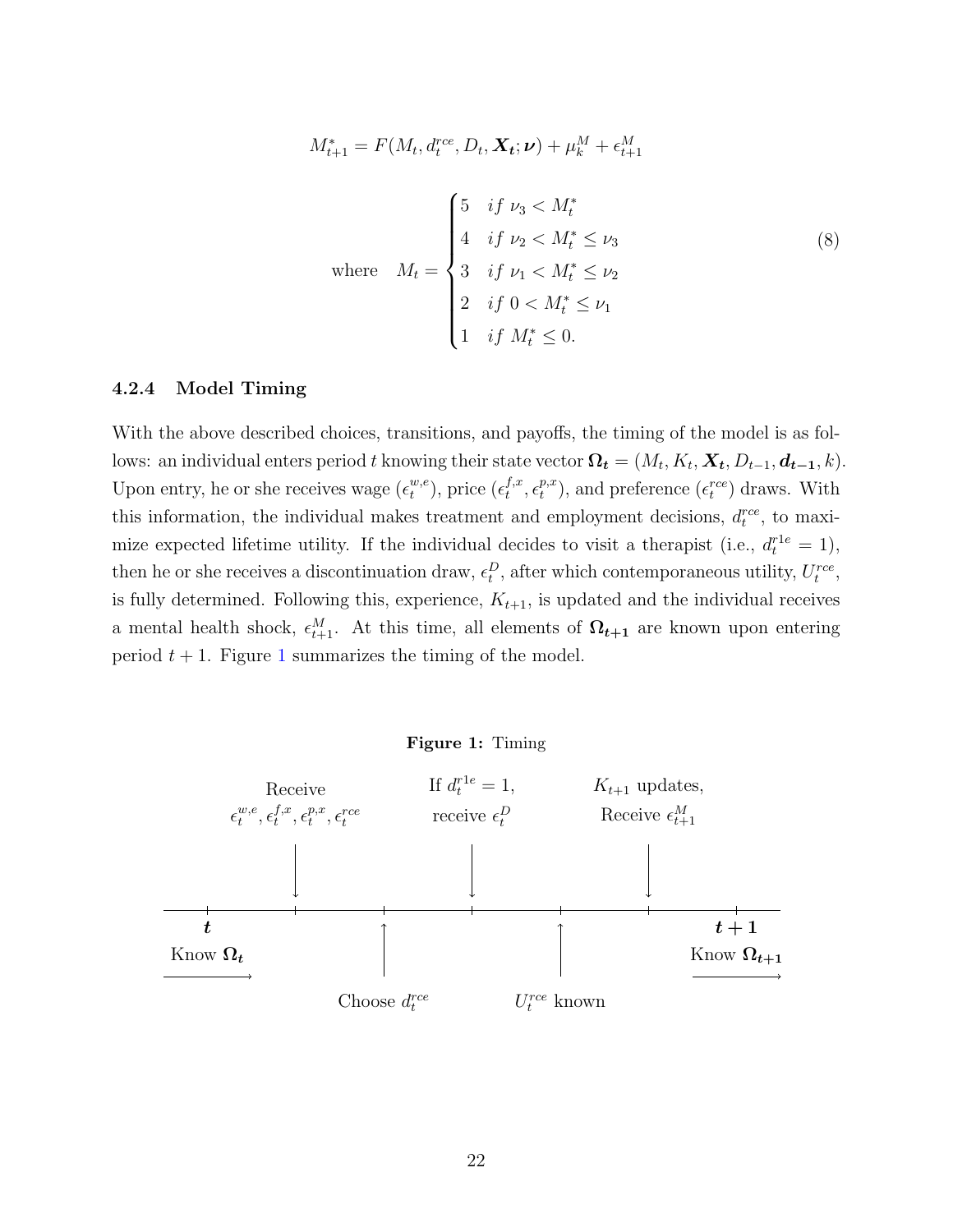#### <span id="page-24-2"></span>4.2.5 Dynamic Programming Problem

An individual selects alternative  $(r, c, e)$  to maximize his or her expected lifetime utility,  $V^{rce}$ , which can be written recursively as the sum of contemporaneous utility and expected, discounted future utility (Bellman, [1966\)](#page-46-6). To ease interpretation, we first specify the Bellman equation when psychotherapy is not selected (i.e.,  $d_t^{r0e} = 1$ ) as

<span id="page-24-0"></span>
$$
V^{r0e}(\Omega_t, w_t^e, p_t^x, \epsilon_t^{r0e}) = U_t^{r0e}(\Omega_t, w_t^e, p_t^x, \epsilon_t^{r0e})
$$
  
+  $\beta \sum_{m=1}^5 P(M_{t+1} = m | \Omega_t, d_t^{r0e})$   

$$
\left[ \int_{R_+^6} EV(\Omega_{t+1}, w_{t+1}, p_{t+1}) g(w_{t+1}) h(p_{t+1}) dw_{t+1} dp_{t+1} \right].
$$
  
(9)

where  $\beta$  represents an exponential discount factor,  $P(M_{t+1} = m)$  is the probability that the individual transitions to mental health state m, and  $g(\cdot)$  and  $h(\cdot)$  represent wage and price probability density functions. Superscripts  $e$  and  $x$  have been suppressed on future wages and prices for notational simplicity; however, note that in order to calculate  $EV(\cdot)$ , which is the expected future value of period t alternative  $(r, 0, e)$  assuming optimal future behavior (i.e., the "Emax" function), the individual must integrate over a total of six future shocks,  $(\epsilon_{t+1}^{w,1}, \epsilon_{t+1}^{w,2}, \epsilon_{t+1}^{f,r}, \epsilon_{t+1}^{f,c}, \epsilon_{t+1}^{p,r}, \epsilon_{t+1}^{p,c})$ , which fully determine future wages and prices. Upon integrating over future wage and price shocks, the future value of an alternative is known only in expectation, as future preference shocks,  $\epsilon_{t+1}^{rce}$ , are still unknown in period t. Thus, the Emax function is written as

<span id="page-24-3"></span>
$$
EV(\Omega_{t+1}, w_{t+1}, p_{t+1}) = E_t[\max_{rce} V^{rce}(\Omega_{t+1}, w_{t+1}, p_{t+1}, \epsilon_{t+1}^{rce})]
$$
(10)

The decision to visit a psychotherapist (i.e.,  $d_t^{r1e} = 1$ ) complicates the value function because the visit may result in discontinuation. The corresponding value function is expressed as

<span id="page-24-1"></span>
$$
V^{rle}(\Omega_t, w_t^e, p_t^x, \epsilon_t^{rle}) = \sum_{mm=0}^1 P(D_t = mm | \Omega_t) \left[ U_t^{rle}(\Omega_t, w_t^e, p_t^x, \epsilon_t^{rle}, mm) + \beta \sum_{m=1}^5 P(M_{t+1} = m | \Omega_t, d_t^{rle}, mm) \right]
$$
\n
$$
\left[ \int_{R_+^6} EV(\Omega_{t+1}, w_{t+1}, p_{t+1}) g(w_{t+1}) h(p_{t+1}) dw_{t+1} dp_{t+1} \right] \right].
$$
\n(11)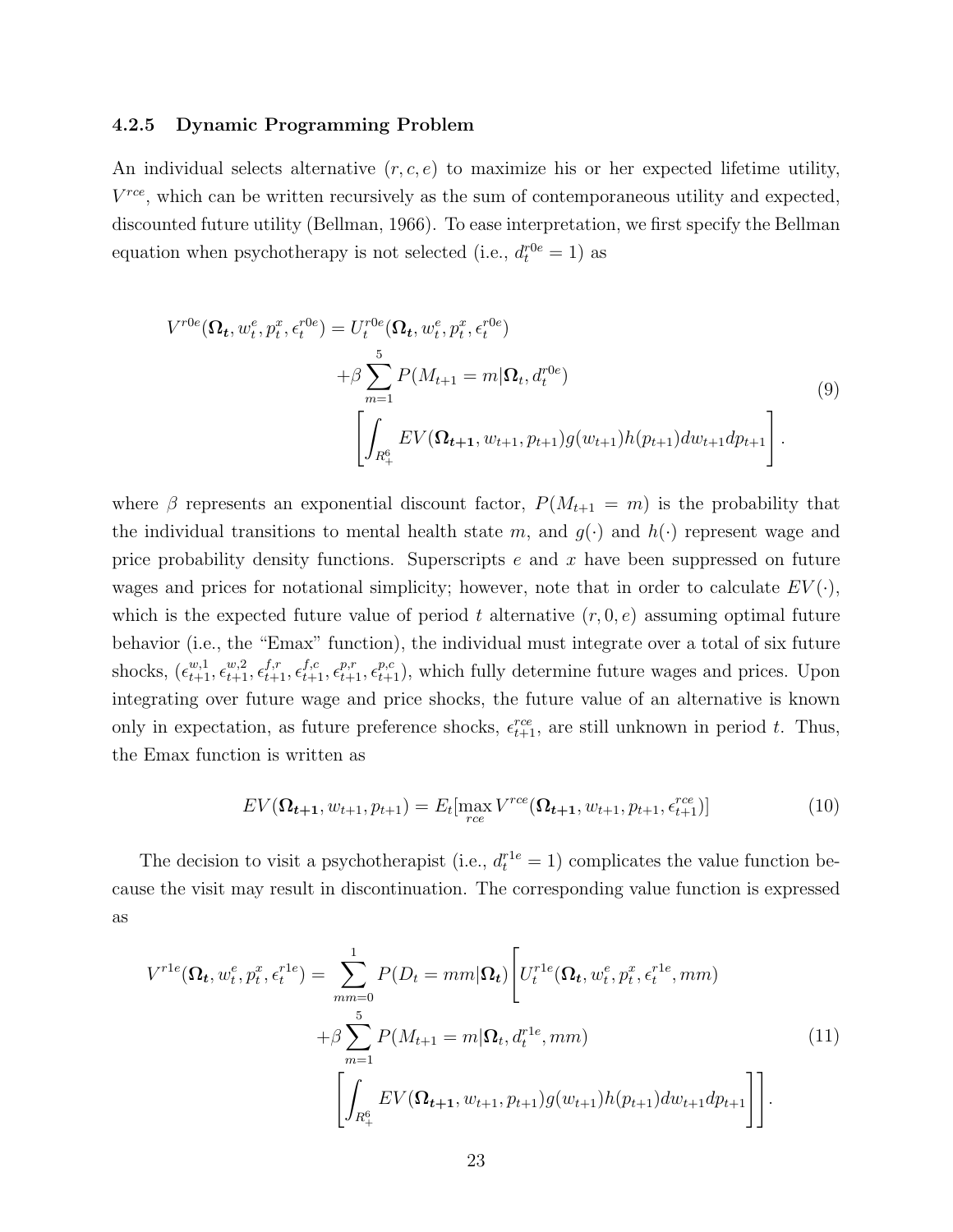This structure reflects the fact that discontinuation impacts each piece of the value function; namely, discontinuation affects (i) contemporaneous utility through the psychotherapy price, (ii) mental health transitions through the marginal product of a psychotherapy visit, and (iii) the expected future value of an alternative, via  $\Omega_{t+1}$ .

Solving individual  $i$ 's dynamic programming  $(DP)$  problem thus begins in the terminal period T, where we assume that the integrated Emax function can be approximated by a nonstochastic, linear in parameters function  $T(M_{T+1}, K_{T+1}, d_T^{rec}, age_{T+1}; \chi)$ . Using Equations [9](#page-24-0) and [11,](#page-24-1) one can then calculate  $V^{rce}(\mathbf{\Omega_T})$  for every combination  $(r, c, e)$ . This process is repeated backwards from period T, until  $V^{rce}(\Omega_t)$  has been determined for every individual  $i = 1, ..., N$ , in every time period  $t = 1, ..., T$ , and for every combination  $(r, c, e)$ .

## <span id="page-25-0"></span>5 Estimation and Identification

The structural parameters of the dynamic model specified in Section [4](#page-19-0) are estimated using the data described in Section [3](#page-10-0) and a nested fixed-point algorithm (Rust, [1987\)](#page-52-7). In the inner algorithm, the DP problem described in Section [4.2.5](#page-24-2) is solved for a given set of parameters. The outer algorithm uses the solution to calculate a likelihood function value and updates the parameter vector using the Berndt, Hall, Hall, and Hausman [\(1974\)](#page-46-7) algorithm. In this section, we describe (i) several modeling assumptions made necessary given the features of our data, (ii) permanent unobserved heterogeneity, (iii) parameter identification, and (iv) distributional assumptions that allow us to specify a likelihood function.

### 5.1 Taking the Model to the Data

We describe the estimation sample in Section [3.3.](#page-13-1) Within this sample, the average interview period length is 5.4 months; thus, for simplicity, we assume that all decision periods in the model are six months in length, meaning our data allow us to model decisions over four sixmonth periods. The 6-month period length has several implications for estimation. First, employment-specific hours in Equation [2](#page-21-1) are set to 1,100 for full-time workers and 650 for part-time workers, which reflects 25 weeks of 44 and 26 hours worked, respectively.<sup>[37](#page-25-1)</sup> Second, treatment choices reflect the decision to consume any treatment during the six-month time period and prices reflect expenditure levels, the latter of which are calculated by summing over all observed out-of-pocket payments within the period. Discontinuation complicates

<span id="page-25-1"></span><sup>37.</sup> Anyone in the data working over 37.5 hours per week is categorized as full-time. Among these individuals, the average number of hours is 44, while the average for those working under 37.5 hours per week is 26.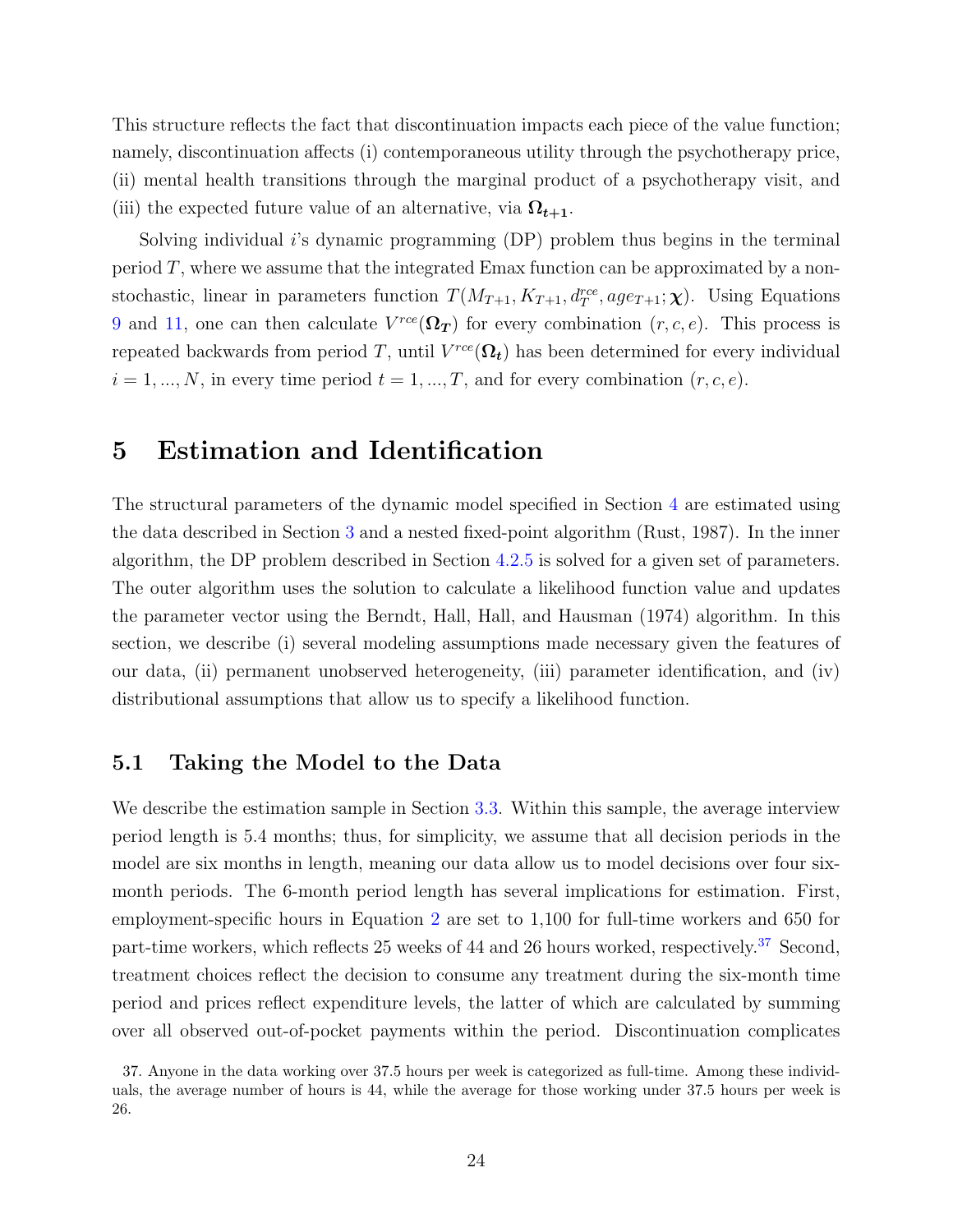this process for psychotherapy visits; thus, adjustments are made so that  $p_t^c$  is interpreted as the price of a successful (i.e., non-discontinuation) period of psychotherapy visits and the expenditure required upon discontinuing is a fraction of  $p_t^c$ .<sup>[38](#page-26-1)</sup>

The fact that individuals enter the data at various ages also has implications for the model. Most notably, we do not observe experience over the entire career, which is a key determinant of wages. As such, we condition the wage distributions on the observed wage in the first period of the data and measure experience,  $K_t$ , earned since the first period. Initial wage,  $w_0$ , can then be added to a long list of endogeneous initial conditions, which are discussed in Section [5.2.](#page-26-0)

The explicit set of exogenous, non-stochastic control variables that comprise  $X_t$  are as follows: initial wage, gender, age, calendar year, lives in an MSA, has public insurance, has private insurance, high school education, college education, nonwhite (race), married, family size, problem child, and household income.

To reduce the computational burden, we estimate our model using a 20% random subsample of the estimation sample.

#### <span id="page-26-0"></span>5.2 Permanent Unobserved Heterogeneity

We assume in estimation that each individual has a permanent, unobserved type, which allows for correlation between the unobserved determinants of choices, outcomes, and transitions in the model. The strategy decomposes all model unobservables into two additively separable components: an i.i.d. serially-uncorrelated random component,  $\epsilon_t$ , and a persistent component,  $\mu_k$ , that varies across individuals of  $k = 1, ..., K$  different types. We assume that the distribution of persistent unobserved heterogeneity can be approximated by a discrete function, which is sometimes referred to as a discrete factor model (DFM) (Heckman and Singer, [1984;](#page-50-8) Mroz, [1999\)](#page-51-7). Thus, the estimation procedure seeks to determine (i) the number of unobserved types in the population,  $K$ ; (ii) the share of the population that is described by each type,  $\theta_k$  for  $k = 1, ..., K$  where  $\sum_{k=1}^{K} \theta_k = 1$ ; and (iii) the impact that each unobserved type k has on all model choices, outcomes, and transitions,  $\mu_k$  for  $k = 1, ..., K$ .

<span id="page-26-1"></span>The DFM offers two advantages over a popular alternative, which is to assume a joint

<sup>38.</sup> To code discontinuation periods, each individual psychotherapy session is grouped into a psychotherapy episode, which is then categorized as successful or discontinuation according to the rule described in Section [3.4.](#page-15-0) If a period contains both successful and discontinuation visits, the period is coded as successful. Regarding expenditure  $p_t^c$ , the average number of visits in a successful visit episode is 8.2, while the average number of visits in a discontinuation episode is 1.4; therefore, in order to interpret  $p_t^c$  as the required expenditure for a successful psychotherapy episode, we scale observed discontinuation expenditure by (8.2/1.4) in estimation. Then, upon experiencing a discontinuation in the model, the expenditure faced in the budget constraint (i.e., equation [3\)](#page-21-2) is just  $p_t^c/(8.2/1.4)$ .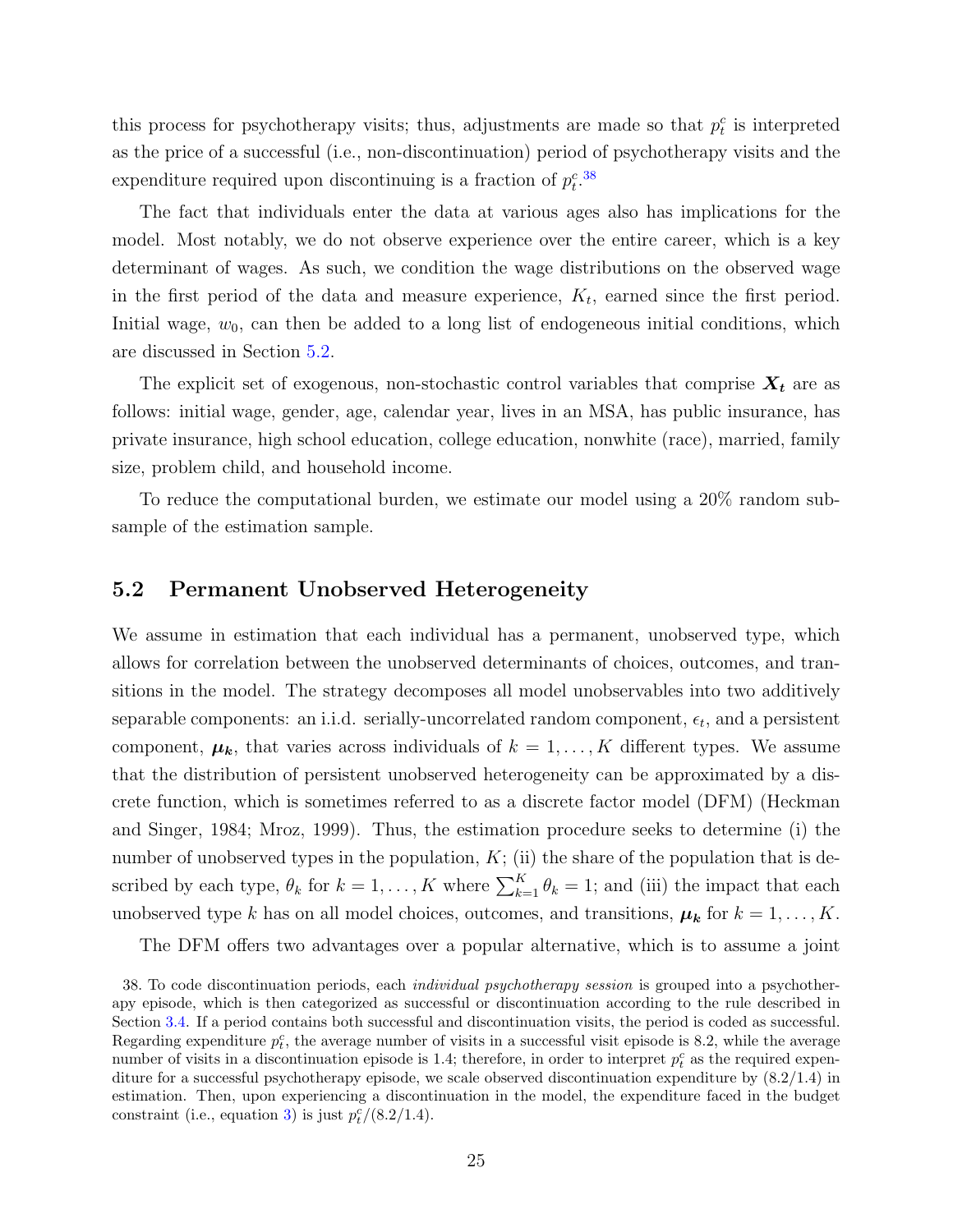parametric distribution (e.g., multivariate normal) over the model's error terms. First, the DFM is more flexible. Mroz [\(1999\)](#page-51-7), and more recently Guilkey and Lance [\(2014\)](#page-50-9), uses Monte Carlo simulation in a two-equation, joint MLE setting to show that when the true error distribution is joint normal, DFM estimates are comparable to those derived using the correct distribution. However, when the true error distribution is not normal, the DFM outperforms all other tested estimation methods. Second, the DFM is almost certainly faster than assuming a joint parametric distribution, which typically requires the use of maximum simulated likelihood estimation.

In the following section, we discuss how allowing for permanent unobserved heterogeneity resolves several identification and measurement error challenges in estimation. One such challenge is the endogeneity of initial conditions. Recall, as individuals enter the data at various points in their career, it is unlikely that all initial state variables are exogenous. For example, consider someone who is observed to have poor mental health entering our data. This individual's personal history and particular life circumstances, some of which are outside the scope of our model, likely contributed to that poor health state, and also makes this individual more susceptible to bad mental health shocks moving forward. One reason that we model permanent unobserved heterogeneity is to capture the persistence of mental health shocks in an individual like this, but we must also address the endogeneity of their initial poor mental health.<sup>[39](#page-27-1)</sup> As such, we condition type probabilities,  $\theta_k$ , on the initial state vector,  $\Omega_0$ , which includes all endogenous initial conditions, as well as exogenous variables  $X_0$ . Thus, in the example above, the fact that this individual entered the data with poor mental health is allowed to influence the probability that they are of an unobserved type, k, that experiences worse mental health shocks. In using this strategy, we assume that all initial conditions are exogenous, conditional on unobserved type  $k$ . To our knowledge, this strategy was first used to address endogenous initial conditions in Keane and Wolpin [\(1997\)](#page-51-8) and was later formalized by Wooldridge [\(2005\)](#page-53-9).[40](#page-27-2)

## <span id="page-27-0"></span>5.3 Identification

Identification follows standard arguments from Magnac and Thesmar [\(2002\)](#page-51-9). In a dynamic discrete choice model, one needs state-specific choice probabilities and choice-and-state specific transition probabilities along with normalizations, a fixed discount factor, and distri-

<span id="page-27-1"></span><sup>39.</sup> Note that several other initial conditions pose similar endogeneity concerns, including initial wages, employment, treatment, education, and household income.

<span id="page-27-2"></span><sup>40.</sup> We prefer this strategy to modeling all endogenous initial conditions separately (e.g., as in Darden, [2017\)](#page-48-0), as it (i) does not require additional exclusion restrictions to identify the initial conditions and (ii) allows type probabilities to vary by observables, which eases the post-estimation interpretation of types.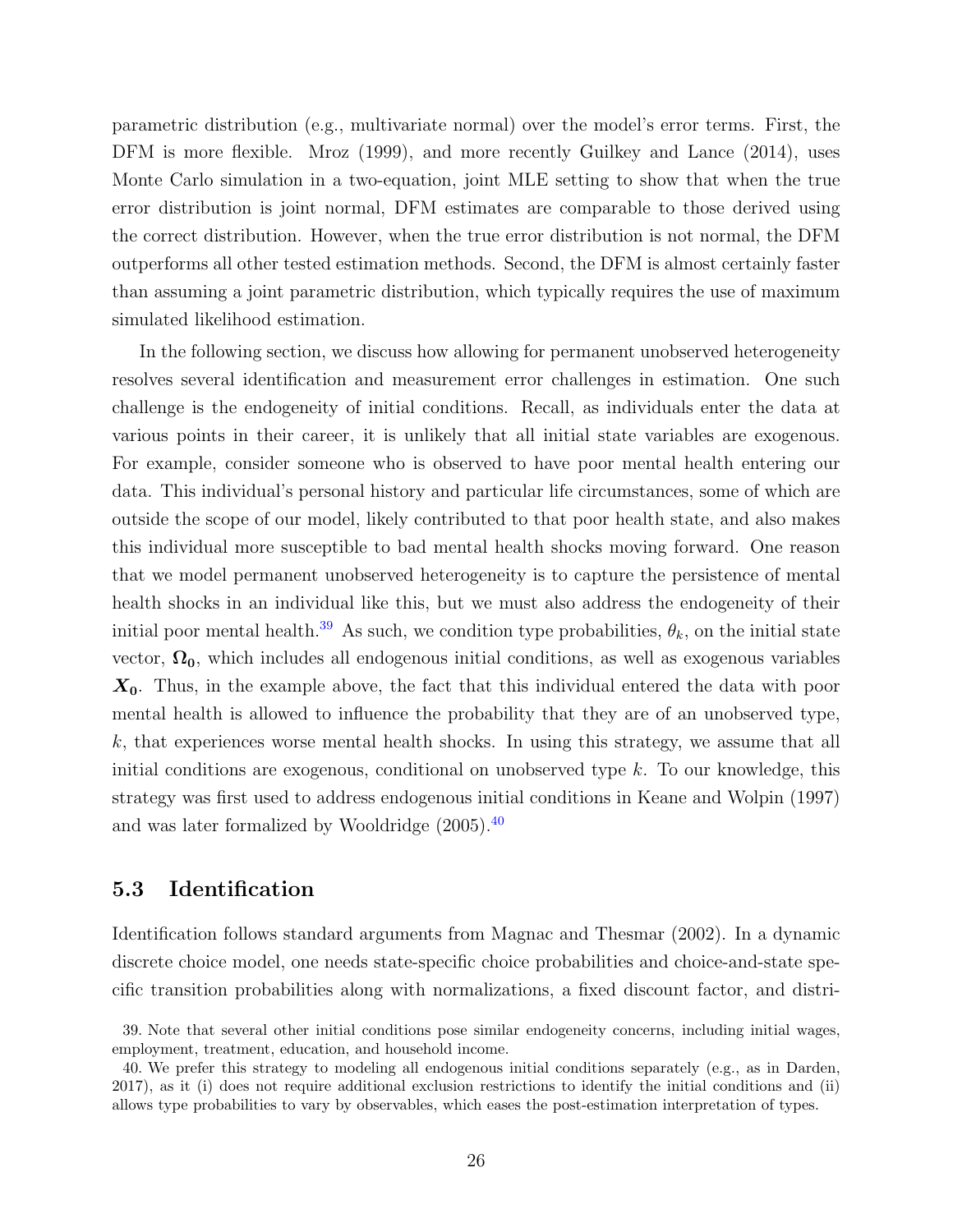butional assumptions on error terms to identify utility parameters. Note, this relates to identification in the rank order sense, the idea being that there is a unique set of parameters that maximize the likelihood function. In the model, agents form expectations based on the transition process, which includes changes to mental health and, thus, to productivity. Given this information, agents choose between treatment alternatives, the values of which are a function of future transitions, but also of current-period payments. This identifies preferences over mental health treatments. Preferences over work are similarly identified from joint work decisions. Differences in treatment decisions across the price distributions, as well as differences in work decisions across the household income and wage distributions, identify the consumption utility parameter. Preferences over illness, which are identified in a dynamic model but not a static one, are identified by the restriction that treatment preferences are not allowed to vary across mental health levels; thus, differences in treatment choices across the mental health distribution identify preferences for good mental health.<sup>[41](#page-28-0)</sup>

Obtaining the correct utility parameters requires that the modeled beliefs about the impacts of treatment are a correct representation of agents' beliefs. One approach would be to estimate the effect of treatment using the mental health transitions in the data, where selection concerns are addressed through distributional assumptions, as well as exclusion restrictions. In Appendix Section [A.III.2,](#page-77-0) we discuss our efforts with this approach. Another approach is to simply use treatment effects established in well-identified settings, such as the clinical trials literature. We use the latter approach in this paper.<sup>[42](#page-28-1)</sup> Still, as in all cases where no belief data is available, rational expectations are a key identifying assumption (Magnac and Thesmar, [2002\)](#page-51-9). Consider an agents' reluctance to use psychotherapy; it could be because they believe it is effective, but have a distaste. Alternatively, agents may think the treatment's productivity is less than what is found in clinical trails and this biased belief affects their choice. Absent belief data, either narrative could explain the same data pattern.

<span id="page-28-0"></span><sup>41.</sup> The variation that identifies these effects is displayed in Table [3.](#page-55-0) Note that treatment is decreasing in mental health. The model does not allow this variation to be explained by heterogeneity in treatment preferences across the mental health distribution; rather, conditional on productive treatment, greater treatment in worse health states suggest that individuals dislike being in poor health and are, thus, willing to undertake the various treatment costs in order to improve their mental health.

<span id="page-28-1"></span><sup>42.</sup> In Section [3.4,](#page-15-0) we argue that the average standardized impact of prescription drugs and psychotherapy on mental health are approximately  $0.3$  and  $0.6$ , respectively. Standardized effects for an outcome,  $Y$ , are measured as  $(Y_1-Y_0)/SD(Y)$ , where Y<sub>1</sub> measures the outcome for the treated group and Y<sub>0</sub> for the untreated group. We can utilize these estimates within our model, despite having a different measure of mental health, by scaling the medical literature estimates by the standard deviation of the latent mental health variable in Equation [8.](#page-23-1) Note that the standard deviation of  $M^*$  is a function of model parameters and, thus, must be calculated at every iteration of the model. As such, for a given iteration of the parameter set  $\Theta_s$ , we calculate treatment effects as  $\nu_{0,1} = 0.3 * SD(M^*(\Theta_s))$  and  $\nu_{0,2} = 0.6 * SD(M^*(\Theta_s))$ . Furthermore, we assume that discontinuation visits have no impact on mental health in the following period. We explore the robustness of these assumptions in Section [6.3.](#page-42-0)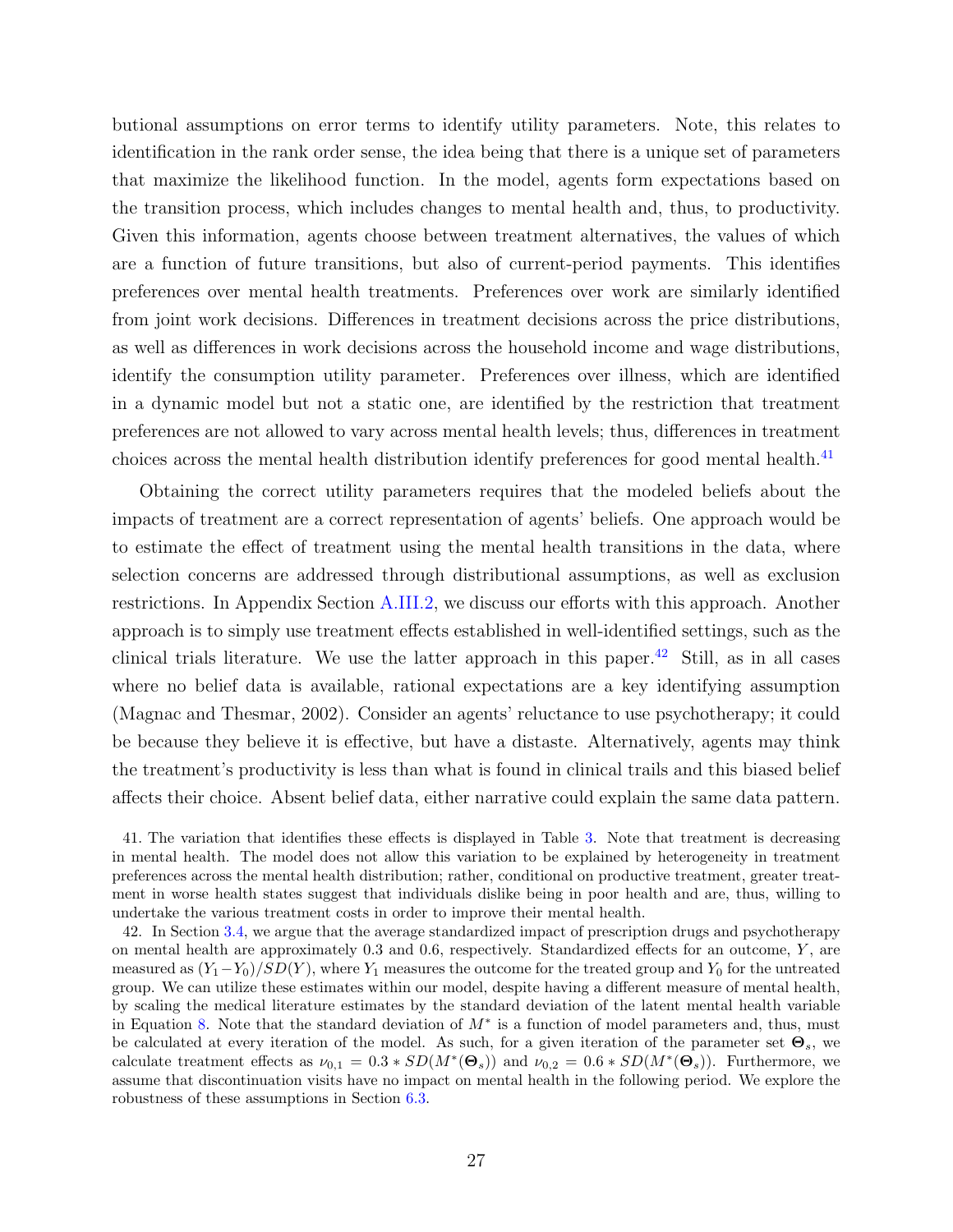Consistent with much of the dynamic structural literature, we impose rational expectations, functionally assuming that agents have the right average treatment effects in mind when making choices. Here, one can imagine that patients (or their doctors) use evidence from the medical literature when making choices. Somewhat reassuringly, we show in Section [6.3](#page-42-0) that the main results are not terribly sensitive to using a range of treatment effects from the literature or from our own reduced-form estimates discussed in Appendix Section [A.III.1.](#page-71-0)

Another source of concern is poorly measured mental health. In particular, we are concerned that not all reports of, say, "fair" mental health reflect mental illness, as generally healthy people may offer this report on a particularly bad day. Similarly, perpetually ill individuals may report "very good" mental health on a good day. The problem with these isolated reports is that they do not represent the need to alter one's treatment course. Upon experiencing such a shock, perpetually sick or healthy individuals likely expect to return to the status quo. To address this measurement error, we allow for permanent unobserved heterogeneity in mental health. By identifying some proportion of the population as persistently well or sick, the model no longer needs to rationalize non-use of psychotherapy by people who wouldn't really benefit from it. Allowing for permanent unobserved heterogeneity also addresses a more general concern in dynamic structural models, which is the identification of parameters measuring the impact of one endogenous variable on another. For instance, the impact of period  $t-1$  mental health on mental health in period t, or the impact of mental health on wages. As discussed below, permanent unobserved heterogeneity allows us to distinguish true causal relationships from (i) correlation arising via state dependence and (ii) common omitted variables.

Three attributes of the model and data help to identify the permanent unobserved type distribution. The first is repeated individual-level observations. Assume that a subset of the population is persistently healthy and that this persistence cannot be explained by observables. The estimation procedure, then, identifies a type,  $k'$ , that corresponds to that subset. The larger the subset, the larger the share,  $\theta_{k'}$ , assigned to that type. The better their mental health, the larger the factor loading,  $\mu_{k'}^M$ , on that type. Second, as discussed above, unobserved type shares are estimated conditional on endogenous initial conditions. To understand how this affects, say  $\partial M_t/\partial M_{t-1}$ , again assume that unobserved type k' is persistently healthy. The model allows initial mental health to influence the probability that an individual is of type  $k'$ . An individual who is observed to have perfect mental health in each period, including  $t = 0$ , then contributes little to the estimation of  $\partial M_t / \partial M_{t-1}$ , as their data is best explained by them being type  $k'$  with high probability. Third, non-linearities and exclusion restrictions aid in determining whether the relationship between two endogenous variables is causal or due to common unobservables. For example, note that wages and mental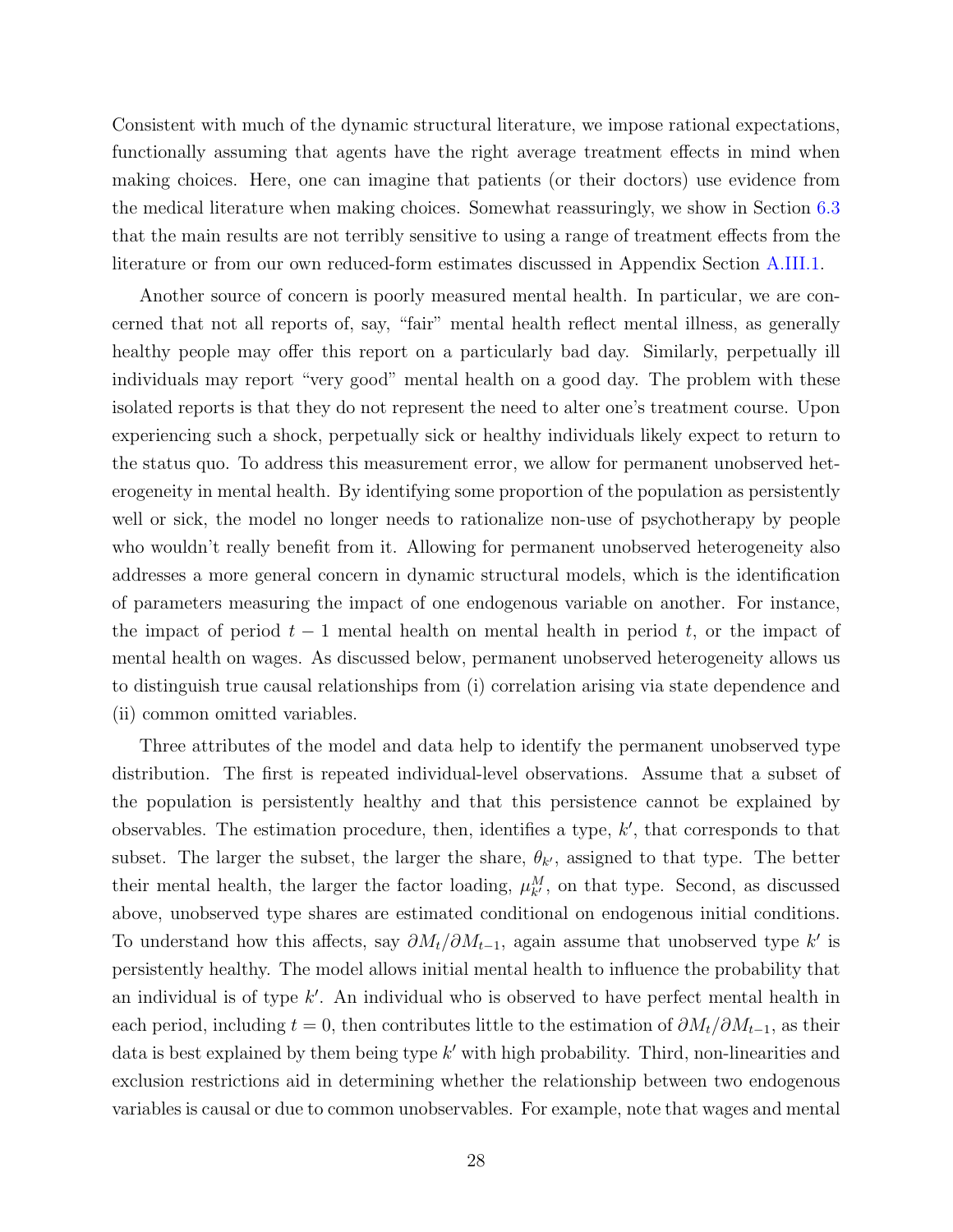health are positively correlated (see Table [3\)](#page-55-0). This relationship could be due to a causal effect of mental health on wages (i.e.,  $\partial w_t / \partial M_t > 0$ ) or permanent unobserved heterogeneity (i.e., for unobserved reasons, the people who are most likely to fall into poor mental health may also receive the lowest wage offers). Exclusion restrictions, such as having a problematic child and observed treatment choices, help to distinguish these competing explanations by generating unique variation in mental health that cannot be entirely explained by permanent unobserved heterogeneity. If variation in these exclusion restrictions is also associated with changes in wages, then it suggests a direct relationship between mental health and wages, and the unobserved heterogeneity parameters must adjust accordingly.

Conditional on knowing the number of unobserved types in the population,  $K$ , the estimation of  $\{\theta_k, \mu_k\}_{k=1}^K$  is straightforward, as these parameters are part of the likelihood function described below.<sup>[43](#page-30-0)</sup> Determining K is less straightforward. Mroz [\(1999\)](#page-51-7) recommends an "upwards-testing approach," where one first estimates all model parameters assuming one unobserved type,  $K = 1$ , which produces a log-likelihood function value,  $LLF_1$ , and a set of maximizing parameters,  $\hat{\Theta}_1$ . The model is then re-estimated with two unobserved types,  $K = 2$ , using the previously estimated parameters,  $\hat{\Theta}_1$ , as starting values, which produces a new log-likelihood function value,  $LLF_2$ , and a new set of maximizing parameters,  $\widehat{\Theta}_2$ . A likelihood ratio (LR) test is used to determine whether the additional unobserved type led to a significant improvement in the log-likelihood function. Mroz suggests continuing in this fashion, adding additional types so long as significant improvements are made in the value of the log-likelihood function. Using this strategy, we arrive at four types.

#### 5.4 Likelihood Function

Observed decisions (i.e.,  $d_t^{rce}$ ), stochastic state transitions (i.e.,  $M_t, D_t$ ), and stochastic payoffs (i.e.,  $p_t^e, w_t^x$ ) are partly determined by a set of random variables,  $\epsilon_t$ , that agents observe, but that we, the econometricians, do not. Constructing the likelihood function requires that we assume to know the distribution from which these unobservables are drawn. We begin by assuming that unobservables impacting discontinuation,  $\epsilon_t^D$ , and mental health,  $\epsilon_t^M$ , are drawn from a logistic distribution, making  $P(D_t)$  and  $P(M_t)$  logit and ordered logit probabilities, respectively. We further assume that log-wage errors are normally distributed,  $\epsilon_t^{w,e} \sim N(0, \sigma_{w,e}^2)$ . We assume non-zero price errors,  $\epsilon_t^{f,x}$  $t^{J,x}$ , are drawn from a logistic distribution, while log-price errors (conditional on prices being non-zero) are drawn from a normal

<span id="page-30-0"></span>43. Identifying  $\{\theta_k, \mu_k\}_{k=1}^K$  requires several normalizations. First, if  $K = 1$ , then  $\theta_1 = 1$  and  $\mu_1$  is not separately identified from the model's constants, so the vector is set to zero. In other words, setting  $K = 1$ assumes that the model's error terms are conditionally independent. If  $K > 1$ , then  $\theta_1 = 1 - \sum_{k=2}^{K} \theta_k$  and  $\{\mu_k\}_{k=2}^K$  are only identified relative to  $\mu_1$ ; thus, we set  $\mu_1$  to zero throughout our analysis.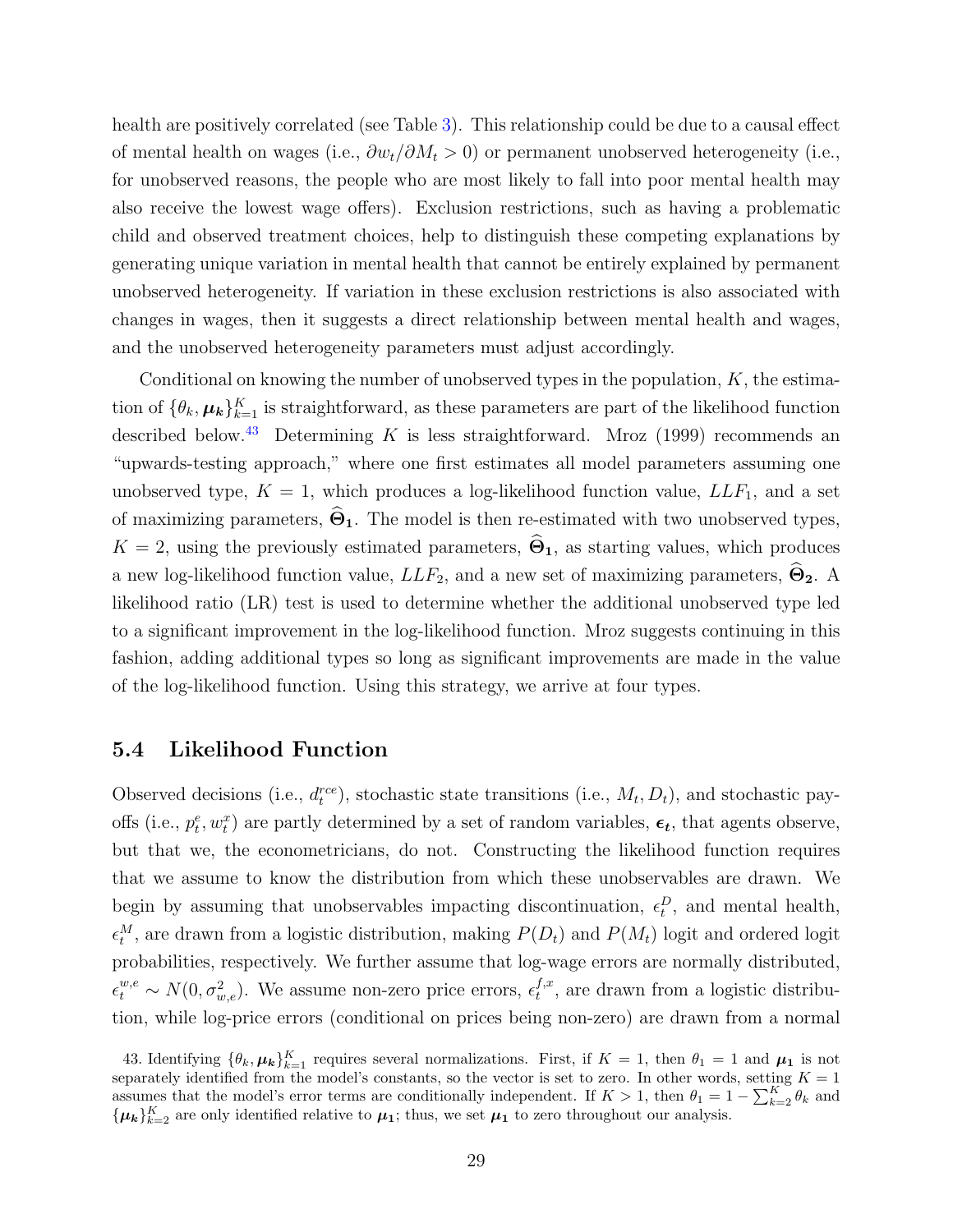distribution,  $\epsilon_t^{p,x} \sim N(0, \sigma_{p,x}^2)$ .<sup>[44](#page-31-0)</sup> We assume that the unobservables impacting treatment and employment decisions,  $\epsilon_t^{rce}$ , are drawn from a Type 1 Extreme Value (T1EV) distribution. This assumption is popular in the DP literature because it yields closed form expressions for both the maximal value function in Equation [10](#page-24-3) and choice probabilities; specifically,

$$
EV(\Omega_{t+1}, w_{t+1}, p_{t+1}) = \gamma + \log \left( \sum_{r=0}^{1} \sum_{c=0}^{1} \sum_{e=0}^{2} exp \Big[ \overline{V}^{rce} (\Omega_{t+1}, w_{t+1}, p_{t+1}) \Big] \right) \tag{12}
$$

and

$$
P(d_t^{ree} = 1 | \mathbf{\Omega}_t, w_t, p_t) = \frac{exp\left[\overline{V}^{ree}(\mathbf{\Omega}_t, w_t, p_t)\right]}{\sum\limits_{r=0}^{1} \sum\limits_{c=0}^{1} \sum\limits_{e=0}^{2} exp\left[\overline{V}^{ree}(\mathbf{\Omega}_t, w_t, p_t)\right]}
$$
(13)

where  $\gamma$  is Euler's constant and  $V(\cdot)$  is the deterministic part of the value function.

Let the variables  $e_t = \{0, 1, 2\}$ ,  $r_t = \{0, 1\}$ , and  $c_t = \{0, 1\}$  represent observed, period t employment, antidepressant use, and psychotherapy use, respectively. Under the above assumptions, an individual's contribution to the likelihood function, for a given realization of the parameter set  $\Theta$ , can thus be expressed as

$$
L_{i,t}(\Theta|\Omega_t) = g_1(w_t^1|\Omega_t)^{\mathbb{I}_{[e_t=1]}} g_2(w_t^2|\Omega_t)^{\mathbb{I}_{[e_t=2]}} h_r(p_t^r|\Omega_t)^{\mathbb{I}_{[r_t=1]}} h_c(p_t^c|\Omega_t)^{\mathbb{I}_{[c_t=1]}} \n\prod_{r=0}^1 \prod_{c=0}^1 \prod_{e=0}^2 \left[ P(d_t^{rce} = 1|\Omega_t) \prod_{mm=0}^1 \left[ P(D_t = mm|\Omega_t, d_t^{rce}) \right] \right] \n\prod_{m=1}^5 P(M_t = m|\Omega_t, d_t^{rce}, mm)^{\mathbb{I}_{[M_t=m]}} \left[ \prod_{r=t-m}^{\mathbb{I}_{[r_t=r,c_t=c,e_t=e]}} (14) \right]
$$

The first row measures wage and price contributions to the likelihood function, which exist only if the individual was employed and/or sought treatment. The second row measures the choice and discontinuation contribution.[45](#page-31-1) The last row measures the mental health contribution, where the probability of observing health state  $m$  is allowed to vary by the

<span id="page-31-0"></span>44. Under these assumptions, the price probability density function is as follows, where  $\Lambda(\cdot)$  is the CDF of a standard logistic distribution and  $\phi(\cdot)$  is the pdf of a standard normal distribution.

$$
h_x(p_t^x|\pmb{\Omega_t})=\Big(1-\Lambda(\pmb{X_t}\pmb{\eta^x}+\mu_k^{f,x})\Big)^{1_{[p_t^x=0]}}\Bigg(\Big(\Lambda(\pmb{X_t}\pmb{\eta^x}+\mu_k^{f,x}\Big)\frac{1}{\sigma_{p,x}}\phi\Big(\frac{log(p_t^x)-\pmb{X_t}\pmb{\gamma^x}-\mu_k^{p,x}}{\sigma_{p,x}}\Big)\Bigg)^{1_{[p_t^x\neq 0]}}
$$

<span id="page-31-1"></span>45. For simplicity, choice probabilities are written unconditional on wages and prices. In practice, we only observe wages and/or prices when individuals are employed and/or consume treatment; thus, in the absence of employment/treatment, choice probabilities are calculated by integrating over wage and price distributions,  $g(\cdot)$  and  $h(\cdot)$ . When individuals are employed and/or consume treatment, choice probabilities are calculated conditional on observed wages/prices.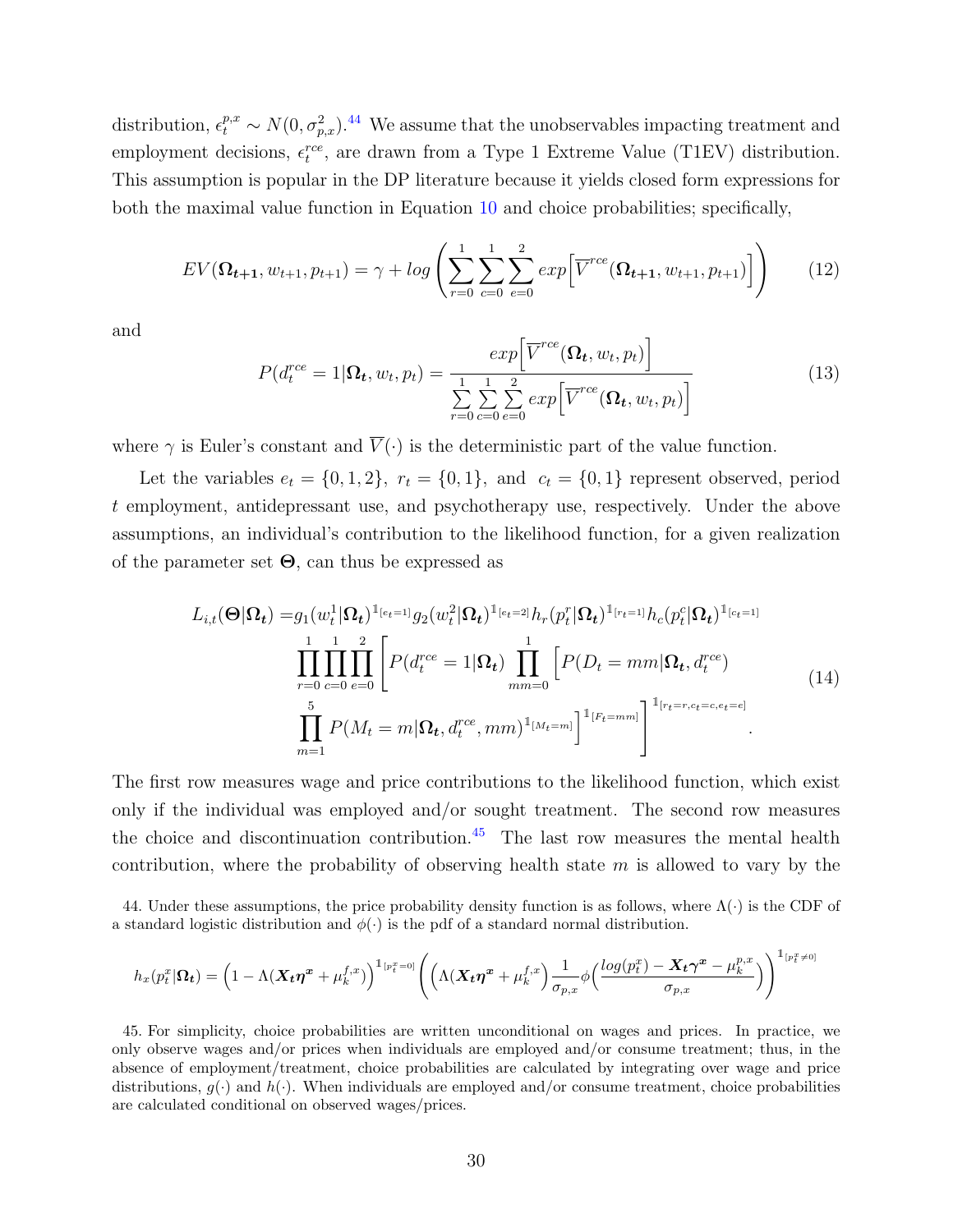observed choice vector,  $(r_t, c_t, e_t)$ , and whether discontinuation occurs,  $D_t$ .

The individual likelihood contribution is conditional on  $\Omega_t$ , which contains type k, which is unobserved by the econometrician. Thus, construction of the log-likelihood function below requires that  $L_{i,t}(\Theta|\Omega_t)$  is calculated for each k, then weighted appropriately.

$$
\mathcal{L} = \sum_{i=1}^{N} \log \left( \sum_{k=1}^{K} \theta_k(\Omega_0) \prod_{t=1}^{T} L_{i,t}(\Theta | \Omega_t) \right) \tag{15}
$$

# <span id="page-32-0"></span>6 Results and Counterfactuals

#### <span id="page-32-1"></span>6.1 Parameter Estimates and Model Fit

Parameter estimates and model fit tables can be found in Appendix Section [A.V.](#page-82-0) We provide a brief overview here. Model parameters are presented in Tables [A.X](#page-83-0) - [A.XVI](#page-88-0) and contain estimates from the model with just one unobserved type (i.e.,  $K=1$ ) and four unobserved types (i.e.,  $K=4$ ). Table [A.X](#page-83-0) contains unobserved heterogeneity parameters for the four type model. Note that Type 1 marginal effects are normalized to zero, which complicates the interpretation of some of the model's parameters. For example,  $\alpha_{1,0}$  measures the disutility of psychotherapy for Type 1 individuals, while the disutility of psychotherapy for Type 2 individuals is  $\alpha_{1,0} + \mu_k^{U,0}$  $k<sub>k</sub>$ <sup> $U,0$ </sup>. The interpretation of the remaining preference parameters and all model constants are similarly affected.

Utility function parameters are presented in Table [A.XI.](#page-84-0) Note that the CRRA parameter,  $\alpha_0$ , which is identified according to the discussion in Section [5.3,](#page-27-0) is held fixed in estimation. While we have estimated this parameter under several specifications of the model, including multiple unobserved heterogeneity types, estimation has consistently yielded very large estimates. For example, our baseline model with one unobserved type estimates  $\alpha_0$  at approximately 4. The estimate produces a utility-consumption profile that is essentially flat, which would suggest that individuals do not consider wage offers in employment decisions, nor prices in treatment decisions.<sup>[46](#page-32-2)</sup> While large estimates of this parameter are not unheard of in the literature (see, for example De Nardi, French, and Jones, [2016\)](#page-48-10), estimates between 0.8 and 1.1 are far more common (Hurd, [1989;](#page-50-10) Rust and Phelan, [1997;](#page-52-8) Blau and Gilleskie, [2008;](#page-46-8) Cronin, [2019\)](#page-47-2). In Appendix Section [A.IV,](#page-78-0) we detail the underlying sources of variation that contribute to our large estimate and argue that the most conservative path forward is to fix the CRRA parameter to 0.95.

<span id="page-32-2"></span><sup>46.</sup> In early iterations, we also explored allowing consumption preferences to vary by current mental health status, but ultimately removed this feature as it revealed little heterogeneity.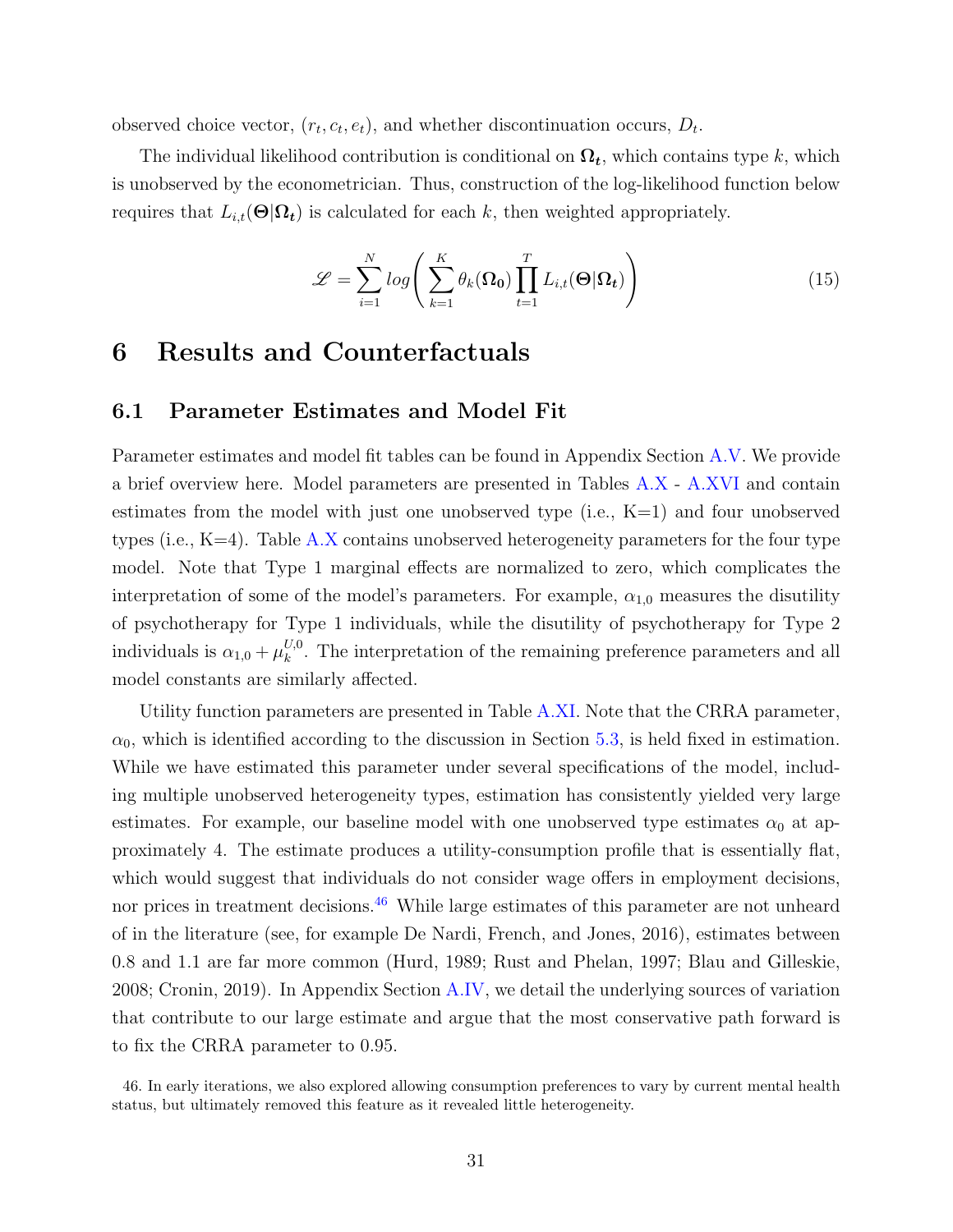Parameter signs meet *apriori* expectations. We briefly describe some of these findings. First, regarding medical treatments: (i) holding future mental health constant, individuals derive disutility from antidepressants, and even greater disutility from psychotherapy; (ii) past psychotherapy use lowers the disutility of current psychotherapy use, indicating search costs; (iii) past drug use lowers the disutility of *current* psychotherapy use, indicating dynamic complementarities;  $\frac{47}{1}$  $\frac{47}{1}$  $\frac{47}{1}$  (iv) employed individuals derive greater disutility from treatment and this effect is largest for full-time employees, indicating that both treatments involve relevant time costs; and (v) employment-by-psychotherapy disutility is greater than employment-by-drug disutility, indicating psychotherapy has greater time costs than drugs. Second, regarding employment: (i) holding earnings constant, individuals derive disutility from part-time employment, but greater disutility from full-time employment, indicating the value of leisure; (ii) past employment lessens employment disutility, indicating switching costs; and (iii) the disutility from employment increases as mental health worsens.<sup>[48](#page-33-1)</sup> Third, regarding mental health: (i) individuals derive disutility from poor mental health; (ii) poor mental health in the past lowers current mental health; and (iii) wages decrease as mental health worsens, though these effects are very small.

To assess the model's ability to explain unique features of the data, we use the model to simulate new datasets and compare key moments of the observed and simulated data. The simulated data are constructed by sampling from the joint error distribution, permanent unobserved heterogeneity distribution, and parameter covariance matrix 50 times for each individual, then forward simulating. Appendix Table [A.XVII](#page-89-0) shows that the model matches the data on most key moments, including mean treatment and employment, as well as mental health, wage, and price distributions. Appendix Figures [A.II](#page-90-0)[-A.V](#page-91-0) show that we also match these key moments across genders and across the age distribution. Note that for all of these comparisons, the one unobserved type model does just as well as the four type model.

Table [A.IV](#page-74-0) highlights a key challenge of our analysis. The table suggests that those who received treatment in period t have worse mental health in period  $t+1$  than those not receiving treatment, conditional on mental health in period  $t$ . Moreover, we use treatment effect

<span id="page-33-0"></span>47. The same effects exist for current drug use. That the treatments would act as dynamic complementarities is quite sensible in this setting. In most cases, in order to acquire either treatment patients must first reveal depressive symptoms to their general practitioner (GP), who serves as gatekeeper. The GP may prescribe antidepressants or refer the patient to a specialist, who can administer/prescribe either type of treatment. In this setting, using one type of treatment both reveals a willingness to treat their symptoms and opens a dialogue with the gatekeeper, each of which facilitates greater use of alternative treatments in the future.

<span id="page-33-1"></span>48. Quidt and Haushofer [\(2016\)](#page-52-9) posit that depression acts as an exogenous shock to an agent's beliefs about the returns to effort; whereby pessimistic beliefs may reduce expected productivity for a fixed amount of effort or the expected cost of effort, ultimately reducing labor supply. The latter interpretation may explain why we find the disutility from employment to be increasing as mental health worsens.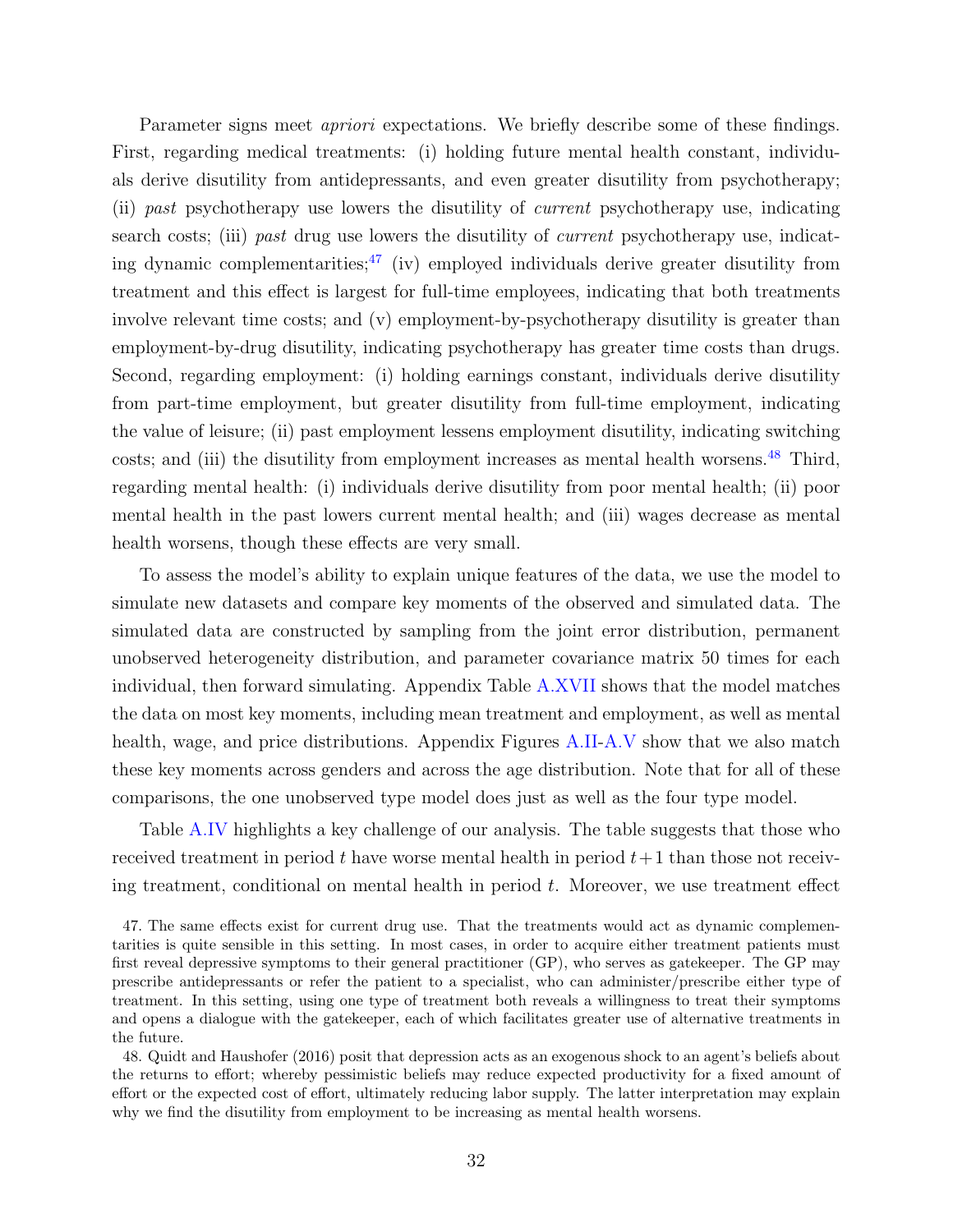estimates from the medical literature that suggest that both types of medical treatments are productive. With these treatment effects, it is difficult for our model to explain the data pattern in Table [A.IV,](#page-74-0) i.e., persistently poor mental health, despite the use of treatment. The implications of this dichotomy can be seen in Table [A.XVII.](#page-89-0) For both types of treatment, when there is only one unobserved type, the model under-predicts treatment when individuals are in the lowest two mental health states. The treatment effects suggest that these individuals' health should improve, while the data suggests that their health does not improve; thus, the model cannot rationalize the treatment decision.<sup>[49](#page-34-0)</sup> The four unobserved type model offers an improvement. By allowing permanent unobserved heterogeneity, the model rationalizes the conflict with an unobserved type that (i) received consistently poor mental health shocks and (ii) has strong preferences for treatment.

Finally, consider the four permanent unobserved types revealed by the model. In each of the simulations described above, individuals receive a permanent unobserved type draw according the estimated posterior probability distribution. The initial conditions  $\Omega_0$  and simulated outcomes of each type are described in Table [7.](#page-58-0) Each unobserved type can be characterized as follows:<sup>[50](#page-34-1)</sup>

Type 1: These individuals represent roughly 5% of the population. They have persistently poor mental health and consume substantially more treatment than the other types. These individuals have an incredibly low employment rate, earn the lowest full-time wages conditional on employment, and the second lowest part-time wages. Given these characteristics, it is unsurprising that these individuals enter the data in poor health with high rates of unemployment and high rates of treatment. In terms of demographics, these individuals are relatively likely to be women and nonwhite; are unlikely to live in an MSA, to be married, or to have a college degree; are very likely to be publicly insured; and have the lowest household income.

Type 2: These individuals represent 16% of the population. Their mental health is notably

<span id="page-34-0"></span><sup>49.</sup> In Section [5.3](#page-27-0) above, we explain how measurement error in mental health forces the model to rationalize a lack of treatment use when individuals may simply be having a bad day. We also explain how allowing for permanent unobserved heterogeneity corrects this problem. The implication for parameter estimates can be see in Table [A.XI.](#page-84-0) Note that the marginal disutility of poor mental health (i.e.,  $\alpha_5, \alpha_6$ ) increases with unobserved heterogeneity. In other words, when mental health is mismeasured, the model underestimates the disutility associated with poor mental health in order to rationalize the lack of treatment when individuals face intermittent illness. This bias produces the under-prediction of treatment while ill in column 1 of Table [A.XVII.](#page-89-0)

<span id="page-34-1"></span><sup>50.</sup> Type labels have no inherent ordinal meaning (i.e., 1, 2, 3, and 4 could just as easily be red, orange, blue, and yellow). As such, to ease interpretation, we use numerical labels and order types in a way that is consistent with the unobserved type's persistent mental health state—Type 1 having the worst mental health and Type 4 having the best.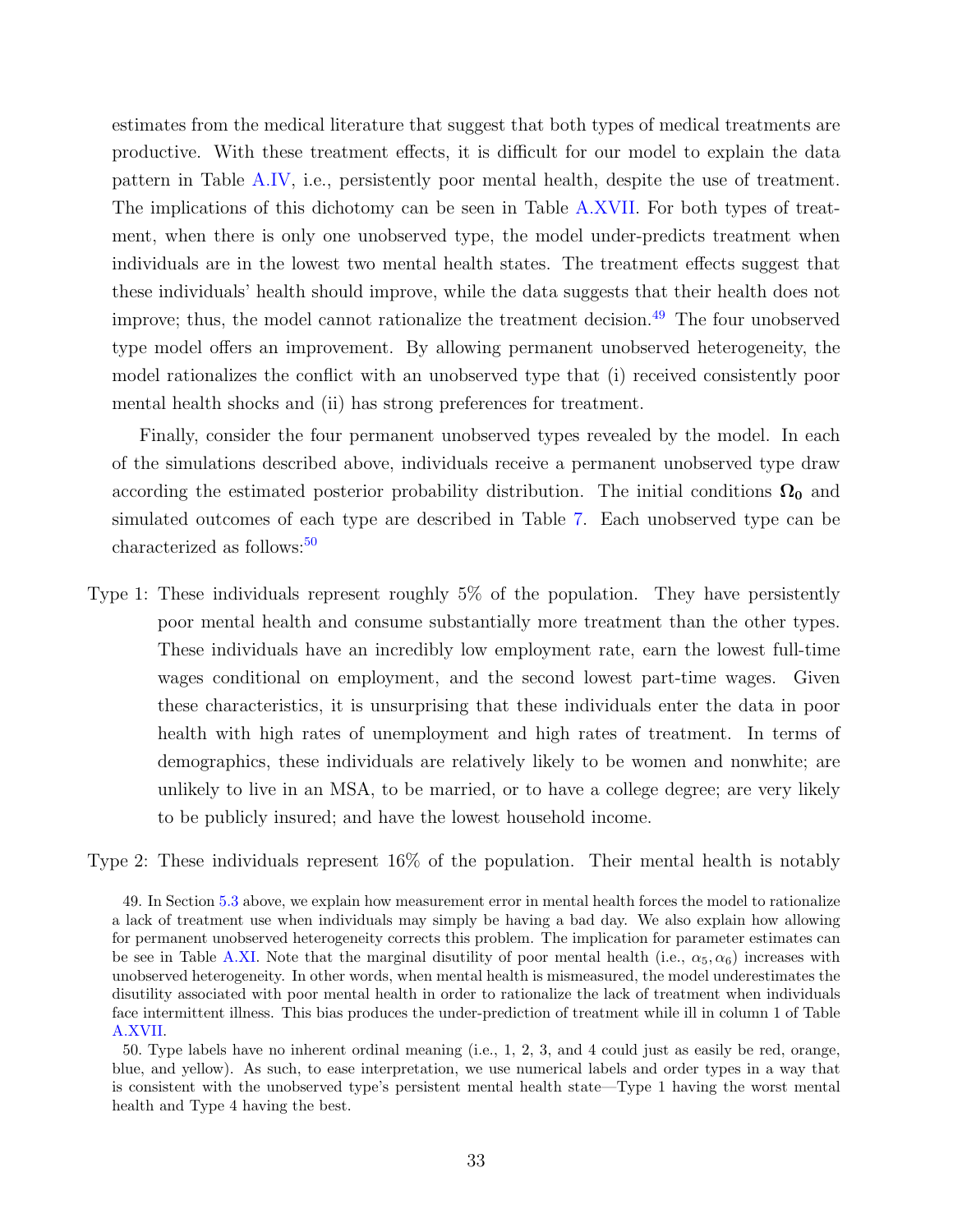better than Type 1, but worse than Types 3 and 4. Despite this, the group consumes less treatment than Type 3 individuals. Type 2 individuals also have employment rates that are somewhere between the very low rates of Type 1 individuals, and the higher rates of Types 3 and 4. Demographically, Type 2 individuals again find themselves somewhere between Types 1 and 3, except the high proportion of females and household income that exceeds even that of Type 3 individuals.

- Type 3: These individuals represent 74% of the population. They have persistently good mental health and consume the second most treatment of the four types, which is a small fraction of Type 1 consumption. These individuals have the highest employment and wage rate. Endogenous initial conditions match this description. In terms of demographics, these individuals are relatively unlikely to be women and nonwhite and are the most (least) likely to have private (public) insurance.
- Type 4: These individuals represent 5% of the population. Their outcomes are like Type 3 individuals in all ways except they consume less treatment and are less likely to work at their lower wages. Demographically, they have slightly larger household incomes and more education than Type 3 individuals.<sup>[51](#page-35-0)</sup>

## 6.2 Counterfactuals

In this section, we use the estimated model to perform several counterfactuals. Our first counterfactual assesses the personal and economic value of improvements to mental health. In order to place these findings within the literature, we use our nationally representative estimation sample as the basis for analysis. After establishing the potential for economic gains, our second and third counterfactuals focus on the decision to improve one's mental health via psychotherapy. In light of the starkly different choices and outcomes observed among our four permanent unobserved types, these counterfactuals aim to highlight differences in their responses. To do so, we begin by returning to our full data file, Sample C described in Table [A.I.](#page-65-0) Using the estimated posterior unobserved type probabilities, we first assign an unobserved type to each individual, based on their initial state vector. We then define a new sample of 10,000 individuals that includes 2,500 randomly selected individuals of each type. We conduct these counterfactuals using this sample in order to avoid statistical

<span id="page-35-0"></span><sup>51.</sup> Note that Type 4 individuals are incredibly unlikely to visit a therapist. As a result, psychotherapy-type specific price and discontinuation parameters are not identified for these individuals. Given the similarities between Types 3 and 4, we set these parameters at Type 3 levels, which has virtually no impact on the likelihood function, but is relevant in counterfactual analysis, where individuals are, at times, assigned to treatment.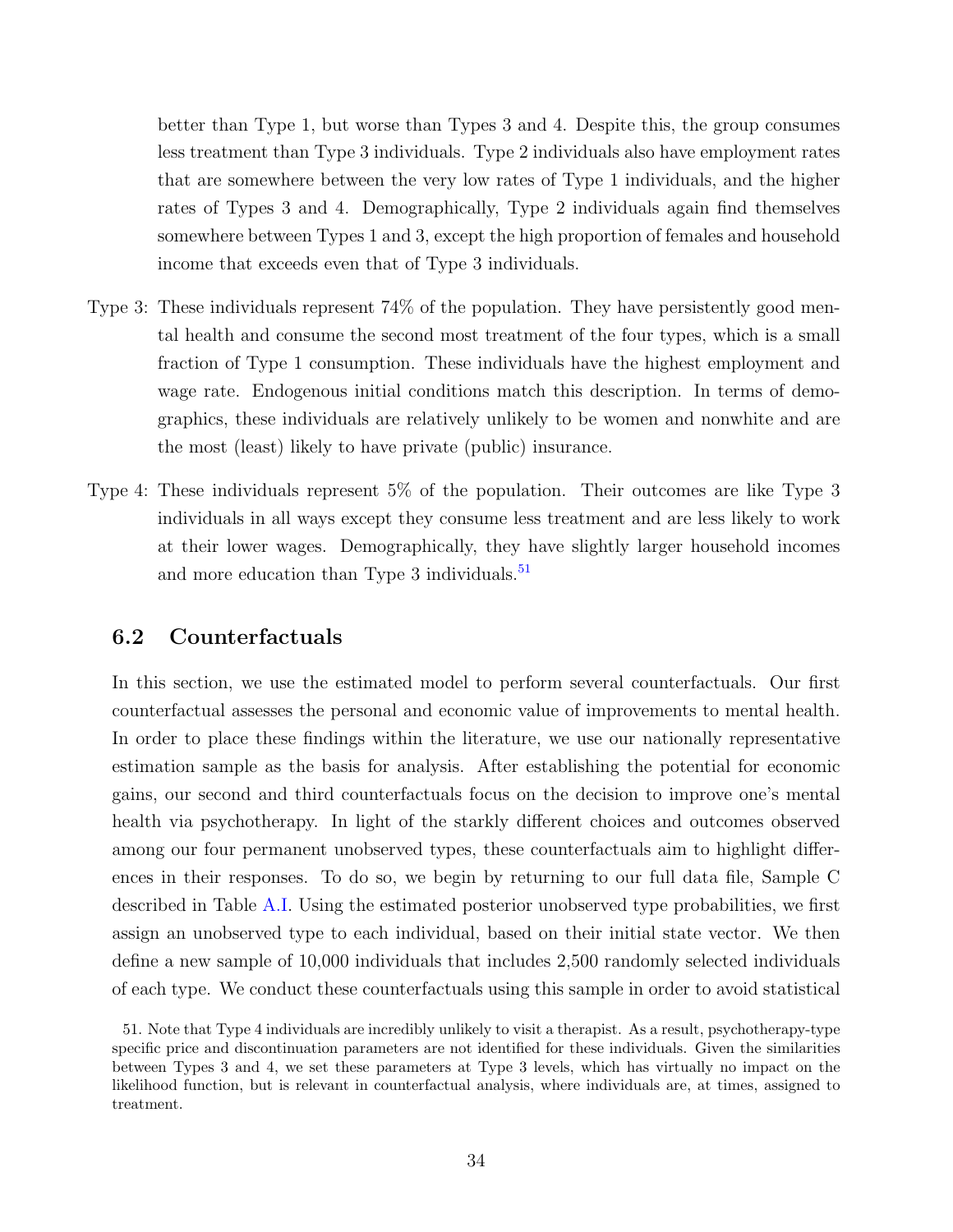error in simulated differences due to small samples; in particular, our concern is with Types 1 and 4, which are under-represented in the population. Simulations are conducted in the manner described in the previous section.

#### <span id="page-36-2"></span>6.2.1 The Value of Mental Health Improvements

We begin by measuring the economic value of improvements to mental health. Specifically, we simulate behaviors and outcomes over a two-year period while assuming that an individual's mental health cannot fall below the baseline sample mean. To fix ideas, this would be like inventing a totally costless treatment (i.e., no financial cost, no time cost, etc.) guaranteed to return an individual's mental health to the population average; as such, those below the average would always take the treatment and those above never would. With the counterfactual simulation in hand, we then return to the baseline model and calculate consumer willingness to pay for the hypothetical treatment, which accounts for the aggregate utility and labor market effects yielded by the mental health improvements. The experiment serves two purposes. First, it provides a sanity check for our model, as other researchers have also estimated the impact that mental illness has on the labor market at large. Second, because mental health is the mechanism through which treatment can yield welfare improvements, this counterfactual establishes the potential gains of treatment inducing policy.

The counterfactual environment produces mental health improvements for nearly everyone, ranging from 78 percent on average for Type 1 individuals to 10 percent for Types 3 and 4. The increase in mental health results in full-time (part-time) employment increases of 2.8 (0.6) percent, while full-time (part-time) wages actually fall by 0.2 (0.7) percent;<sup>[52](#page-36-0)</sup> though these aggregate changes mask important heterogeneity. For example, full-time employment increases by 103 and 18 percent for (low-employment, poor-health) Types 1 and 2 individuals, respectively, but just one and four percent for (high-employment, good-health) Types 3 and 4 individuals. A full set of results is available upon request.

In Figure [4](#page-63-0) we summarize the average economic gains produced by the hypothetical treatment, as well as individual willingness to pay for the treatment, by unobserved heterogeneity type. The left-most (black) bar measures willingness to pay for the treatment, holding household income constant across types, while the middle (speckled) bar allows household income to vary.<sup>[53](#page-36-1)</sup> We make both calculations to highlight that while the sickest Type 1 individuals

<span id="page-36-0"></span><sup>52.</sup> Ceteris paribus increases in mental health yield small wage gains (see parameters  $\delta_2^e$  and  $\delta_3^e$  in Appendix Table [A.XIV\)](#page-86-0). This counterfactual lowers wages slightly due to selection into employment, i.e., those selecting into employment in light of their improved mental health are low wage earners.

<span id="page-36-1"></span><sup>53.</sup> In both instances, employment decisions are simulated and influenced by prospective wages; however, in the former willingness to pay calculation, we assume individuals have an  $ex\text{-}post$  total annual disposable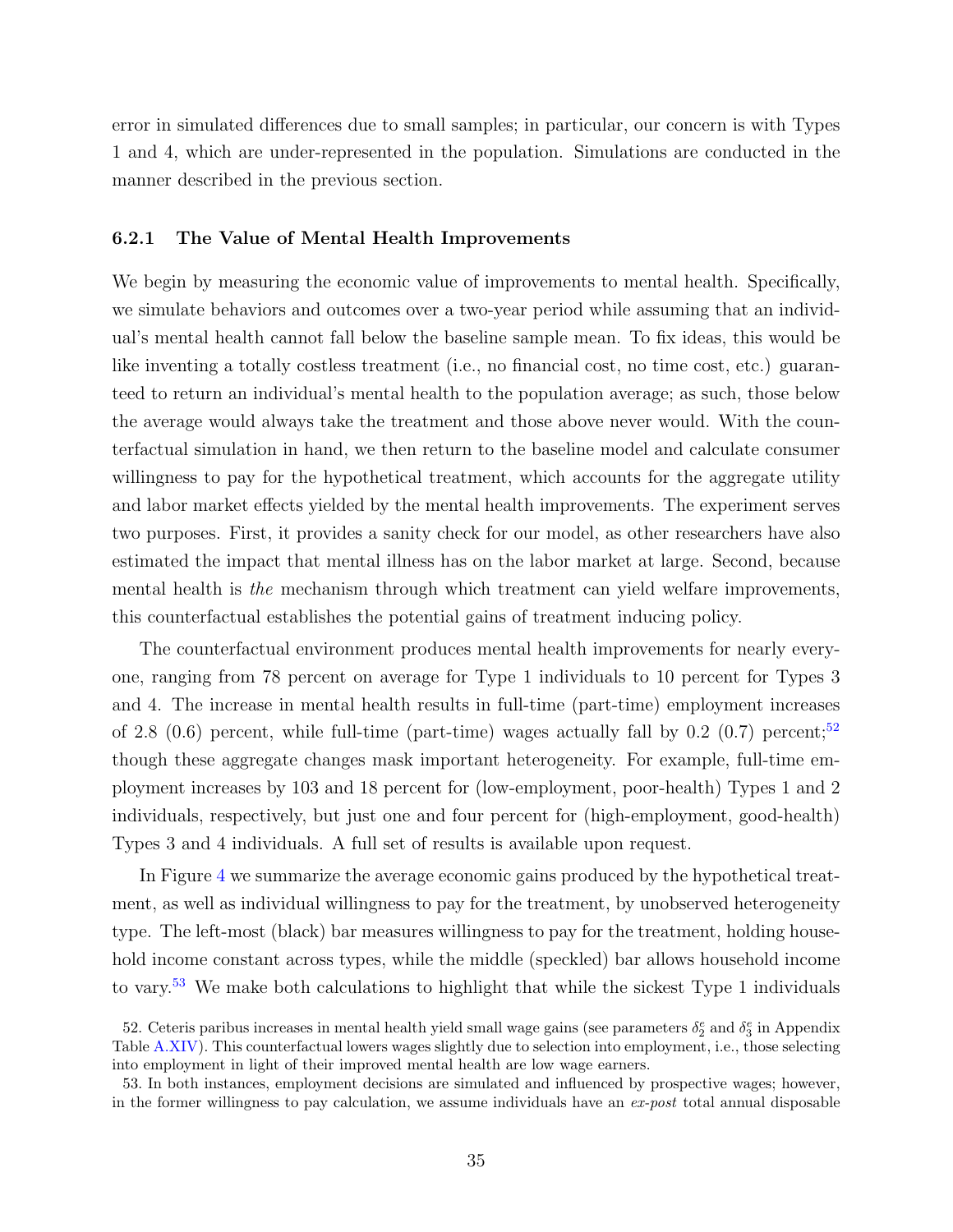(who have the most to gain from the treatment) are willing to pay the most, their valuation is somewhat constrained by the fact that they have little disposable income. The right-most (grey) bar measures the average earning gains for individuals of each type. The figure clearly shows that (i) willingness to pay falls as baseline mental health improves, (ii) labor market gains only account for a fraction of the total gains produced by improved mental health, and (iii) the share of the total gains attributable to the labor market is falling in baseline employment.

With the obvious caveat that all labor market changes reflect a partial equilibrium response, we can use the model predictions and supplemental data to calculate the total economic and welfare cost of below average mental health in the U.S. For example, the U.S. had approximately 101.7 million residents between the ages of 26 and 55 years old in 2002 [\(FRED\)](https://fred.stlouisfed.org/series/LFAC25TTUSA647S). Our findings suggest that in this year, the U.S. population was willing to pay just over \$103 billion (in 2002 dollars) to avoid below average mental health and that just 15 percent (\$16 billion) of this value is attributable to labor market gains.<sup>[54](#page-37-0)</sup> This valuation contrasts with Kessler et al. [\(2008\)](#page-51-0), who argue that serious mental illness cost the U.S. \$193 billion in lost earnings in 2002, a figure commonly cited by the American Psychological Association. The difference in our findings is not surprising, as our study accounts for the endogeneity of mental illness.<sup>[55](#page-37-1)</sup> To put these figures in perspective, Ricci and Chee  $(2005)$ estimate that obese workers cost the U.S. \$42 billion in 2002 in lost productive time annually.

#### <span id="page-37-2"></span>6.2.2 Assignment to Psychotherapy

We have established that mental health has direct utility and indirect earnings benefits and relied on myriad findings showing that psychotherapy is the most effective mental health treatment. Our second counterfactual assigns all individuals to psychotherapy in the first period of the model. We assume perfect compliance, but allow for discontinuation. The counterfactual is meant to mimic a randomized control trial that assigns a treatment group to psychotherapy, but cannot guarantee that follow-up visits occur. We begin our analy-

household income of \$40,000.

<span id="page-37-0"></span><sup>54.</sup> The year 2002 was chosen for ease of comparison across papers. Adjusted for inflation and population growth, the total value of mental health improvement in 2018 is \$148 billion, \$22 billion of which is attributable to labor market gains. To generate the \$103 billion figure, willingness-to-pay is calculated for each individual from the baseline simulation (i.e., not fixing income), then averaged across individuals of each type, as in the middle (speckled) bar in Figure [4.](#page-63-0) We then weight each of these values by the share of the population corresponding to the type (e.g., 74 percent of the population is of Type 3) and multiply by 101.7 million. Similar steps are taken to calculate aggregate labor market gains.

<span id="page-37-1"></span><sup>55.</sup> Kessler et al. [\(2008\)](#page-51-0) simply calculate the difference in earnings and wages for those with serious mental illnesses vs. well individuals, while controlling for age, gender, race, census region, and urbanicity. When additional controls for education, marital status, and household size are added, the figure is reduced to \$144 billion dollars.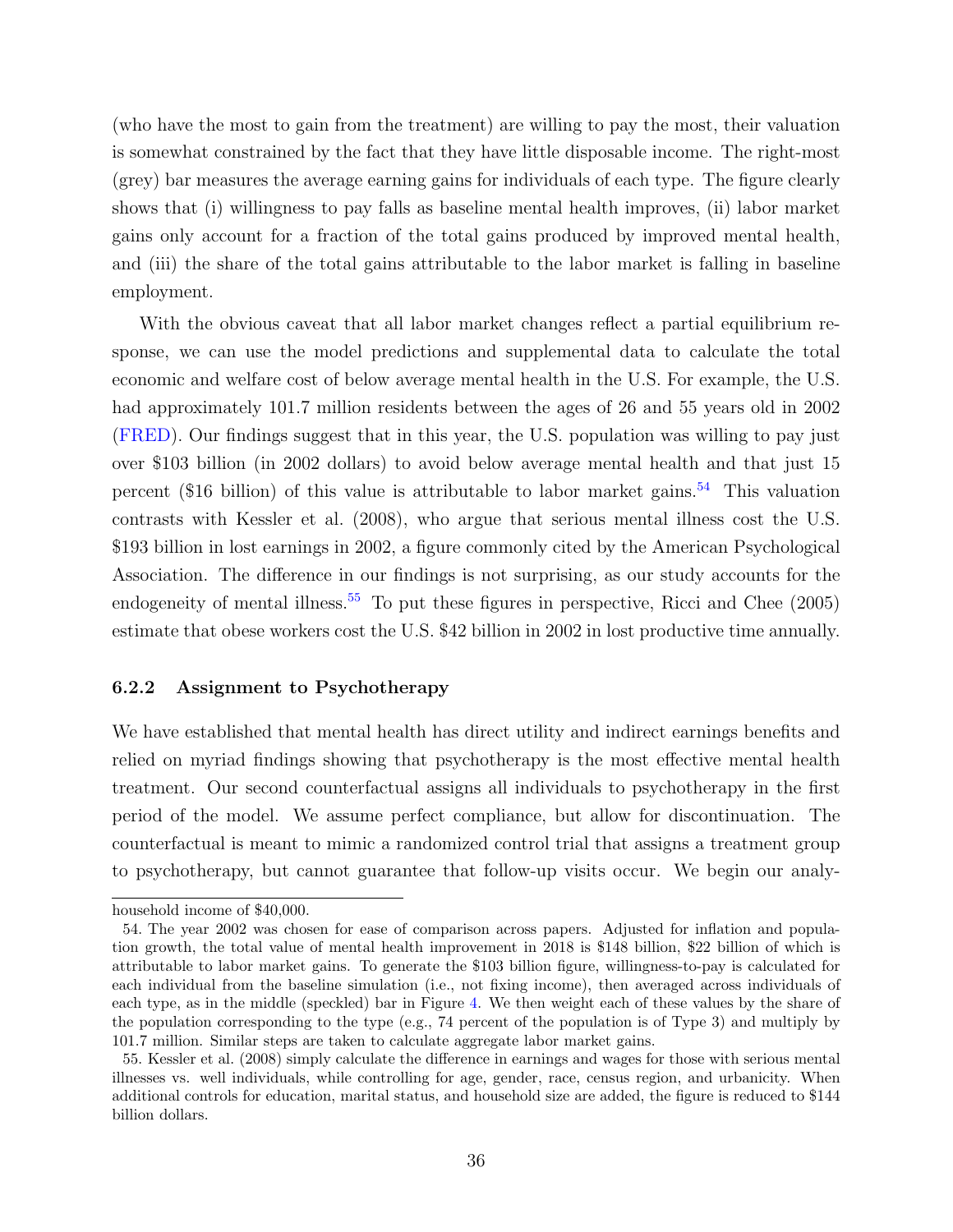sis by calculating the average increase in mental health over the next three periods, which represents approximately a year and a half. For the sickest Types 1 and 2, which comprise roughly 20% of the population, mental health increases by an average of 16.2 and 5.9 percent, respectively. For the healthiest Types 3 and 4, which comprise roughly 80% of the population, mental health increases by an average of 4.2 and 3.6 percent, respectively. This is a fairly unsurprising conclusion, but it is also an important point to make. Our model of heterogeneous types highlights that even when we assume that treatment effects are constant in the population, a large subset of the population benefits little from treatment because their mental health is quite high without it.<sup>[56](#page-38-0)</sup>

We further explore the response to assigned treatment for the two sickest types in Table [8.](#page-59-0)<sup>[57](#page-38-1)</sup> For Type 1 individuals, we find that a year and a half after assignment to treatment (i.e., column labeled  $t = 4$ ), women (men) are 59.9 (81.8) percent more likely to go to psychotherapy, which is in part due to the alleviation of search costs captured by  $\alpha_{1,1}$ . Moreover, the dynamic complementarities between psychotherapy and antidepressants produces a 30.7 (50.2) percent increase in female (male) antidepressant use over the same time interval. Both treatment increases are economically meaningful, yielding a 13.1 (13.3) percent increase in mental health. These findings are qualitatively similar to Baranov et al. [\(2019\)](#page-46-0), who find that women suffering postpartum depression who are randomly assigned to psychotherapy exhibit mental health improvements, but that these improvements diminish over time.

Our finding of positive spill-overs of psychotherapy to other choices (e.g., antidepressant use) but not secondary outcomes (e.g., wages) is also consistent with Baranov et al. [\(2019\)](#page-46-0), who find that psychotherapy significantly increased mothers' financial empowerment and parental investments, but had no impact on child outcomes. An advantage of our structural model is that it enables us to explore the mechanisms behind these changes. Most notably, despite the increase in mental health that follows assignment for Type 1 individuals, we do not observe an increase in wages as (i) our model suggests that the impact of mental health on wages is very small (see  $\delta_2^e$  and  $\delta_3^e$  in Table [A.XIV\)](#page-86-0) and (ii) few Type 1 individuals work. Moreover, we observe economically inconsequential changes in employment for these individuals because, while employment preferences are increasing in mental health, they are decreasing in treatment; thus, the model suggests that any positive employment effects for

<span id="page-38-0"></span><sup>56.</sup> Note that the mechanism here is somewhat subtle. By assigning psychotherapy in the first period, we lower the search cost for both types of treatment in the following period. Despite these lower search costs, few Type 3 and 4 individuals choose to go to treatment, because their mental health is already quite good, meaning future mental health doesn't improve above baseline.

<span id="page-38-1"></span><sup>57.</sup> We present results for healthy Types 3 and 4 in Appendix Table [A.XVIII.](#page-92-0) As the aggregate mental health effects for these types is quite small, it should come as no surprise that the dynamic treatment response is also quite minor and there are virtually no long-run employment effects.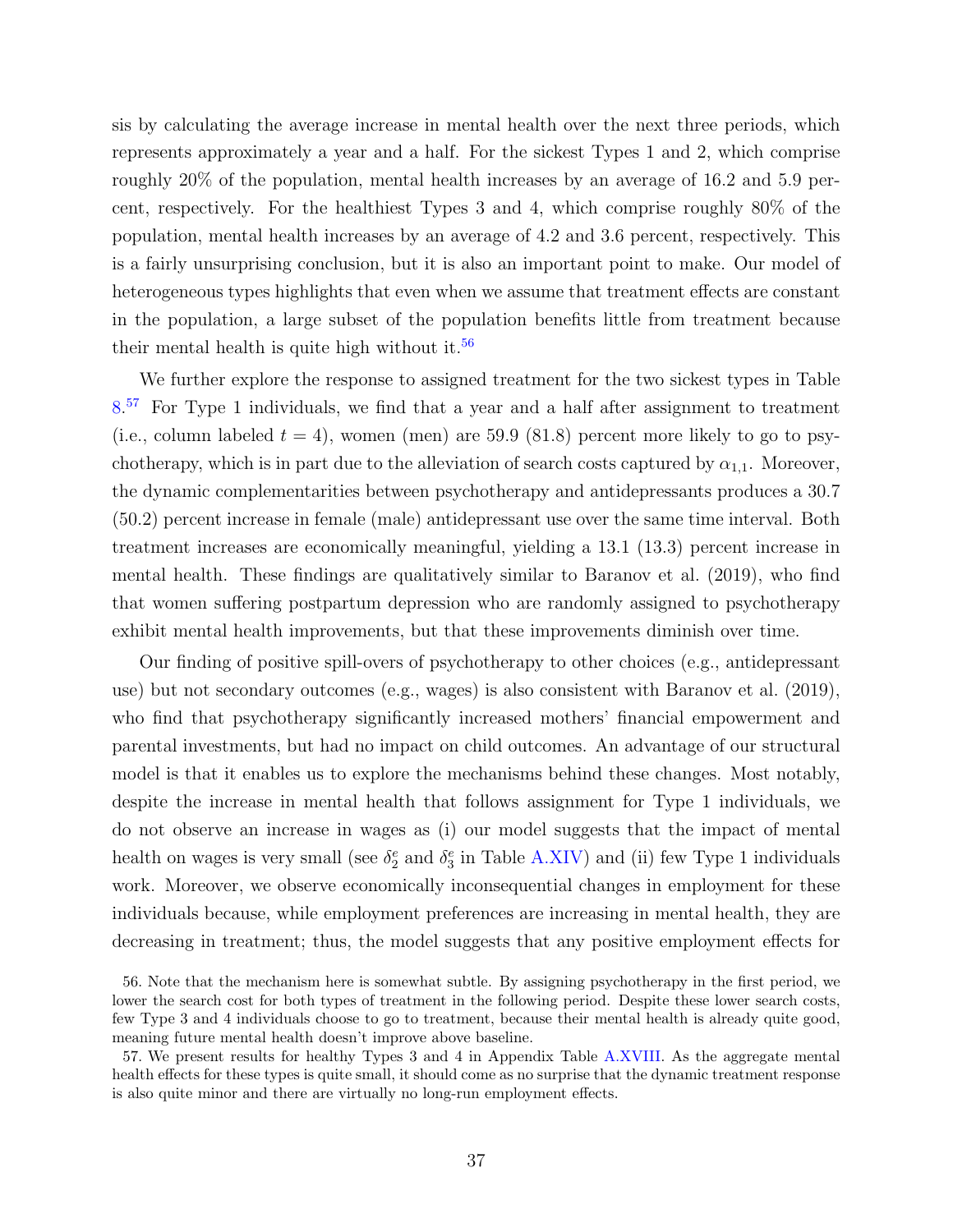Type 1 individuals produced by better mental health are offset by the additional time cost of treatment that generates these mental health improvements.

Type 2 individuals, despite having less than perfect mental health, are incredibly reluctant to use psychotherapy. Just a year after assignment to psychotherapy (i.e., column labeled  $t = 3$ , fewer than 1 percent are still using it. As a result, this group experiences much smaller improvements in their mental health and these improvements are driven mostly by (i) increases in antidepressant use, which they have stronger preferences for, and (ii) the dynamic effects of the initial improvement in mental health that was caused by psychotherapy assignment.

Assignment to psychotherapy can be viewed as a very strong one-time public policy. For Type 1 individuals, i.e., the sickest 5 percent of the population, this policy produced long-run mental health improvements, but only by generating post-assignment increases in mental health treatment. For moderately depressed Type 2 individuals, the reduction of future treatment search costs produced by assignment was not enough to spawn sustained increases in future treatment. A clear implication of these findings is that more sustained interventions are needed to reach individuals not dealing with severe mental health conditions. Moreover, more realistic policy interventions must be considered for those with more serious mental health conditions. We explore such interventions in the next subsection.

#### 6.2.3 Lower Costs of Psychotherapy

Our third set of counterfactuals explores several potential policies designed to reduce the costs of using psychotherapy. We again focus on how our four unobserved types differ in their response. Results for the sickest Types, 1 and 2, are presented in Table [9.](#page-60-0) Results for the healthier Types, 3 and 4, are again left to the Appendix (Table [A.XIX\)](#page-93-0), as the previous section revealed that these individuals stand to benefit little from more treatment. The first column of these tables reports baseline sample means for the simulated data, averaged over the four interview periods. For each policy, we then present the corresponding sample mean and percentage change from baseline.

The first policy that we consider eliminates the financial cost associated with psychotherapy. Note that over the past three decades, several major US policies have attempted to encourage mental health treatment by forcing insurers to share in the monetary cost of treat-ment, effectively lowering the out-of-pocket price for individuals.<sup>[58](#page-39-0)</sup> Table [A.II](#page-68-0) provides some

<span id="page-39-0"></span><sup>58.</sup> Examples include state-level mental health parity laws passed throughout the 1990s and early 2000s; the (federal) Mental Health Parity Act of 1996 and Mental Health Parity and Addiction Equity Act of 2008; and the Patient Protection and Affordable Care Act of 2010, which made mental health one of 10 essential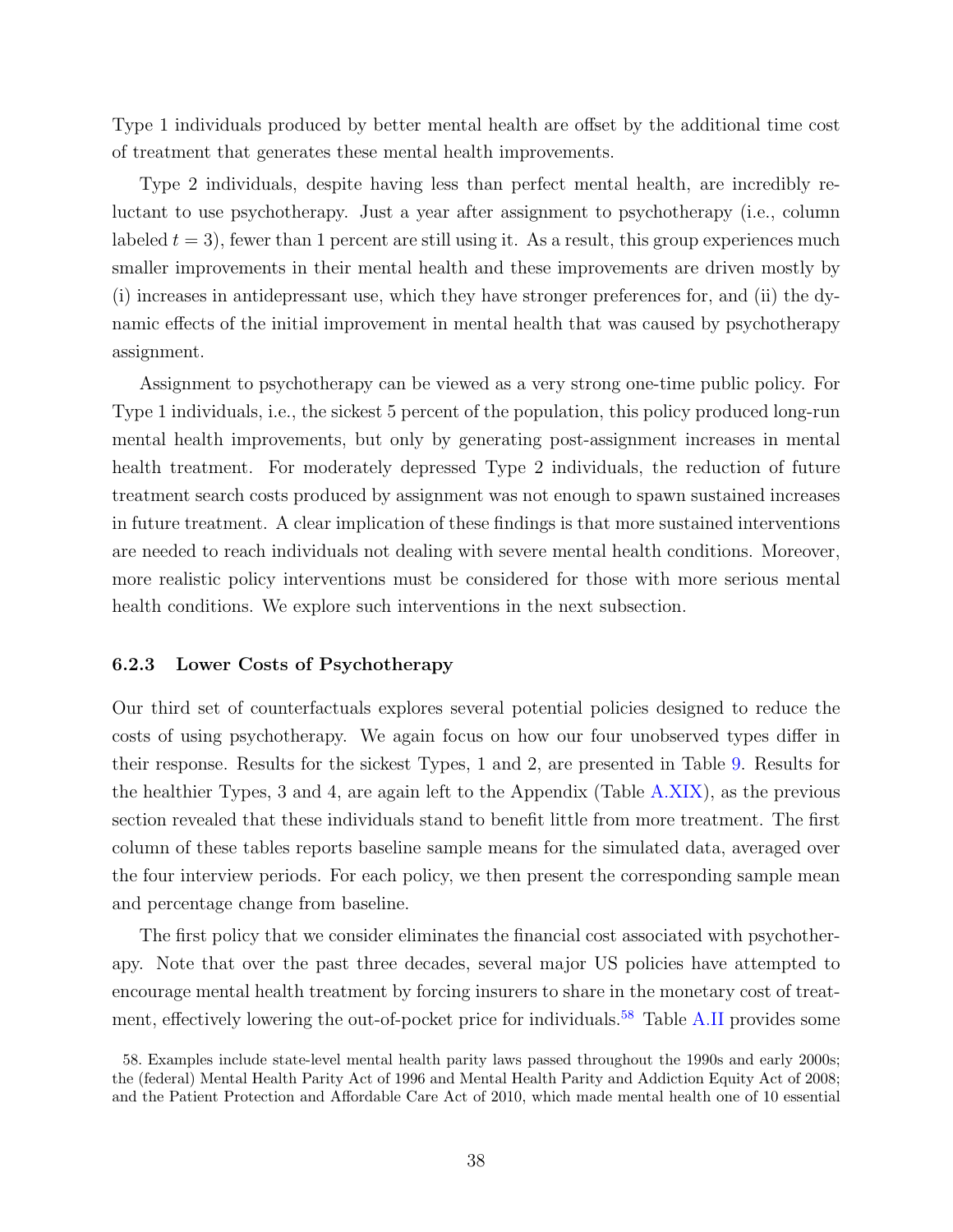evidence that these policies may have been effective at reducing costs as, in our data, a large share of the sample receives psychotherapy with no out-of-pocket cost and the share of the total cost of care paid out of pocket has fallen over time. Table [9](#page-60-0) suggests that Types 1 and 2 are essentially unaffected by the policy change, as psychotherapy increases by roughly 1.5 percent.[59](#page-40-0) The finding is somewhat surprising, particularly for Type 1 individuals, who (i) have the lowest earnings (labor and household) of the four types and (ii) are the most willing to use treatment. Low prices are likely a contributing factor to this finding. According to Table [A.XVII,](#page-89-0) Type 1 individuals receive almost 70% of their psychotherapy for zero outof-pocket cost, which is partly explained by the high rate of public insurance among these individuals.

The second policy that we consider eliminates the possibility of discontinuation. In other words, upon visiting a therapist, the policy guarantees that the patient completes a full eight sessions and, thus, reaps the productive benefits of psychotherapy. $60$  This policy has a large impact on psychotherapy use for Type 1 individuals, increasing average use from 25 (14) to 55 (37) percent for women (men). This increase, plus the corresponding increase in antidepressant use, increases mental health by 18 (14) percent for women (men) on average. Much like the findings in Section [6.2.2,](#page-37-2) the policy yields no employment benefit, as the employment gains from improved mental health are offset by the time-cost of treatment. For Types 2-4, the removal of discontinuation also produces a large percentage increase in psychotherapy use (roughly 70 percent); however, baseline psychotherapy levels are so low that this large percentage increase is not economically meaningful, e.g., average mental health increases by well under 1 percent for each group.

Our third policy experiment eliminates the employment/time cost of psychotherapy. In practice, we simulate the model with  $\alpha_{1,3} = \alpha_{1,4} = 0$ . The counterfactual is meant to explore the value of bringing psychotherapists into the work-place and allowing employees to visit a therapist during work hours. Similar employee benefits are already provided by some large employers (McLeod, [2001\)](#page-51-1). Both Type 1 and Type 2 individuals are unlikely to work; thus, it is unsurprising that Table [9](#page-60-0) reveals little change in psychotherapy use in response to this

health benefits all individual and small-group insurance plans must cover.

<span id="page-40-0"></span><sup>59.</sup> We see similar results for Types 3 and 4 in Table [A.XIX.](#page-93-0) In relation to this finding, recall that the CRRA parameter was selected in a way that would make individuals more sensitive to price changes than the data suggest. As such, this finding provides some confidence that fixing the CRRA parameter has a minimal impact on our findings.

<span id="page-40-1"></span><sup>60.</sup> Here, we approximate the benefit of policies designed with the intent of reducing discontinuation. Such policies could, for example, promote the medically-proven benefits of completing a full psychotherapy course (Cahill et al., [2003\)](#page-47-0). Alternative policies could use machine learning to increase the likelihood that patients find a therapist best-suited for their needs and preferences. The use of machine learning to improve patient outcomes has received some attention in the psychology literature (see, for example, Imel et al. [\(2017\)](#page-50-0)).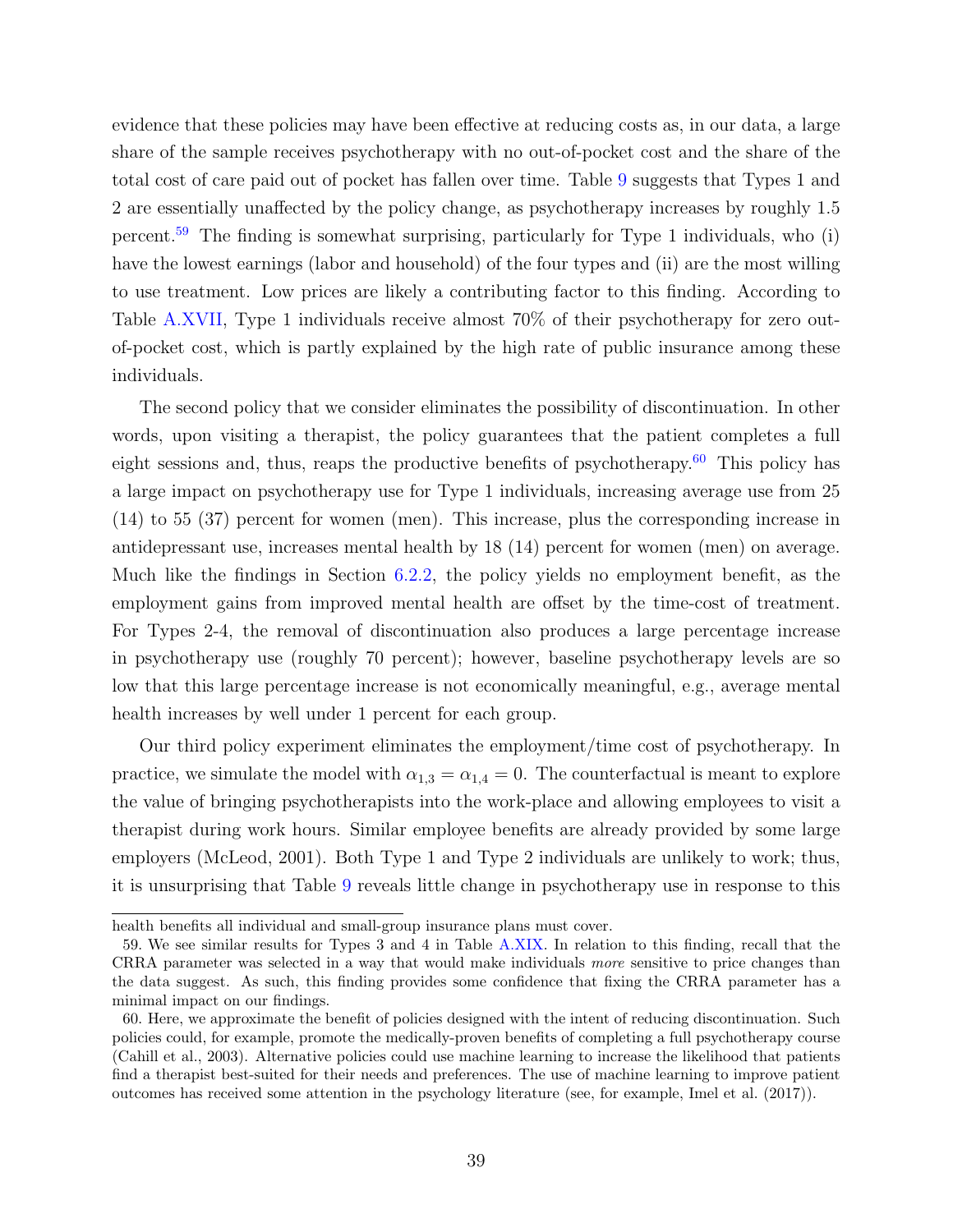policy.[61](#page-41-0) Reducing employment costs for Type 3 and Type 4 individuals produces a stronger psychotherapy response, but again, the level change in treatment is unremarkable, meaning overall employment and mental health are unaffected.

Finally, our fourth experiment implements all three policies, i.e., eliminating the financial, discontinuation, and the employment/time cost of psychotherapy. The result of this experiment is unsurprising given the findings above, but illustrates an important point: for 95% of the population, a wildly ambitious, expensive, and likely unrealistic effort to encourage use of psychotherapy would have virtually no impact on aggregate mental health and employment. This includes Type 2 individuals, who may be described as having moderate mental health. The remaining 5% of the population, who we identify as persistently ill Type 1 individuals, would realize significant mental health improvements, which would generate small improvements in employment among this group. As was previously shown, virtually all of this benefit is produced by the elimination of psychotherapy discontinuation.

These results show that factors widely viewed as critical barriers to psychotherapy use, such as time and monetary costs, explain little patient reluctance to use the treatment. Moreover, even when psychotherapy is increased, via incentives or counterfactual assignment to treatment, the resulting improvement in mental health does not yield increases in employment or wages. Independent of treatment, our first counterfactual showed that when mental health was increased artificially, employment increased as well. Though not discussed above, artificial mental health improvements produced the largest employment gains for several low employment subgroups. For example, full-time (part-time) employment increased by 3.8 (1.0) percent among women. For Type 2 individuals, full-time (part-time) employment increases by 18.3 (7.1) percent, on a base of 8.4 (9.5) percent. Recall, these individuals, who represent 15 percent of the population, exemplify the take-up issue that challenges policy makers. Type 2 individuals have persistently moderate mental health and relatively low rates of employment at baseline; however, policy does not improve their labor market outcomes due to a lack of take-up, despite the fact that mental health improvements in this population can yield meaningful labor market gains. This brings us back to the critical question: Could new approaches to policy improve psychotherapy take-up?

Above, we show that policies aimed at reducing discontinuation rates may be effective at increasing psychotherapy use, though gains were found to be concentrated among the sickest subset of the population, where treatment rates are already high. Policy makers may also consider addressing the stigma of mental health treatment. Such anti-stigma programs are discussed by Corrigan [\(2004\)](#page-47-1). Unfortunately, measuring stigma is challenging; thus, as it

<span id="page-41-0"></span><sup>61.</sup> Type 1 individuals seem to increase their employment by roughly 10 percent; however, base employment is so low that this increase is quite small.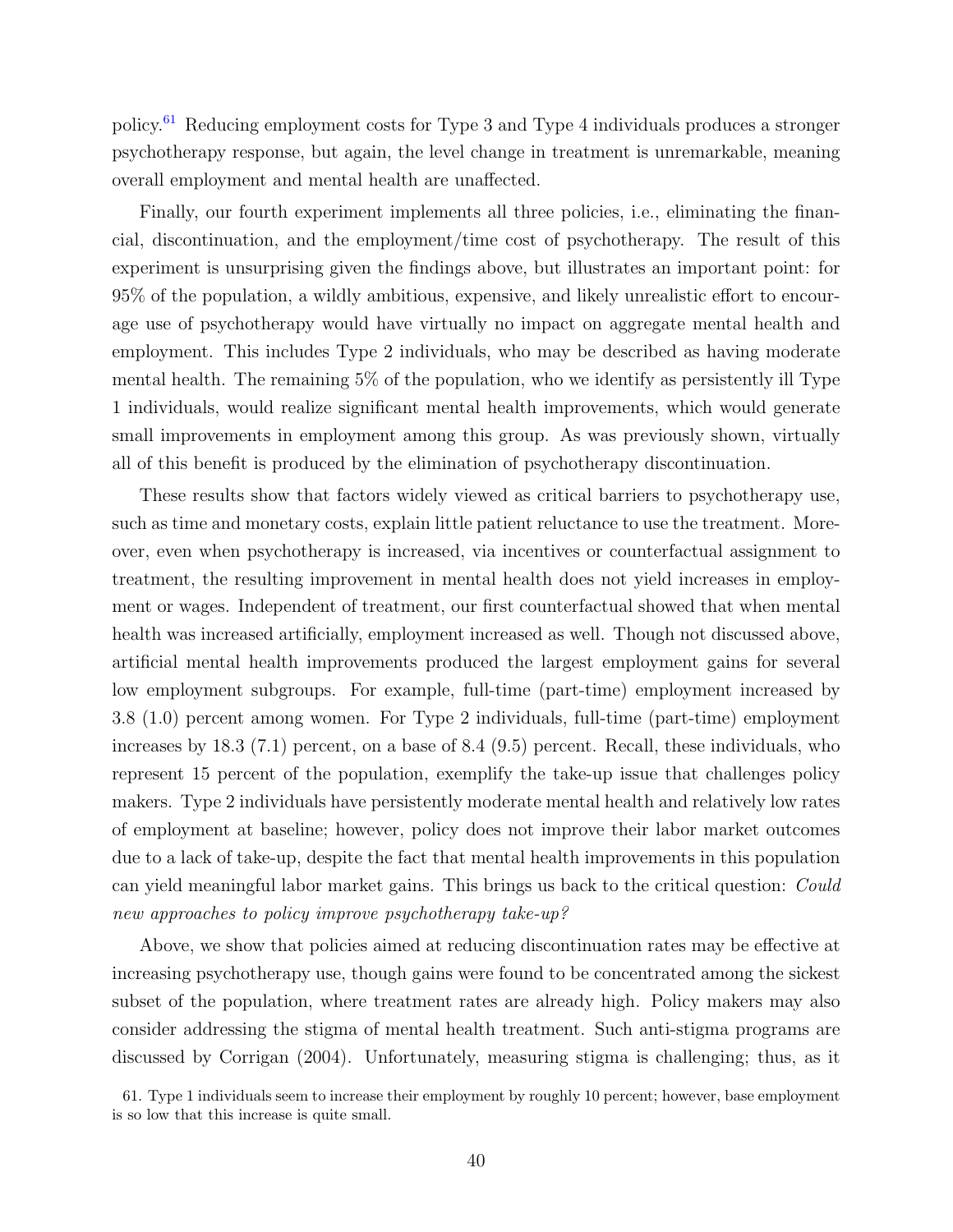relates to our model, the impact of stigma on treatment decisions is unobserved and therefore one of the many factors contributing to the disutility of treatment. In our final set of counterfactuals, we consider the potential impact of anti-stigma programs by reducing the disutility associated with psychotherapy. Table [10](#page-61-0) shows the change in treatment for disu-tility reductions between 2.5 and 30 percent.<sup>[62](#page-42-0)</sup> While it is difficult to know how a particular antistigma policy maps to a specific percentage reduction in disutility, two things are made clear by this simulation. First, seemingly modest reductions in treatment disutility produce large increases in treatment use. For example, a 20 percent reduction in the disutility of psychotherapy more than doubles baseline psychotherapy use to 4.5%, which is the same aggregate take-up rate induced by the wildly impractical "Policy 4" that makes psychotherapy free, removes the possibility of discontinuation, and removes the time/employment cost of psychotherapy (see Tables [9](#page-60-0) and [A.XIX\)](#page-93-0). Second, the increase in treatment is not limited to Type 1 individuals. With a 20% reduction in psychotherapy disutility, Type 2-4 individuals increase their psychotherapy use by more than 200 percent of their respective baselines (reported in Table [7\)](#page-58-0); increases that are notably larger than those induced by Policy 4.

### 6.3 Robustness and Limitations

Modeling treatment choices requires many decisions. We have experimented, estimating models with a number of alternative assumptions. In general, our results remain robust to these assumptions. In particular, all models yield four unobserved types that can be characterized in a way that is similar to our preferred model, especially as it pertains to mental health and psychotherapy use, e.g., Type 1 is the sickest and is relatively willing to use psychotherapy, while Type 2 is moderately ill, though unwilling to use the treatment. We discuss a subset of alternative assumptions in more detail here. $63$ 

First, we reestimate the model allowing psychotherapy discontinuation to have some productive health effects; namely, as the average number of visits in a completed episode is 8.2, while the average number of visits in a discontinuation episode is 1.4, we scale the effect size for discontinuation episodes by  $1.4/8.2<sup>64</sup>$  $1.4/8.2<sup>64</sup>$  $1.4/8.2<sup>64</sup>$  Parameter estimates are virtually identical.

<span id="page-42-0"></span><sup>62.</sup> To account for heterogeneity in psychotherapy preferences, we multiply all psychotherapy utility parameters (i.e., main and interaction effects), excluding treatment-employment interactions, by  $1-x$ , where x ranges from zero to 0.3.

<span id="page-42-1"></span><sup>63.</sup> Given the computational cost of reestimating the model, for all of the robustness tests shown we start with four unobserved types, beginning from the parameters recovered from the preferred model. We only add a fifth type if it yields a significant improvement in the likelihood function.

<span id="page-42-2"></span><sup>64.</sup> While Cahill et al. [\(2003\)](#page-47-0) and Hansen, Lambert, and Forman [\(2002\)](#page-50-1) highlight the benefits of completing a full course of psychotherapy sessions, they cannot rule out the possibility that effect sizes are simply proportional to the total number of visits, i.e., that discontinuation episodes are effective, but just less so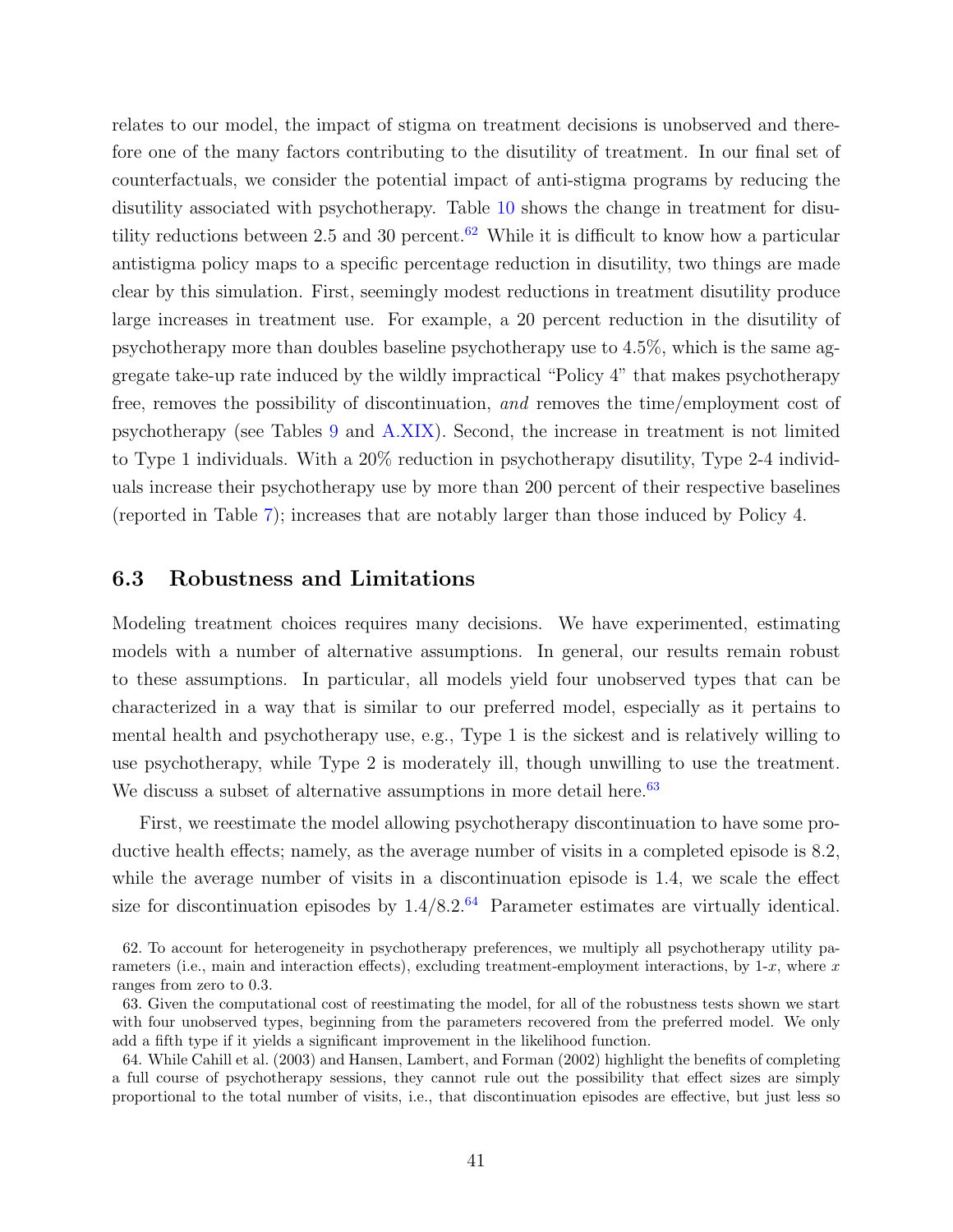Second, there is some concern that persistently healthy individuals never consider mental health treatment and, thus, our model overstates distaste for treatment. To address this concern, we reestimate the model while excluding individuals who report "excellent" mental health in every period (12.5 percent of the sample). Parameter estimates change in predictable ways. For example, lagged mental health is found to have less of an impact on current mental health. Importantly, the characterization of the four unobserved types is the same, though the share of the population that is the healthy Type 3 falls by 1.5 percentage points and the share that is less healthy (i.e., Types 1 and 2) increases proportionally. Interestingly, as many of the "excellent" health group choose not to work, removing them from the sample leads to a stronger, negative relationship between mental health and employment preferences. Third, in an effort to validate the chosen interpretation of our results, i.e., that our results relate mainly to depressive conditions and related treatment, we reestimate the model while excluding those reporting a non-DAS mental health condition (about 2 percent of the sample), as described in Section [3.2.](#page-11-0) Predictably, the share of the population that is Type 1 falls by a small amount (0.7 percentage points), but otherwise, results are very similar.

Finally, we explore robustness to the average treatment effects that we take from the medical literature; in particular, we reestimate the model while (i) halving our preferred treatment effects, (ii) increasing our preferred treatment effects by  $50$  percent,  $65$  and (iii) allowing the antidepressant treatment effects to vary by lagged mental health status. The latter is motivated by the meta-analysis of Fournier et al. [\(2010\)](#page-49-0), which finds that the effectiveness of antidepressants is increasing in illness severity, and Elkin et al. [\(1989\)](#page-48-0), which finds that psychotherapy is no more effective than antidepressants for severely depressed patients.[66](#page-43-1) These alternative specifications have a notable impact on the disutility of mental illness, but little else. When treatment effects are small (large), the disutility of poor mental health increases (decreases).<sup>[67](#page-43-2)</sup> These differences reflect the key empirical challenge discussed

than completed episodes, because the former contain fewer visits.

<span id="page-43-0"></span><sup>65.</sup> These effects are close to the treatment effects that we estimate in Appendix Section [A.III.1,](#page-71-0) using the observational MEPS data and 2SLS specification.

<span id="page-43-1"></span><sup>66.</sup> We can find no consistent evidence to suggest that psychotherapy effectiveness is either increasing or decreasing in illness severity. Fournier et al. [\(2010\)](#page-49-0) reports effect sizes of 0.11 for mild to moderate depression, 0.17 for severe depression, and 0.47 for very severe depression; the latter has a 95 percent confidence interval from 0.22 to 0.71, making it somewhat consistent with Elkin et al. [\(1989\)](#page-48-0). In our robustness analysis, we assume that those entering a period with self-reported mental health of "poor" are, as Fournier et al. [\(2010\)](#page-49-0) describes, "very severely depressed", meaning antidepressants have an effect size of 0.47. Similarly, we assume treatment effects for those with fair, good, very good, and excellent mental health are 0.17, 0.11, 0.09, and 0.09, respectively.

<span id="page-43-2"></span><sup>67.</sup> When antidepressant treatment effects are heterogeneous, results look similar to when treatment effects are halved. This is because (i) antidepressants are much more popular than psychotherapy and (ii) most individuals are in relatively good mental health, meaning the alternative specification represents a decline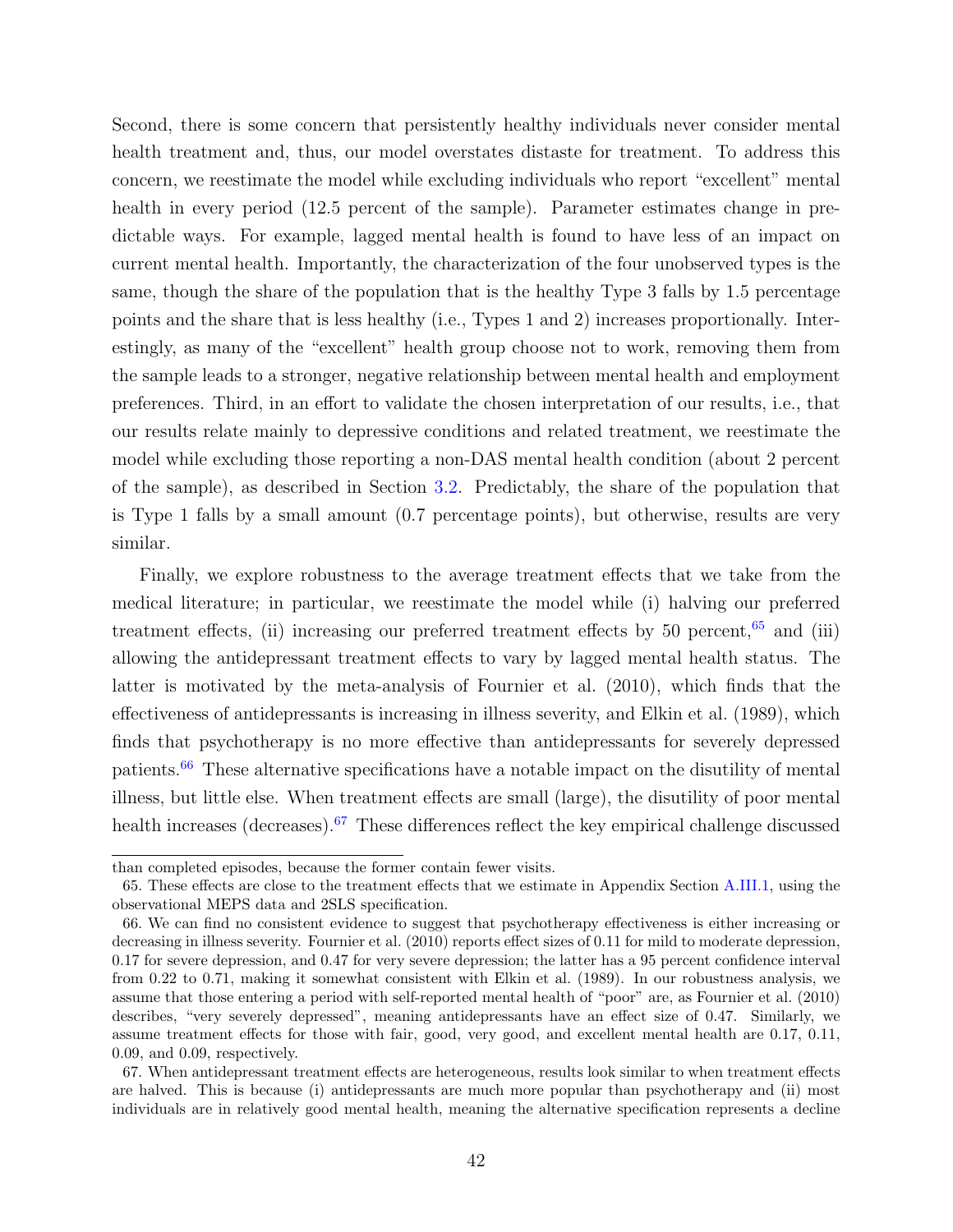in Section [6.1.](#page-32-0) Namely, the raw data suggest that those with the worst mental health are the most likely to consume treatment (see Table [3\)](#page-55-0), yet poor mental health is persistent, even with treatment (see Appendix Table [A.XVII\)](#page-89-0). This pattern is difficult to rationalize with positive treatment effects; thus, when large treatment effects are imposed on the model, persistence in poor mental health observed in the data is rationalized with low marginal utility from better mental health, producing a weaker mental health treatment gradient. Lowering treatment productivity makes it easier for the model to match persistence in poor mental health and high treatment use among the sick. The result is stronger preferences for mental health, which leads to higher treatment levels when sick.

Several of our assumptions cannot be tested, so our results should be interpreted with these assumptions in mind. For example, as discussed in Section [5.3,](#page-27-0) we assume that individuals have rational expectations, which implies that when making treatment decisions, they understand average treatment effects as reported in the medical literature and act accordingly. A possibility is that individuals make treatment decisions with incorrect expectations, which would bias our estimates. This hypothesis could be tested with subjective data on expected treatment effects, which we leave to future work. We also remind readers that all simulations are conducted in a partial equilibrium setting. This limitation is most notable in Section [6.2.1,](#page-36-2) where we conceive of a new medical treatment that has strong employment effects. Clearly, both medical care and labor markets are likely to respond to this counterfactual. Finally, we are careful not to simulate long-run effects. Our model is estimated using just two years of data and the unobserved types revealed in estimation are strong determinants of mental health, treatment, and labor force participation. It is certainly possible that these types are more flexible over a longer time horizon.

## 7 Conclusion

A variety of literatures, including economics (Baranov et al., [2019\)](#page-46-0), show that randomly assigning psychotherapy improves mental health. Yet, psychotherapy is rarely used in practice. To understand why, we estimate a structural model of mental health treatment choices which we use to assess counterfactual policies that remove purported barriers to psychotherapy. Model estimates provide evidence that mental health is valuable and that roughly 20% of the population would benefit from psychotherapy. Yet, removing barriers to psychotherapy does little to increase use. An exception is that lowering the likelihood of early discontinuations of a full course of psychotherapy, which occurs frequently and merits further

in antidepressant effectiveness.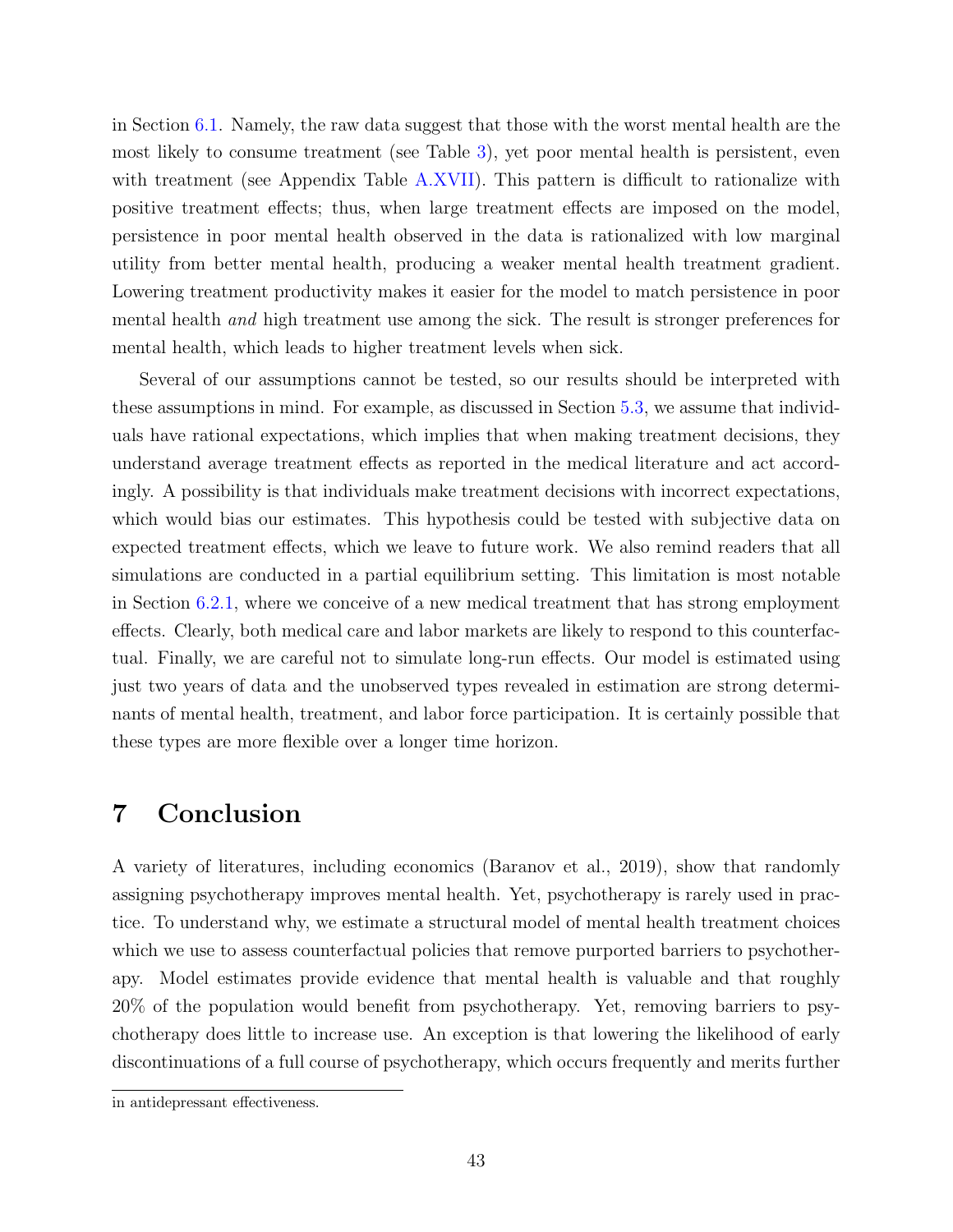attention, increases usage among the 5% of the population with persistently "fair" or "poor" mental health. Thus, while the benefits of psychotherapy are increasingly indisputable, these benefits are difficult to leverage since people are unwilling to engage in the treatment.

Moreover, a frequently endorsed narrative is that policies designed to encourage mental health treatment are likely to "pay for themselves" (Laynard et al., [2007\)](#page-51-2). Such arguments typically rely on the premises that treatment has been shown to be clinically effective and individuals with mental health issues are (i) unlikely to be employed and (ii) have large medical costs when untreated. Easing access to treatment would then necessarily increase treatment use, reducing medical costs and increasing employment (and thus tax revenue) in a way that compensates for any new government expenditures. Our analysis, which allows for rich individual-level heterogeneity, suggests that this is unlikely to be the case. Our counterfactuals show that while the sickest individuals are the most responsive to policy, they also have strong preferences for leisure and low earning potential; thus, when policy yields mental health improvements for this group, there is no earnings gain. Moreover, those in our sample with higher earning potential also have consistently higher rates of mental health, meaning they benefit little from additional treatment. As such, when treatment is incentivized, they simply do not respond.

Improving population mental health thus requires that we look beyond commonly suggested impediments, such as time and monetary costs. It is possible that individuals simply dislike psychotherapy and that the utility costs we estimate should be taken at face value. Stigma, i.e., that individuals feel ashamed that they need professional help to process their emotions, may explain some of this distaste. There is some evidence that increased information about mental health can work to overcome stigma and encourage people to seek effective treatment (Corrigan, [2004\)](#page-47-1). Another possibility is that biases in beliefs about the effectiveness of psychotherapy drive use patterns. For example, individuals may find that taking a pill is a concrete step that makes them feel better, but that talking about their private issues with a professional is an absurd form of treatment that is unlikely to work. This could also be corrected with information. A caveat, however, is that there may be actual heterogeneity in treatment effects that require further study.

As a concrete step to explore reluctance to use psychotherapy, it would be useful to collect information on stigma and beliefs. Ideally, such information would be collected as a module in an existing data set (such as the MEPS) so that it could be analyzed alongside treatment choices, mental health, employment and other sources of heterogeneity (including unobserved heterogeneity). As such an effort would be a costly, if worthwhile, undertaking, initial data collection efforts could be in the form of surveys designed to assess not only the roles of beliefs or stigma, but whether there are other barriers to psychotherapy that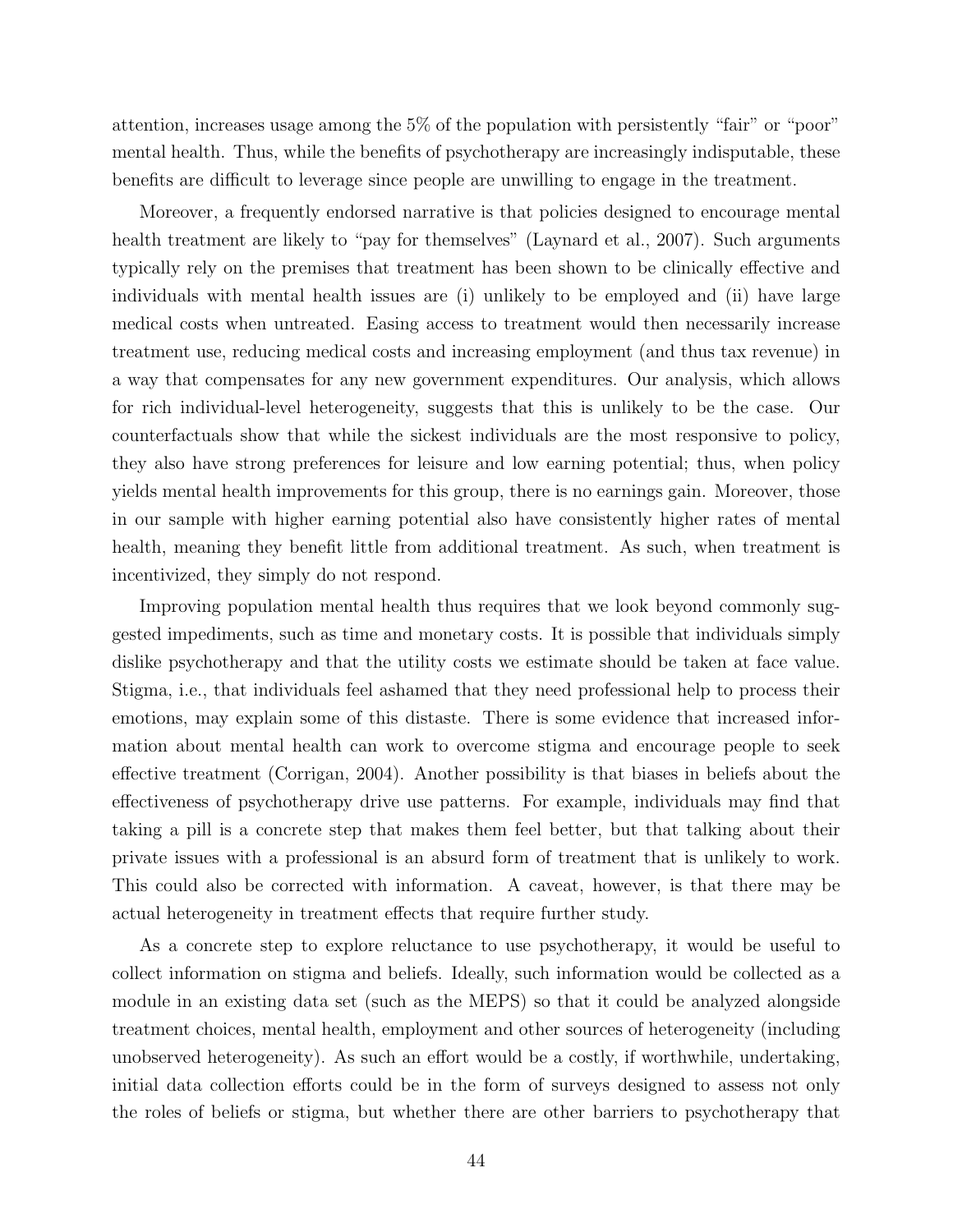merit exploration in future work. These could eventually be incorporated into the type of model estimated here to evaluate counterfactual policies designed improve population mental health.

## References

- Arcidiacono, Peter, Holger Sieg, and Frank Sloan. 2007. "Living rationally under the volcano? An empirical analysis of heavy drinking and smoking." *International Economic Review* 48 (1): 37–65.
- Ardito, Rita B, and Daniela Rabellino. 2011. "Therapeutic alliance and outcome of psychotherapy: historical excursus, measurements, and prospects for research." Frontiers in psychology 2.
- <span id="page-46-0"></span>Baranov, Victoria, Sonia Bhalotra, Pietro Biroli, and Joanna Maselko. 2019. "Maternal Depression, Women's Empowerment, and Parental Investment: Evidence from a Randomized Control Trial." American Economic Review.
- Bellman, Richard. 1966. "Dynamic programming." Science 153 (3731): 34–37.
- Berndt, E.R., Richard G. Frank, and Thomas G. McGuire. 1997. "Alternative Insurance Arrangements and the Treatment of Depression: What are the Facts?" American Journal of Managed Care 3:243–250.
- Berndt, Ernst R, Bronwyn H Hall, Robert E Hall, and Jerry A Hausman. 1974. "Estimation and inference in nonlinear structural models." In Annals of Economic and Social Measurement, Volume 3, number 4, 653–665. NBER.
- Bharadwaj, Prashant, Mallesh M Pai, and Agne Suziedelyte. 2017. "Mental health stigma." Economics Letters 159:57–60.
- Blau, David M, and Donna B Gilleskie. 2008. "The role of retiree health insurance in the employment behavior of older men." International Economic Review 49 (2): 475–514.
- Butikofer, Aline, Christopher Cronin, and Meghan Skira. 2020. "Employment Effects of Healthcare Policy: Evidence from the 2007 FDA Black Box Warning on Antidepressants." *Journal of Health Economics*, no. Forthcoming.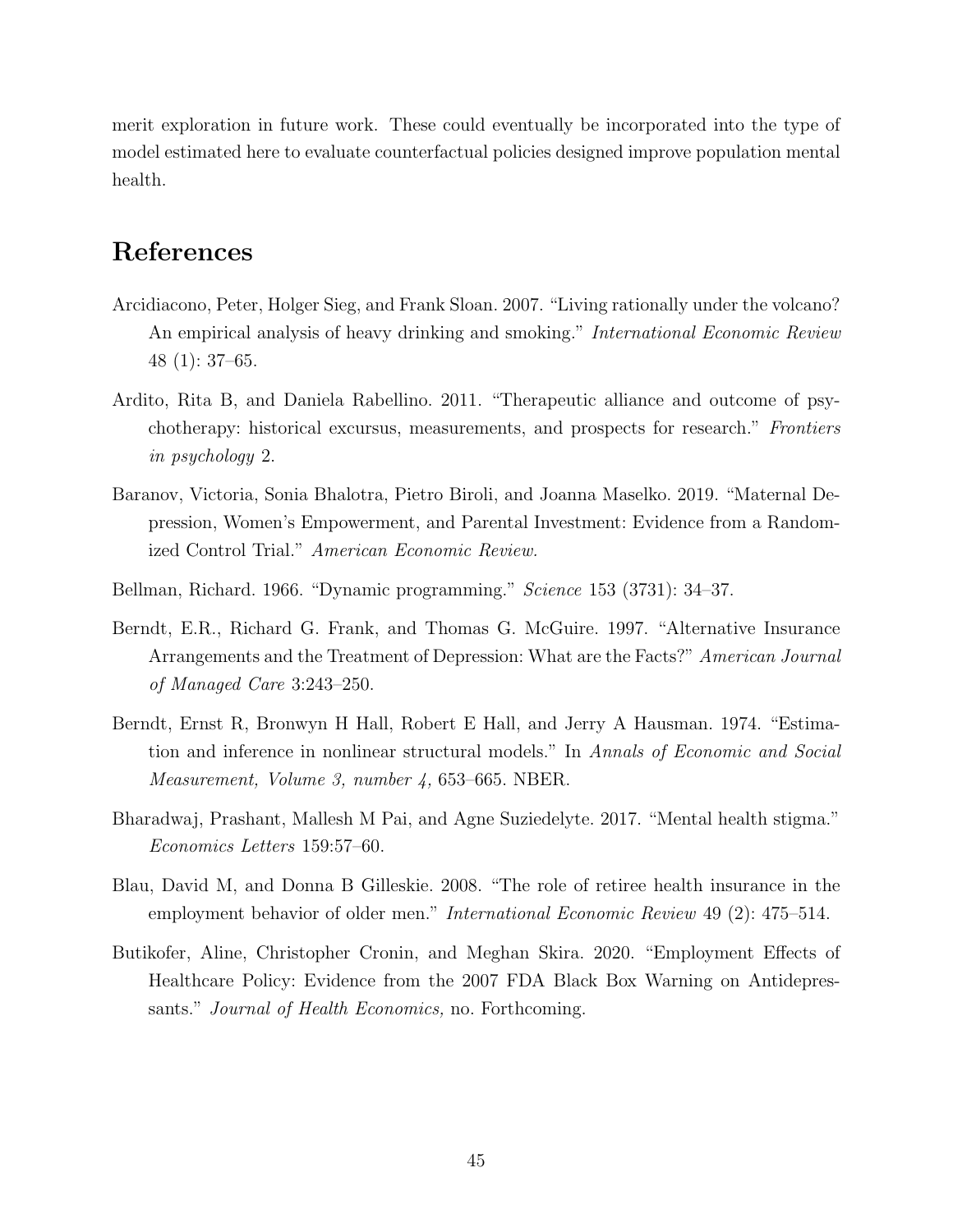- <span id="page-47-0"></span>Cahill, Jane, Michael Barkham, Gillian Hardy, Anne Rees, David A Shapiro, William B Stiles, and Norman Macaskill. 2003. "Outcomes of patients completing and not completing cognitive therapy for depression." British Journal of Clinical Psychology 42 (2): 133–143.
- Cascade, Elisa, Amir H Kalali, and Sidney H Kennedy. 2009. "Real-world data on SSRI antidepressant side effects." Psychiatry (Edgmont) 6 (2): 16.
- Chan, Tat Y, and Barton H Hamilton. 2006. "Learning, private information, and the economic evaluation of randomized experiments." Journal of Political Economy 114 (6): 997–1040.
- Chan, Tat Y, Barton H Hamilton, and Nicholas W Papageorge. 2015. "Health, risky behaviour and the value of medical innovation for infectious disease." The Review of Economic Studies 83 (4): 1465–1510.
- Churchill, Rachel, V Hunot, R Corney, Martin Knapp, H McGuire, A Tylee, and S Wessely. 2002. "A systematic review of controlled trials of the effectiveness and cost-effectiveness of brief psychological treatments for depression." Health Technology Assessment 5 (35): 1–173.
- Cipriani, Andrea, Toshi A Furukawa, Georgia Salanti, Anna Chaimani, Lauren Z Atkinson, Yusuke Ogawa, Stefan Leucht, Henricus G Ruhe, Erick H Turner, Julian PT Higgins, et al. 2018. "Comparative efficacy and acceptability of 21 antidepressant drugs for the acute treatment of adults with major depressive disorder: a systematic review and network meta-analysis." Lancet 391 (10128): 1357–1366.
- Constantino, Michael J, Diane B Arnkoff, Carol R Glass, Rebecca M Ametrano, and JuliAnna Z Smith. 2011. "Expectations." Journal of Clinical Psychology 67 (2): 184–192.
- <span id="page-47-1"></span>Corrigan, Patrick. 2004. "How stigma interferes with mental health care." American psychologist 59 (7): 614–625.
- Crawford, B Y Gregory S, and Matthew Shum. 2005. "Uncertainty and Learning in Pharmaceutical Demand." Econometrica 73 (4): 1137–1173.
- Cronin, Christopher J. 2019. "Insurance-Induced Moral Hazard: A Dynamic Model of Within-Year Medical Care Decision Making Under Uncertainty." *International Economic Re*view 60 (1): 187–218.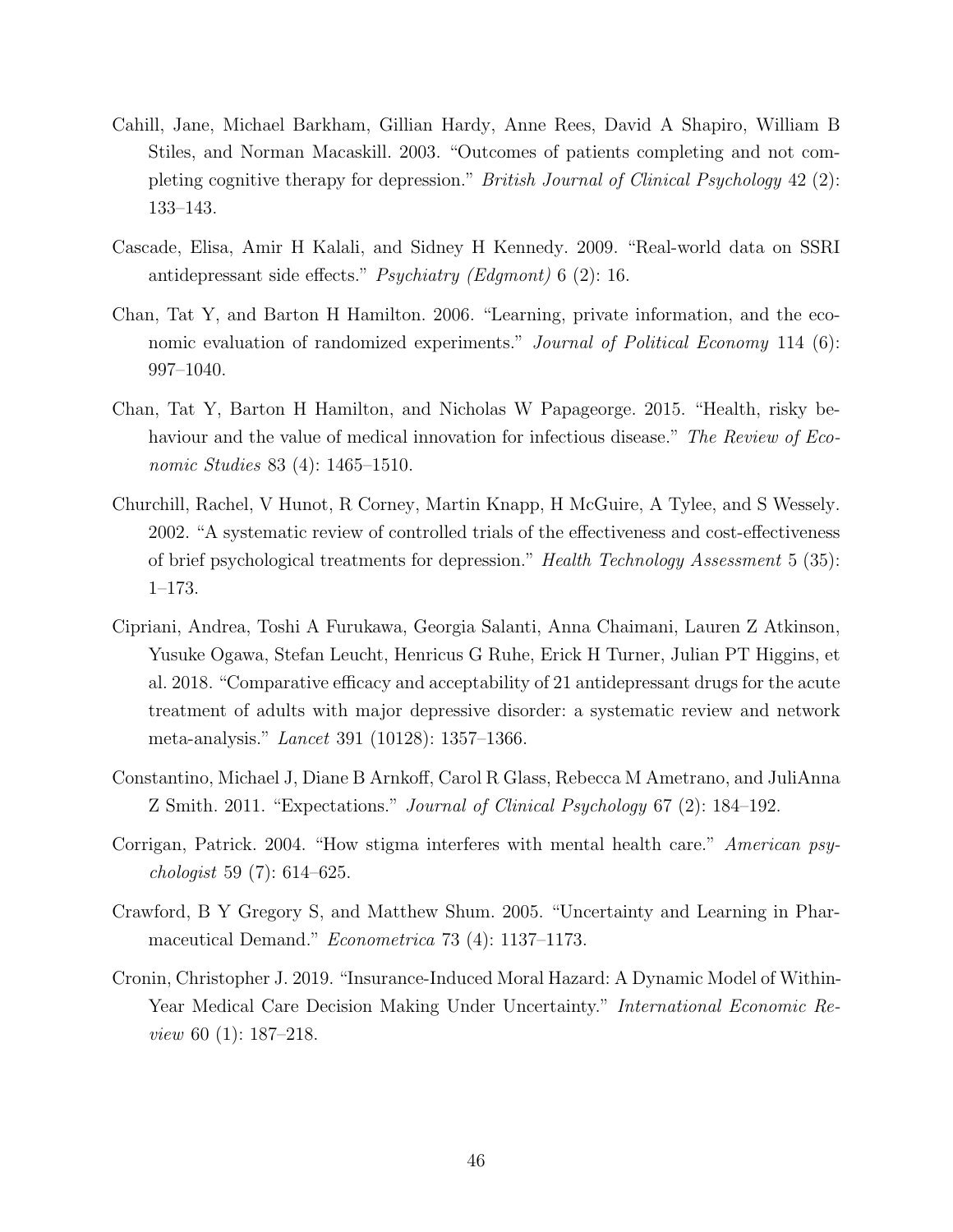- Cuijpers, Pim, Annmikae van Straten, Ernst Bohlmeijer, SD Hollon, and Gerhard Andersson. 2010. "The effects of psychotherapy for adult depression are overestimated: a metaanalysis of study quality and effect size." Psychological Medicine 40 (2): 211–223.
- Currie, Janet, and Mark Stabile. 2006. "Child mental health and human capital accumulation: the case of ADHD." Journal of Health Economics 25 (6): 1094–1118.
- Darden, Michael. 2017. "Smoking, expectations, and health: a dynamic stochastic model of lifetime smoking behavior." Journal of Political Economy 125 (5): 1465–1522.
- Davis, Morris A, and E Michael Foster. 2005. "A stochastic dynamic model of the mental health of children." *International Economic Review* 46 (3): 837–866.
- De Nardi, Mariacristina, Eric French, and John Bailey Jones. 2016. "Medicaid insurance in old age." American Economic Review 106 (11): 3480–3520.
- DeRubeis, Robert J, Steven D Hollon, Jay D Amsterdam, Richard C Shelton, Paula R Young, Ronald M Salomon, John P OReardon, Margaret L Lovett, Madeline M Gladis, Laurel L Brown, et al. 2005. "Cognitive therapy vs medications in the treatment of moderate to severe depression." Archives of General Psychiatry 62 (4): 409–416.
- Dickstein, Michael. 2014. "Efficient provision of experience goods: Evidence from antidepressant choice." Working Paper.
- Dimidjian, Sona, Steven D Hollon, Keith S Dobson, Karen B Schmaling, Robert J Kohlenberg, Michael E Addis, Robert Gallop, Joseph B McGlinchey, David K Markley, Jackie K Gollan, et al. 2006. "Randomized trial of behavioral activation, cognitive therapy, and antidepressant medication in the acute treatment of adults with major depression." Journal of consulting and clinical psychology 74 (4): 658.
- Ekers, David, David Richards, and Simon Gilbody. 2008. "A meta-analysis of randomized trials of behavioural treatment of depression." Psychological Medicine 38 (5): 611–623.
- <span id="page-48-0"></span>Elkin, Irene, Tracie M. Shea, John T. Watkins, Stanley D. Imber, Stuart M. Sotsky, Joseph F. Collins, David R. Glass, et al. 1989. "National Institute of Mental Health Treatment of Depression Collaborative Research Program." Archives of General Psychiatry 46:971– 982.
- Ellis, RP. 1986. "Rational behavior in the presence of coverage ceilings and deductibles." RAND Journal of Economics 17 (2): 158–175.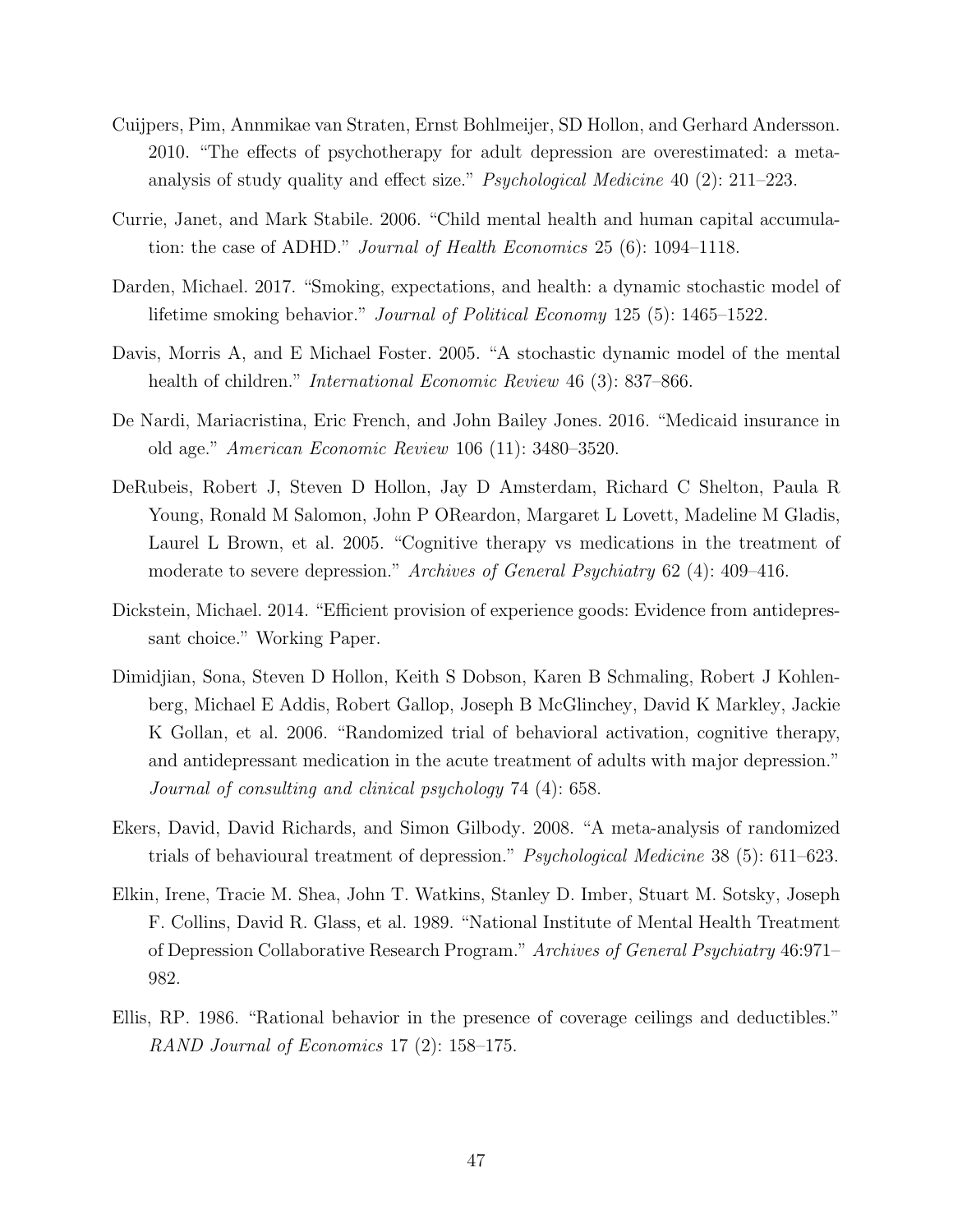- Ettner, Susan L, Richard G Frank, and Ronald C Kessler. 1997. "The Impact of Psychiatric Disorders on Labor Market Outcomes." Industrial and Labor Relations Review Labor Relations Review 51 (1): 64–81.
- Fletcher, Jason, and Barbara Wolfe. 2008. "Child mental health and human capital accumulation: the case of ADHD revisited." Journal of health economics 27 (3): 794–800.
- Fletcher, Jason M. 2008. "Adolescent depression: diagnosis, treatment, and educational attainment." Health economics 17 (11): 1215–1235.
- . 2014. "The effects of childhood ADHD on adult labor market outcomes." Health economics 23 (2): 159–181.
- <span id="page-49-0"></span>Fournier, Jay C, Robert J DeRubeis, Steven D Hollon, Sona Dimidjian, Jay D Amsterdam, Richard C Shelton, and Jan Fawcett. 2010. "Antidepressant drug effects and depression severity: a patient-level meta-analysis." Jama 303 (1): 47–53.
- Frank, R. G., and T. G. McGuire. 1986. "A review of studies of the impact of insurance on the demand and utilization of specialty mental health services." Health services research 21:241–265. issn: 00179124.
- Frank, R.G., and Paul Gertler. 1991. "An Assessment of Measurement Error Bias for Estimating the Effect of Mental Distress on Income." The Journal of Human Resources 26  $(1): 154-164.$
- Gilleskie, Donna B. 1998. "A dynamic stochastic model of medical care use and work absence." Econometrica: 1–45.
- Gloaguen, Valérie, Jean Cottraux, Michel Cucherat, and Ivy-Marie Blackburn. 1998. "A meta-analysis of the effects of cognitive therapy in depressed patients." Journal of affective disorders 49 (1): 59–72.
- Gould, Robert A, Michael W Otto, Mark H Pollack, and Liang Yap. 1997. "Cognitive behavioral and pharmacological treatment of generalized anxiety disorder: A preliminary meta-analysis." Behavior therapy 28 (2): 285–305.
- Greenberg, Paul E, Ronald C Kessler, Howard G Birnbaum, Stephanie A Leong, Sarah W Lowe, Patricia A Berglund, and Patricia K Corey-Lisle. 2003. "The economic burden of depression in the United States: how did it change between 1990 and 2000?" Journal of *clinical psychiatry* 64  $(12)$ : 1465–1475.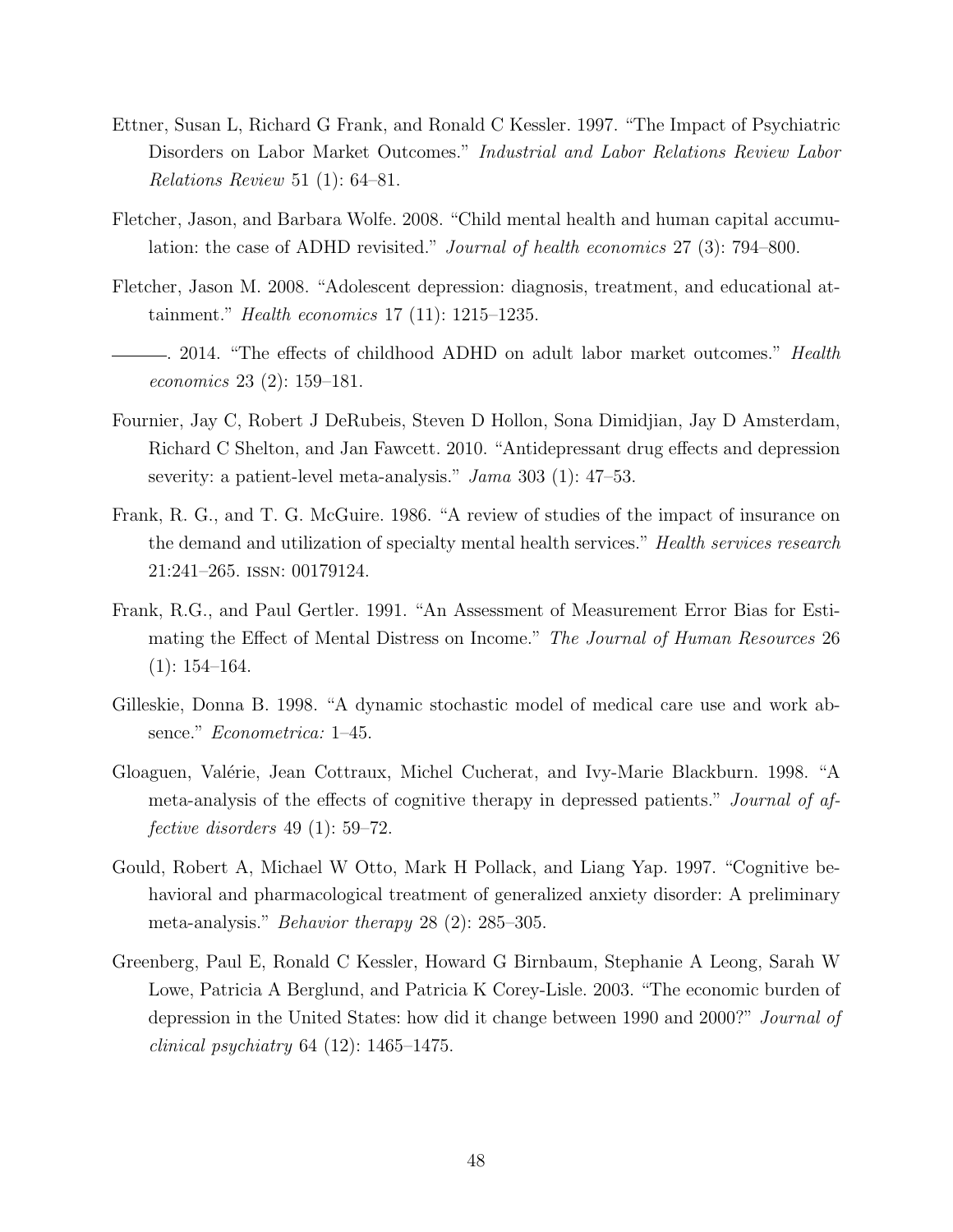- Greenberg, Roger P, Michael J Constantino, and Noah Bruce. 2006. "Are patient expectations still relevant for psychotherapy process and outcome?" Clinical Psychology Review 26 (6): 657–678.
- Greenblatt, David, Jerold Harmatz, and Richard Shader. 2018. "Update on Psychotropic Drug Prescribing in the United States." Journal of Clinical Psychopharmacology 38 (1): 1–4.
- Grossman, M. 1972. "On the Concept of Health Capital and the Demand for Health." Journal of Political Economy 80 (2): 223–255. issn: 0022-3808.
- Guilkey, David K, and Peter M Lance. 2014. "Program impact estimation with binary outcome variables: Monte Carlo results for alternative estimators and empirical examples." In Festschrift in honor of Peter Schmidt, 5–46. Springer.
- <span id="page-50-1"></span>Hansen, Nathan B, Michael J Lambert, and Evan M Forman. 2002. "The psychotherapy doseresponse effect and its implications for treatment delivery services." Clinical Psychology: science and practice 9 (3): 329–343.
- Heckman, J., and B. Singer. 1984. "A Method for Minimizing the Impact of Distributional Assumptions in Econometric Models for Duration Data." Econometrica 52 (2): 271–320.
- Hofmann, Stefan G, Anu Asnaani, Imke JJ Vonk, Alice T Sawyer, and Angela Fang. 2012. "The efficacy of cognitive behavioral therapy: A review of meta-analyses." Cognitive therapy and research 36  $(5)$ : 427–440.
- Hurd, Michael D. 1989. "Mortality risk and bequests." Econometrica: Journal of the econometric society: 779–813.
- <span id="page-50-0"></span>Imel, Zac, Derek Caperton, Michael Tanana, and David Atkins. 2017. "Technology-enhanced human interaction in psychotherapy." *Journal of Counseling Psychology* 64 (4): 385– 393.
- Jarrett, Robin B, Martin Schaffer, Donald McIntire, Amy Witt-Browder, Dolores Kraft, and Richard C Risser. 1999. "Treatment of atypical depression with cognitive therapy or phenelzine: a double-blind, placebo-controlled trial." Archives of General Psychiatry 56 (5): 431–437.
- Jolivet, Gregory, and Fabien Postel-Vinay. 2020. A Structural Analysis of Mental Health and Labor Market Trajectories. IZA DP No. 13518.
- Kazdin, Alan E. 1999. "The meanings and measurement of clinical significance."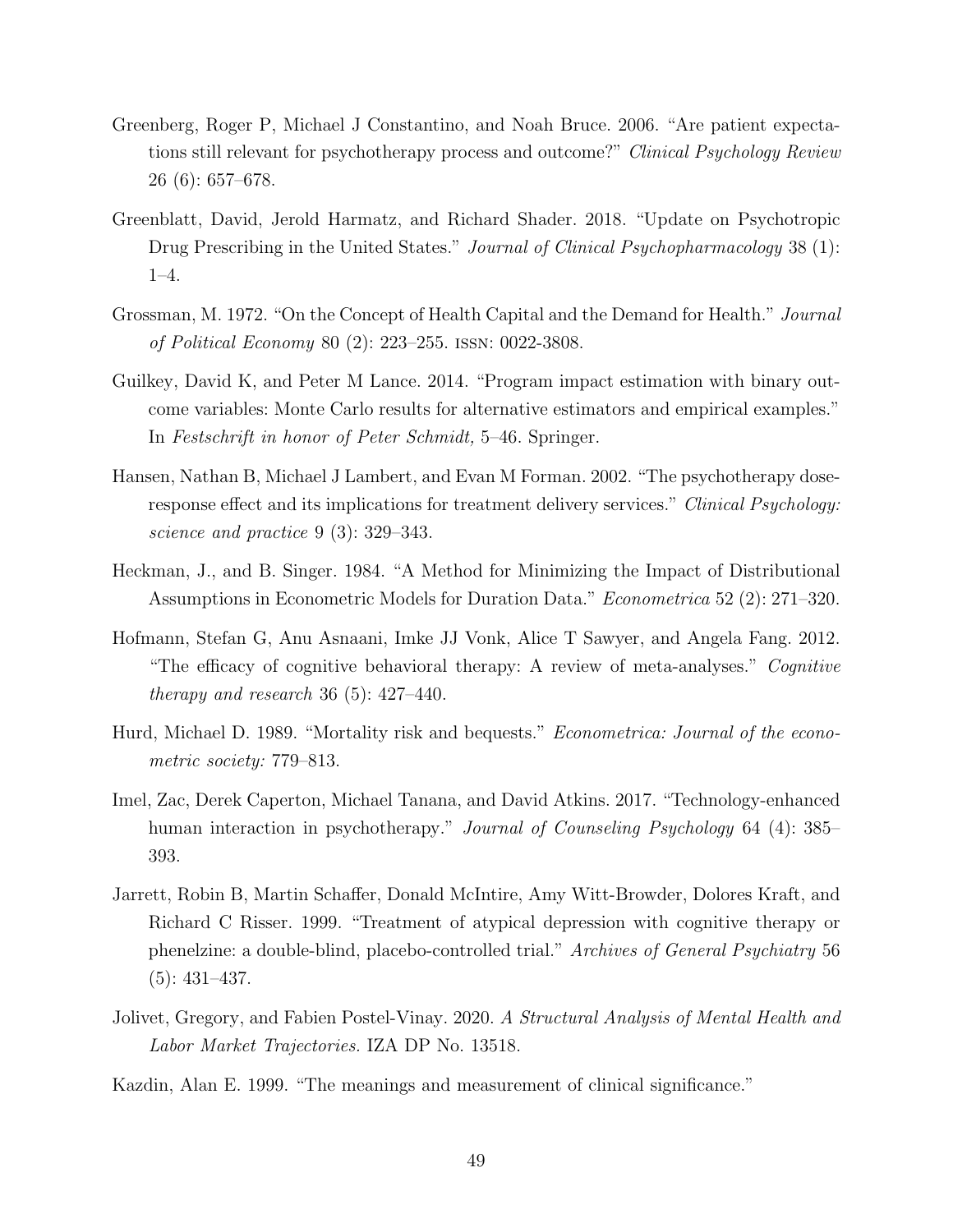- Keane, M.P., and K.I. Wolpin. 1997. "The Career Decisions of Young Men." Journal of Political Economy 105 (3): 473–522.
- Keeler, Emmett B., Willard G. Manning, and Kenneth B. Wells. 1988. "The demand for episodes of mental health services." Journal of Health Economics 7 (4): 369–392. issn: 01676296. doi:[10.1016/0167-6296\(88\)90021-5](http://dx.doi.org/10.1016/0167-6296(88)90021-5).
- <span id="page-51-0"></span>Kessler, Ronald C, Steven Heeringa, Matthew D Lakoma, Maria Petukhova, Agnes E Rupp, Michael Schoenbaum, Philip S Wang, and Alan M Zaslavsky. 2008. "Individual and societal effects of mental disorders on earnings in the United States: results from the national comorbidity survey replication." American Journal of Psychiatry 165 (6): 703– 711.
- Kirsch, Irving, Brett J Deacon, Tania B Huedo-Medina, Alan Scoboria, Thomas J Moore, and Blair T Johnson. 2008. "Initial severity and antidepressant benefits: a meta-analysis of data submitted to the Food and Drug Administration." PLoS Med 5 (2): e45.
- Kowalski, Amanda E. 2015. "Estimating the tradeoff between risk protection and moral hazard with a nonlinear budget set model of health insurance." International journal of industrial organization 43:122–135.
- <span id="page-51-2"></span>Laynard, R, David Clark, Martin Knapp, and Guy Mayraz. 2007. "Cost-benefit analysis of psychological therapy." National Institute Economic Review 202 (1): 90–98.
- Magnac, Thierry, and David Thesmar. 2002. "Identifying dynamic discrete decision processes." Econometrica 70 (2): 801–816.
- <span id="page-51-1"></span>McLeod, John. 2001. Counselling in the workplace: The facts: A systematic study of the research evidence. British Association for Counselling / Psychotherapy.
- Mitte, Kristin, Peter Noack, Regina Steil, and Martin Hautzinger. 2005. "A meta-analytic review of the efficacy of drug treatment in generalized anxiety disorder." Journal of Clinical Psychopharmacology 25 (2): 141–150.
- Moffitt, Robert. 1983. "An economic model of welfare stigma." American Economic Review 73 (5): 1023–1035.
- Mroz, Thomas A. 1999. "Discrete Factor Approximations in Simultaneous Equation Models: Estimating the Impact of a Dummy Endogenous Variable on a Continuous Outcome." Journal of Econometrics 92 (2): 233 –274.
- Papageorge, Nicholas W. 2016. "Why Medical Innovation Is Valuable: Health, Human Capital, and the Labor Market." Quantitative Economics 7 (3): 671–725.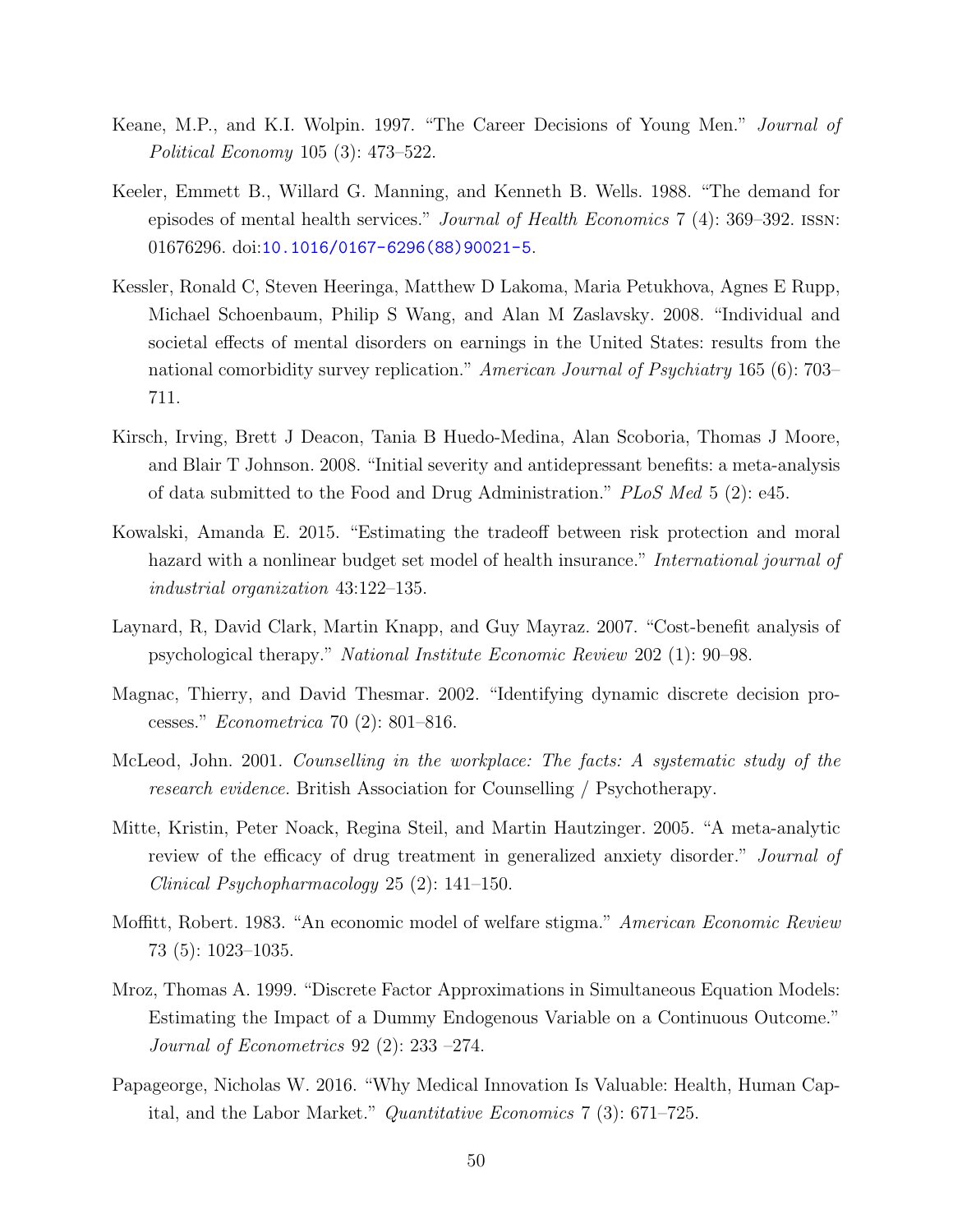- Pratt, Laura A, Debra J Brody, and Qiuping Gu. 2017. "Antidepressant Use among Persons Aged 12 and Over: United States, 2011-2014. NCHS Data Brief. Number 283." National Center for Health Statistics.
- Prochaska, Judith J, Hai-Yeng Sung, Wendy Max, Yanling Shi, and Michael Ong. 2012. "Validity of the K6 scale as a measure of moderate mental distress based on mental health treatment need and utilization." International Journal of Methods in Psychiatric Research 21 (2): 88–97.
- Quidt, Jonathan de, and Johannes Haushofer. 2016. Depression for Economists. NBER Working Paper.
- <span id="page-52-0"></span>Ricci, Judith A, and Elsbeth Chee. 2005. "Lost productive time associated with excess weight in the US workforce." Journal of Occupational and Environmental Medicine 47 (12): 1227–1234.
- Ronda, Victor. 2019. The Effect of Maternal Psychological Distress on Children's Cognitive Development. Mimeo, Aaruhus University Denmark.
- Rust, John. 1987. "Optimal replacement of GMC bus engines: An empirical model of Harold Zurcher." Econometrica: Journal of the Econometric Society: 999–1033.
- Rust, John, and Christopher Phelan. 1997. "How social security and medicare affect retirement behavior in a world of incomplete markets." Econometrica: Journal of the Econometric Society: 781–831.
- Shapiro, Bradley. 2020. "Promoting wellness or waste? evidence from antidepressant advertising." American Economic Journal: Microeconomics, no. Forthcomming.
- Smits, JAJ, and SG Hofmann. 2009. "A meta-analytic review of the effects of psychotherapy control conditions for anxiety disorders." Psychological Medicine 39 (2): 229–239.
- Sotsky, Stuart M, David R Glass, M Tracie Shea, Paul A Pilkonis, F Collins, Irene Elkin, John T Watkins, et al. 2006. "Patient predictors of response to psychotherapy and pharmacotherapy: findings in the NIMH Treatment of Depression Collaborative Research Program." Focus: The Journal of Lifelong Learning in Psychiatry 4 (2): 278–290.
- Stewart, Rebecca E, and Dianne L Chambless. 2009. "Cognitive–behavioral therapy for adult anxiety disorders in clinical practice: A meta-analysis of effectiveness studies." Journal of consulting and clinical psychology 77 (4): 595.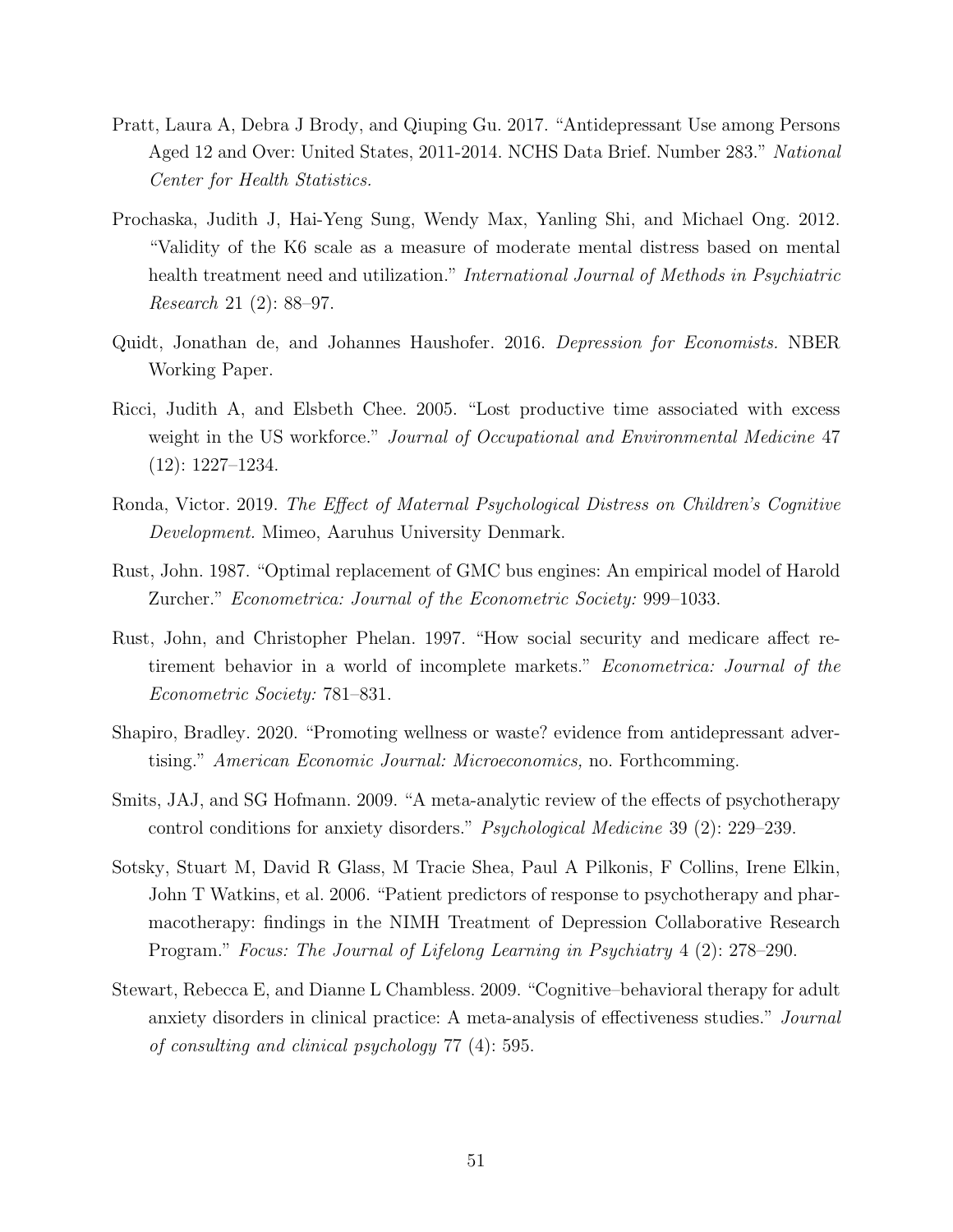- Stewart, Walter F, Judith A Ricci, Elsbeth Chee, Steven R Hahn, and David Morganstein. 2003. "Cost of Lost Productive Work Time Among US Workers With Depression." JAMA : the journal of the American Medical Association 289 (23): 3135–3144. doi:[10.](http://dx.doi.org/10.1001/jama.289.23.3135) [1001/jama.289.23.3135](http://dx.doi.org/10.1001/jama.289.23.3135).
- Swift, Joshua K, and Roger P Greenberg. 2012. "Premature discontinuation in adult psychotherapy: A meta-analysis." Journal of consulting and clinical psychology 80 (4): 547.
- Thornicroft, Graham, Somnath Chatterji, Sara Evans-Lacko, Michael Gruber, Nancy Sampson, Sergio Aguilar-Gaxiola, Ali Al-Hamzawi, et al. 2017. "Undertreatment of people with major depressive disorder in 21 countries." The British Journal of Psychiatry 210 (2): 119–124.
- Turner, Erick H, Annette M Matthews, Eftihia Linardatos, Robert A Tell, and Robert Rosenthal. 2008. "Selective publication of antidepressant trials and its influence on apparent efficacy." New England Journal of Medicine 358 (3): 252–260.
- Wampold, Bruce E, Gregory W Mondin, Marcia Moody, Frederick Stich, Kurt Benson, and Hyun-nie Ahn. 1997. "A meta-analysis of outcome studies comparing bona fide psychotherapies: Empiricially," all must have prizes."." Psychological bulletin 122 (3): 203.
- Wampold, Bruce E, Takuya Minami, Thomas W Baskin, and Sandra Callen Tierney. 2002. "A meta-(re) analysis of the effects of cognitive therapy versus other therapies for depression." Journal of affective disorders 68 (2-3): 159–165.
- Wierzbicki, Michael, and Gene Pekarik. 1993. "A meta-analysis of psychotherapy dropout." Professional psychology: research and practice 24 (2): 190.
- Wong, Jenna, Aude Motulsky, Tewodros Eguale, David L Buckeridge, Michal Abrahamowicz, and Robyn Tamblyn. 2016. "Treatment indications for antidepressants prescribed in primary care in Quebec, Canada, 2006-2015." Jama 315 (20): 2230–2232.
- Wooldridge, Jeffrey M. 2005. "Simple solutions to the initial conditions problem in dynamic, nonlinear panel data models with unobserved heterogeneity." Journal of applied econometrics 20 (1): 39–54.
- Yu, Hang. 2019. Social Stigma as a Barrier to HIV Testing: Evidence from a Randomized Controlled Trial in Mozambique. Working Paper.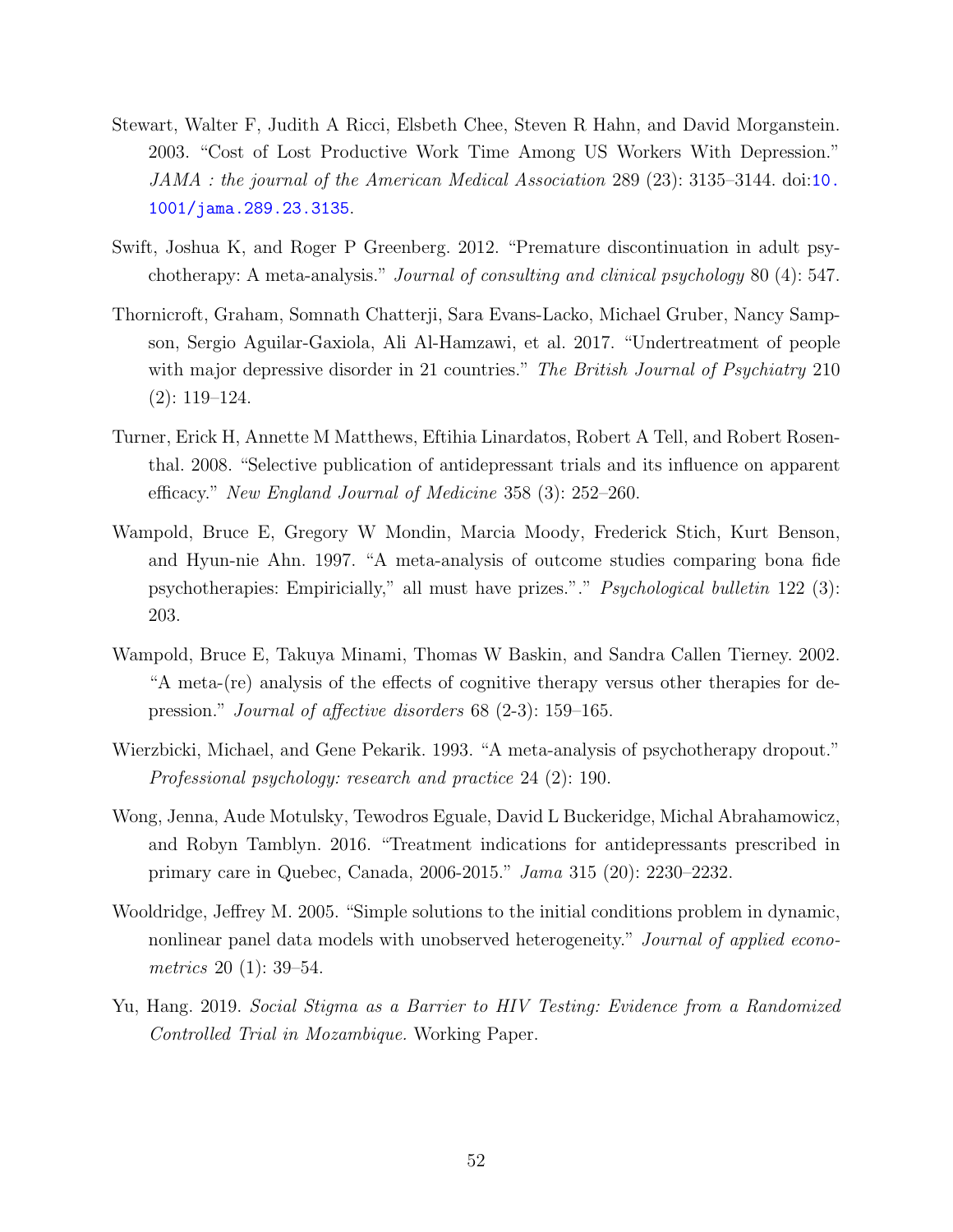# Tables and Figures

|              | Subjective MH DAS Disorder |       | Antidepressants | Psychotherapy |
|--------------|----------------------------|-------|-----------------|---------------|
| Ages $26-30$ | 4.114                      | 0.060 | 0.040           | 0.013         |
| Ages $31-35$ | 4.052                      | 0.077 | 0.054           | 0.016         |
| Ages $36-40$ | 3.982                      | 0.091 | 0.066           | 0.019         |
| Ages $41-45$ | 3.911                      | 0.107 | 0.078           | 0.022         |
| Ages $46-50$ | 3.844                      | 0.121 | 0.093           | 0.024         |
| Ages $51-55$ | 3.800                      | 0.135 | 0.105           | 0.024         |

Table 1: Mental Health and Treatment Decisions By Age

Notes: An observation is an interview period; thus, sample statistics are calculated across all 208,113 observations in the estimation sample (54,989 individuals). Subjective MH is the respondent's subjective assessment of own mental health and ranges from 1 (poor) to 5 (excellent). Depression and anxiety indicators are based on the ICD-9 codes associated with reported diagnoses.

<span id="page-54-0"></span>

|                                 | Antidepressants | Psychotherapy | <b>Both</b> | Neither     |
|---------------------------------|-----------------|---------------|-------------|-------------|
|                                 | $N=12,091$      | $N = 878$     | $N=3,284$   | $N=191,860$ |
| Demographics                    |                 |               |             |             |
| Male                            | 0.296           | 0.339         | 0.307       | 0.470       |
| Age                             | 43.412          | 41.54         | 42.780      | 40.818      |
| Live in M.S.A.                  | 0.777           | 0.877         | 0.834       | 0.826       |
| Married                         | 0.560           | 0.448         | 0.385       | 0.660       |
| <b>Family Size</b>              | 2.909           | 2.653         | 2.505       | 3.434       |
| White (race)                    | 0.856           | 0.798         | 0.799       | 0.766       |
| Public Insurance                | 0.303           | 0.351         | 0.499       | 0.123       |
| Private Insurance               | 0.629           | 0.580         | 0.463       | 0.661       |
| Non-Labor HH Income             | 28473           | 26593         | 24178       | 27254       |
| <b>Schooling and Employment</b> |                 |               |             |             |
| High School Grad.               | 0.576           | 0.483         | 0.542       | 0.529       |
| College Grad.                   | 0.226           | 0.344         | 0.244       | 0.255       |
| Employed                        | 0.591           | 0.607         | 0.414       | 0.783       |
| Hourly Wage                     | 23.302          | 27.609        | 24.779      | 23.421      |
| Mental Health                   |                 |               |             |             |
| Subjective                      | 3.121           | 2.899         | 2.467       | 4.026       |
| DAS disorder                    | 0.936           | 0.908         | 0.932       | 0.029       |
| Any disorder                    | 0.999           | 1.000         | 1.000       | 0.032       |

|  |  |  |  | Table 2: Sample Means By Treatment Choice |  |
|--|--|--|--|-------------------------------------------|--|
|--|--|--|--|-------------------------------------------|--|

Notes: An observation is an interview period; thus, sample statistics are calculated across all 208,113 observations in the estimation sample (54,989 individuals). The mean hourly wage excludes the unemployed. Subjective MH is the respondent's subjective assessment of own mental health and ranges from 1 (poor) to 5 (excellent). Depression and anxiety indicators are based on the ICD-9 codes associated with reported diagnoses.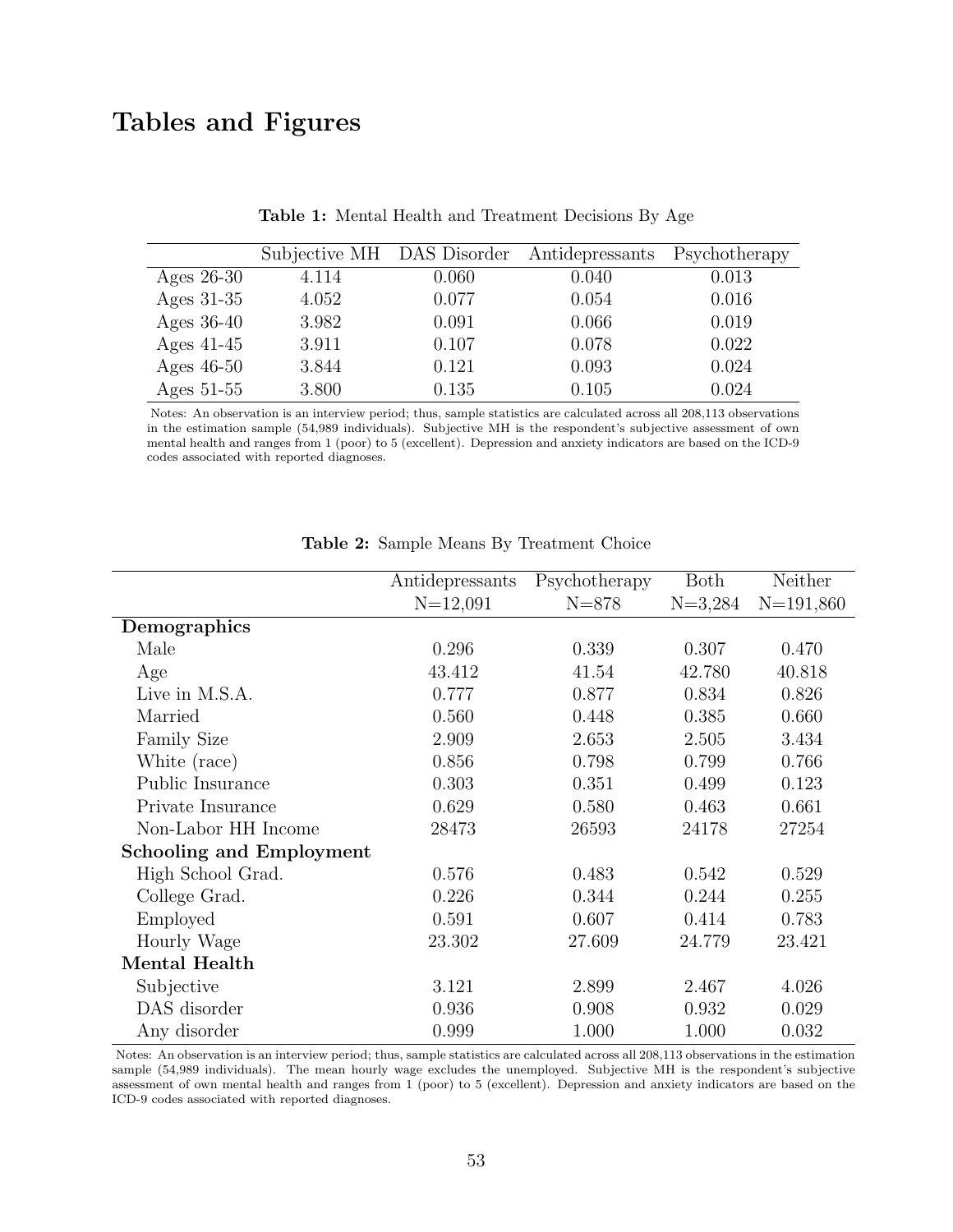<span id="page-55-0"></span>

|                            | $MH=5$     | $MH=4$       | MHz3         | $MH=2$       | $MH=1$    |
|----------------------------|------------|--------------|--------------|--------------|-----------|
|                            | $N=78,512$ | $N = 63,258$ | $N = 51,540$ | $N = 11,877$ | $N=2,926$ |
| Demographics               |            |              |              |              |           |
| Male                       | 0.484      | 0.458        | 0.432        | 0.393        | 0.393     |
| Age                        | 40.188     | 40.957       | 41.718       | 42.851       | 43.759    |
| Live in M.S.A.             | 0.844      | 0.828        | 0.801        | 0.787        | 0.746     |
| Married                    | 0.699      | 0.673        | 0.611        | 0.445        | 0.328     |
| <b>Family Size</b>         | 3.404      | 3.423        | 3.434        | 3.026        | 2.725     |
| Problem Child              | 0.444      | 0.571        | 0.668        | 0.968        | 1.150     |
| White (race)               | 0.766      | 0.793        | 0.769        | 0.722        | 0.616     |
| Public Insurance           | 0.087      | 0.102        | 0.178        | 0.415        | 0.616     |
| Private Insurance          | 0.734      | 0.699        | 0.568        | 0.386        | 0.245     |
| Non-Labor HH Income        | 30942      | 28227        | 23079        | 18781        | 16592     |
| Schooling & Employment     |            |              |              |              |           |
| High School Grad.          | 0.521      | 0.542        | 0.539        | 0.525        | 0.523     |
| College Grad.              | 0.327      | 0.271        | 0.162        | 0.111        | 0.073     |
| Employed                   | 0.832      | 0.809        | 0.712        | 0.460        | 0.220     |
| Hourly Wage                | 25.623     | 23.516       | 20.247       | 18.589       | 19.400    |
| <b>Treatment Decisions</b> |            |              |              |              |           |
| Psychotherapy              | 0.003      | 0.009        | 0.025        | 0.111        | 0.227     |
| Antidepressants            | 0.023      | 0.053        | 0.103        | 0.299        | 0.476     |
| Mental Health              |            |              |              |              |           |
| DAS disorder               | 0.034      | 0.071        | 0.139        | 0.393        | 0.599     |
| Any Condition              | 0.038      | 0.077        | 0.147        | 0.418        | 0.646     |

Table 3: Sample Means By Subjective Mental Health

Notes: An observation is an interview period; thus, sample statistics are calculated across all 208,113 observations in the estimation sample (54,989 individuals). The mean hourly wage excludes the unemployed. Subjective MH is the respondent's subjective assessment of own mental health and ranges from 1 (poor) to 5 (excellent). Depression and anxiety indicators are based on the ICD-9 codes associated with reported diagnoses.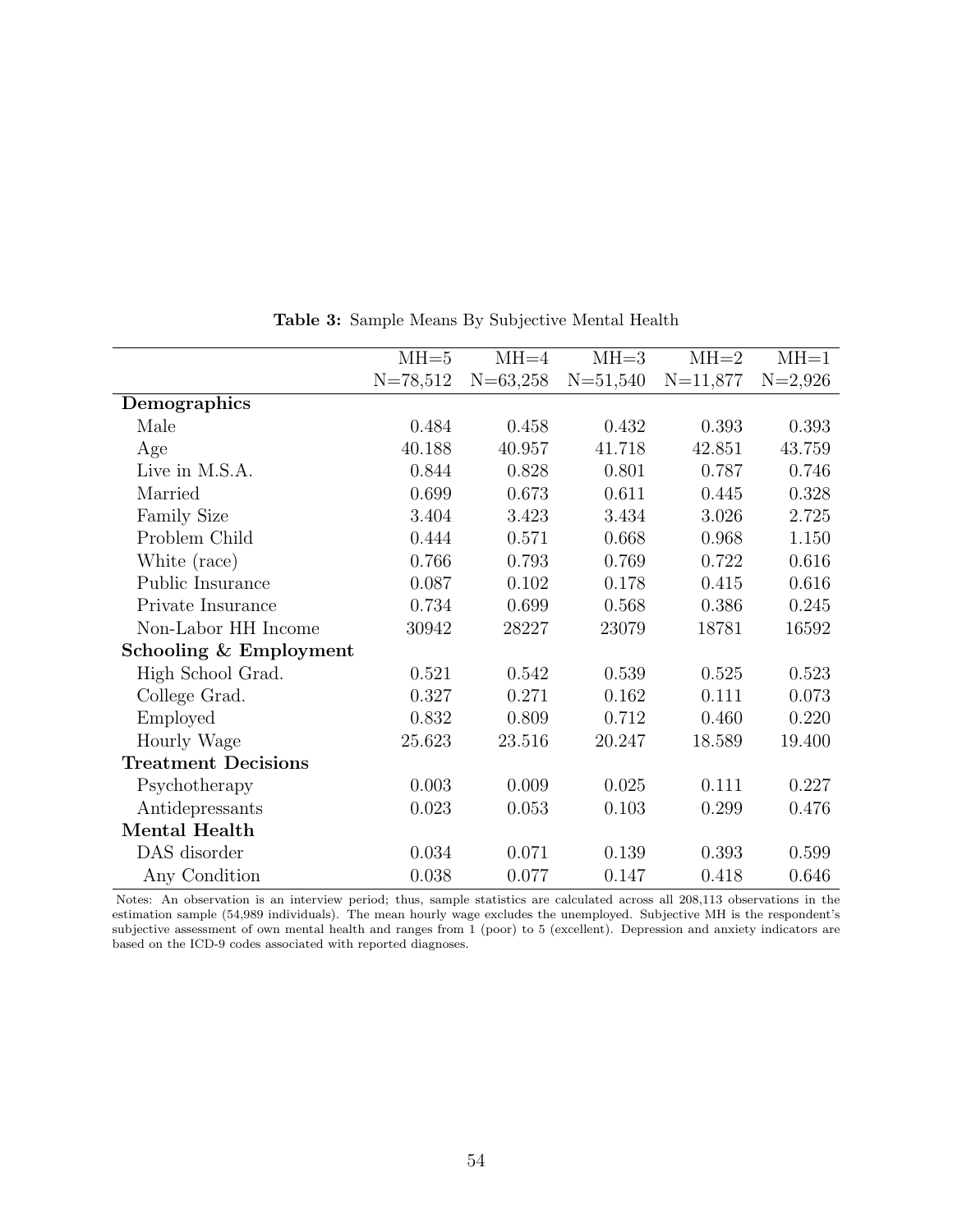|                         |           |            |            | Minimum Subjective Mental Health Observed |            |
|-------------------------|-----------|------------|------------|-------------------------------------------|------------|
|                         | Poor      | Fair       | Good       | Very Good                                 | Excellent  |
|                         | $(3.4\%)$ | $(11.2\%)$ | $(40.6\%)$ | $(29.6\%)$                                | $(15.2\%)$ |
|                         |           |            |            |                                           |            |
| DAS disorder ever (Yes) | 0.693     | 0.455      | 0.153      | 0.072                                     | 0.037      |
| Psychotherapy ever      | 0.434     | 0.305      | 0.168      | 0.116                                     | 0.063      |
| Antidepressants ever    | 0.784     | 0.691      | 0.645      | 0.582                                     | 0.516      |
| Average Subj. MH        | 1.892     | 2.751      | 3.547      | 4.358                                     | 5.000      |
| DAS disorder ever (No)  | 0.307     | 0.545      | 0.847      | 0.928                                     | 0.963      |
| Psychotherapy ever      | 0.069     | 0.012      | 0.002      | 0.001                                     | 0.000      |
| Antidepressants ever    | 0.094     | 0.023      | 0.007      | 0.006                                     | 0.004      |
| Average Subj. MH        | 2.160     | 2.930      | 3.682      | 4.420                                     | 5.000      |

Table 4: DAS Reporting and Treatment by Subjective Mental Health

Notes: An observation is an individual; thus, statistics are calculated across 54,989 observations. Table columns group individuals by their minimum subjective mental health report during the 5 survey rounds.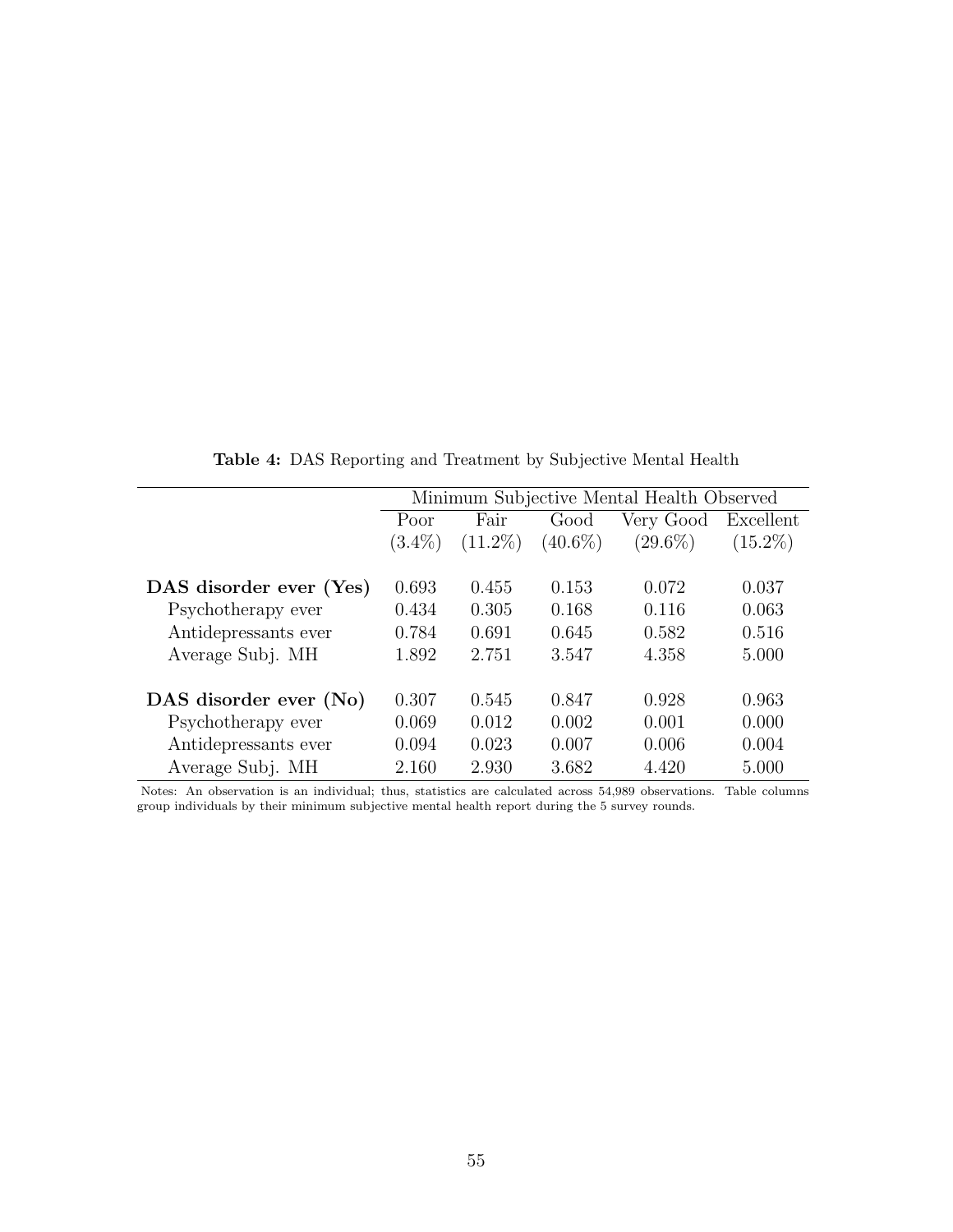|                   |          | Antidepressants | Psychotherapy |       | <b>Both</b> |       |
|-------------------|----------|-----------------|---------------|-------|-------------|-------|
|                   | Coef.    | <b>SE</b>       | Coef.         | SЕ    | Coef.       | SE    |
| Constant          | $-2.386$ | 0.086           | $-3.554$      | 0.275 | $-2.079$    | 0.144 |
| Male              | $-0.718$ | 0.021           | $-0.451$      | 0.072 | $-0.601$    | 0.040 |
| Age               | 0.032    | 0.001           | 0.002         | 0.004 | 0.016       | 0.002 |
| <b>MSA</b>        | $-0.092$ | 0.025           | 0.397         | 0.106 | 0.221       | 0.051 |
| Married           | $-0.265$ | 0.021           | $-0.591$      | 0.074 | $-0.607$    | 0.041 |
| Mental Health     |          |                 |               |       |             |       |
| Excellent         | $-3.097$ | 0.055           | $-3.663$      | 0.165 | $-5.003$    | 0.098 |
| Very Good         | $-2.304$ | 0.052           | $-2.701$      | 0.147 | $-3.897$    | 0.077 |
| Good              | $-1.637$ | 0.050           | $-1.956$      | 0.138 | $-2.649$    | 0.064 |
| Fair              | $-0.544$ | 0.052           | $-0.709$      | 0.140 | $-0.976$    | 0.062 |
| Region            |          |                 |               |       |             |       |
| Midwest           | 0.306    | 0.033           | $-0.194$      | 0.099 | $-0.000$    | 0.056 |
| South             | 0.226    | 0.030           | $-0.604$      | 0.097 | $-0.338$    | 0.053 |
| West              | $-0.133$ | 0.033           | $-0.424$      | 0.098 | $-0.367$    | 0.056 |
| Race              |          |                 |               |       |             |       |
| <b>Black</b>      | $-1.061$ | 0.034           | $-0.617$      | 0.103 | $-0.856$    | 0.055 |
| Other (non-white) | $-0.673$ | 0.048           | $-0.560$      | 0.150 | $-0.665$    | 0.086 |
| Education         |          |                 |               |       |             |       |
| High School       | 0.457    | 0.027           | 0.518         | 0.099 | 0.621       | 0.049 |
| College           | 0.598    | 0.034           | 1.374         | 0.113 | 1.312       | 0.062 |
| <i>Insurance</i>  |          |                 |               |       |             |       |
| Public            | 1.112    | 0.029           | 1.174         | 0.098 | 1.499       | 0.051 |
| Private           | 0.603    | 0.028           | 0.426         | 0.097 | 0.491       | 0.053 |

Table 5: A Multinomial Logit for Treatment Choices

The model is estimated on the full estimation sample and the base outcome is no treatment. All models control for mental health, sex, age, race, marital status, MSA, region, education, and insurance status. The excluded mental health category is poor, the excluded region is the north, the excluded race is white, the excluded education level is less than high school, and the excluded insurance status is uninsured.

Table 6: Mental Health and Labor Market Outcomes

|               |               | Employment |             | ln(Wage) |       | Hours         |
|---------------|---------------|------------|-------------|----------|-------|---------------|
|               | Coef.         | SE         | Coef.       | SE       | Coef. | SE            |
| Mental Health |               |            |             |          |       |               |
| Excellent     | 0.536         | 0.007      | 0.123       | 0.020    | 3.822 | 0.432         |
| Very Good     | 0.525         | 0.007      | 0.081       | 0.020    | 3.420 | 0.433         |
| Good          | 0.459         | 0.007      | 0.022       | 0.020    | 3.035 | 0.434         |
| Fair          | 0.230         | 0.008      | $-0.026$    | 0.021    | 1.777 | 0.454         |
| Observations  | $N = 208,113$ |            | $N=159,284$ |          |       | $N = 159,284$ |

The excluded mental health group is "poor". All models control for sex, age, race, marital status, MSA, region, year effects, and education. Models for hours and hourly wage are estimated on those who are working.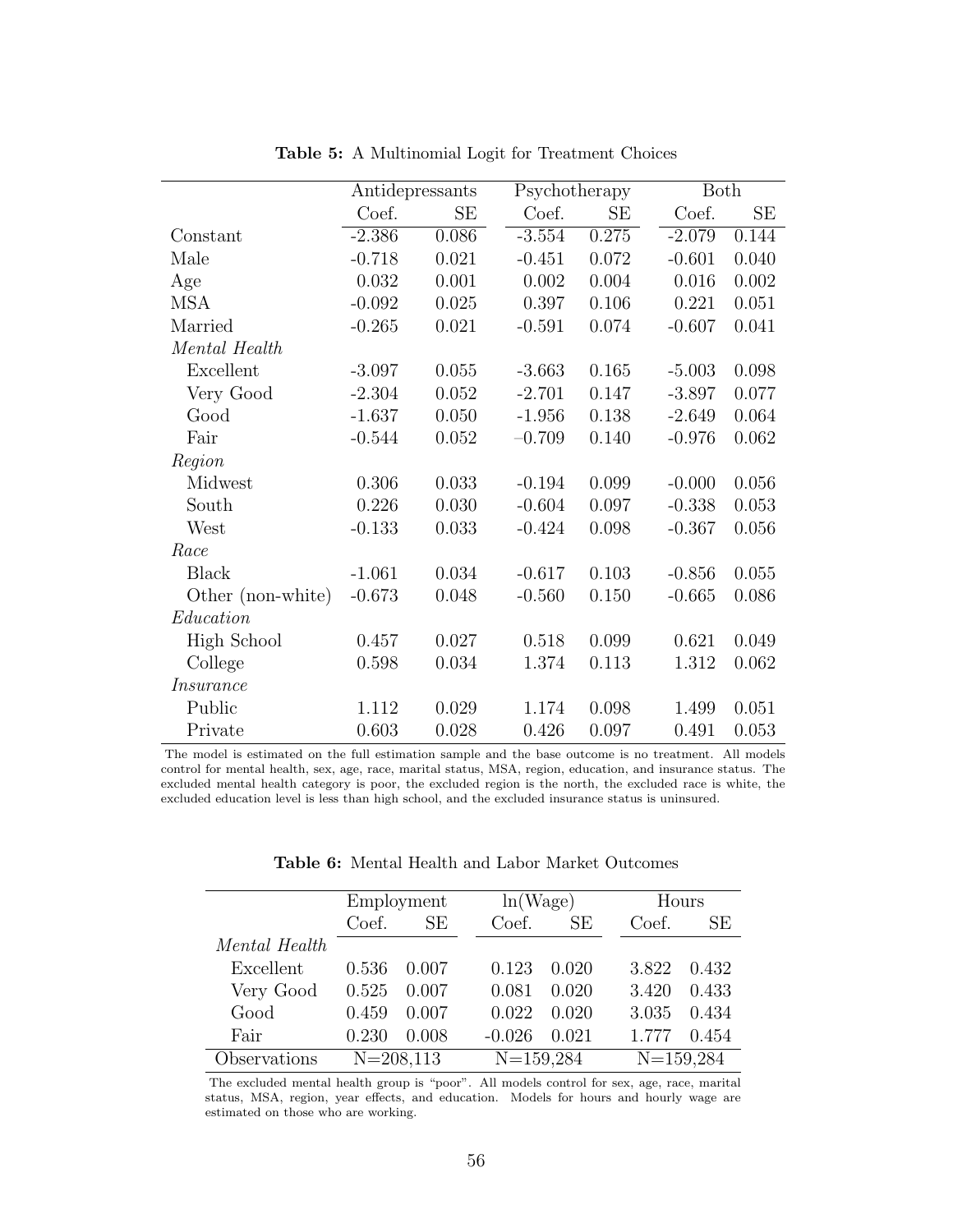<span id="page-58-0"></span>

|                             | Type 1  |           | Type $\overline{2}$  |             | Type $3$   |       | Type 4  |             |
|-----------------------------|---------|-----------|----------------------|-------------|------------|-------|---------|-------------|
| Variable                    | Mean    | S.E.      | Mean                 | S.E         | Mean       | S.E   | Mean    | S.E         |
| Treatment                   |         |           |                      |             |            |       |         |             |
| Psychotherapy Ever          | 0.375   | 0.004     | 0.016                | 0.001       | 0.036      | 0.000 | 0.004   | 0.001       |
| Any Psych. per. t           | 0.212   | $0.003\,$ | 0.004                | 0.000       | 0.010      | 0.000 | 0.001   | 0.000       |
| Share with $p_t^c = 0$      | 0.685   | 0.004     | 0.496                | 0.021       | 0.270      | 0.006 | 0.325   | 0.057       |
| $p_t^c = 0 \vert p_t^c > 0$ | 316.943 | 7.368     | 272.117              | 24.526      | 385.197    | 6.965 | 285.006 | 43.51       |
| $D_t M_t=1$                 | 0.392   | $0.006\,$ | 0.424                | 0.021       | 0.480      | 0.006 | 0.546   | 0.059       |
| Rx Ever                     | 0.641   | 0.003     | 0.100                | 0.002       | 0.113      | 0.001 | 0.075   | 0.003       |
| Any Rx period t             | 0.516   | 0.003     | 0.044                | 0.001       | 0.051      | 0.000 | 0.029   | 0.001       |
| Share with $p_t^r = 0$      | 0.212   | 0.002     | 0.125                | 0.004       | 0.036      | 0.001 | 0.073   | 0.007       |
| $p_t^c = 0 \vert p_t^r > 0$ | 233.815 | 2.344     | 152.451              | 2.853       | 183.208    | 1.601 | 131.101 | 7.027       |
| Employment                  |         |           |                      |             |            |       |         |             |
| PT                          | 0.026   | 0.001     | 0.095                | 0.001       | 0.187      | 0.001 | 0.193   | 0.003       |
| Mean: $W_t^1$               | 18.281  | 0.244     | $\boldsymbol{9.983}$ | 0.031       | 21.522     | 0.047 | 20.124  | 0.149       |
| SD: $W_t^1$                 | 9.331   | 0.286     | 3.849                | 0.055       | 17.653     | 0.076 | 11.951  | 0.163       |
| FT                          | 0.009   | 0.001     | 0.084                | 0.001       | 0.762      | 0.001 | 0.543   | 0.004       |
| Mean: $W_t^0$               | 6.624   | 0.196     | 10.663               | 0.051       | 24.769     | 0.018 | 19.641  | 0.129       |
| SD: $W_t^0$                 | 3.449   | 0.257     | 4.494                | 0.110       | 16.431     | 0.025 | 12.008  | 0.119       |
| Mental Health               |         |           |                      |             |            |       |         |             |
| $MH_t = 5$                  | 0.024   | 0.001     | 0.311                | 0.001       | 0.414      | 0.000 | 0.422   | 0.003       |
| $MH_t = 4$                  | 0.069   | 0.001     | $0.301\,$            | 0.001       | 0.311      | 0.000 | 0.307   | 0.001       |
| $MH_t = 3$                  | 0.309   | 0.002     | 0.313                | 0.001       | 0.234      | 0.000 | 0.230   | $0.002\,$   |
| $MH_t = 2$                  | 0.390   | 0.002     | 0.067                | 0.001       | 0.037      | 0.000 | 0.036   | 0.001       |
| $MH_t = 1$                  | 0.207   | 0.002     | 0.009                | 0.000       | 0.004      | 0.000 | 0.005   | 0.000       |
| $\Omega_0$                  |         |           |                      |             |            |       |         |             |
| log(Initial wage)           | 3.714   | 0.111     | 2.674                | 0.046       | 22.881     | 0.014 | 18.997  | 0.204       |
| PT <sub>0</sub>             | 0.056   | 0.002     | 0.023                | 0.001       | 0.199      | 0.000 | 0.133   | $0.003\,$   |
| FT <sub>0</sub>             | 0.036   | 0.002     | $\,0.035\,$          | 0.001       | 0.786      | 0.000 | 0.436   | 0.004       |
| $MH_0=5$                    | 0.030   | 0.001     | $0.333\,$            | 0.001       | 0.449      | 0.000 | 0.448   | 0.005       |
| $MH_0=4$                    | 0.078   | 0.002     | 0.278                | 0.001       | 0.307      | 0.000 | 0.299   | 0.003       |
| $MH_0=3$                    | 0.317   | 0.002     | $0.303\,$            | 0.001       | 0.209      | 0.000 | 0.211   | $\,0.003\,$ |
| $MH_0=2$                    | 0.381   | 0.002     | 0.074                | 0.001       | 0.032      | 0.000 | 0.036   | 0.001       |
| $MH_0=1$                    | 0.193   | 0.002     | 0.012                | 0.000       | 0.003      | 0.000 | 0.006   | 0.000       |
| $c_0$                       | 0.184   | 0.002     | 0.009                | 0.000       | 0.010      | 0.000 | 0.000   | 0.000       |
| $r_{\rm 0}$                 | 0.469   | 0.003     | 0.031                | 0.001       | 0.045      | 0.000 | 0.032   | 0.002       |
| female                      | 0.585   | 0.003     | 0.792                | 0.001       | 0.495      | 0.000 | 0.522   | 0.006       |
| $\mathrm{age}_{0}$          | 43.598  | 0.047     | $39.570\,$           | $\,0.025\,$ | $40.321\,$ | 0.004 | 39.828  | 0.064       |
| year <sub>0</sub>           | 8.523   | 0.032     | 7.917                | 0.012       | 7.702      | 0.002 | 8.185   | 0.035       |
| ave. msa                    | 0.702   | $0.003\,$ | 0.803                | 0.001       | 0.820      | 0.000 | 0.837   | $0.004\,$   |
| ave. pub. ins.              | 0.742   | 0.004     | 0.321                | 0.001       | 0.065      | 0.000 | 0.106   | 0.003       |
| ave. priv. ins.             | 0.179   | 0.002     | 0.331                | 0.002       | 0.783      | 0.000 | 0.621   | 0.005       |
| hs education                | 0.504   | 0.003     | 0.483                | 0.001       | 0.541      | 0.000 | 0.494   | 0.003       |
| college education           | 0.103   | $0.002\,$ | 0.110                | 0.001       | 0.287      | 0.000 | 0.338   | 0.004       |
| nonwhite                    | 0.340   | 0.003     | 0.227                | 0.001       | 0.202      | 0.000 | 0.220   | 0.004       |
| ave. married                | 0.346   | 0.003     | 0.641                | 0.002       | 0.668      | 0.000 | 0.690   | 0.005       |
| ave. hh income $/100$       | 241.337 | 1.759     | 393.918              | 1.290       | 354.390    | 0.223 | 451.708 | 3.323       |
| Share of Population         | 0.049   | 0.000     | 0.162                | 0.001       | 0.742      | 0.000 | 0.047   | 0.001       |

Table 7: Model Predictions by Unobserved Type

Notes: The simulated data are constructed by sampling from the joint error distribution, permanent unobserved heterogeneity distribution, and estimated parameter covariance matrix 50 times for each individual, then forward simulating four periods from initial conditions. All moments are calculated over all four simulation periods.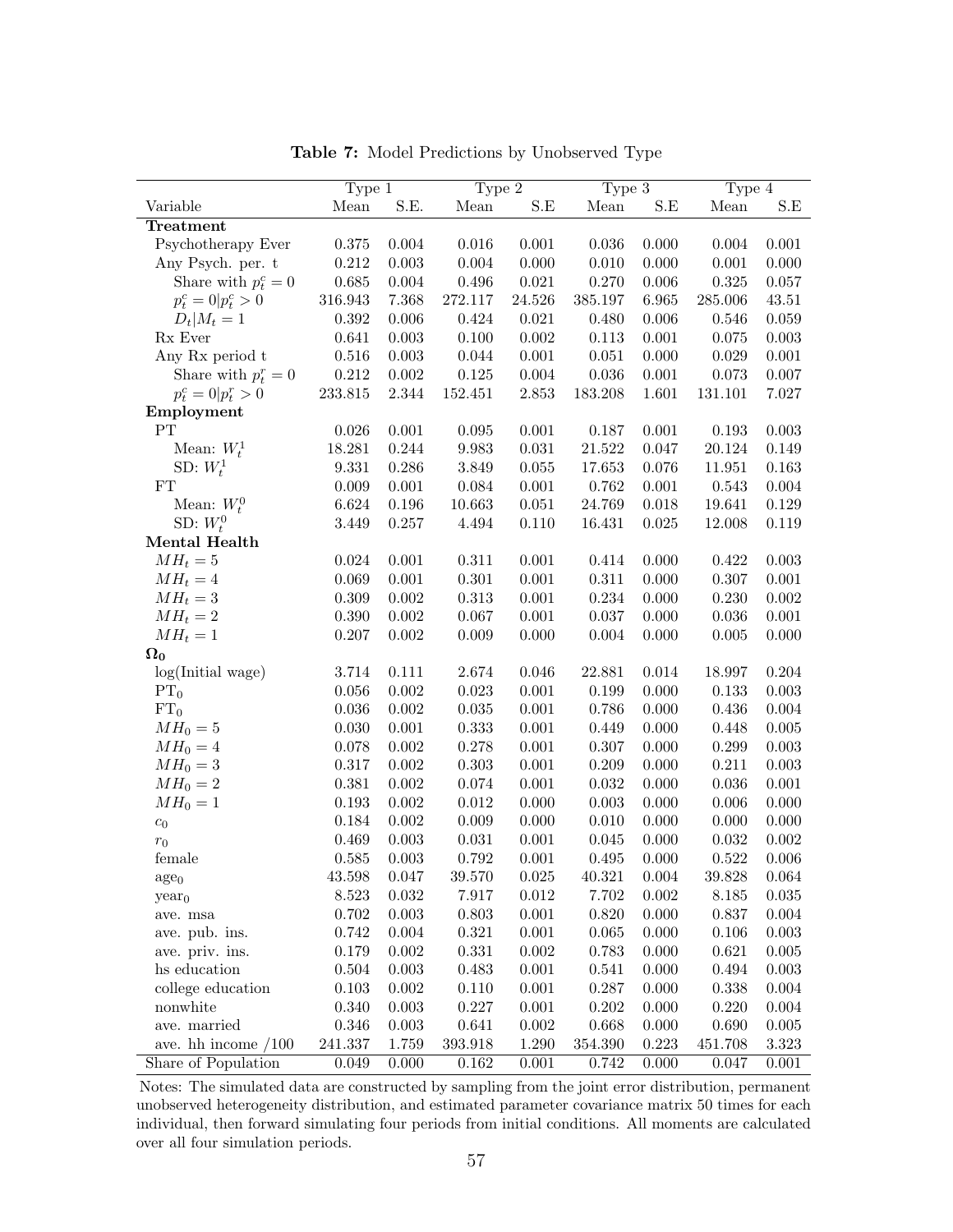<span id="page-59-0"></span>

|                                                                                                                                        |           | $\overline{\mathbb{I}}$ |                                                                                                       |           | $t = 2$                                                                  |                         |                                                        | $t = 3$ |                                                        |        | Ţ         |                |
|----------------------------------------------------------------------------------------------------------------------------------------|-----------|-------------------------|-------------------------------------------------------------------------------------------------------|-----------|--------------------------------------------------------------------------|-------------------------|--------------------------------------------------------|---------|--------------------------------------------------------|--------|-----------|----------------|
|                                                                                                                                        | Base      | mig                     | ◁                                                                                                     | Base      | mig                                                                      | $\triangleleft$         | Base                                                   | mig     | ◁<br>R                                                 | Base   | mig       | ◁<br>$\approx$ |
| Women<br>Type 1,                                                                                                                       |           |                         |                                                                                                       |           |                                                                          |                         |                                                        |         |                                                        |        |           |                |
| Psychotherapy                                                                                                                          | 0.235     | 1.000                   | 3.254                                                                                                 | 0.265     | 0.663                                                                    |                         | 0.270                                                  | 0.524   | 0.944                                                  | 0.223  | 0.357     | 0.599          |
| Medication                                                                                                                             | 0.587     | 0.738                   | 0.256                                                                                                 | $0.618\,$ | 0.842                                                                    | $1.500$<br>$0.362$      | 0.626                                                  | 0.833   | 0.332                                                  | 0.575  | 0.751     | 0.307          |
| Avg MH                                                                                                                                 | 2.355     | 2.355                   | 0.000                                                                                                 | 2.317     | 2.620                                                                    | 0.130                   | 2.307<br>0.029                                         | 2.649   | 0.148                                                  | 2.301  | 2.603     | 0.131          |
| Working PT                                                                                                                             | 0.034     | 0.027                   | $-0.194$                                                                                              | 0.028     | 0.026                                                                    | $-0.093$                |                                                        | 0.027   | $-0.069$                                               | 0.021  | 0.021     | $-0.032$       |
| Working FT                                                                                                                             | 0.007     | 0.005                   | $-0.266$                                                                                              | 0.007     | 0.006                                                                    | $-0.076$                | 0.008                                                  | 0.008   | $0.004$                                                | 0.007  | 0.007     | 0.024          |
| Avg Wage                                                                                                                               | 15.609    | 16.467                  | 0.055                                                                                                 | 16.563    | 16.660                                                                   | 0.006                   | 16.103                                                 | 16.161  | 0.004                                                  | 15.118 | 15.323    | 0.014          |
| Type 1, Men                                                                                                                            |           |                         |                                                                                                       |           |                                                                          |                         |                                                        |         |                                                        |        |           |                |
| Psychotherapy                                                                                                                          | 0.146     | 1.000                   | 5.868                                                                                                 | 0.151     | 0.497                                                                    | 2.288                   | 0.151                                                  | 0.358   | 1.377                                                  | 0.128  | 0.233     | 0.818          |
| Medication                                                                                                                             | 0.395     | 0.542                   | 0.373                                                                                                 | 0.407     | 0.657                                                                    | $0.615$<br>$0.141$      | 0.412                                                  | 0.645   |                                                        | 0.378  | 0.568     | 0.502          |
| Avg MH                                                                                                                                 | 2.394     | 2.394                   | 0.000                                                                                                 | 2.304     | 2.629                                                                    |                         |                                                        | 2.588   | $0.567$<br>$0.150$                                     | 2.220  | 2.516     | 0.133          |
| Working PT                                                                                                                             | 0.035     | 0.030                   | $-0.152$                                                                                              | 0.031     | 0.027                                                                    | $-0.101$                | $\begin{array}{c} 2.250 \\ 0.029 \\ 0.010 \end{array}$ | 0.027   | $-0.076$                                               | 0.021  | 0.021     | $-0.008$       |
| Working FT                                                                                                                             | 0.013     | 0.010                   | $-0.176$                                                                                              | 0.011     | 0.009                                                                    | $-0.160$                |                                                        | 0.011   | 0.060                                                  | 0.009  | $0.010\,$ | 0.109          |
| Avg Wage                                                                                                                               | 15.516    | 16.373                  | 0.055                                                                                                 | 0.314     | 7.093                                                                    | 0.048                   | 6.122                                                  | 5.802   | 0.020                                                  | 5.178  | $-4.954$  | 0.015          |
| Type 2, Women                                                                                                                          |           |                         |                                                                                                       |           |                                                                          |                         |                                                        |         |                                                        |        |           |                |
| Psychotherapy                                                                                                                          | $0.005\,$ | 1.000                   | 87.932                                                                                                | 0.004     |                                                                          |                         | 0.004                                                  | 0.007   | $\begin{array}{c} 1.031 \\ 0.769 \\ 0.049 \end{array}$ | 0.004  | $0.005$   | 0.092          |
| Medication                                                                                                                             | 0.046     | 0.068                   | $0.461\,$                                                                                             | 0.049     |                                                                          | 9.840<br>0.379<br>0.076 | 0.051                                                  | 0.090   |                                                        | 0.052  | 0.072     | 0.383          |
| Avg MH                                                                                                                                 | 3.915     | 3.915                   | 0.000                                                                                                 | 3.872     |                                                                          |                         | 3.849                                                  | 4.036   |                                                        | 3.833  | 3.947     | 0.030          |
| Working PT                                                                                                                             | 0.077     | 0.064                   | $-0.163$                                                                                              | 0.107     | $\begin{array}{c} 0.047 \\ 0.118 \\ 4.166 \\ 0.100 \\ 0.009 \end{array}$ | $-0.060$                | 0.111                                                  | 0.108   | $-0.027$                                               | 0.082  | 0.081     | $-0.006$       |
| Working FT                                                                                                                             | 0.050     | 0.043                   | $-0.147$                                                                                              | 0.071     |                                                                          | $-0.032$                | 0.081                                                  | 0.080   | $-0.009$                                               | 0.064  | 0.064     | $-0.004$       |
| Avg Wage                                                                                                                               | 10.084    | 10.123                  | 0.004                                                                                                 | 0.048     | 10.122                                                                   | $0.007$                 | 10.062                                                 | 10.085  | 0.002                                                  | 10.041 | 10.067    | 0.003          |
| Type 2, Men                                                                                                                            |           |                         |                                                                                                       |           |                                                                          |                         |                                                        |         |                                                        |        |           |                |
| Psychotherapy                                                                                                                          | 0.004     | 1.000                   | 267.932                                                                                               | 0.002     | 0.033                                                                    | 15.123                  | 0.002                                                  | 0.004   | $\!0.661$                                              | 0.003  | 0.003     | 0.058          |
| Medication                                                                                                                             | 0.025     | 0.035                   | 0.416                                                                                                 | 0.026     | 0.068                                                                    | 1.572                   | 0.028                                                  | 0.047   | $\,0.645\,$                                            | 0.033  | 0.042     | 0.260          |
| Avg MH                                                                                                                                 | 3.751     | 3.751                   | 0.000                                                                                                 | 3.804     | 4.090                                                                    | $0.075\,$               | 3.844                                                  | 4.015   | 0.044                                                  | 3.851  | 3.949     | 0.025          |
| Working PT                                                                                                                             | 0.080     | 0.068                   | $-0.149$                                                                                              | 0.111     | 0.107                                                                    | $-0.031$                | 0.115                                                  | 0.114   | $-0.014$                                               | 0.084  | 0.087     | 0.028          |
| Working FT                                                                                                                             | 0.123     | 0.104                   | $-0.151$                                                                                              | 0.163     | 0.154                                                                    | $-0.056$                | 0.173                                                  | 0.168   | $-0.031$                                               | 0.137  | 0.135     | $-0.013$       |
| Avg Wage                                                                                                                               | 10.607    | 10.768                  | 0.015                                                                                                 | 10.584    | 10.658                                                                   | 0.007                   | 10.471                                                 | 10.473  | 0.000                                                  | 10.506 | 10.555    | 0.005          |
| Notes: We construct the simulated data by first using the estimated posterior unobserved type probabilities to simulate a type for     |           |                         |                                                                                                       |           |                                                                          |                         |                                                        |         |                                                        |        |           |                |
| each individual in Sample C referenced in Table A.I. We then randomly select 2,500 individuals of each type. For this sample of 10,000 |           |                         |                                                                                                       |           |                                                                          |                         |                                                        |         |                                                        |        |           |                |
| individuals, we sample from th                                                                                                         |           |                         | e joint error distribution and estimated parameter covariance matrix 50 times for each individual. We |           |                                                                          |                         |                                                        |         |                                                        |        |           |                |
| then forward simulate four periods from the observed initial conditions. In this table, we compare choices and outcomes in each of     |           |                         |                                                                                                       |           |                                                                          |                         |                                                        |         |                                                        |        |           |                |
| the four simulation periods for                                                                                                        |           |                         | Types 1 and 2, using the baseline model and an alternative model where individuals are assigned to    |           |                                                                          |                         |                                                        |         |                                                        |        |           |                |
| psychotherapy in period $t = 1$                                                                                                        |           |                         |                                                                                                       |           |                                                                          |                         |                                                        |         |                                                        |        |           |                |

Table 8: Assigned Psychotherapy in First Period, Sick Types Table 8: Assigned Psychotherapy in First Period, Sick Types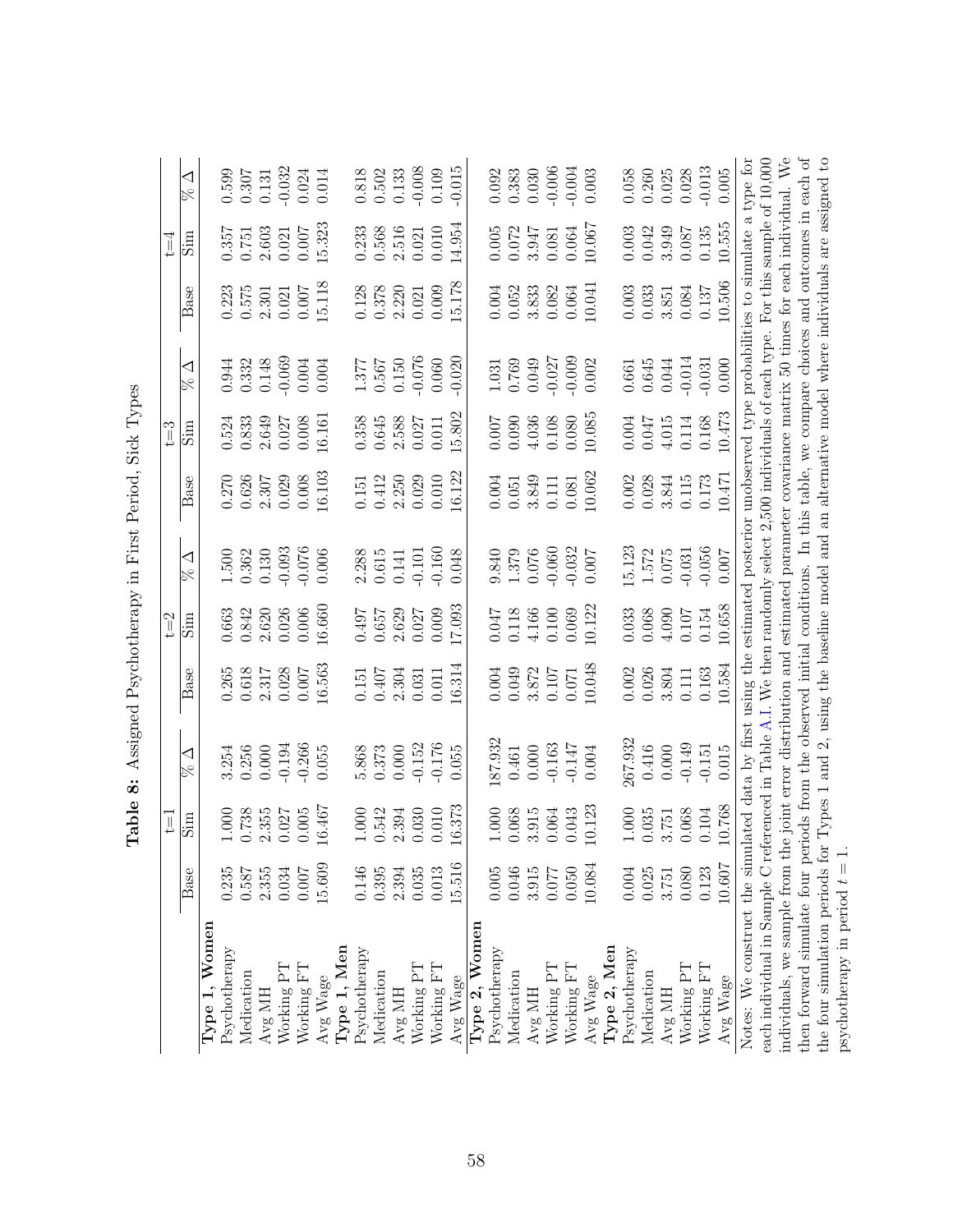<span id="page-60-0"></span>

|                                                                                                                                                                                                                                                                                                                                                                                                                                                                                                                                                                                                                                                                                                                | Base   | Policy    |                             | Policy | $\mathcal{C}$ | Policy             | S             | Policy                                           | 4             |
|----------------------------------------------------------------------------------------------------------------------------------------------------------------------------------------------------------------------------------------------------------------------------------------------------------------------------------------------------------------------------------------------------------------------------------------------------------------------------------------------------------------------------------------------------------------------------------------------------------------------------------------------------------------------------------------------------------------|--------|-----------|-----------------------------|--------|---------------|--------------------|---------------|--------------------------------------------------|---------------|
|                                                                                                                                                                                                                                                                                                                                                                                                                                                                                                                                                                                                                                                                                                                | Level  | Level     | $\triangleleft$<br>$\aleph$ | Level  | ◁<br>Se       | Level              | ◁<br>$\aleph$ | Level                                            | $\frac{1}{2}$ |
| Women<br>Type 1,                                                                                                                                                                                                                                                                                                                                                                                                                                                                                                                                                                                                                                                                                               |        |           |                             |        |               |                    |               |                                                  |               |
| Psychotherapy                                                                                                                                                                                                                                                                                                                                                                                                                                                                                                                                                                                                                                                                                                  | 0.248  | 0.252     | 0.015                       | 0.554  | 1.232         | $0.250$<br>$0.602$ | 0.009         | 0.565                                            | 1.275         |
| Medication                                                                                                                                                                                                                                                                                                                                                                                                                                                                                                                                                                                                                                                                                                     | 0.602  | 0.603     | 0.002                       | 0.752  | 0.250         |                    | 0.001         | 0.757                                            | 0.259         |
| Avg MH                                                                                                                                                                                                                                                                                                                                                                                                                                                                                                                                                                                                                                                                                                         | 2.299  | 2.302     | $0.001\,$                   | 2.719  | 0.182         | 2.301              | 0.001         | 2.730                                            | 0.188         |
| Working PT                                                                                                                                                                                                                                                                                                                                                                                                                                                                                                                                                                                                                                                                                                     | 0.028  | 0.028     | $-0.002$                    | 0.025  | $-0.092$      | 0.030              | 0.072         | 0.031                                            | 0.104         |
| Working FT                                                                                                                                                                                                                                                                                                                                                                                                                                                                                                                                                                                                                                                                                                     | 0.007  | 0.007     | $-0.004$                    | 0.007  | $-0.070$      | 0.008              | 0.075         | 0.008                                            | 0.115         |
| Avg Wage                                                                                                                                                                                                                                                                                                                                                                                                                                                                                                                                                                                                                                                                                                       | 15.856 | 15.859    | 0.000                       | 15.964 | 0.007         | 15.803             | $-0.003$      | 15.786                                           | $-0.004$      |
| Type 1, Men                                                                                                                                                                                                                                                                                                                                                                                                                                                                                                                                                                                                                                                                                                    |        |           |                             |        |               |                    |               |                                                  |               |
| Psychotherapy                                                                                                                                                                                                                                                                                                                                                                                                                                                                                                                                                                                                                                                                                                  | 0.144  | 0.146     | $0.015\,$                   | 0.374  | 1.595         | 0.145              | 0.010         | 0.383                                            | 1.661         |
| Medication                                                                                                                                                                                                                                                                                                                                                                                                                                                                                                                                                                                                                                                                                                     | 0.398  | 0.399     | 0.003                       | 0.537  | 0.350         | 0.399              | 0.002         | 0.543                                            | 0.364         |
| Avg MH                                                                                                                                                                                                                                                                                                                                                                                                                                                                                                                                                                                                                                                                                                         | 2.241  | 2.242     | 0.001                       | 2.554  | 0.140         | 2.242              | 0.001         | 2.565                                            | 0.145         |
| Working PT                                                                                                                                                                                                                                                                                                                                                                                                                                                                                                                                                                                                                                                                                                     | 0.029  | 0.029     | 0.002                       | 0.028  | $-0.044$      | 0.030              | 0.046         | 0.032                                            | 0.097         |
| Working FT                                                                                                                                                                                                                                                                                                                                                                                                                                                                                                                                                                                                                                                                                                     | 0.011  | 0.011     | 0.000                       | 0.010  | $-0.027$      | 0.011              | 0.049         | 0.012                                            | 0.107         |
| Avg Wage                                                                                                                                                                                                                                                                                                                                                                                                                                                                                                                                                                                                                                                                                                       | 5.780  | 5.777     | 0.000                       | 15.809 | 0.002         | 15.738             | $-0.003$      | 15.665                                           | 0.007         |
| Type 2, Womer                                                                                                                                                                                                                                                                                                                                                                                                                                                                                                                                                                                                                                                                                                  |        |           |                             |        |               |                    |               |                                                  |               |
| Psychotherapy                                                                                                                                                                                                                                                                                                                                                                                                                                                                                                                                                                                                                                                                                                  | 0.004  | $0.004\,$ | $0.016\,$                   | 0.008  | 0.729         | 0.005              | 0.052         | $0.008\,$                                        | $0.868\,$     |
| Medication                                                                                                                                                                                                                                                                                                                                                                                                                                                                                                                                                                                                                                                                                                     | 0.050  | 0.050     | 0.001                       | 0.051  | 0.020         | 0.050              | 0.001         | 0.051                                            | 0.024         |
| Avg MH                                                                                                                                                                                                                                                                                                                                                                                                                                                                                                                                                                                                                                                                                                         | 3.843  | 3.843     | 0.000                       | 3.849  | $0.001\,$     | 3.844              | 0.000         | 3.849                                            | 0.001         |
| Working PT                                                                                                                                                                                                                                                                                                                                                                                                                                                                                                                                                                                                                                                                                                     | 0.094  | 0.094     | 0.000                       | 0.094  | $-0.001$      | 0.094              | 0.001         | 0.094                                            | 0.002         |
| Working FT                                                                                                                                                                                                                                                                                                                                                                                                                                                                                                                                                                                                                                                                                                     | 0.067  | $0.067\,$ | 0.000                       | 0.067  | $-0.001$      | 0.067              | 0.002         | 0.067                                            | 0.002         |
| Avg Wage                                                                                                                                                                                                                                                                                                                                                                                                                                                                                                                                                                                                                                                                                                       | 10.058 | 10.058    | 0.000                       | 10.060 | 0.000         | 10.058             | 0.000         | 10.060                                           | 0.000         |
| Type 1, Men                                                                                                                                                                                                                                                                                                                                                                                                                                                                                                                                                                                                                                                                                                    |        |           |                             |        |               |                    |               |                                                  |               |
| Psychotherapy                                                                                                                                                                                                                                                                                                                                                                                                                                                                                                                                                                                                                                                                                                  | 0.003  | 0.003     | 0.013                       | 0.005  | 0.782         | 0.003              | 0.068         | 0.005                                            | 0.958         |
| Medication                                                                                                                                                                                                                                                                                                                                                                                                                                                                                                                                                                                                                                                                                                     | 0.028  | 0.028     | 0.000                       | 0.028  | 0.010         | 0.028              | 0.001         | 0.028                                            | 0.009         |
| Avg MH                                                                                                                                                                                                                                                                                                                                                                                                                                                                                                                                                                                                                                                                                                         | 3.837  | 3.837     | 0.000                       | 3.841  | $0.001\,$     | 3.837              | 0.000         | 3.841                                            | 0.001         |
| Working PT                                                                                                                                                                                                                                                                                                                                                                                                                                                                                                                                                                                                                                                                                                     | 0.098  | 0.098     | 0.000                       | 0.098  | $-0.001$      | 0.098              | 0.001         | 0.098                                            | 0.001         |
| Working FT                                                                                                                                                                                                                                                                                                                                                                                                                                                                                                                                                                                                                                                                                                     | 0.149  | 0.149     | 0.000                       | 0.149  | $-0.002$      | 0.149              | 0.002         | 0.149                                            | 0.001         |
| Avg Wage                                                                                                                                                                                                                                                                                                                                                                                                                                                                                                                                                                                                                                                                                                       | 10.539 | 10.539    | 0.000                       | 10.539 | 0.000         | 10.536             | 0.000         | 10.538                                           | 0.000         |
| five alternative models representing the following policy interventions. Policy 1: Remove the financial cost of psychotherapy. Policy 2: Remove the<br>from the joint error distribution and estimated parameter covariance matrix 50 times for each individual. We then forward simulate four periods<br>from the observed initial conditions. In this table, we compare choices and outcomes for Type 1 and 2 individuals using the baseline model and<br>Notes: We construct the simulated data by first using the estimated posterior unobserved type probabilities to simulate a type for each individual<br>in Sample C referenced in Table A.I. We then randomly select 2,500 individuals of each type. |        |           |                             |        |               |                    |               | For this sample of 10,000 individuals, we sample |               |
| psychotherapy costs (i.e., combine Policies 1, 2, and 3). Sample moments are aggregated across all four simulated periods<br>possibility of discontinuation. Policy 3: Remove the employment/time cost of psychotherapy (i.e., $\alpha_{1,3} = \alpha_{1,4}$                                                                                                                                                                                                                                                                                                                                                                                                                                                   |        |           |                             |        |               |                    |               | $= 0$ ). Policy 4: Remove all non-utility        |               |

Table 9: Counterfactual Policy Simulations, Sick Types **Table 9:** Counterfactual Policy Simulations, Sick Types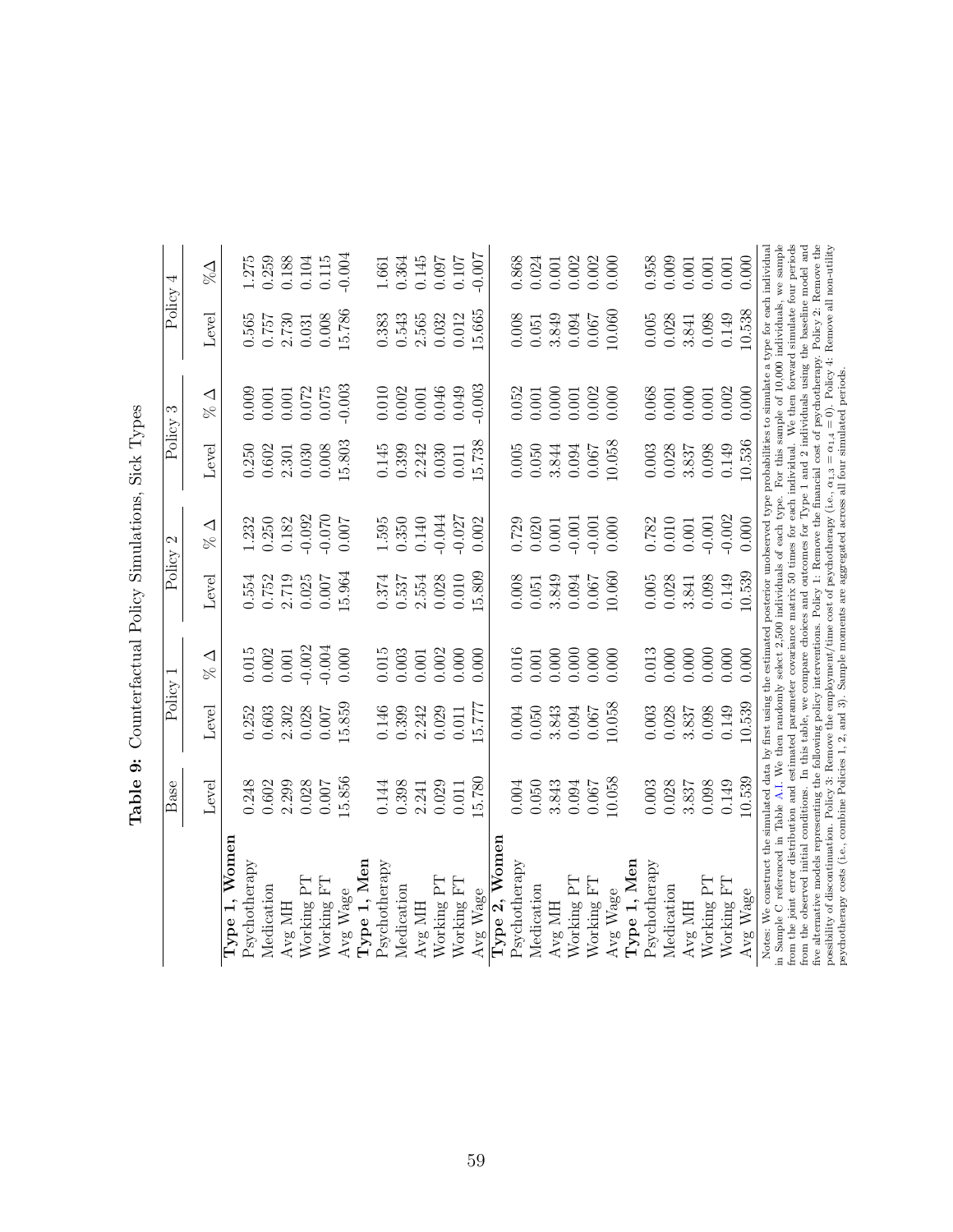| Disutility        | Psychotherapy | Antidepressants |
|-------------------|---------------|-----------------|
| Reduction         | Use           | Use             |
| $0\%$             | 0.019         | 0.071           |
| $2.5\%$           | 0.020         | 0.071           |
| $5\%$             | 0.023         | 0.071           |
| 7.5%              | 0.027         | 0.073           |
| $10\%$            | 0.028         | 0.075           |
| 12.5%             | 0.031         | 0.076           |
| $15\%$            | 0.036         | 0.076           |
| 17.5%             | 0.043         | 0.078           |
| 20%               | 0.045         | 0.080           |
| 22.5%             | 0.053         | 0.080           |
| $25\%$            | 0.057         | 0.079           |
| $27.5\%$          | 0.065         | 0.083           |
| $30\%$            | 0.072         | 0.085           |
| For 20%           |               |                 |
| Reduction         |               |                 |
| Type 1            | 0.410         | 0.606           |
| Type 2            | 0.015         | 0.045           |
| Type <sub>3</sub> | 0.030         | 0.056           |
| Type 4            | 0.023         | 0.037           |

<span id="page-61-0"></span>Table 10: Reducing the Disutility of Psychotherapy

Notes: This table shows the proportion of the population using treatment in a survey period, for different percentage reductions in the disutility of psychotherapy. The simulated data are constructed by sampling from the joint error distribution and permanent unobserved heterogeneity distribution, then forward simulating four periods from initial conditions. Sample moments are calculated over all four simulation periods. Each row of the table represents a separate simulation with a different level of psychotherapy disutility.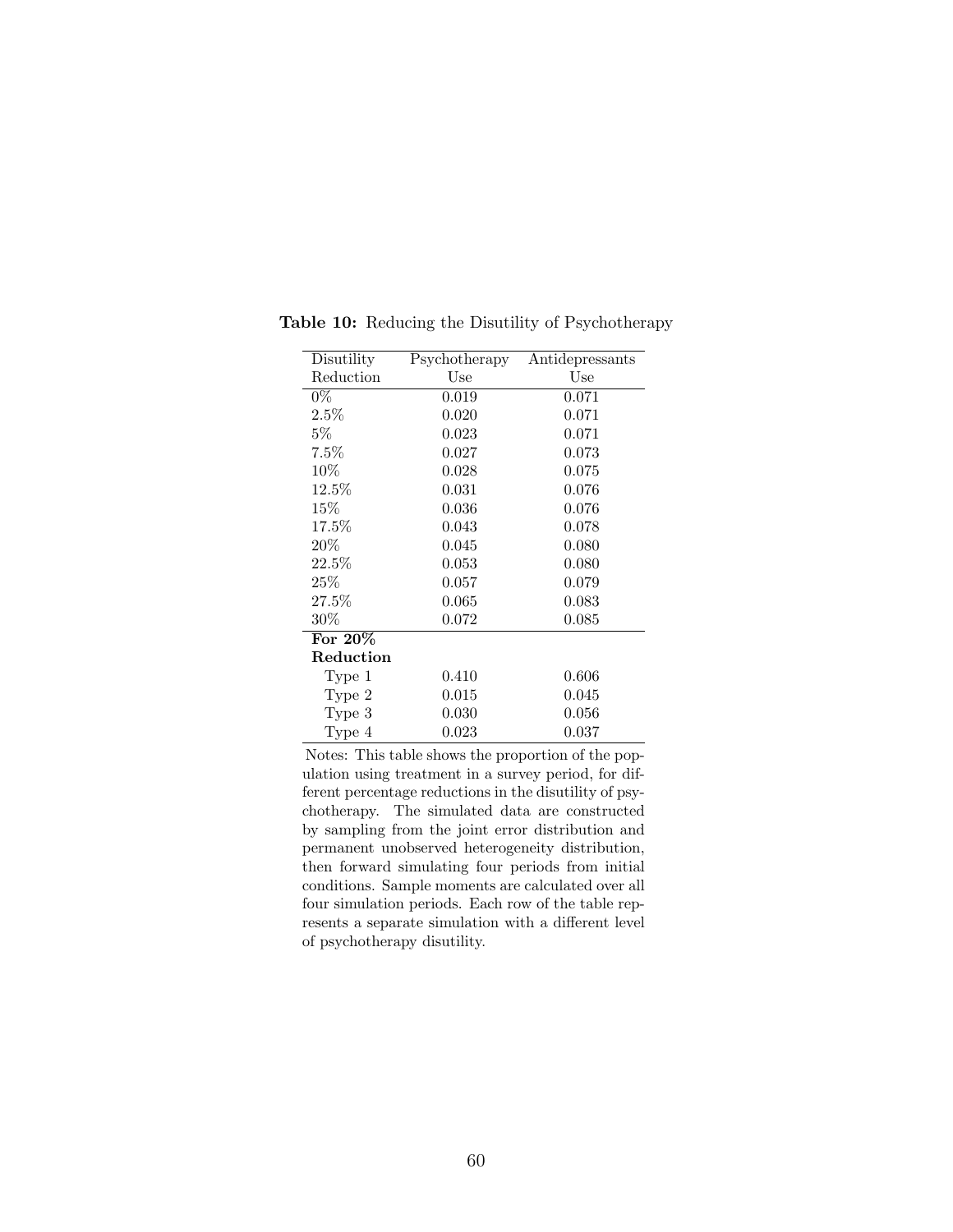

Figure 1: Mental Health Treatment Choices Over Time





Figure 2: Estimated Effects of Psychotherapy on Mental Health

● Effect size measured for depression.

 $\blacksquare$  Effect size measured for generalized anxiety disorder.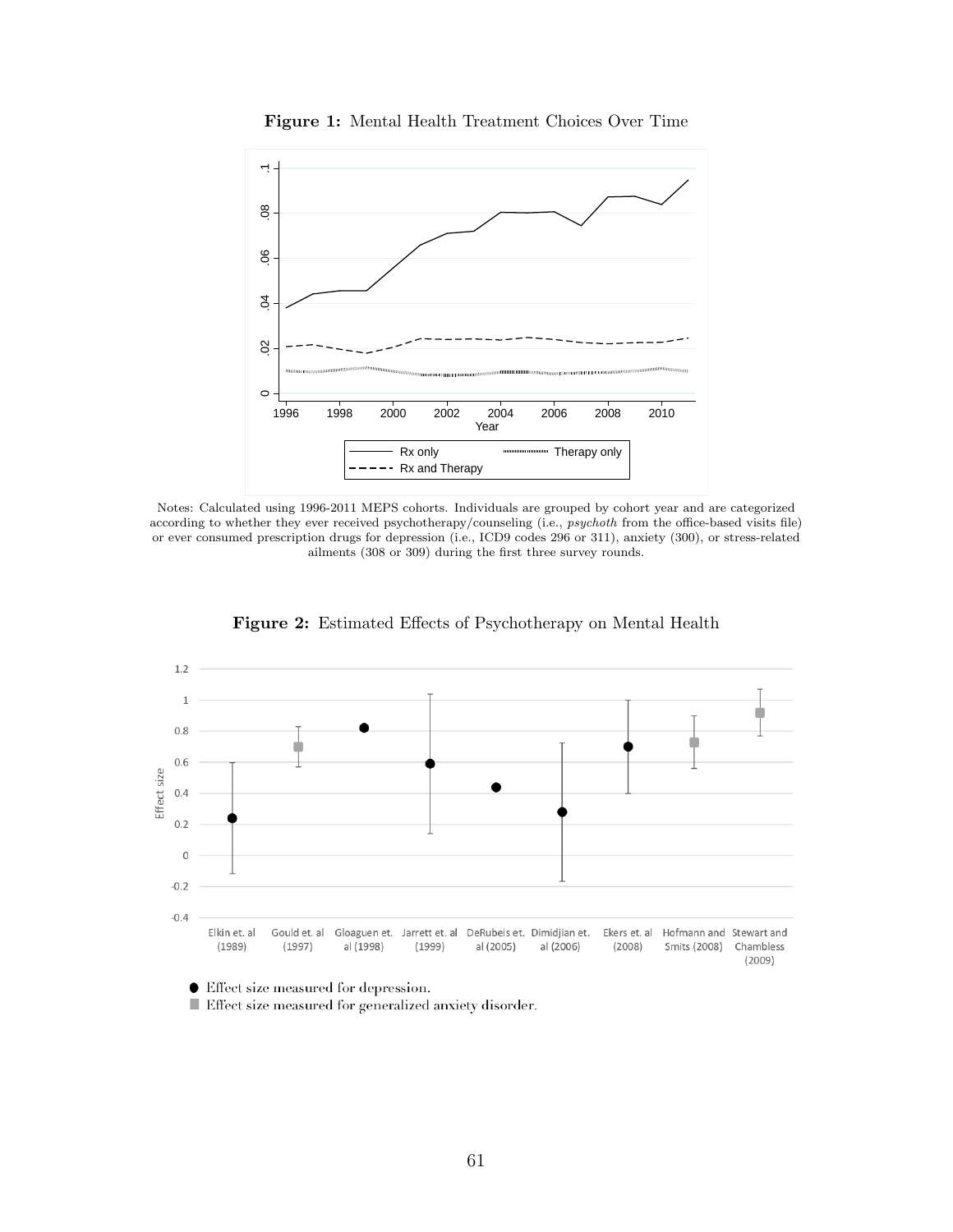#### Figure 3: Therapist Discontinuation



<span id="page-63-0"></span>Notes: This figure is produced using Sample C referenced in Table [A.I.](#page-65-0) Sequences of psychotherapy visits are grouped into episodes according to a two-month gap rule - i.e., if a gap of two months or longer is observed between two visits, the visits are grouped into different episodes. The figure then displays the number of individual psychotherapy visits in each episode.



Figure 4: The Value of Mental Health Improvements

Notes: This figure measures the value of a hypothetical treatment that ensures one's mental health never drops below the baseline sample mean. The left-most (black) bar measures willingness to pay for the treatment, holding household disposable income at \$40,000 annually, while the middle (speckled) bar allows household income to vary. The right-most (grey) bar measures the average earning gains for individuals of each type. All values are measured in 2018 dollars.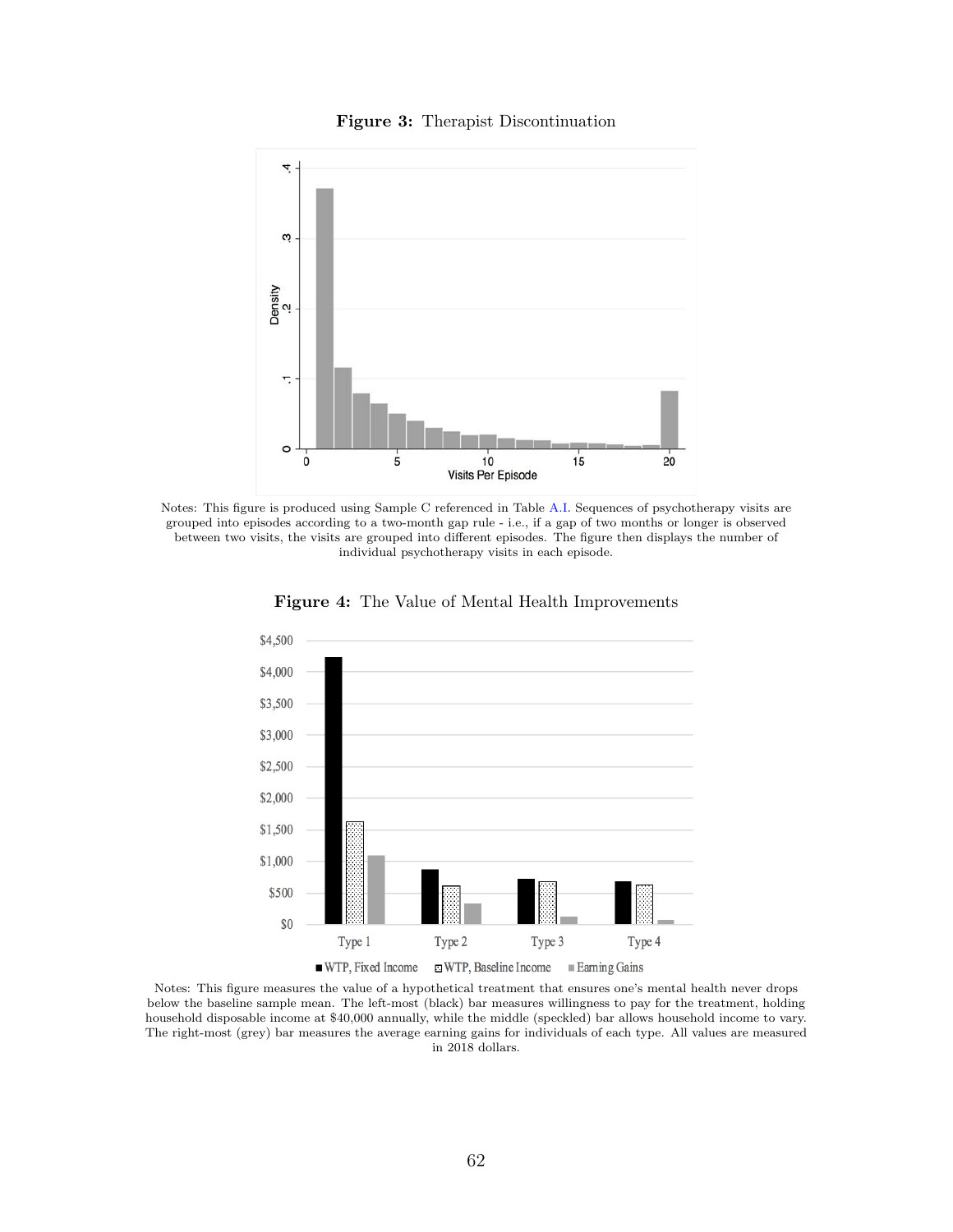## A.I Data

### <span id="page-64-0"></span>A.I.1 Estimation Sample Construction

We begin with individuals from the 1996-2011 MEPS cohorts. We then restrict the sample to those between the ages of 26 and 55 in order to focus on individuals for whom education is unlikely to change and who are making non-retirement employment decisions. We also remove round one observations, as lags of several variables are used as controls in our econometric specification. Demographic information for this subsample (Sample A) is provided below in Table [A.I.](#page-65-0) We then limit this sample to those who complete each of the five possible interview rounds over a two year period; Sample B.

In each round, MEPS participants answer questions related to behaviors and outcomes occurring since the most recent interview. These interview periods vary in length—on average, they are about 5.2 months long and approximately 85% are between 3.5 and 7 months long. Figure [A.I](#page-66-0) shows the distribution of period lengths, rounded to the nearest half-month intervals. Period length was randomly allocated as a part of the survey design. The estimation of our structural model requires that each interview period covers an approximately equal amount of time; thus, we eliminate observations where the length of time between interviews is less than 3.5 months or greater than 7 months. To avoid needing to integrate over missing time periods in the estimation of the structural model, we use the following process to eliminate individuals and observations from the data: (i) drop any observation where length is less than 3.5 months; (ii) drop any observation where length is greater than 7 months; and (iii) drop any individual whose 2nd, 3rd, or 4th interview is dropped in (i) or (ii). The resulting Sample C is used in estimation.

### A.I.2 Treatment Prices across Time and Insurance Status

Table [A.II](#page-68-0) shows how inflation-adjusted prices for individual psychotherapy sessions and individual antidepressant prescription fills have changed over the sample period. The growth in total expenditures from all sources is shown in columns 3 and 6. This growth is consistent with medical prices in general rising faster than inflation in the sample period (Peter G. Peterson Foundation, [2020\)](#page-94-0). Columns 1 and 4 show how the proportion of individuals paying nothing out of pocket has grown over time, while columns 2 and 5 show that average out-of-pocket expenditures, conditional on spending anything, have fallen. Both patterns are consistent with third-party payers, i.e., government and insurers, paying a larger share of the ever growing price of treatment over time.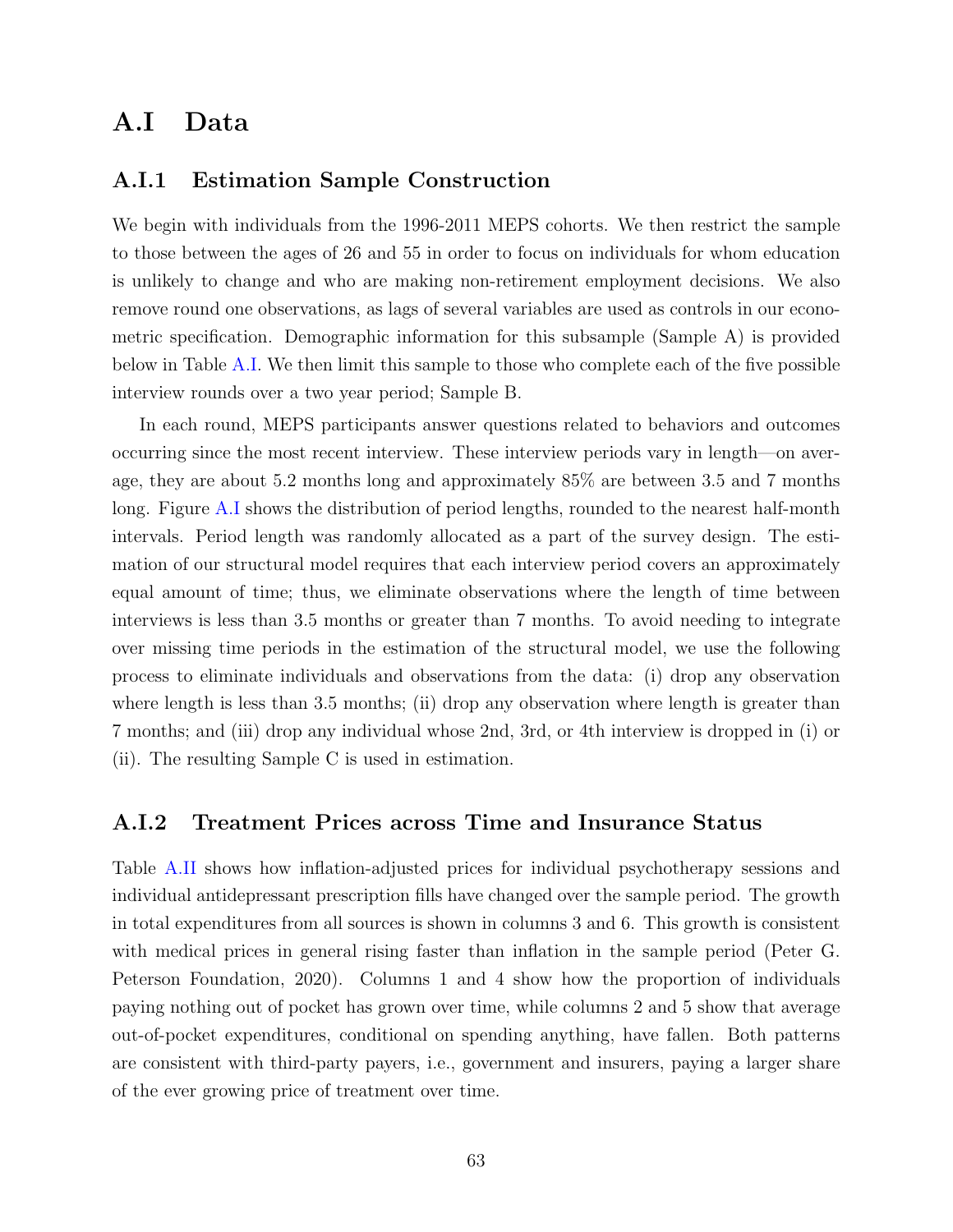<span id="page-65-0"></span>

|                            | Sample A | Sample B | Sample C |
|----------------------------|----------|----------|----------|
| Demographics               |          |          |          |
| Male                       | 0.467    | 0.456    | 0.457    |
| Age                        | 40.572   | 40.937   | 41.002   |
| Live in M.S.A.             | 0.833    | 0.828    | 0.824    |
| Married                    | 0.630    | 0.658    | 0.649    |
| <b>Family Size</b>         | 3.418    | 3.432    | 3.386    |
| White (race)               | 0.760    | 0.772    | 0.772    |
| Problem Child              |          | 0.566    | 0.574    |
| <b>Health Insurance</b>    |          |          |          |
| Public Insurance           |          | 0.130    | 0.140    |
| Private Insurance          |          | 0.659    | 0.656    |
| Schooling & Employment     |          |          |          |
| High School Grad.          |          | 0.538    | 0.532    |
| College Grad.              |          | 0.258    | 0.253    |
| Employed                   |          | 0.769    | 0.765    |
| Hourly Wage                |          | 23.693   | 23.441   |
| Non-Labor HH Income        |          | 27964    | 27274    |
| <b>Treatment Decisions</b> |          |          |          |
| Psychotherapy (round)      |          | 0.019    | 0.020    |
| Psychotherapy (ever)       |          | 0.041    | 0.043    |
| Antidepressants (round)    |          | 0.070    | 0.074    |
| Antidepressants (ever)     |          | 0.113    | 0.121    |
| Mental Health              |          |          |          |
| Subjective                 |          | 3.954    | 3.944    |
| DAS (round)                |          | 0.095    | 0.100    |
| DAS (ever)                 |          | 0.162    | 0.169    |
| Individuals                | 103,239  | 87,021   | 54,989   |
| Observations               | 451,616  | 348,084  | 208,113  |

Table A.I: Sample Statistics Across Limiting Samples

Notes: Sample A indicates MEPS participants from 1996-2011 between the ages of 25 and 55, excluding Round 1. Sample B eliminates from Sample A all individuals not completing all five interviews. Sample C eliminates from Sample B all individuals who have at least one interview period with a length less than three and a half months or greater than seven months, as well as any individual with an excluded month in rounds two, three, or four. Problem child is measured in rounds two and four as the average response to 13 questions regarding problems with a child in the house. Examples are "(child has) problem getting along with Mom" and "(child has) problem behavior in school." A larger value indicates more problems and we measure the most problematic child in the household. Non-Labor Household Income is the weighted sum of an individual's own non-labor income and total income (labor and non-labor) of household members. Spousal income is given full weight, while non-spousal household income is weighted at a third of its full value. The mean hourly wage excludes the unemployed. Subjective MH is the respondent's subjective assessment of own mental health and ranges from 1 (poor) to 5 (excellent). The depression, anxiety, stress (DAS) indicator is based on the ICD-9 codes associated with reported disorders.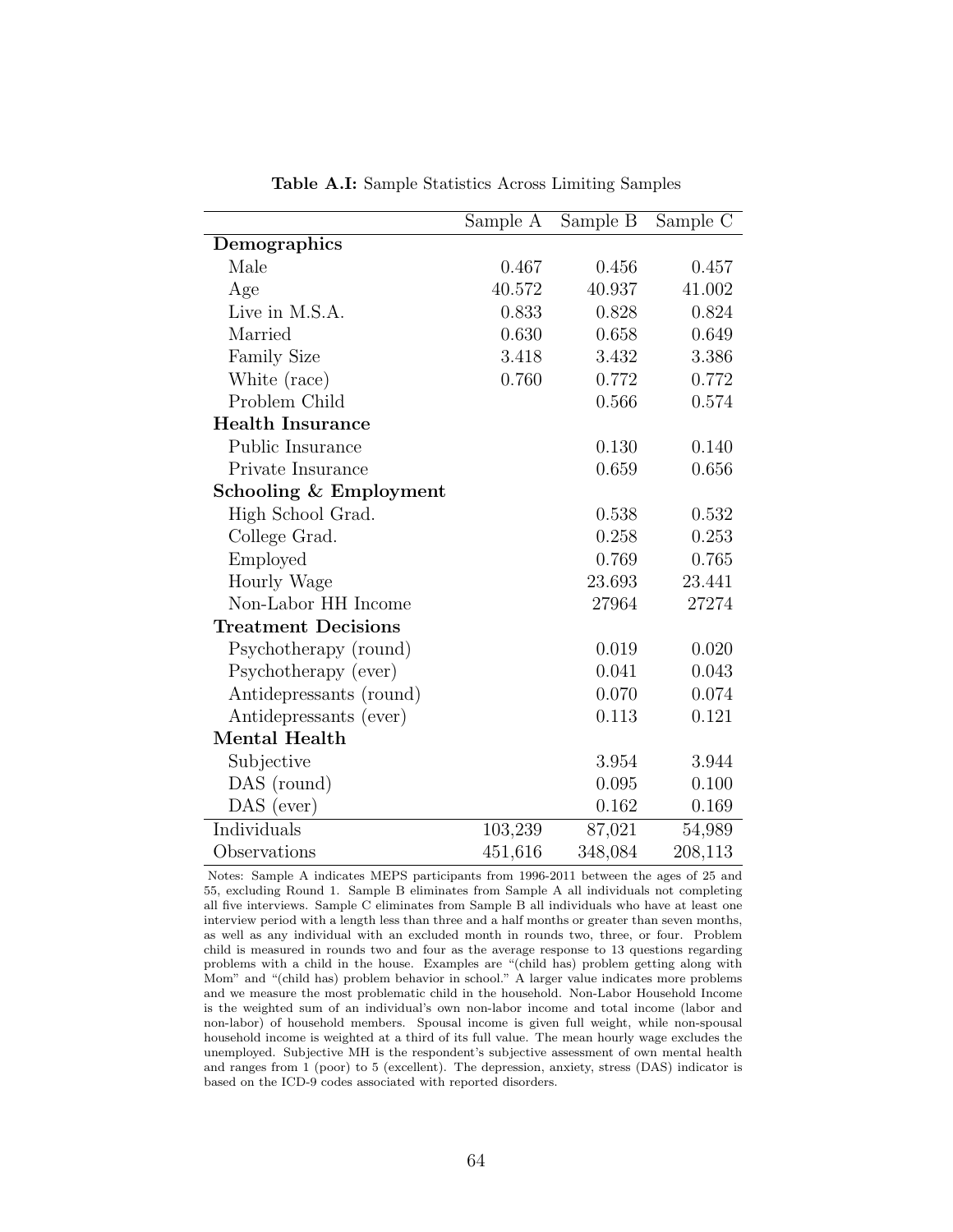<span id="page-66-0"></span>

Figure A.I: The Distribution of Period Lengths in MEPS

Notes: Sample B interview periods contribute to this distribution (see Appendix Section [A.I.1\)](#page-64-0). Period 1 is excluded for all individuals; thus, there are 348,084 observations in total.

The second half of the table displays treatment prices by insurance status. Publicly insured individuals are found to be the most likely to pay nothing out-of-pocket for antidepressants, while facing the highest total price. These findings are consistent with both the generosity of Medicaid, as well as the federal governments inability to negotiate for drug prices, which influences Medicaid drug prices. That the uninsured face the lowest total antidepressant prices likely reflects selection into generic medication, while the relatively high out-of-pocket prices reflects the fact that there are few opportunities for reduced-price drugs. For psychotherapy, the most generous type of coverage is public insurance, which is a somewhat misleading indicator that psychotherapy is affordable and attainable for all publicly insured individuals. In reality many therapist simply do not accept Medicaid patients, which can make it difficult for patients to receive psychotherapy. Finally, a somewhat surprising finding is how little the uninsured pay for psychotherapy. Several factors contribute to this finding. First, these figures suggest selection into treatment, i.e., those facing the lowest prices for care are the most likely to select it; thus, the low prices observed among the uninsured population partly reflects the fact that only those who can find lower prices choose treatment. Second, it is widely known that many psychologists use "sliding scale" pricing, meaning low-income and/or uninsured patients are charged less, or nothing at all for treatment.

Finally, while single session and refill prices are presented in the table, prices enter the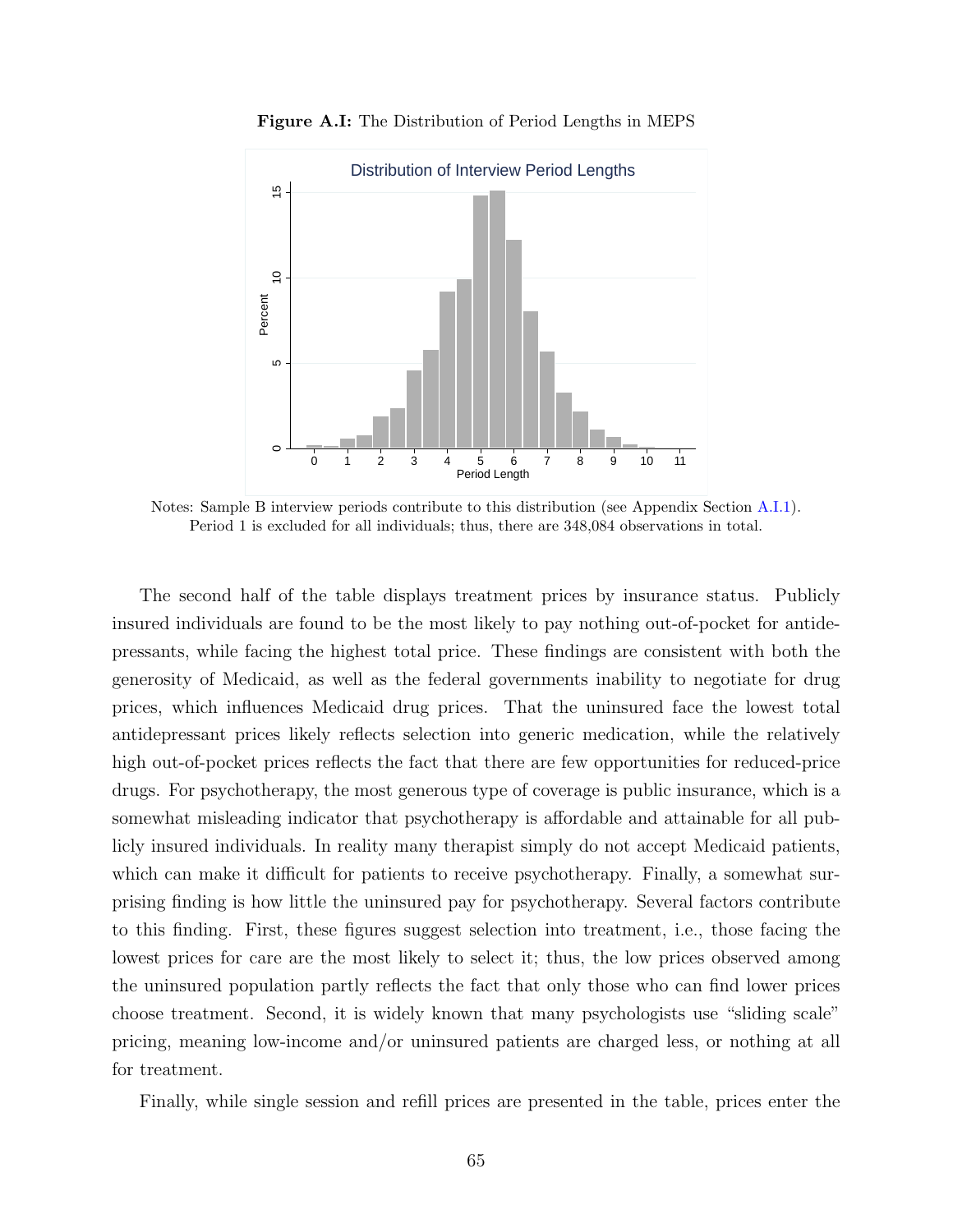model as per-round expenditure levels (see Section [5.1\)](#page-25-0). The average number of psychotherapy sessions attended per round (for someone attending at all) is 6.3, meaning out-of-pocket expenditure per-period averages about \$175. The average antidepressant user has 5.7 refills per-period, meaning expenditure per-period is similar to that for psychotherapy. That said, the combination of high discontinuation rates and a relatively large proportion of individuals receiving free psychotherapy masks how much more psychotherapy is for some. For example, an individual completing their course of psychotherapy attends 8.2 sessions per-period on average; thus, if this individual does not receive any free care and pays just the average (non-zero) out-of-pocket price observed in the data, the individual pays over \$400 per-period for psychotherapy.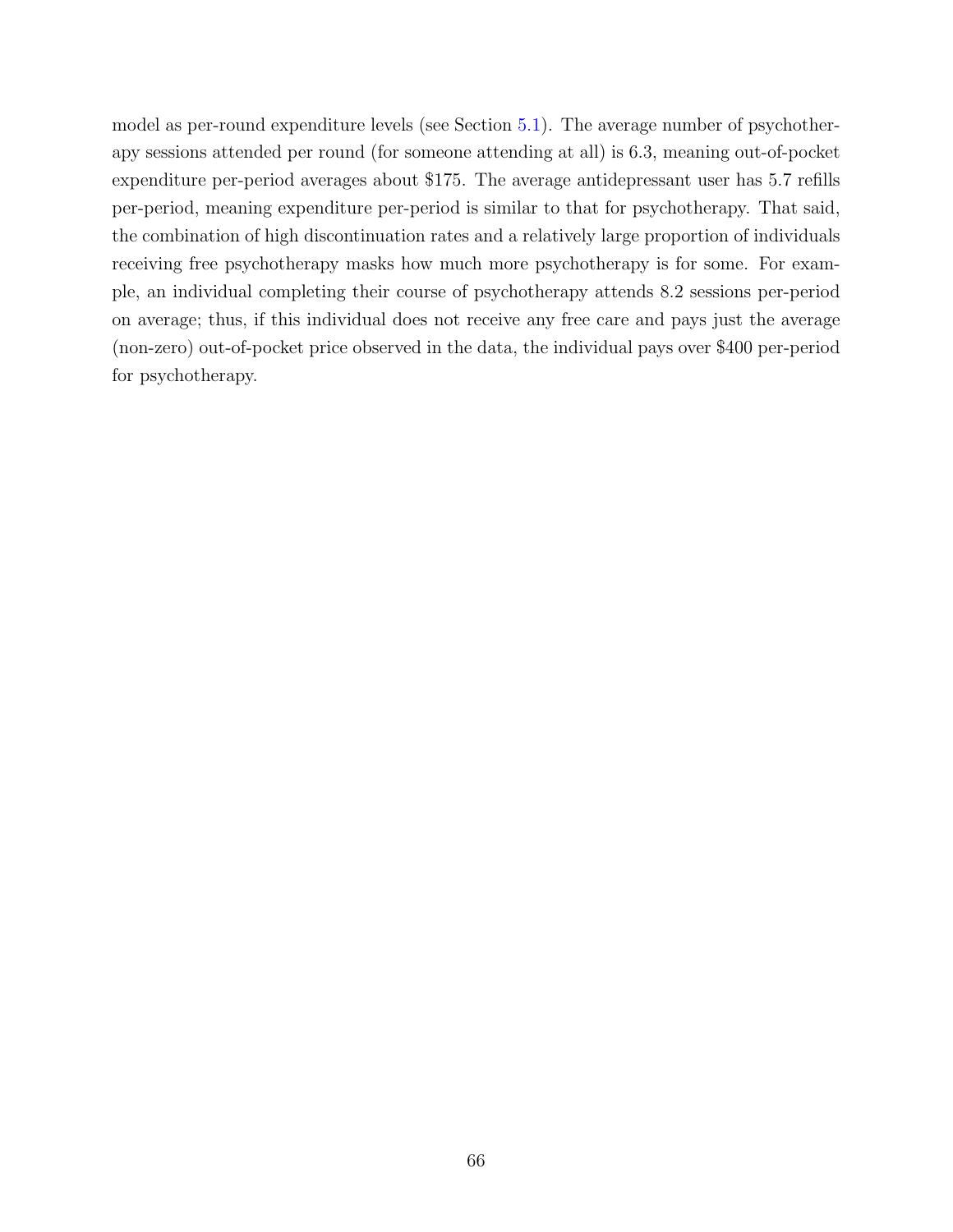|                                                                                                                                                                                                                                                                                                               |                                    | Antidepressants                                                                                                                                      |                            |                      | Psychotherapy                     |                            |
|---------------------------------------------------------------------------------------------------------------------------------------------------------------------------------------------------------------------------------------------------------------------------------------------------------------|------------------------------------|------------------------------------------------------------------------------------------------------------------------------------------------------|----------------------------|----------------------|-----------------------------------|----------------------------|
|                                                                                                                                                                                                                                                                                                               | paid OOP<br>zero<br>8 <sup>o</sup> | (cond. non-zero)<br>Ave. OOP Paid                                                                                                                    | (all sources)<br>Ave. Paid | paid OOP<br>$%$ zero | Ave. OOP Paid<br>(cond. non-zero) | (all sources)<br>Ave. Paid |
| Sample Mean                                                                                                                                                                                                                                                                                                   |                                    |                                                                                                                                                      |                            |                      |                                   |                            |
| $\rm Year$                                                                                                                                                                                                                                                                                                    |                                    |                                                                                                                                                      |                            |                      |                                   |                            |
| 1997                                                                                                                                                                                                                                                                                                          | .092                               | 37.366                                                                                                                                               | 95.054                     | 0.437                | 50.031                            | 99.922                     |
| 1998                                                                                                                                                                                                                                                                                                          | .073                               | 37.767                                                                                                                                               | 105.418                    | 0.455                | 38.759                            | 100.090                    |
| 1999                                                                                                                                                                                                                                                                                                          | 075                                | 38.875                                                                                                                                               | 99.419                     | 0.363                | 86.188                            | 141.166                    |
| $\begin{array}{l} 2000 \\ 2001 \\ 2003 \\ 2003 \\ 2004 \\ 2005 \\ 2006 \\ 2007 \\ 2008 \\ 2000 \\ 2000 \\ 2000 \\ 2011 \\ 2011 \\ 2011 \\ 2011 \\ 2011 \\ 2011 \\ 2011 \\ 2011 \\ 2011 \\ 2011 \\ 2011 \\ 2011 \\ 2011 \\ 2011 \\ 2011 \\ 2012 \\ 2012 \\ 2013 \\ 2013 \\ 2014 \\ 2012 \\ 2013 \\ 2014 \\ 20$ | 170.                               | 42.963                                                                                                                                               | 108.810                    | 0.508                | 40.061                            | 103.671                    |
|                                                                                                                                                                                                                                                                                                               | .086                               | 42.861                                                                                                                                               | 14.676                     | 0.468                | 45.954                            | 175.505                    |
|                                                                                                                                                                                                                                                                                                               | 620                                | 35.672                                                                                                                                               | 105.674                    | 0.459                | 47.452                            | 108.116                    |
|                                                                                                                                                                                                                                                                                                               | .062                               | 48.699                                                                                                                                               | 109.472                    | 0.522                | 45.745                            | 117.211                    |
|                                                                                                                                                                                                                                                                                                               | .116                               | 36.687                                                                                                                                               | 115.898                    | 0.475                | 57.641                            | 119.556                    |
|                                                                                                                                                                                                                                                                                                               | .108                               | 39.437                                                                                                                                               | 13.600                     | 0.495                | 48.749                            | 131.805                    |
|                                                                                                                                                                                                                                                                                                               | .073                               | 32.263                                                                                                                                               | 106.361                    | 0.507                | 46.183                            | 116.929                    |
|                                                                                                                                                                                                                                                                                                               | 780.                               | 30.022                                                                                                                                               | 12.816                     | 0.443                | 45.119                            | 118.165                    |
|                                                                                                                                                                                                                                                                                                               | .089                               | 31.001                                                                                                                                               | 115.995                    | 0.531                | 51.214                            | 119.845                    |
|                                                                                                                                                                                                                                                                                                               | .132                               | 32.448                                                                                                                                               | 110.969                    | 0.517                | 35.993                            | 170.334                    |
|                                                                                                                                                                                                                                                                                                               | .165                               | 30.190                                                                                                                                               | 115.132                    | 0.556                | 39.208                            | 133.321                    |
|                                                                                                                                                                                                                                                                                                               | .145                               | 19.414                                                                                                                                               | 114.975                    | 0.515                | 44.646                            | 129.248                    |
| Insurance Status                                                                                                                                                                                                                                                                                              |                                    |                                                                                                                                                      |                            |                      |                                   |                            |
| Privately Insured                                                                                                                                                                                                                                                                                             | .025                               | 32.457                                                                                                                                               | 105.99                     | 0.206                | 50.16                             | 130.15                     |
| Publically Insured                                                                                                                                                                                                                                                                                            | .246                               | 28.275                                                                                                                                               | 121.747                    | 0.800                | 37.16                             | 130.91                     |
| Uninsured                                                                                                                                                                                                                                                                                                     | 050                                | 75.441                                                                                                                                               | 91.267                     | 0.485                | 58.17                             | 98.10                      |
| Calculations use Sample C referenced in Table A.I<br>dollars.<br>Notes:                                                                                                                                                                                                                                       |                                    | Table reports average inflation-adjusted price per psychotherapy visit and average inflation-adjusted price per prescription. All prices are in 2018 |                            |                      |                                   |                            |

<span id="page-68-0"></span>Table A.II: Treatment Prices Table A.II: Treatment Prices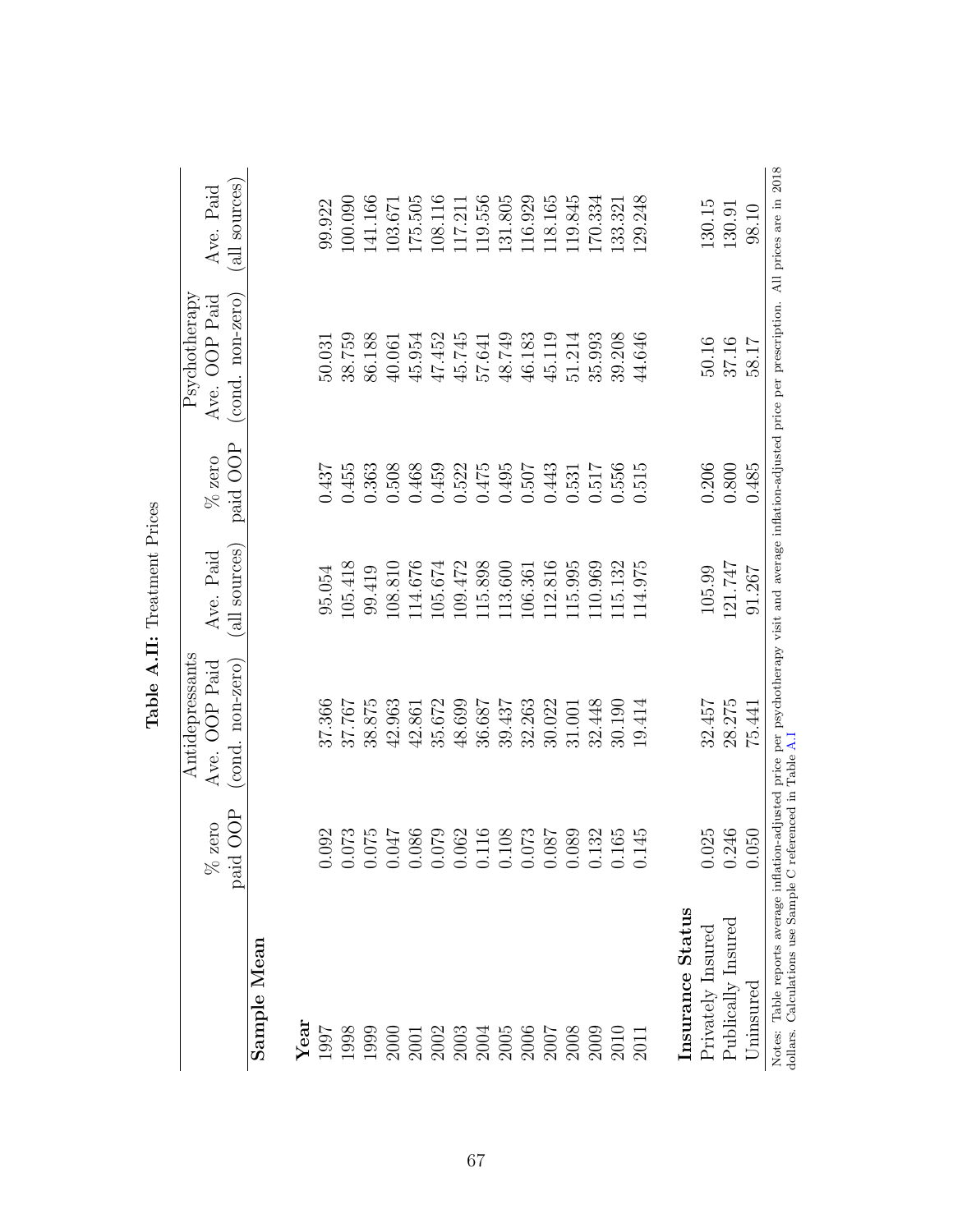### A.I.3 Alternative Measures of Mental Health

It is noted that there are various ways to measure mental health. We use subjective mental health as the primary measure throughout. There are three other potential measures of mental health in the MEPS data, but each as a significant downside that prevents us from using it as our primary measure. First, in every round, an individual is able to report depression as a medical condition, which is then coded (via ICD9) by professional coders. As discussed in Section [3.2](#page-11-0) this report likely suffers from non-classical measurement error, as it is likely to be influenced by past, unobserved interactions with medical professional. We also have information on two indices used to measure mental health via survey questions: the Kessler 6 index (K-6) and the the Mental Component Summary (MCS). The K-6 is a commonly used mental health scale that is calculated from responses to six questions of the form: "During the past 30 days, how often did you feel . . . [nervous, hopeless, restless or fidgety, so depressed that nothing could cheer you up, that everything was an effort, worthless]?" For each question, a value of 0, 1, 2, 3, or 4 is assigned to the answers "none of the time," "a little of the time," "some of the time," "most of the time," or "all of the time," respectively. The K6 is calculated by summing the scores from each of the six questions, generating a 0-24 scale, with higher scores indicating a greater tendency towards mental illness. The MCS is calculated from the standardized SF-12 health screening questions, where mental health questions (6-9) are weighted more heavily. The index range is 1-78, where higher scores indicated better mental health. Unfortunately, these two measures are only collected in rounds 2 and 4, the K-6 has only been collected since 2005, and the MCS has only been collected since 2001.

<span id="page-69-0"></span>In Table [A.III,](#page-69-0) we show that the subjective mental health scores capture significant amounts of variation in reporting of depression and in the two mental health indices.

|                                                             |       |                         | $MH=5$ MH $=4$ MH $=3$ MH $=2$ MH $=1$ |         |
|-------------------------------------------------------------|-------|-------------------------|----------------------------------------|---------|
| Mental Health                                               |       |                         |                                        |         |
| Depression/Anxiety                                          | 0.022 | $0.054$ $0.120$ $0.393$ |                                        | - 0.613 |
| Kessler-6                                                   | 1.975 |                         | 2.955 4.613 10.057 15.016              |         |
| Mental Component Summary 54.084 51.363 47.572 37.577 29.896 |       |                         |                                        |         |

Table A.III: Association between Subjective Mental Health and Other Measures

Notes: An observation is an interview period in round 2 or 4 as these are the only rounds in which the K-6 and MCS can be observed. Subjective MH is the respondent's subjective assessment of own mental health and ranges from 1 (poor) to 5 (excellent). Depression and Anxiety shares are based on the ICD-9 codes associated with reported diagnoses. K-6 ranges from 0-24, while MCS ranges from 1-78. A higher (lower) score indicates greater mental distress for the K-6 (MCS) measure. The K-6 was first collected in 2005, while the MCS was first collected in 2001.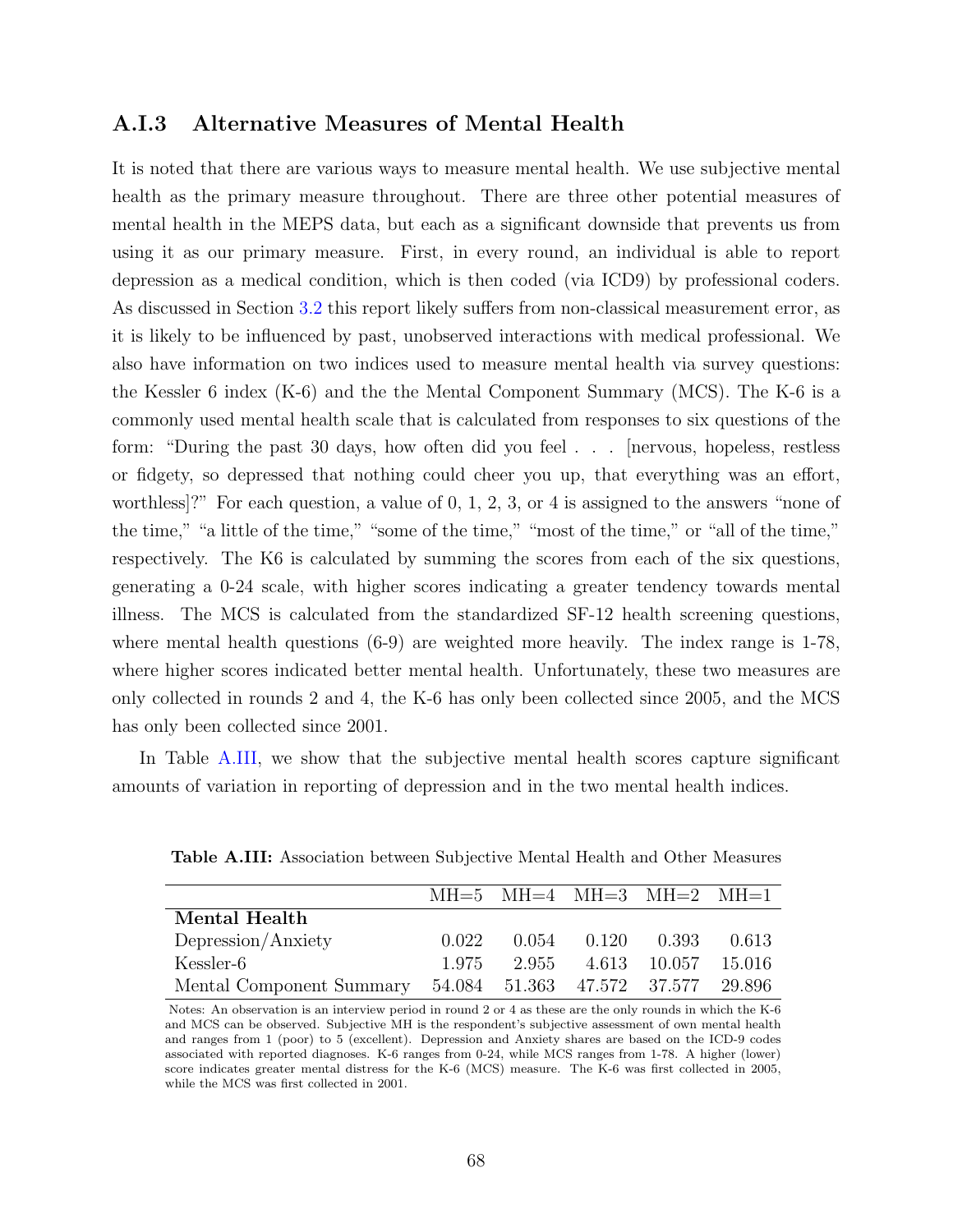## A.II Model

### A.II.1 Disposable Income

The disposable income function  $D(\cdot)$  in equation [3](#page-21-0) adjusts gross household income,  $GY_t$ , for approximate total tax liability, housing expenses, and family size. To calculate  $D(\cdot)$ , we first separate households into income quintiles. We then calculate disposable income as

$$
DY_t = GY_t * (1 - Tr_q) * (1 - Hr_q) * \left(1 - \left(1 - \sqrt{\frac{2}{(1 + FS)}}\right)\right)
$$

where  $Tr_q$  and  $Hr_q$  approximate the average total (federal, state, and local) tax rate and housing cost rate by income quintile. For the total tax rate, Wamhoff and Gardner [\(2019\)](#page-94-1) estimate the following rates for the lowest to highest income quintiles: (20.7, 23.2, 26.5, 28.9, 32.0). Calculations are made prior to the 2017 Tax Cuts and Jobs Act (see Table 2, p. 5). We calculate the following after-tax housing cost rates, again for the lowest to highest income quintiles, using the American Community Survey micro-data: (50.14, 33.24. 22.98,  $17.48, 13.04$ .<sup>[68](#page-70-0)</sup>

We then adjust for family size. Similar to Eckstein, Keane, and Lifshitz [\(2019\)](#page-94-2), the fraction of income that is spent on other family members is calculated as  $1 - \sqrt{2/(1 + FS)}$ , where FS is family size; thus, a single person has  $FS = 1$  and consumes 100 percent of their disposable income, a married couple with one child has  $FS = 3$  and consumes 69.7 percent of their disposable income, etc.

### A.III Mental Health Treatment Effects

The dynamic model presented in Section [4](#page-19-0) assumes that individuals make treatment decisions based on their beliefs about the productivity of treatment. Moreover, model simulations require estimates of the impact of treatment on mental health outcomes in order to determine the value of counterfactual policies. We assume that individuals have rational expectations, meaning they make treatment decisions based on the true impact of treatment on mental health, or in our case, the average treatment effect.

<span id="page-70-0"></span><sup>68.</sup> To calculate housing costs as a percent of household income, we use the 2011 1-year PUMS from the American Community Survey. Housing costs are based on the reported first mortgage payment for those households that own a home and on the gross rent payment for those who rent a home. We exclude from our calculation the 3.8 percent of households in the survey for whom total housing costs (based on 12 months of the mortgage or rent payment) are greater than household income.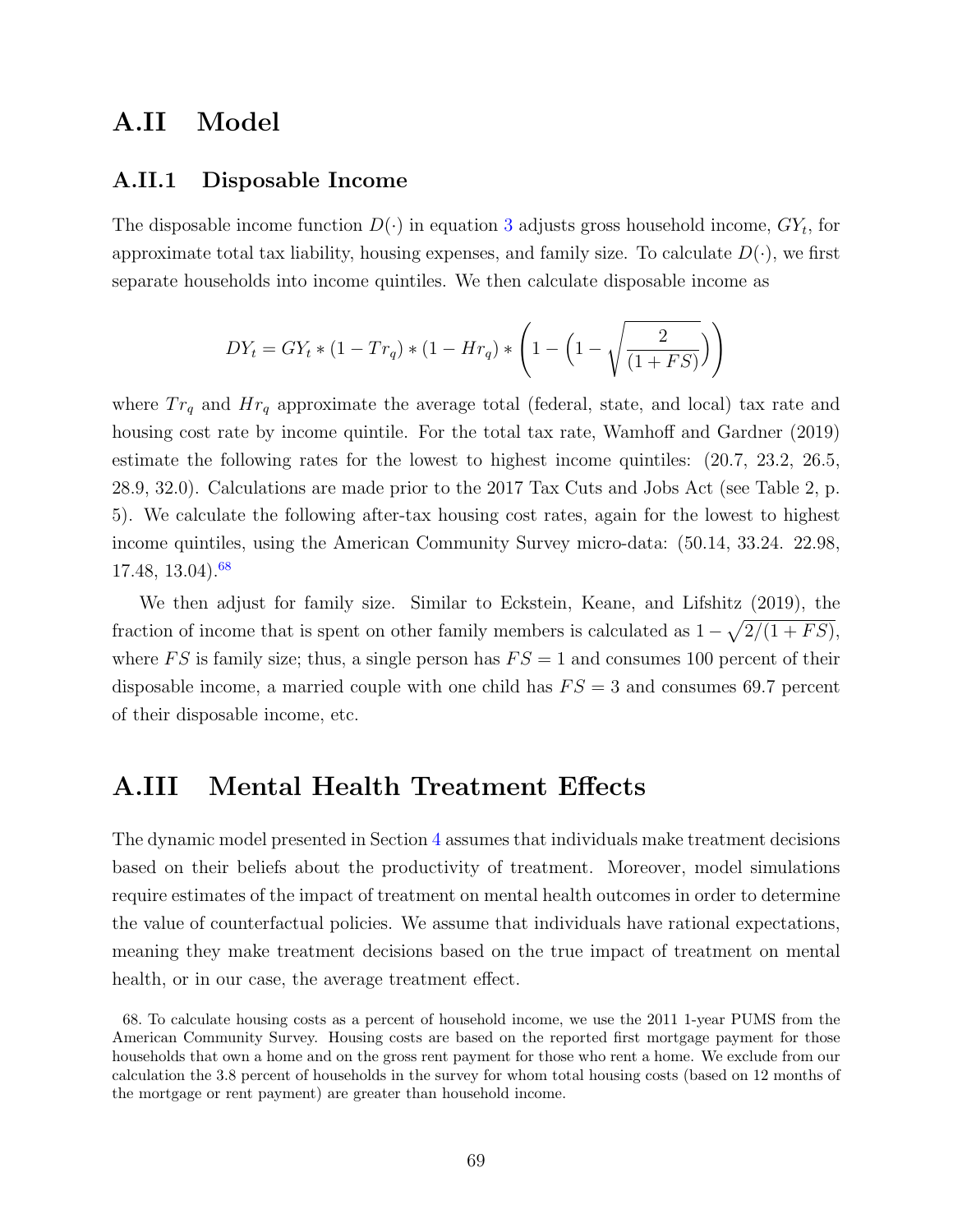A separate challenge is estimating average treatment effects. The strategy we use is to take estimates from the robust, well-identified clinical trial literature. We discuss this literature in Section [3.4.3.](#page-17-0) An alternative approach is to estimate treatment effects internally, using our observational data. Estimating causal effects from observation data is challenging for a number of reasons. In this instance, endogenous selection into treatment is the primary issue, i.e., the sickest individuals select into treatment. In this section, we explore using both structural and reduced form techniques for dealing with this selection problem.

### <span id="page-71-0"></span>A.III.1 Reduced-Form Approach to Estimating Treatment Effects

Table [2](#page-54-0) clearly shows that the sickest individuals select into both types of treatment; thus, the initial identification challenge amounts to what is essentially an omitted variable problem, where *mental health at the time of medical care consumption* is the key omitted variable. The simplest solution, then, is to estimate the impact of treatment on mental health while conditioning on lagged mental health. This solution does not produce positive treatment effects in our setting (see Table [A.V,](#page-75-0) column 1).<sup>[69](#page-71-1)</sup> Table [A.IV](#page-74-0) provides insight into the scope of the selection problem and why conditioning on lagged mental health is a poor solution. The table shows that conditional on mental health in period  $t - 1$ , mental health in period t is worse, on average, for those receiving treatment than those not receiving treatment. This general relationship holds for both types of treatment and across the mental health distribution. These findings suggest that lagged mental health is an imperfect proxy for mental health at the time of medical care consumption. In other words, conditional on lagged mental health, individuals receive mental health shocks over the course of an interview period that influence both mental health transitions (from  $M_{t-1}$  to  $M_t$ ) and treatment decisions, which must be accounted for in order to identify causal effects

We attempt to solve this selection problem using an instrumental variables approach. The instrumental variables strategy requires a minimum of two instruments that (i) alter mental

<span id="page-71-1"></span><sup>69.</sup> Column 1 contains parameter estimates from a linear model where self-reported mental health status is regressed on treatment, lagged mental health, demographic characteristics, and county and time fixed effects. Throughout this analysis, we further restrict the estimation sample discussed in Section [A.I.1](#page-64-0) to include only individuals with private insurance. This restriction strengthens the first stage effect of one of our instruments (i.e., number of psychiatrists per capita) and, thus, the precision of our 2SLS estimate. A separate analysis of publicly insured and uninsured individuals reveals that their treatment decisions are not responsive to changes in the instrument—these results are available upon request. Many private practice psychiatrists do not accept Medicaid patients (Taube, Goldman, and Salkever, [1990\)](#page-94-3), which comprises nearly all of the publicly insured individuals in our estimation sample. Furthermore, according to our data, the uninsured are simply very unlikely to consume any mental health treatment, making the supply of psychiatrists mostly irrelevant for them. In light of the county fixed effect, we also drop counties in the bottom 10th percentile of total observations.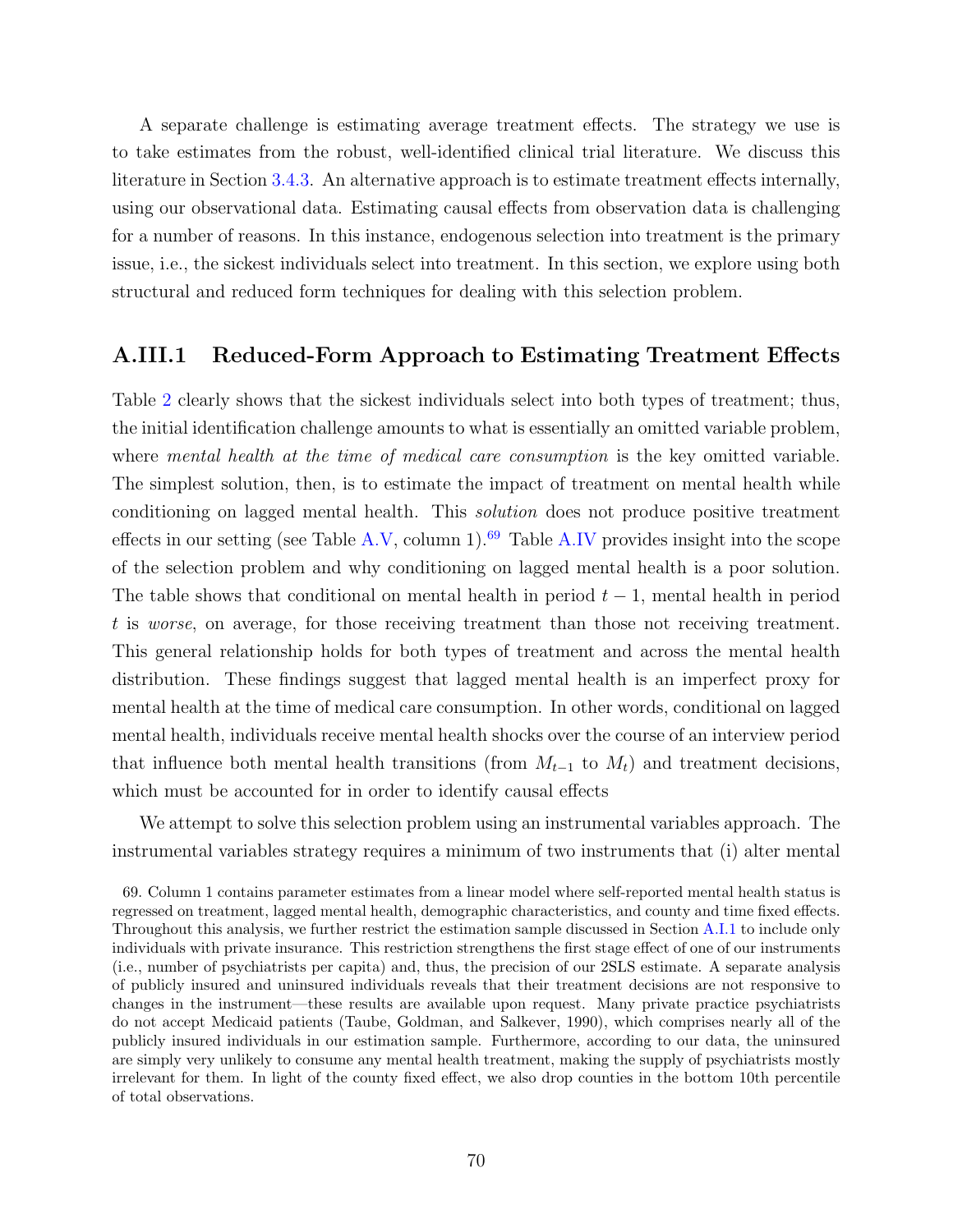health treatment decisions (i.e., instruments are not weak) and (ii) have no *direct* effect on mental health (i.e., instruments are exogenous). The first instrument that we consider is the number of psychiatrists per capita in an individual's county of residence. This information can be found in the Area Health Resource File (AHRF), which is collected annually by the US Department of Health and Human Services, for every year between 1995 and 2016, except for 2008. There is substantial variation in the number of psychiatrists per capita across the sample—nearly 10% of individuals live in a county without any psychiatrists, the average individual lives in a county with 1.3 psychiatrists per 10,000 people, and the individual at the  $90<sup>th</sup>$  percentile lives in a county with 2.5 psychiatrists per 10,000 people. Unsurprisingly, this variable is highly persistent over time—regressing the variable on county fixed effects produces an R-squared of 0.97, suggesting that just 3% of the overall variation in psychiatrists per capita is due to within county variation. Because county fixed effects are included in our 2SLS specification, identification will come from these within-county changes in the number of psychiatrists per capita, which we argue is conditionally random.

A second instrument we consider is an indicator for whether the individual's county of residence has a Walmart with a pharmacy and the survey period ends in 2007 or later.<sup>[70](#page-72-0)</sup> On September 21, 2006, Walmart began offering almost 300 generic prescriptions at a price of \$4 for a monthly supply at it's stores in Tampa Florida.<sup>[71](#page-72-1)</sup> Initially, Walmart planned to expand the offering to all Florida stores in January of the following year; however, by November 27, 2006, Walmart had expanded the policy to all of its US stores. In a 2006 company newsletter, (then) Executive VP of Professional Services, Bill Simon, explained that, "many customers have greatly benefited from the savings and consumer demand has been a significant factor in the program's expansion." According to the AARP, the average annual retail cost of prescription medication psychotherapy for a basket of 280 popular generics in 2006 was \$391 (i.e., roughly \$33 for a monthly prescription). This suggests that Walmart's offering of \$4 monthly prescriptions could represent significant cost savings for individuals and, thus, increase the quantity of antidepressants demanded. 90% of our sample lives in a county with a Walmart and, therefore, had access to these low cost medications.

Our first stage results can be found in Table [A.VI.](#page-76-0) All models control for county and year fixed effects as well as lagged mental health and a robust set of demographic controls. Column 1 displays the relationship between our instruments and whether an individual consumes any psychotherapy. The estimates reveal that the number of psychiatrists per

<span id="page-72-0"></span><sup>70.</sup> We purchased data from AggData containing information on the 4,618 Walmart stores operating in the US in 2016, including opening dates and whether a store has a pharmacy. These data do not contain information an Walmart closures.

<span id="page-72-1"></span><sup>71.</sup> On this list are roughly 28 medications used in the treatment of mental health, including Fluoxetine (Prozac), Citalopram (Celexa), and Paroxetine (Paxil), all popular antidepressants.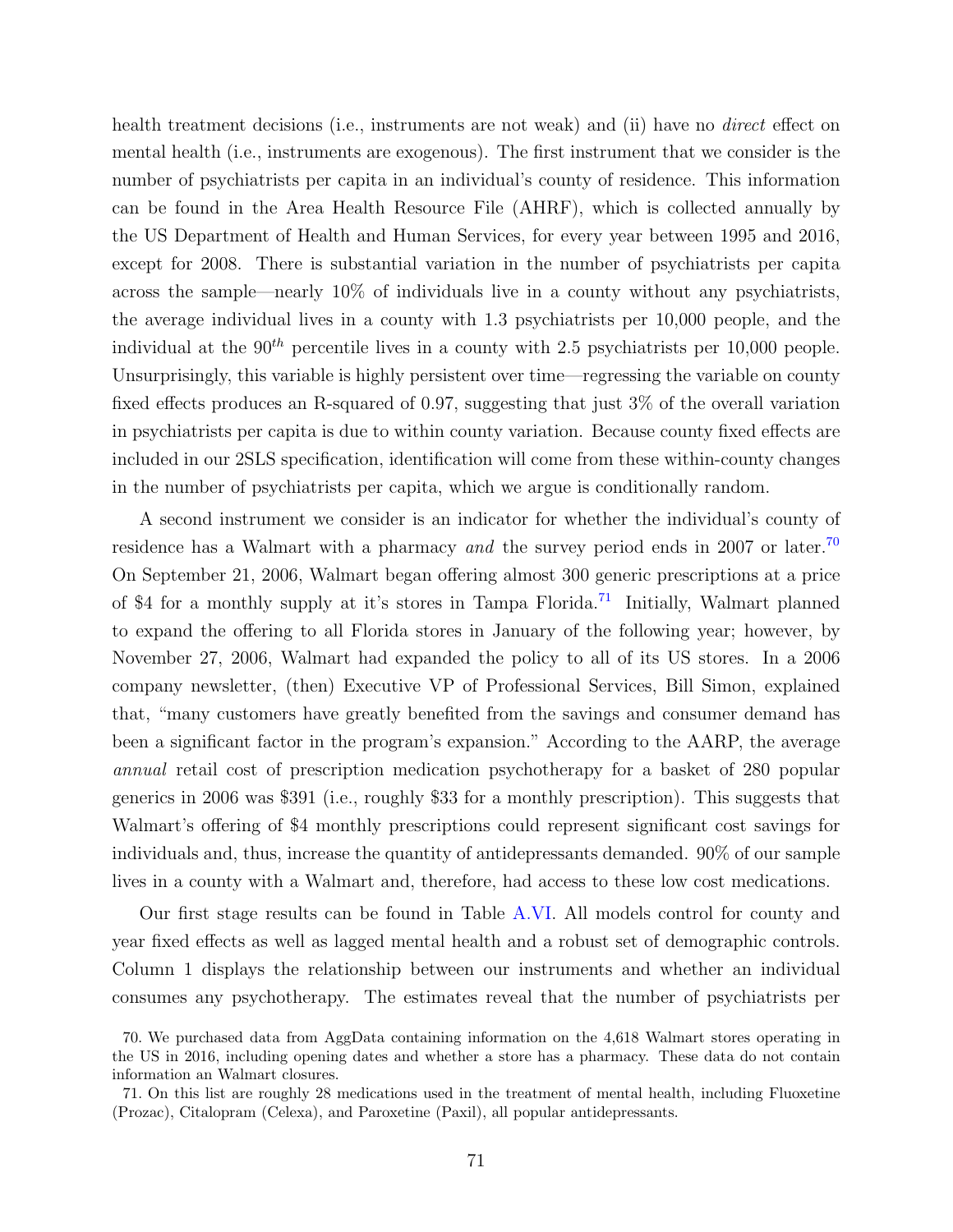capita significantly increases psychotherapy use, while having access to low cost generic prescriptions via Walmart has no significant effect. Column 2 displays the relationship between our instruments and whether an individual consumes any prescription medications for mental illness. The estimates reveal that both psychiatrists per capital and low cost generic prescriptions through Walmart significantly increase prescription medication use.

Weak instruments can produce biased, inconsistent 2SLS estimates (Bound, Jaeger, and Baker, [1995\)](#page-94-0). In the standard one-instrument, one-endogenous variable setting, it is generally accepted that the instrument is adequately strong if it's F-statistic is greater than 10, which corresponds to a bias in the 2SLS estimate that is less than (approximately) 10% of the bias in the OLS estimate. With multiple instruments and endogenous variables, the magnitude of the joint F-statistic, calculated from the instrument set in each first stage equation, cannot be interpreted in the same fashion. To see why, consider a two-instrument, two-endogenous variable setting, it is possible that only one instrument explains variation in the two endogenous variables, which can generate large F-statistics, but an underidentified model. Kleibergen and Paap [\(2006\)](#page-94-1) develop a Lagrange Multiplier (LM) statistic for this scenario, which allows for a test of the null hypothesis that the rank of the instrument set is greater than the number of endogenous variables minus one (i.e., that the model is underidentified).[72](#page-73-0) Moreover, Sanderson and Windmeijer [\(2016\)](#page-94-2) develop an F-statistic for weak instruments with multiple endogenous variables that has the same interpretation as a traditional F-statistic in the typical single endogenous variable model, i.e., the bias of the IV estimate relative to the OLS estimate is approximately  $1/F$ <sup>[73](#page-73-1)</sup>. Table [A.VI](#page-76-0) provides Kleibergen-Paap LM and Sanderson-Windmeijer F-statistics for each of the models presented.

While the instruments presented in our first specification (Columns 1 and 2) significantly alter treatment decisions, the instruments set is weak. Moreover, with just two instruments and two endogenous variables, we cannot test of the exogeneity of our instruments. In Columns 3 and 4 of Table [A.VI,](#page-76-0) we present our preferred instrument set, which contains interactions of original instruments with several demographic variables. In Column 3, the presence of psychiatrists significantly increases the use of psychotherapy for previously married and white individuals. Access to low cost medications through Walmart decreases psychotherapy use, presumably as individuals substitute psychotherapy for prescription medications. In Column 4, the presence of psychiatrists increases prescription medication use,

<span id="page-73-0"></span><sup>72.</sup> The Kleibergen-Paap LM statistic is a cluster-robust alternative to a similar statistic provided in Cragg and Donald [\(1993\)](#page-94-3), which is only valid with homoskedastic errors.

<span id="page-73-1"></span><sup>73.</sup> Sanderson and Windmeijer [\(2016\)](#page-94-2) F-statistic is also is only valid assuming homoskedastic errors; however, a valid weak instrument test that relaxes this assumption with multiple endogenous variables has yet to be developed.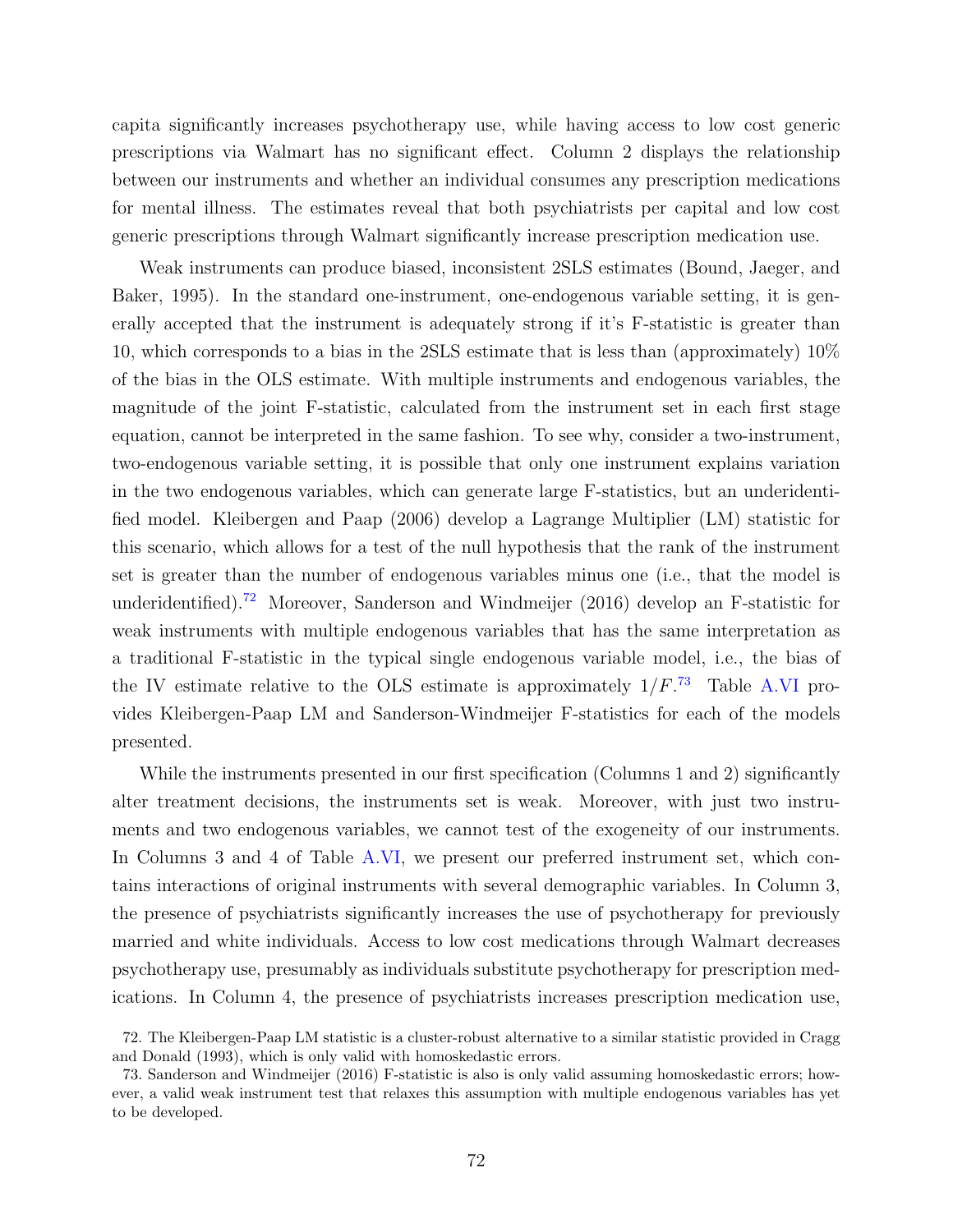but for males only, as does the presence of a Walmart after the generic medication price drop. The Kleibergen-Paap LM statistic allows us to reject the null of underidentification at a 7% significance level, while the Sanderson-Windmeijer F-statistic suggest that our instruments are not weak, as the approximate relative bias is well under 10%.

Column 2 of Table [A.V](#page-75-0) contains parameter estimates from our 2SLS specification. The first two rows show that our identification strategy has the desired effect. Both antidepressants and psychotherapy are found to be effective in improving an individual's mental health. Moreover, consistent with the medical literature previously cited, psychotherapy is found to have a larger positive effect than antidepressants. Because our model is over-identified, we are also able to conduct a Hausman J test, which tests the assumption that our instruments are exogenous. This test statistic, which is Chi-squared with 2 degrees of freedom, is 2.924 (p-value 0.233). Thus, we fail to reject the null hypothesis that the instruments are exogenous, which supports our identifying assumptions.

In Column 3 of Table [A.V,](#page-75-0) we repeat our analysis after coding discontinuation psychotherapy visits as if psychotherapy was not attended (i.e., Any Psychotherapy=0). These estimates lead to an increase in the effect of psychotherapy on mental health, suggesting that discontinuation visits are less efficacious.<sup>[74](#page-74-0)</sup> As such, we believe that these sessions generally represent costly, unproductive medical care consumption that occurs primarily due to a lack of information.

|                |       |              | Mental Health at t |                   |
|----------------|-------|--------------|--------------------|-------------------|
|                |       | Antidep. Use |                    | Psychotherapy Use |
|                | No.   | Yes          | N <sub>o</sub>     | Yes               |
| $MH_{t-1} = 5$ | 4.533 | 4.055        | 4.524              | 3.380             |
| $MH_{t-1} = 4$ | 4.004 | 3.589        | 3.987              | 3.320             |
| $MH_{t-1} = 3$ | 3.479 | 3.009        | 3.441              | 2.829             |
| $MH_{t-1} = 2$ | 2.781 | 2.333        | 2.686              | 2.200             |
| $MH_{t-1} = 1$ | 2.087 | 1.683        | 1.975              | 1.535             |

<span id="page-74-1"></span>Table A.IV: Mental Health Transitions by Treatment Choice

Notes: Subjective MH is the respondent's subjective assessment of own mental health and ranges from 1 (poor) to 5 (excellent). Psychotherapy use in this table excludes discontinuation episodes.

<span id="page-74-0"></span>74. Note also that the impact of psychotherapy on mental health is more significant in this specification, 2SLS-B. First stage results are presented in Column 5 of Table [A.VI.](#page-76-0)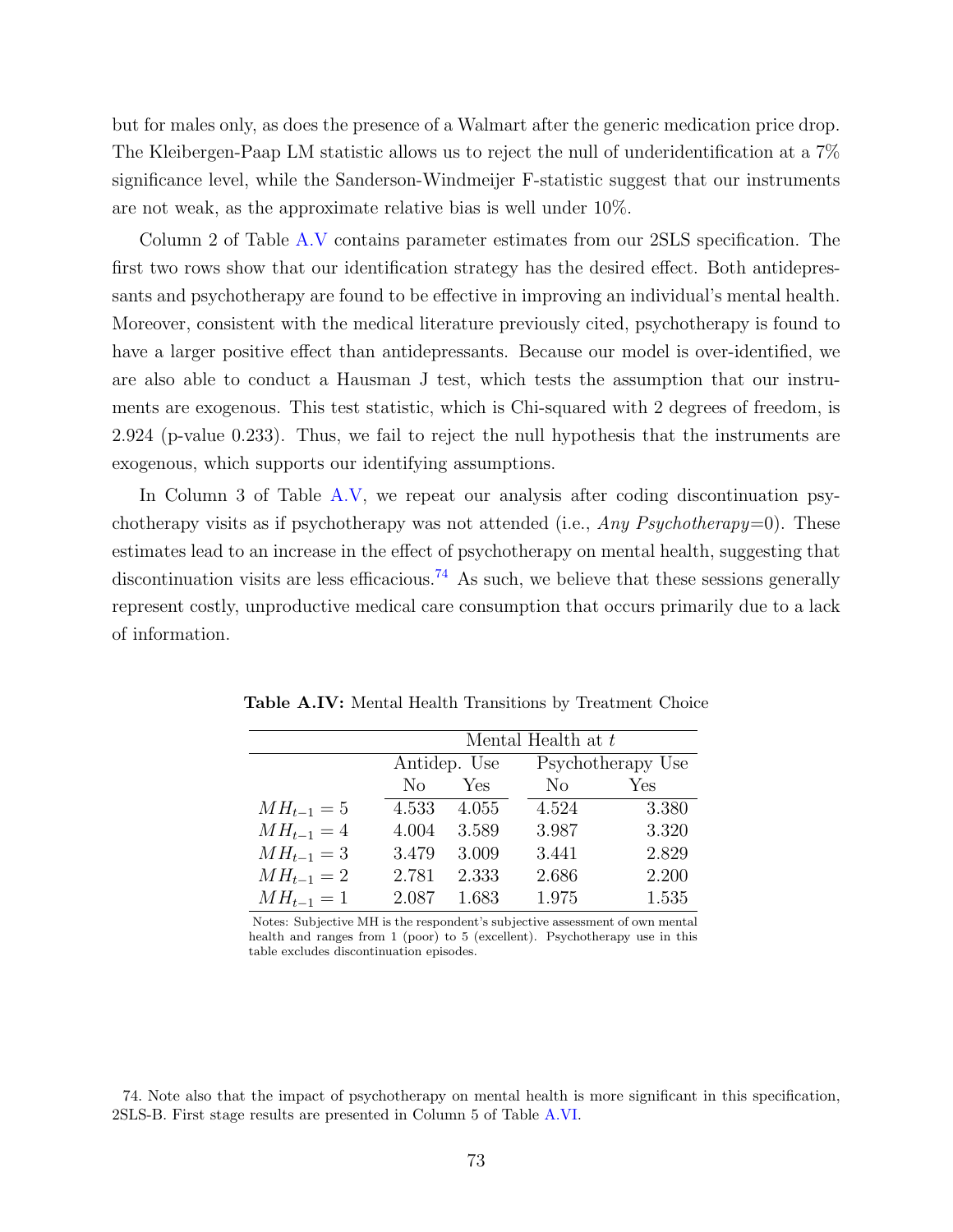<span id="page-75-0"></span>

|                                       |          | $(1)$ OLS |           | $(2)$ 2SLS - A |          | $(3)$ 2SLS - B |
|---------------------------------------|----------|-----------|-----------|----------------|----------|----------------|
|                                       | Coef.    | SE        | Coef.     | <b>SE</b>      | Coef.    | <b>SE</b>      |
| Any Antidepressants                   | $-0.355$ | (0.009)   | 0.741     | (0.346)        | 0.711    | (0.337)        |
| Any Psychotherapy                     | $-0.414$ | (0.016)   | 1.265     | (0.804)        | 1.524    | (0.902)        |
| Lagged MH                             |          |           |           |                |          |                |
| Fair                                  | 0.510    | (0.035)   | 0.894     | (0.120)        | 0.883    | (0.113)        |
| Good                                  | 1.111    | (0.037)   | 1.829     | (0.198)        | 1.806    | (0.179)        |
| Very Good                             | 1.565    | (0.035)   | 2.384     | (0.222)        | 2.357    | (0.199)        |
| Excellent                             | 2.055    | (0.037)   | 2.920     | (0.233)        | 2.891    | (0.209)        |
| Age                                   | $-0.005$ | (0.000)   | $-0.005$  | (0.001)        | $-0.005$ | (0.000)        |
| Male                                  | 0.017    | (0.003)   | 0.079     | (0.017)        | 0.076    | (0.0161)       |
| Nonwhite                              | $-0.020$ | (0.007)   | 0.058     | (0.021)        | 0.055    | (0.019)        |
| Marriage Status                       |          |           |           |                |          |                |
| Never Married                         | $-0.041$ | (0.007)   | $-0.044$  | (0.008)        | $-0.045$ | (0.008)        |
| Previously Married                    | $-0.035$ | (0.007)   | $-0.052$  | (0.011)        | $-0.051$ | (0.019)        |
| <b>Family Size</b>                    | 0.007    | (0.002)   | $0.017\,$ | (0.003)        | 0.017    | (0.003)        |
| Education                             |          |           |           |                |          |                |
| High school Grad.                     | 0.106    | (0.008)   | 0.065     | (0.015)        | 0.067    | (0.014)        |
| College Grad.                         | 0.082    | (0.005)   | 0.053     | (0.010)        | 0.053    | (0.009)        |
| <i>Income</i>                         |          |           |           |                |          |                |
| Second Quartile                       | 0.030    | (0.008)   | 0.030     | (0.007)        | 0.031    | (0.007)        |
| Third Quartile                        | 0.071    | (0.007)   | 0.078     | (0.006)        | 0.078    | (0.006)        |
| Fourth Quartile                       | 0.126    | (0.006)   | 0.130     | (0.008)        | 0.129    | (0.008)        |
| County $&$ Time FE                    |          | X         |           | X              |          | X              |
| R-Squared                             |          | 0.333     |           | 0.137          |          | 0.146          |
| Hansen J Stat $\rightarrow \chi^2(2)$ |          |           |           | 2.924          |          | 2.957          |
| $(P-value)$                           |          |           |           | (0.233)        |          | (0.228)        |

Table A.V: Mental Health Production Function, OLS and 2SLS

Notes: The sample includes all 22-62 year olds from MEPS cohorts between 1996 and 2011 who are privately insured. Further, we remove counties in the lowest 10th percentile of total observations. There are a total of 179,259 observations. Standard errors are clustered at the state level. In 2SLS - A(B), discontinuations are coded as Any  $Psychotherapy=1(0)$ . All models also include the number of psychiatrists per capital as a control variable. The Hansen J Statistic is distributed  $\chi^2$  with degrees of freedom equal to the number of instruments minus the number of endogenous variables. The statistic enables a test of the joint null hypothesis that the instruments as uncorrelated with the second stage error term.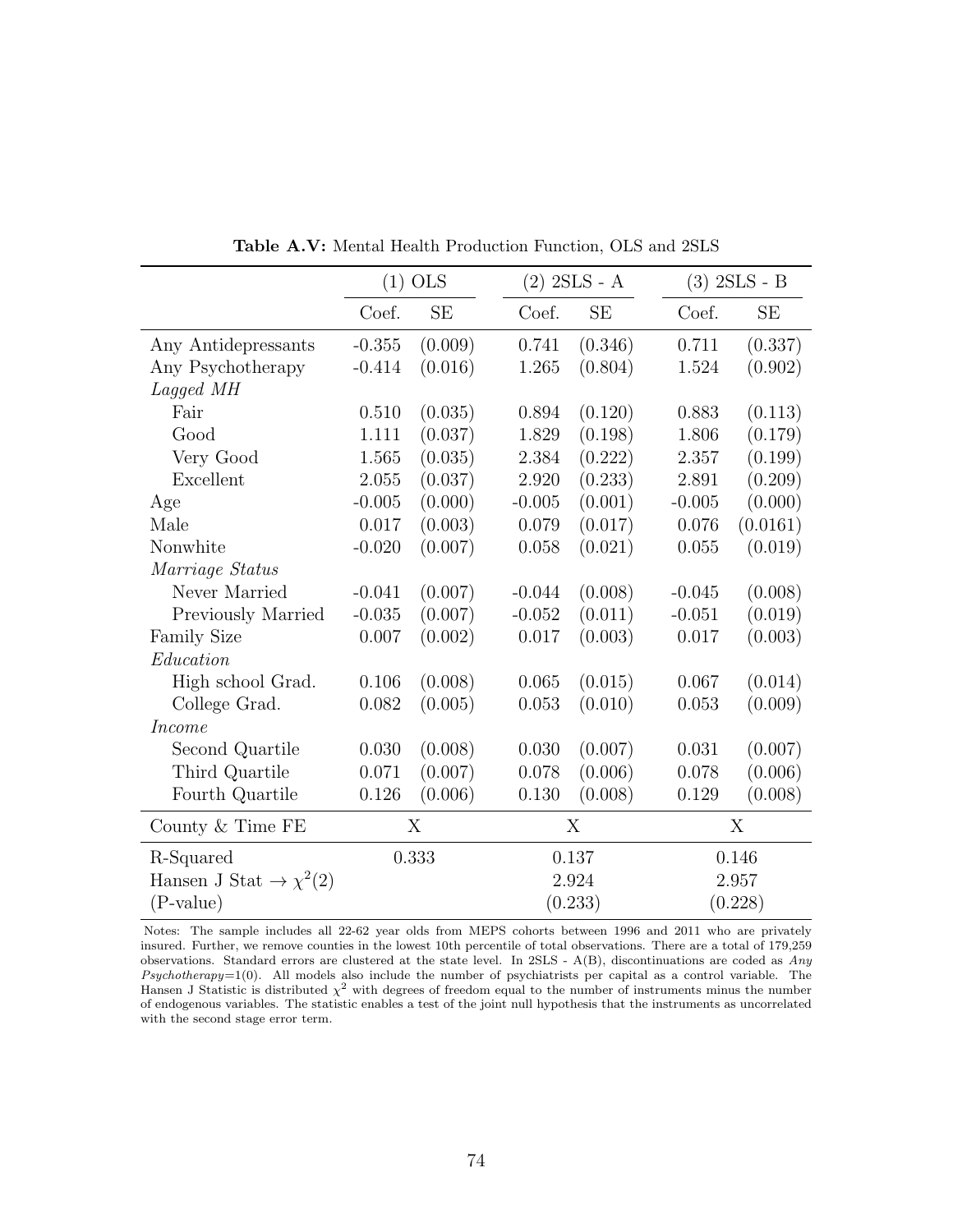<span id="page-76-0"></span>

| (0.001)<br>(0.020)<br>(0.000)<br>(0.002)<br>(0.010)<br>(0.008)<br>(0.022)<br>(0.001)<br>(0.001)<br>(0.001)<br>(0.002)<br>(0.023)<br>(0.024)<br>(0.024)<br>$(0.000)$<br>$(0.001)$<br>$(0.001)$<br>(0.002)<br>(0.001)<br>(0.007)<br>5E)<br>$\begin{array}{c} 24.12 \\ (0.00) \\ 7.72 \\ (0.05) \end{array}$<br>$\times$<br>$\begin{array}{c} 0.040 \\ -0.023 \\ 0.028 \end{array}$<br>0.006<br>Coef.<br>$-0.156$<br>$-0.162$<br>$-0.006$<br>$-0.005$<br>0.003<br>$-0.002$<br>$-0.004$<br>$-0.080$<br>$-0.001$<br>0.000<br>$-0.141$<br>$0.001$<br>0.001<br>$-0.001$<br>$\begin{array}{c} (0.003) \\ (0.004) \\ (0.005) \end{array}$<br>$(0.003)$<br>$(0.003)$<br>$(0.001)$<br>$(0.003)$<br>$(0.002)$<br>$(0.033)$<br>$(0.012)$<br>$(0.013)$<br>(0.009)<br>(0.019)<br>(0.019)<br>$(0.000)$<br>$(0.003)$<br>$(0.005)$<br>(0.005)<br>(0.022)<br>(0.021)<br>$_{\rm{SE}}$<br>(0.00)<br>$\times$<br>0.046<br>0.012<br>0.010<br>0.059<br>0.018<br>0.199<br>$-0.442$<br>0.003<br>0.027<br>$0.001$<br>$-0.004$<br>0.023<br><b>700.0</b><br>$-0.002$<br>Coef.<br>$-0.473$<br>0.001<br>$-0.055$<br>$-0.001$<br>$-0.381$<br>$-0.051$<br>(0.07)<br>6.91<br>$(0.002)$<br>$(0.001)$<br>$(0.022)$<br>$(0.013)$<br>(0.024)<br>(0.000)<br>$(0.001)$<br>$(0.002)$<br>$(0.002)$<br>(0.008)<br>(0.008)<br>(0.003)<br>(0.024)<br>(0.025)<br>$(0.025)$<br>$(0.000)$<br>$(0.002)$<br>$(0.002)$<br>(0.001)<br>(0.002)<br>$\overline{\rm s}$<br>$24.29$<br>$(0.00)$<br>$\times$<br>Coef.<br>$0.008$<br>0.009<br>$\begin{array}{c} 0.042 \\ -0.025 \\ 0.031 \end{array}$<br>700.00.00.00<br>000.00.00.00<br>000.00.00.00<br>0.002<br>$-0.002$<br>$-0.003$<br>$-0.005$<br>$\,0.003\,$<br>$-0.000$<br>$-0.001$<br>$\ast$<br>$\ast$<br>(0.035)<br>(0.006)<br>$(0.003)$<br>$(0.004)$<br>(0.019)<br>(0.004)<br>(0.003)<br>$(0.003)$<br>$(0.002)$<br>(0.019)<br>$(0.022)$<br>$(0.000)$<br>$(0.003)$<br>(0.002)<br>(0.005)<br>(0.001)<br>(0.021)<br>$\overline{\rm s}$<br>17.52<br>(0.00)<br>$\times$<br>0.079<br>0.019<br>⋇<br>$-0.002$<br>0.006<br>0.027<br>0.012<br>Coef.<br>$-0.199$<br>$-0.442$<br>$-0.054$<br>$-0.007$<br>$0.001$<br>$-0.004$<br>$-0.474$<br>$-0.001$<br>$-0.043$<br>$-0.002$<br>$-0.381$<br>$\frac{2.36}{(0.13)}$<br>⋇<br>(0.020)<br>(0.003)<br>(0.002)<br>(0.024)<br>(0.024)<br>(0.025)<br>(0.025)<br>(0.000)<br>(0.000)<br>(0.002)<br>(0.001)<br>(0.002)<br>(0.001)<br>(0.001)<br>(0.001)<br>(0.001)<br>(0.001)<br>SE<br>(0.01)<br>$6.65\,$<br>$\times$<br>$-0.179$<br>$-0.199$<br>0.008<br>0.009<br>Coef.<br>$-0.005$<br>$-0.206$<br>$-0.000$<br>$-0.008$<br>0.006<br>$-0.002$<br>$-0.100$<br>0.003<br>$-0.001$<br>0.041<br>$-0.001$<br>$-0.001$<br>$-0.011$<br>Psych. per cap. * Prev. Married<br>Psych. per cap. * Nonwhite<br>Sanderson-Windmeijer F-Stat.<br>Kleibergen-Paap rk LM Stat.<br>Walmart * (Year>2006)<br>Psych. per cap. * Male<br>Psychiatrists per cap. <sup>†</sup><br>Previously Married<br>High school Grad.<br>County & Time FE<br>Second Quartile<br>Fourth Quartile<br>Third Quartile<br>Never Married<br>Marriage Status<br>College Grad.<br>Very Good<br>Instruments<br>Excellent<br>Family Size<br>Lagged MH<br>Education<br>Nonwhite<br>P-value)<br>(P-value)<br>Good<br>Income<br>Fair<br>Male<br>Age | $(1)$ Any | Specification 1<br>Psychotherapy | $(2)$ Any Rx | Specification 2A<br>(3) Any Psychotherapy | $(4)$ Any Rx | (5) Any Psychotherapy<br>Specification 2B <sup>‡</sup> |
|-------------------------------------------------------------------------------------------------------------------------------------------------------------------------------------------------------------------------------------------------------------------------------------------------------------------------------------------------------------------------------------------------------------------------------------------------------------------------------------------------------------------------------------------------------------------------------------------------------------------------------------------------------------------------------------------------------------------------------------------------------------------------------------------------------------------------------------------------------------------------------------------------------------------------------------------------------------------------------------------------------------------------------------------------------------------------------------------------------------------------------------------------------------------------------------------------------------------------------------------------------------------------------------------------------------------------------------------------------------------------------------------------------------------------------------------------------------------------------------------------------------------------------------------------------------------------------------------------------------------------------------------------------------------------------------------------------------------------------------------------------------------------------------------------------------------------------------------------------------------------------------------------------------------------------------------------------------------------------------------------------------------------------------------------------------------------------------------------------------------------------------------------------------------------------------------------------------------------------------------------------------------------------------------------------------------------------------------------------------------------------------------------------------------------------------------------------------------------------------------------------------------------------------------------------------------------------------------------------------------------------------------------------------------------------------------------------------------------------------------------------------------------------------------------------------------------------------------------------------------------------------------------------------------------------------------------------------------------------------------------------------------------------------------------------------------------------------------------------------------------------------------------------------------------------------------------------------------------|-----------|----------------------------------|--------------|-------------------------------------------|--------------|--------------------------------------------------------|
|                                                                                                                                                                                                                                                                                                                                                                                                                                                                                                                                                                                                                                                                                                                                                                                                                                                                                                                                                                                                                                                                                                                                                                                                                                                                                                                                                                                                                                                                                                                                                                                                                                                                                                                                                                                                                                                                                                                                                                                                                                                                                                                                                                                                                                                                                                                                                                                                                                                                                                                                                                                                                                                                                                                                                                                                                                                                                                                                                                                                                                                                                                                                                                                                                         |           |                                  |              |                                           |              |                                                        |
|                                                                                                                                                                                                                                                                                                                                                                                                                                                                                                                                                                                                                                                                                                                                                                                                                                                                                                                                                                                                                                                                                                                                                                                                                                                                                                                                                                                                                                                                                                                                                                                                                                                                                                                                                                                                                                                                                                                                                                                                                                                                                                                                                                                                                                                                                                                                                                                                                                                                                                                                                                                                                                                                                                                                                                                                                                                                                                                                                                                                                                                                                                                                                                                                                         |           |                                  |              |                                           |              |                                                        |
|                                                                                                                                                                                                                                                                                                                                                                                                                                                                                                                                                                                                                                                                                                                                                                                                                                                                                                                                                                                                                                                                                                                                                                                                                                                                                                                                                                                                                                                                                                                                                                                                                                                                                                                                                                                                                                                                                                                                                                                                                                                                                                                                                                                                                                                                                                                                                                                                                                                                                                                                                                                                                                                                                                                                                                                                                                                                                                                                                                                                                                                                                                                                                                                                                         |           |                                  |              |                                           |              |                                                        |
|                                                                                                                                                                                                                                                                                                                                                                                                                                                                                                                                                                                                                                                                                                                                                                                                                                                                                                                                                                                                                                                                                                                                                                                                                                                                                                                                                                                                                                                                                                                                                                                                                                                                                                                                                                                                                                                                                                                                                                                                                                                                                                                                                                                                                                                                                                                                                                                                                                                                                                                                                                                                                                                                                                                                                                                                                                                                                                                                                                                                                                                                                                                                                                                                                         |           |                                  |              |                                           |              |                                                        |
|                                                                                                                                                                                                                                                                                                                                                                                                                                                                                                                                                                                                                                                                                                                                                                                                                                                                                                                                                                                                                                                                                                                                                                                                                                                                                                                                                                                                                                                                                                                                                                                                                                                                                                                                                                                                                                                                                                                                                                                                                                                                                                                                                                                                                                                                                                                                                                                                                                                                                                                                                                                                                                                                                                                                                                                                                                                                                                                                                                                                                                                                                                                                                                                                                         |           |                                  |              |                                           |              |                                                        |
|                                                                                                                                                                                                                                                                                                                                                                                                                                                                                                                                                                                                                                                                                                                                                                                                                                                                                                                                                                                                                                                                                                                                                                                                                                                                                                                                                                                                                                                                                                                                                                                                                                                                                                                                                                                                                                                                                                                                                                                                                                                                                                                                                                                                                                                                                                                                                                                                                                                                                                                                                                                                                                                                                                                                                                                                                                                                                                                                                                                                                                                                                                                                                                                                                         |           |                                  |              |                                           |              |                                                        |
|                                                                                                                                                                                                                                                                                                                                                                                                                                                                                                                                                                                                                                                                                                                                                                                                                                                                                                                                                                                                                                                                                                                                                                                                                                                                                                                                                                                                                                                                                                                                                                                                                                                                                                                                                                                                                                                                                                                                                                                                                                                                                                                                                                                                                                                                                                                                                                                                                                                                                                                                                                                                                                                                                                                                                                                                                                                                                                                                                                                                                                                                                                                                                                                                                         |           |                                  |              |                                           |              |                                                        |
|                                                                                                                                                                                                                                                                                                                                                                                                                                                                                                                                                                                                                                                                                                                                                                                                                                                                                                                                                                                                                                                                                                                                                                                                                                                                                                                                                                                                                                                                                                                                                                                                                                                                                                                                                                                                                                                                                                                                                                                                                                                                                                                                                                                                                                                                                                                                                                                                                                                                                                                                                                                                                                                                                                                                                                                                                                                                                                                                                                                                                                                                                                                                                                                                                         |           |                                  |              |                                           |              |                                                        |
|                                                                                                                                                                                                                                                                                                                                                                                                                                                                                                                                                                                                                                                                                                                                                                                                                                                                                                                                                                                                                                                                                                                                                                                                                                                                                                                                                                                                                                                                                                                                                                                                                                                                                                                                                                                                                                                                                                                                                                                                                                                                                                                                                                                                                                                                                                                                                                                                                                                                                                                                                                                                                                                                                                                                                                                                                                                                                                                                                                                                                                                                                                                                                                                                                         |           |                                  |              |                                           |              |                                                        |
|                                                                                                                                                                                                                                                                                                                                                                                                                                                                                                                                                                                                                                                                                                                                                                                                                                                                                                                                                                                                                                                                                                                                                                                                                                                                                                                                                                                                                                                                                                                                                                                                                                                                                                                                                                                                                                                                                                                                                                                                                                                                                                                                                                                                                                                                                                                                                                                                                                                                                                                                                                                                                                                                                                                                                                                                                                                                                                                                                                                                                                                                                                                                                                                                                         |           |                                  |              |                                           |              |                                                        |
|                                                                                                                                                                                                                                                                                                                                                                                                                                                                                                                                                                                                                                                                                                                                                                                                                                                                                                                                                                                                                                                                                                                                                                                                                                                                                                                                                                                                                                                                                                                                                                                                                                                                                                                                                                                                                                                                                                                                                                                                                                                                                                                                                                                                                                                                                                                                                                                                                                                                                                                                                                                                                                                                                                                                                                                                                                                                                                                                                                                                                                                                                                                                                                                                                         |           |                                  |              |                                           |              |                                                        |
|                                                                                                                                                                                                                                                                                                                                                                                                                                                                                                                                                                                                                                                                                                                                                                                                                                                                                                                                                                                                                                                                                                                                                                                                                                                                                                                                                                                                                                                                                                                                                                                                                                                                                                                                                                                                                                                                                                                                                                                                                                                                                                                                                                                                                                                                                                                                                                                                                                                                                                                                                                                                                                                                                                                                                                                                                                                                                                                                                                                                                                                                                                                                                                                                                         |           |                                  |              |                                           |              |                                                        |
|                                                                                                                                                                                                                                                                                                                                                                                                                                                                                                                                                                                                                                                                                                                                                                                                                                                                                                                                                                                                                                                                                                                                                                                                                                                                                                                                                                                                                                                                                                                                                                                                                                                                                                                                                                                                                                                                                                                                                                                                                                                                                                                                                                                                                                                                                                                                                                                                                                                                                                                                                                                                                                                                                                                                                                                                                                                                                                                                                                                                                                                                                                                                                                                                                         |           |                                  |              |                                           |              |                                                        |
|                                                                                                                                                                                                                                                                                                                                                                                                                                                                                                                                                                                                                                                                                                                                                                                                                                                                                                                                                                                                                                                                                                                                                                                                                                                                                                                                                                                                                                                                                                                                                                                                                                                                                                                                                                                                                                                                                                                                                                                                                                                                                                                                                                                                                                                                                                                                                                                                                                                                                                                                                                                                                                                                                                                                                                                                                                                                                                                                                                                                                                                                                                                                                                                                                         |           |                                  |              |                                           |              |                                                        |
|                                                                                                                                                                                                                                                                                                                                                                                                                                                                                                                                                                                                                                                                                                                                                                                                                                                                                                                                                                                                                                                                                                                                                                                                                                                                                                                                                                                                                                                                                                                                                                                                                                                                                                                                                                                                                                                                                                                                                                                                                                                                                                                                                                                                                                                                                                                                                                                                                                                                                                                                                                                                                                                                                                                                                                                                                                                                                                                                                                                                                                                                                                                                                                                                                         |           |                                  |              |                                           |              |                                                        |
|                                                                                                                                                                                                                                                                                                                                                                                                                                                                                                                                                                                                                                                                                                                                                                                                                                                                                                                                                                                                                                                                                                                                                                                                                                                                                                                                                                                                                                                                                                                                                                                                                                                                                                                                                                                                                                                                                                                                                                                                                                                                                                                                                                                                                                                                                                                                                                                                                                                                                                                                                                                                                                                                                                                                                                                                                                                                                                                                                                                                                                                                                                                                                                                                                         |           |                                  |              |                                           |              |                                                        |
|                                                                                                                                                                                                                                                                                                                                                                                                                                                                                                                                                                                                                                                                                                                                                                                                                                                                                                                                                                                                                                                                                                                                                                                                                                                                                                                                                                                                                                                                                                                                                                                                                                                                                                                                                                                                                                                                                                                                                                                                                                                                                                                                                                                                                                                                                                                                                                                                                                                                                                                                                                                                                                                                                                                                                                                                                                                                                                                                                                                                                                                                                                                                                                                                                         |           |                                  |              |                                           |              |                                                        |
|                                                                                                                                                                                                                                                                                                                                                                                                                                                                                                                                                                                                                                                                                                                                                                                                                                                                                                                                                                                                                                                                                                                                                                                                                                                                                                                                                                                                                                                                                                                                                                                                                                                                                                                                                                                                                                                                                                                                                                                                                                                                                                                                                                                                                                                                                                                                                                                                                                                                                                                                                                                                                                                                                                                                                                                                                                                                                                                                                                                                                                                                                                                                                                                                                         |           |                                  |              |                                           |              |                                                        |
|                                                                                                                                                                                                                                                                                                                                                                                                                                                                                                                                                                                                                                                                                                                                                                                                                                                                                                                                                                                                                                                                                                                                                                                                                                                                                                                                                                                                                                                                                                                                                                                                                                                                                                                                                                                                                                                                                                                                                                                                                                                                                                                                                                                                                                                                                                                                                                                                                                                                                                                                                                                                                                                                                                                                                                                                                                                                                                                                                                                                                                                                                                                                                                                                                         |           |                                  |              |                                           |              |                                                        |
|                                                                                                                                                                                                                                                                                                                                                                                                                                                                                                                                                                                                                                                                                                                                                                                                                                                                                                                                                                                                                                                                                                                                                                                                                                                                                                                                                                                                                                                                                                                                                                                                                                                                                                                                                                                                                                                                                                                                                                                                                                                                                                                                                                                                                                                                                                                                                                                                                                                                                                                                                                                                                                                                                                                                                                                                                                                                                                                                                                                                                                                                                                                                                                                                                         |           |                                  |              |                                           |              |                                                        |
|                                                                                                                                                                                                                                                                                                                                                                                                                                                                                                                                                                                                                                                                                                                                                                                                                                                                                                                                                                                                                                                                                                                                                                                                                                                                                                                                                                                                                                                                                                                                                                                                                                                                                                                                                                                                                                                                                                                                                                                                                                                                                                                                                                                                                                                                                                                                                                                                                                                                                                                                                                                                                                                                                                                                                                                                                                                                                                                                                                                                                                                                                                                                                                                                                         |           |                                  |              |                                           |              |                                                        |
|                                                                                                                                                                                                                                                                                                                                                                                                                                                                                                                                                                                                                                                                                                                                                                                                                                                                                                                                                                                                                                                                                                                                                                                                                                                                                                                                                                                                                                                                                                                                                                                                                                                                                                                                                                                                                                                                                                                                                                                                                                                                                                                                                                                                                                                                                                                                                                                                                                                                                                                                                                                                                                                                                                                                                                                                                                                                                                                                                                                                                                                                                                                                                                                                                         |           |                                  |              |                                           |              |                                                        |
|                                                                                                                                                                                                                                                                                                                                                                                                                                                                                                                                                                                                                                                                                                                                                                                                                                                                                                                                                                                                                                                                                                                                                                                                                                                                                                                                                                                                                                                                                                                                                                                                                                                                                                                                                                                                                                                                                                                                                                                                                                                                                                                                                                                                                                                                                                                                                                                                                                                                                                                                                                                                                                                                                                                                                                                                                                                                                                                                                                                                                                                                                                                                                                                                                         |           |                                  |              |                                           |              |                                                        |
|                                                                                                                                                                                                                                                                                                                                                                                                                                                                                                                                                                                                                                                                                                                                                                                                                                                                                                                                                                                                                                                                                                                                                                                                                                                                                                                                                                                                                                                                                                                                                                                                                                                                                                                                                                                                                                                                                                                                                                                                                                                                                                                                                                                                                                                                                                                                                                                                                                                                                                                                                                                                                                                                                                                                                                                                                                                                                                                                                                                                                                                                                                                                                                                                                         |           |                                  |              |                                           |              |                                                        |
|                                                                                                                                                                                                                                                                                                                                                                                                                                                                                                                                                                                                                                                                                                                                                                                                                                                                                                                                                                                                                                                                                                                                                                                                                                                                                                                                                                                                                                                                                                                                                                                                                                                                                                                                                                                                                                                                                                                                                                                                                                                                                                                                                                                                                                                                                                                                                                                                                                                                                                                                                                                                                                                                                                                                                                                                                                                                                                                                                                                                                                                                                                                                                                                                                         |           |                                  |              |                                           |              |                                                        |
|                                                                                                                                                                                                                                                                                                                                                                                                                                                                                                                                                                                                                                                                                                                                                                                                                                                                                                                                                                                                                                                                                                                                                                                                                                                                                                                                                                                                                                                                                                                                                                                                                                                                                                                                                                                                                                                                                                                                                                                                                                                                                                                                                                                                                                                                                                                                                                                                                                                                                                                                                                                                                                                                                                                                                                                                                                                                                                                                                                                                                                                                                                                                                                                                                         |           |                                  |              |                                           |              |                                                        |
|                                                                                                                                                                                                                                                                                                                                                                                                                                                                                                                                                                                                                                                                                                                                                                                                                                                                                                                                                                                                                                                                                                                                                                                                                                                                                                                                                                                                                                                                                                                                                                                                                                                                                                                                                                                                                                                                                                                                                                                                                                                                                                                                                                                                                                                                                                                                                                                                                                                                                                                                                                                                                                                                                                                                                                                                                                                                                                                                                                                                                                                                                                                                                                                                                         |           |                                  |              |                                           |              |                                                        |
|                                                                                                                                                                                                                                                                                                                                                                                                                                                                                                                                                                                                                                                                                                                                                                                                                                                                                                                                                                                                                                                                                                                                                                                                                                                                                                                                                                                                                                                                                                                                                                                                                                                                                                                                                                                                                                                                                                                                                                                                                                                                                                                                                                                                                                                                                                                                                                                                                                                                                                                                                                                                                                                                                                                                                                                                                                                                                                                                                                                                                                                                                                                                                                                                                         |           |                                  |              |                                           |              |                                                        |
|                                                                                                                                                                                                                                                                                                                                                                                                                                                                                                                                                                                                                                                                                                                                                                                                                                                                                                                                                                                                                                                                                                                                                                                                                                                                                                                                                                                                                                                                                                                                                                                                                                                                                                                                                                                                                                                                                                                                                                                                                                                                                                                                                                                                                                                                                                                                                                                                                                                                                                                                                                                                                                                                                                                                                                                                                                                                                                                                                                                                                                                                                                                                                                                                                         |           |                                  |              |                                           |              |                                                        |
|                                                                                                                                                                                                                                                                                                                                                                                                                                                                                                                                                                                                                                                                                                                                                                                                                                                                                                                                                                                                                                                                                                                                                                                                                                                                                                                                                                                                                                                                                                                                                                                                                                                                                                                                                                                                                                                                                                                                                                                                                                                                                                                                                                                                                                                                                                                                                                                                                                                                                                                                                                                                                                                                                                                                                                                                                                                                                                                                                                                                                                                                                                                                                                                                                         |           |                                  |              |                                           |              |                                                        |

Table A.VI: Mental Health Production Function: First Stage Linear Probability Table A.VI: Mental Health Production Function: First Stage Linear Probability Models percentile of total observations. There are a total of 179,259 observations. Standard errors are clustered at the state level.

†‡ Psychiatrists per capita is part of the instrument set for Specification 1, but is part of the control variables for Specifications 2A and 2B as the instrument set is weakened by it's inclusion.

 $\frac{1}{4}$  In Specification 2B, discontinuations are coded as Any Psychotherapy=0.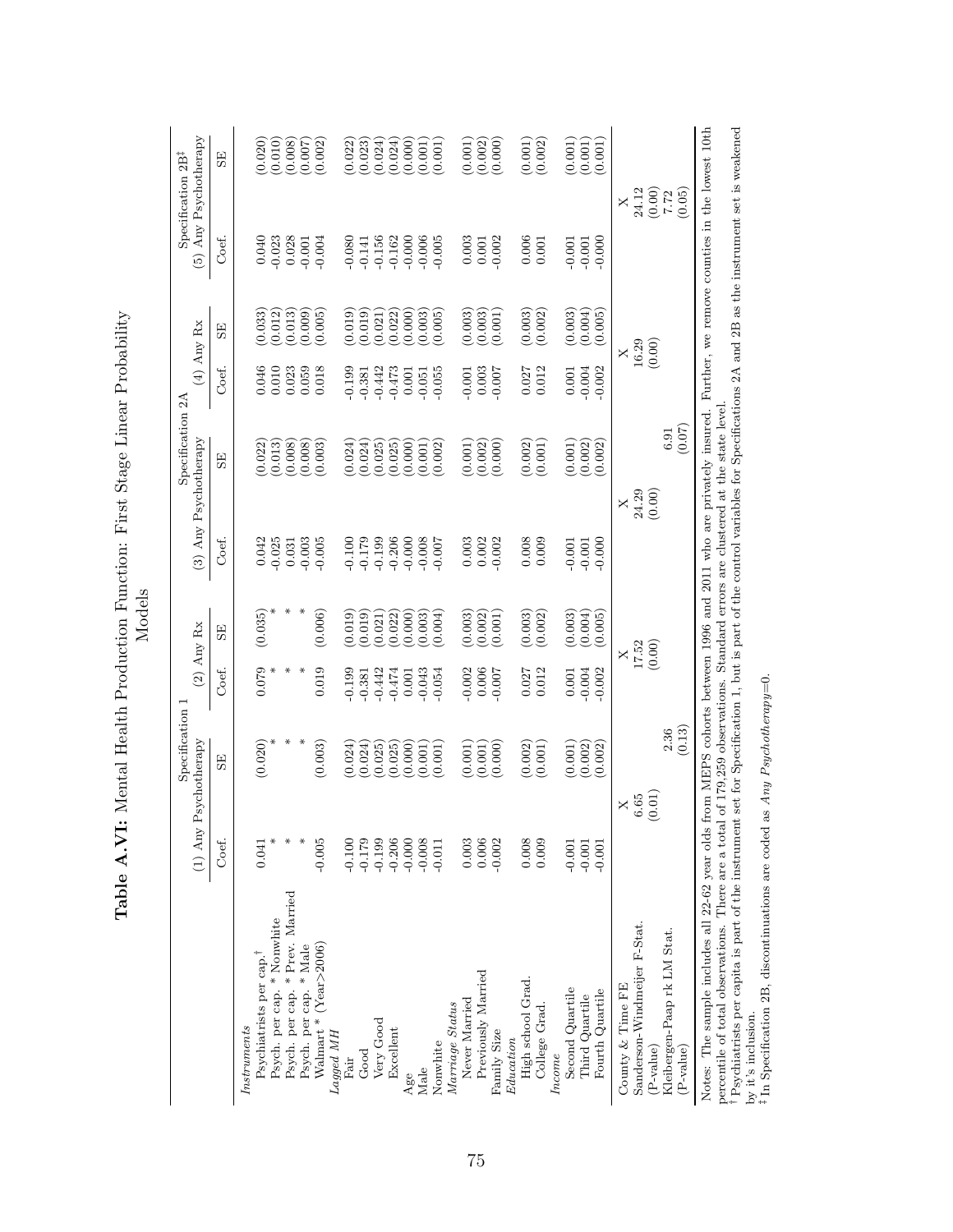## A.III.2 Structural Approach to Estimating Treatment Effects

Within our structural model, we attempt to estimate the impact of treatment on mental health by allowing for permanent correlation between unobserved preference and mental health shocks. Such correlation can rationalized the patterns seen in Table [A.IV](#page-74-1) if unhealthy types, who regularly receive poor health shocks also have strong preferences for treatment. Unfortunately, our structural model consistently yields negative treatment effects. This finding is robust to numerous model specifications, including (i) allowing for heterogeneous treatment effects by lagged mental health status and/or unobserved type, (ii) adjusting the number of unobserved types, and (iii) expanding the set of exclusion restrictions (i.e., variables that impact mental health only through treatment choices) from insurance status, initial wages, household income, and employment choices to also include number of psychiatrists and Walmarts per county (i.e., the instruments used in Section [A.III.1](#page-71-0) above).

The negative treatment effects may be in part to due to a lack of flexibility in the error correlation we allow. The permanent unobserved heterogeneity described in Section [5.2](#page-26-0) allows some individuals to always receive worse mental health draws and have stronger preferences for treatment. This error structure cannot account for temporary correlation in  $\epsilon_t^M$  and  $\epsilon_t^{rce}$  that would result from a one-time intra-interview period health shock. Such a shock would be captured if the model allowed for time-varying unobserved heterogeneity.

Given the complexity of the full structural model and the computational resources required to estimate it, we decided to test the importance of time-varying unobserved heterogeneity by estimating a simpler, but closely related system of equations. The auxiliary model has the following features: (i) psychotherapy and prescription drug "probit" equations are specified with exclusion restrictions; (ii) mental health is determined via ordered probit and is written as a function of lagged treatment and lagged mental health; (iii) permanent unobserved heterogeneity common to the three equations is allowed; (iv) initial mental health is allowed to impact the probability of permanent unobserved types, much like in the dynamic structural model, accounting for the endogeneity if this initial condition (Wooldridge, [2005\)](#page-94-4); and (v) estimation is conducted via joint MLE. Importantly, to test whether accounting for time-varying heterogeneity yields positive treatment effects, we allow for time-varying correlation between each equation's unobservables. With this model, we again find negative treatment effects both with and without time-varying unobserved heterogeneity; however, the size of the (negative) treatment effect is roughly halved when we allow for time-varying unobserved heterogeneity.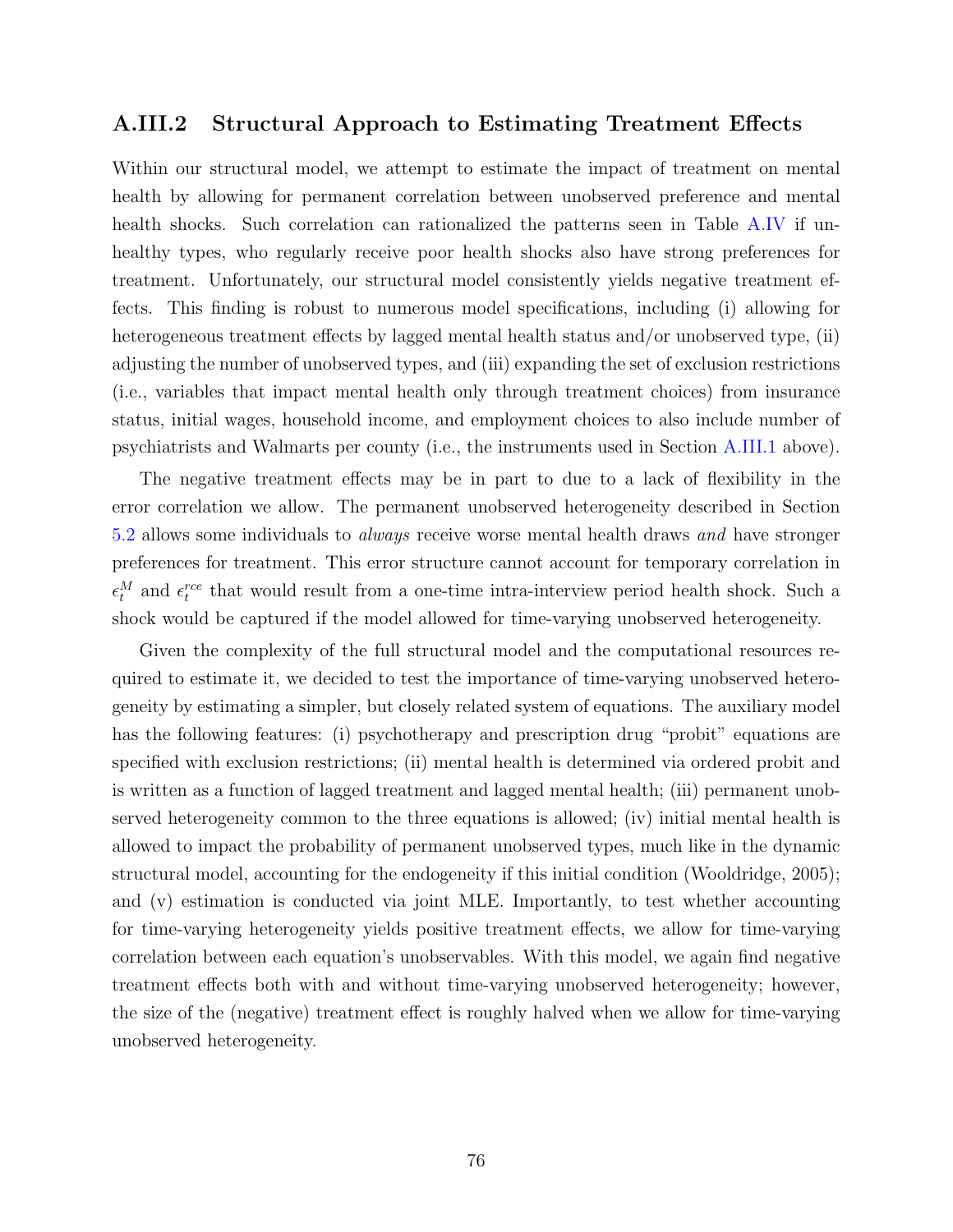## <span id="page-78-1"></span>A.IV CRRA Parameter

When estimated using the procedure described in Section [5,](#page-25-0) the CRRA parameter,  $\alpha_0$ , grows to a large, positive value (e.g., a magnitude of roughly 4). The value corresponds to a flat utility-consumption profile, which suggests that individuals do not consider wage offers in employment decisions, nor prices in treatment decisions. This finding is robust to the number of unobserved types assumed in estimation. Our most basic economic priors, as well as most empirical research, suggest that this relationship is unlikely. Rather, utility should be increasing in numeraire consumption (i.e., individuals prefer more money), albeit at a decreasing rate (i.e., the marginal utility of an extra dollar diminishes as income grows).

Within the context of our model, there are three potential behavioral patterns in the data that would be consistent with, and therefore potentially identify, positive but decreasing marginal returns to consumption. After consistently finding negligible marginal returns to consumption, we looked for evidence of these behaviors in the raw data. A discussion of our findings is below. Some of our analysis is omitted for brevity, but anything not provided is available upon request.

We first ask, is there any evidence that those with higher household income are less likely to *work*?<sup>[75](#page-78-0)</sup> Such a finding would suggest decreasing marginal utility of a dollar. In Table [A.VII](#page-79-0) below, we show household income (in thousands of dollars) by employment status. The first three rows show that mean household income is falling as work intensity increases; however, the pattern does not hold at the median. More importantly, recall two features of the structural model: (i) lagged employment shifts the marginal utility of current employment and (ii) initial employment and household income impact one's permanent unobserved type. As a result of these two features, period  $t$  employment decisions are largely explained by lagged employment and one's unobserved type. Only the remaining variation in employment decisions, and the extent to which this variation correlates with household income, is available to aid in the identification of the CRRA parameter. As such, in rows 4–6 we attempt to isolate this variation by showing household income across employment status, only for those changing their employment status. Here, there is no clear, consistent negative relationship between household income and work intensity.

Second, we ask are those with higher expected wages more likely to work? Such a finding would suggest positive marginal returns to consumption. Answering this question is complicated by the fact that we only observe wages for those who choose to work. Thus, we estimate simple linear models of log part-time and full-time wages and use the estimated

<span id="page-78-0"></span><sup>75.</sup> Household income is defined in Table [A.I.](#page-65-0) Note that it excludes an individuals labor income.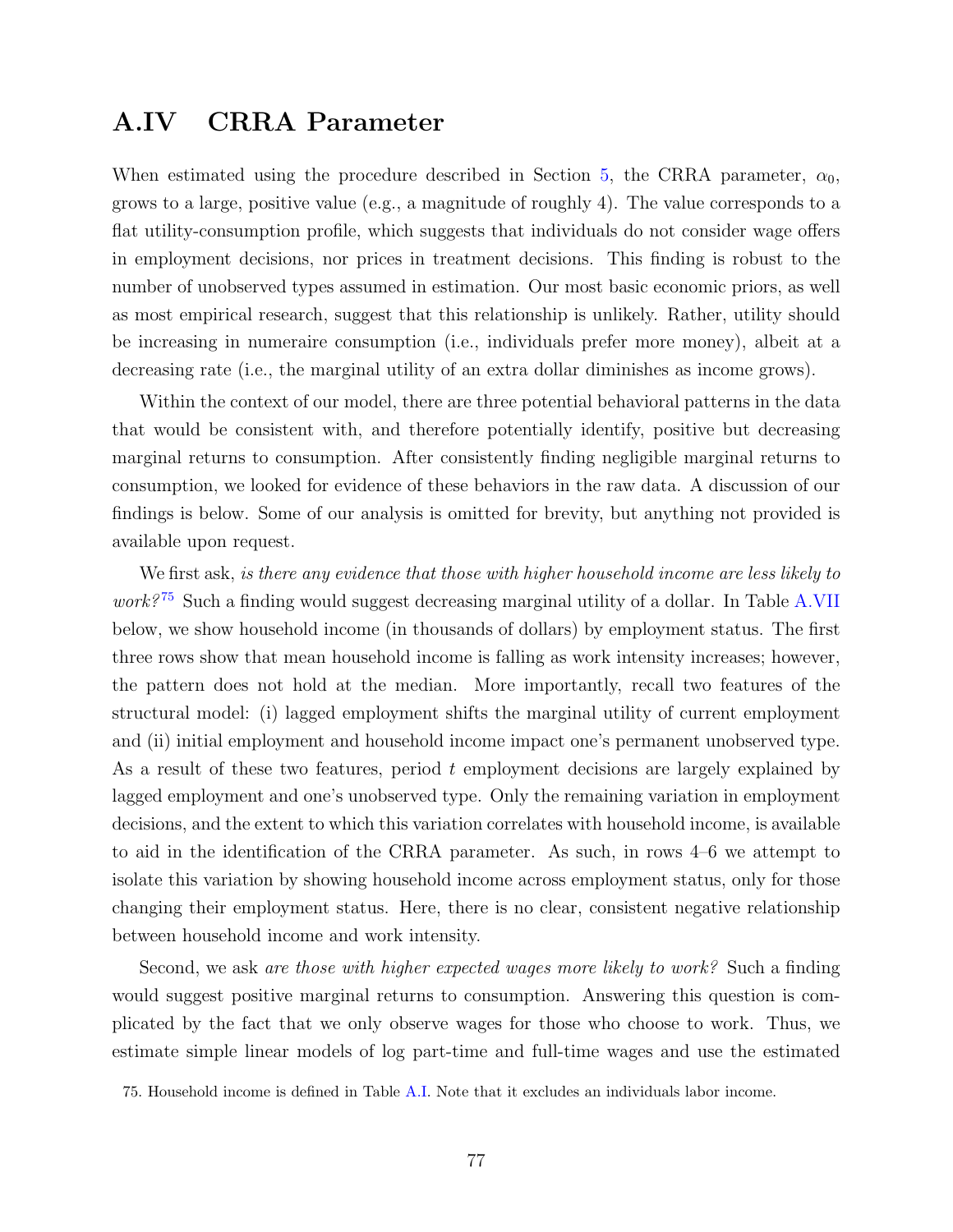|                                                 |      | Mean Median |
|-------------------------------------------------|------|-------------|
| Unemployed $(N=48,829)$                         | 39.4 | 23.8        |
| Part-Time $(N=35,052)$                          | 38.5 | 25.2        |
| Full-Time $(N=124,232)$                         | 34.6 | 23.4        |
| Unemployed   Not Unemp. last period $(N=6,518)$ | 31.1 | 19.4        |
| Part-Time   Not PT last period $(N=3,871)$      | 33.0 | 20.3        |
| Full-Time   Not FT last period $(N=4,874)$      | 29.2 | 18.4        |

<span id="page-79-0"></span>Table A.VII: Relationship Between Employment and Household Income

Notes: An observation is an interview period; thus, sample statistics are calculated across all 208,113 observations in the estimation sample (54,989 individuals). Household Income is measured in thousands of dollars.

parameters to predict wages independent of employment status.[76](#page-79-1) In Table [A.VIII](#page-80-0) below, we show average predicted hourly wages by employment status. The first three rows display the exact wage-employment pattern we expect, i.e., employed individuals have higher expected wages than unemployed individuals. However, again, employment decisions in the structural model are made conditional on lagged employment and one's permanent unobserved type; thus, the CRRA parameter is identified by the relationship between expected wages and employment, *conditional* on these factors. Rows 4-6 show that once we limit our analysis to periods where individuals switch their employment status, there is no longer a relationship between expected wages and employment.<sup>[77](#page-79-2)</sup>

Third, we ask is there any evidence that those with higher incomes are more likely to purchase medical treatments? Such a finding would suggest decreasing marginal utility of a dollar. To answer this question, we first group individuals by quantiles of disposable income (see Appendix Section [A.II.1\)](#page-70-0) and then examine treatment rates across these groups. We find that the individuals with the lowest disposable incomes consume the most psychotherapy and prescription drugs, i.e., the opposite of the relationship needed for decreasing marginal utility of a dollar. That said, there are many confounding factors in this relationship, includ-

<span id="page-79-1"></span><sup>76.</sup> The statistical specification of these models exactly matches the wage equations in the structural model without unobserved heterogeneity, though we ignore endogenous selection into employment. Detailed results are available upon request.

<span id="page-79-2"></span><sup>77.</sup> Note that the expected relationships between (i) household income and employment and (ii) expected wages and employment vanish once we condition on lagged employment. Interestingly, in early versions of the model, we did not allow lagged employment to impact the marginal utility of employment. With lagged employment excluded and no permanent unobserved heterogeneity, the CRRA parameter was estimated to be roughly 0.8. Then, upon adding mass points to the unobserved heterogeneity distribution, the CRRA parameter slowly increased, until it became very large. Ultimately, we realized that the main unobserved factor captured by the permanent unobserved type was stickiness in employment, which lead us include lagged employment as a preference shifter; however, as is shown above, this inclusion complicates the estimation of the CRRA parameter.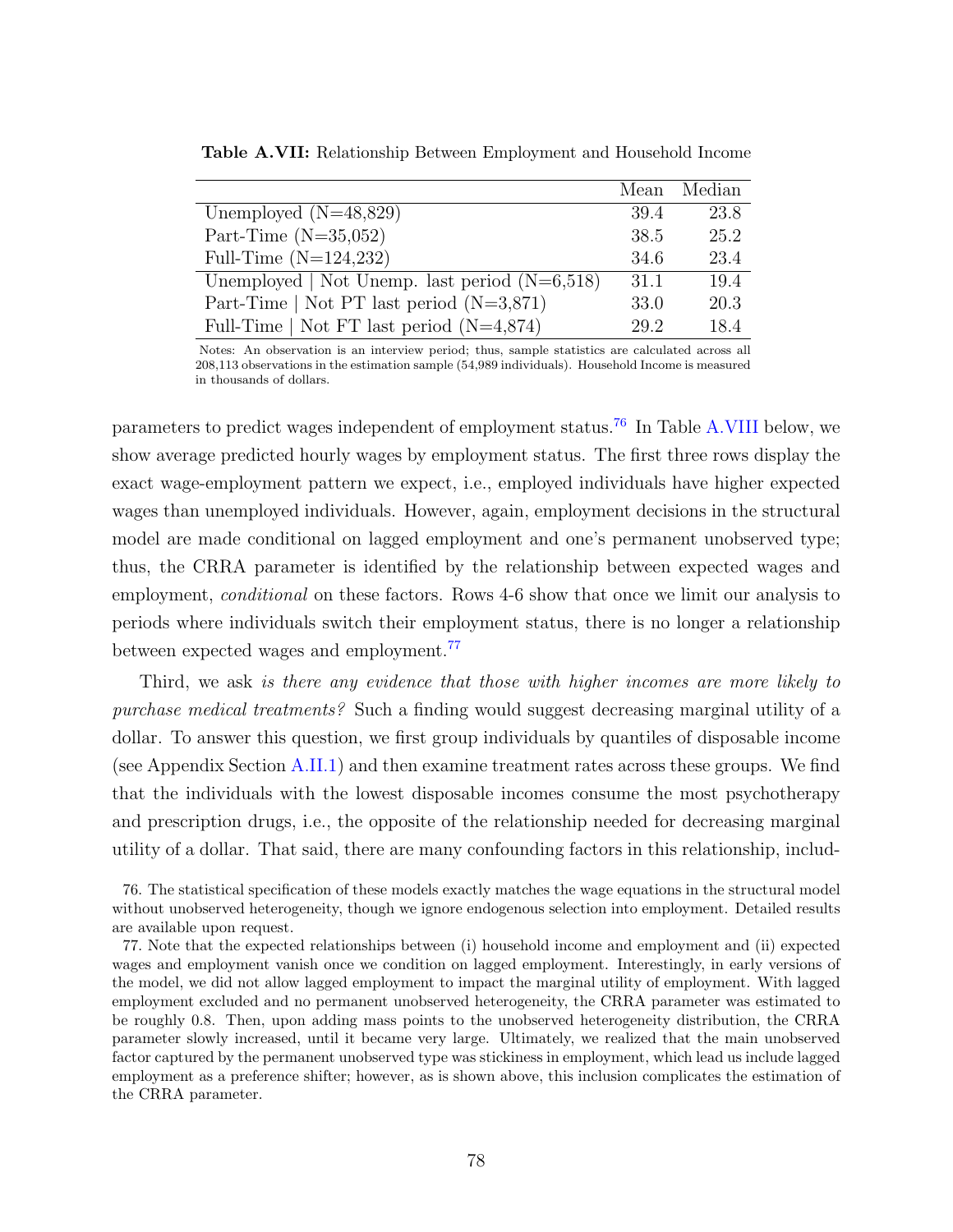<span id="page-80-0"></span>

|                                                 |      | Part-Time |      | Full-Time |
|-------------------------------------------------|------|-----------|------|-----------|
|                                                 | Mean | Median    | Mean | Median    |
| Unemployed $(N=48,829)$                         | 13.8 | 12.6      | 15.3 | 14.6      |
| Part-Time $(N=35,052)$                          | 19.4 | 14.3      | 20.1 | 14.8      |
| Full-Time $(N=124,232)$                         | 22.9 | 19.2      | 23.5 | 19.3      |
| Unemployed   Not Unemp. last period $(N=6,518)$ | 17.1 | 13.2      | 17.7 | 14.4      |
| Part-Time   Not PT last period $(N=3,871)$      | 15.0 | 12.8      | 16.1 | 14.6      |
| Full-Time   Not FT last period $(N=4,874)$      | 16.1 | 13.0      | 17.1 | 14.7      |

Table A.VIII: Relationship Between Employment and Expected Wages

Notes: An observation is an interview period; thus, sample statistics are calculated across all 208,113 observations in the estimation sample (54,989 individuals). Wages are predicted from a linear regression of log part-time or full-time wages on mental health, mental health squared, log initial wage, log initial wage squared, high school graduate indicator, college graduate indicator, nonwhite, female, age, age squared, experience, and experience interacted with age.

ing mental health and employment; thus, we also examine the relationship using a regression based approach. Table [A.IX](#page-81-0) reports results from a regression of any psychotherapeutic treatment (i.e., psychotherapy or drugs) on disposable income quintile indicators and a number of controls. Column 1 shows a clear positive relationship between disposable income and treatment. However, much like the discussion above regarding employment, treatment decisions in the structural model are made conditional on lagged treatment and one's permanent unobserved type; thus, the CRRA parameter is identified by the relationship between disposable income and treatment, conditional on these factors. In an attempt to isolate this variation, in column 2 we add lagged treatment as a control variable; note that the relationship between disposable income and treatment becomes notably weaker. Finally, in column 3 we add an individual fixed effect, which the permanent unobserved heterogeneity in the structural model is meant to approximate, and the relationship between disposable income and treatment goes away entirely.

In summary, we consider three potential data patterns that would identify positive, decreasing marginal utility for numeraire consumption. We cannot find strong evidence of any of the three. Despite additional structure imposed by the model and controlling for numerous confounding factors, this lack of identifying variation yields large CRRA parameter estimates. Taken at face value, these estimates would suggest that individuals are not sensitive to changes in numeraire good consumption.

Assume for a moment that we accept this result and proceed with our counterfactual analysis. Recall that one important objective of our analysis is to determine which economic costs prevent individuals from using psychotherapy. We perform this analysis in Section [6.2.3](#page-39-0) by removing each economic cost and simulating the increase in psychotherapy use.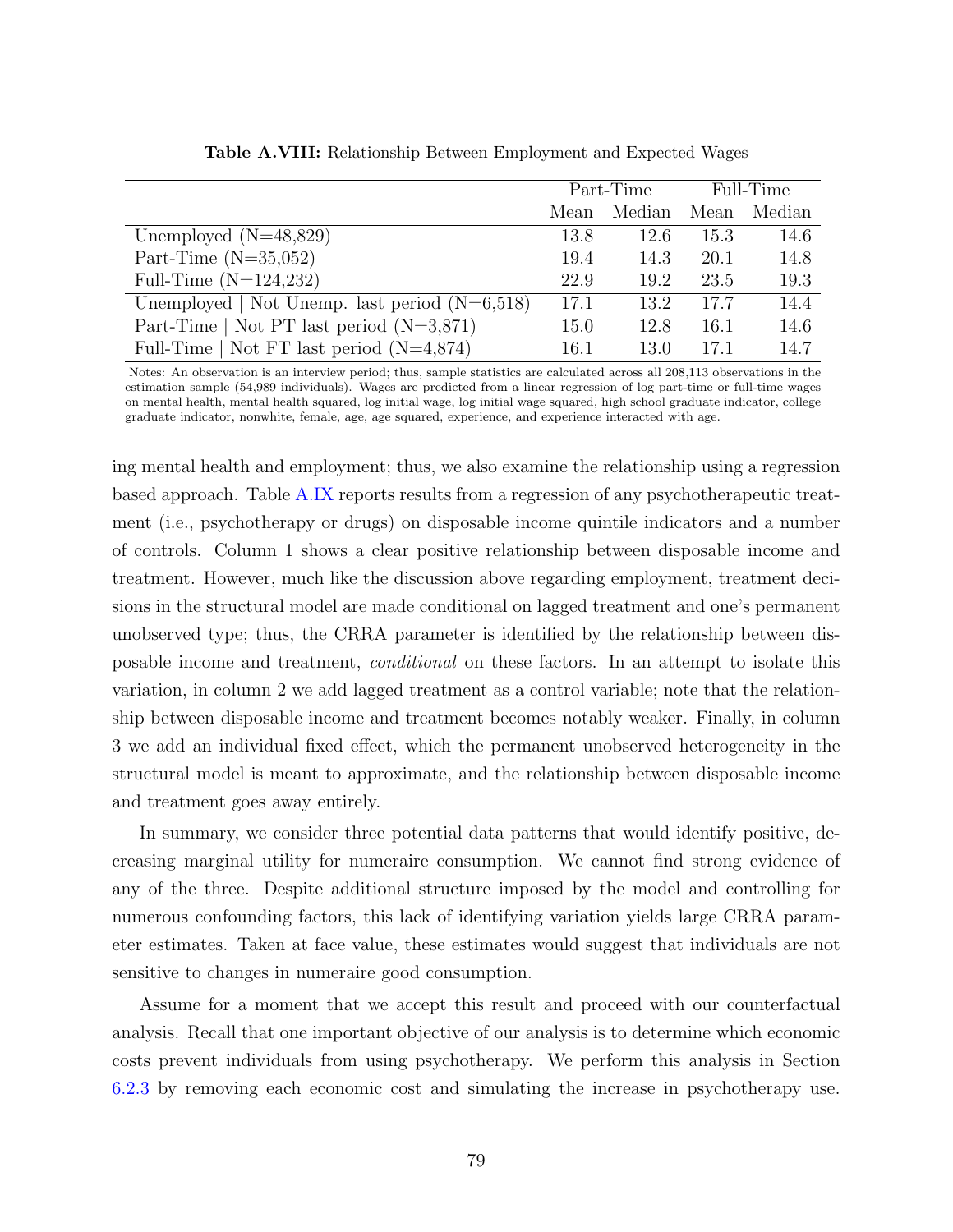|                          |          | (1)     |          | $\left( 2\right)$ |          | (3)     |
|--------------------------|----------|---------|----------|-------------------|----------|---------|
|                          | Coef.    | S.E.    | Coef.    | S.E.              | Coef.    | S.E.    |
| Lagged Any Treatment     |          |         | 0.671    | (0.004)           |          |         |
|                          |          |         |          |                   |          |         |
| Income Quintile          |          |         |          |                   |          |         |
| $\overline{2}$           | 0.125    | (0.009) | 0.040    | (0.004)           | $-0.003$ | (0.008) |
| 3                        | 0.135    | (0.010) | 0.044    | (0.004)           | $-0.002$ | (0.009) |
| 4                        | 0.146    | (0.010) | 0.048    | (0.004)           | 0.001    | (0.009) |
| 5                        | 0.150    | (0.010) | 0.049    | (0.004)           | 0.006    | (0.009) |
|                          |          |         |          |                   |          |         |
| Lagged Mental Health     |          |         |          |                   |          |         |
| Fair                     | $-0.167$ | (0.012) | $-0.047$ | (0.007)           | $-0.007$ | (0.009) |
| Good                     | $-0.359$ | (0.012) | $-0.103$ | (0.007)           | $-0.017$ | (0.009) |
| Very Good                | $-0.412$ | (0.012) | $-0.119$ | (0.007)           | $-0.019$ | (0.009) |
| Excellent                | $-0.442$ | (0.012) | $-0.128$ | (0.007)           | $-0.020$ | (0.009) |
|                          |          |         |          |                   |          |         |
| Employment               |          |         |          |                   |          |         |
| Part-Time                | $-0.156$ | (0.009) | $-0.054$ | (0.004)           | $-0.013$ | (0.008) |
| <b>Full Time</b>         | $-0.171$ | (0.009) | $-0.059$ | (0.004)           | $-0.008$ | (0.008) |
|                          |          |         |          |                   |          |         |
| Individual Fixed Effects |          | N       |          | N                 |          | Y       |
| Observations             |          | 208,113 |          | 208,113           |          | 208,113 |

<span id="page-81-0"></span>Table A.IX: Regression of Any Treatment on Disposable Income and Controls

Notes: An observation is an interview period; thus, sample statistics are calculated across all 208,113 observations in the estimation sample (54,989 individuals). The table reports results from a linear regression of any treatment (binary) on the listed controls, as well as sex, race, age, age squared, and education. We report robust standard errors clustered at the individual level.

Importantly, in a model where  $\alpha_0 \approx 4$ , individual treatment decisions are totally unaffected by a reduction in treatment prices. Moreover, assume wages are found to be increasing in mental health; a policy that encourages mental health treatment could then, in theory, lead to increases in employment by improving mental health, which yields higher wages, which yields selection into employment. However, in a model where  $\alpha_0 \approx 4$ , such a finding is not possible because marginally higher wages do not elicit greater employment, because people simply do not care about increasing numeraire consumption.

As discussed in Section [5.3,](#page-27-0) our CRRA parameter estimate is well outside what has been estimated elsewhere in the literature. As a result, we elected to fix the parameter at the more conservative level of 0.95. Note that this value suggests that individuals are more responsive to changes in numeraire good consumption (and therefore prices and wage) than our data would suggest. We then estimated our model and conducted counterfactual analysis. This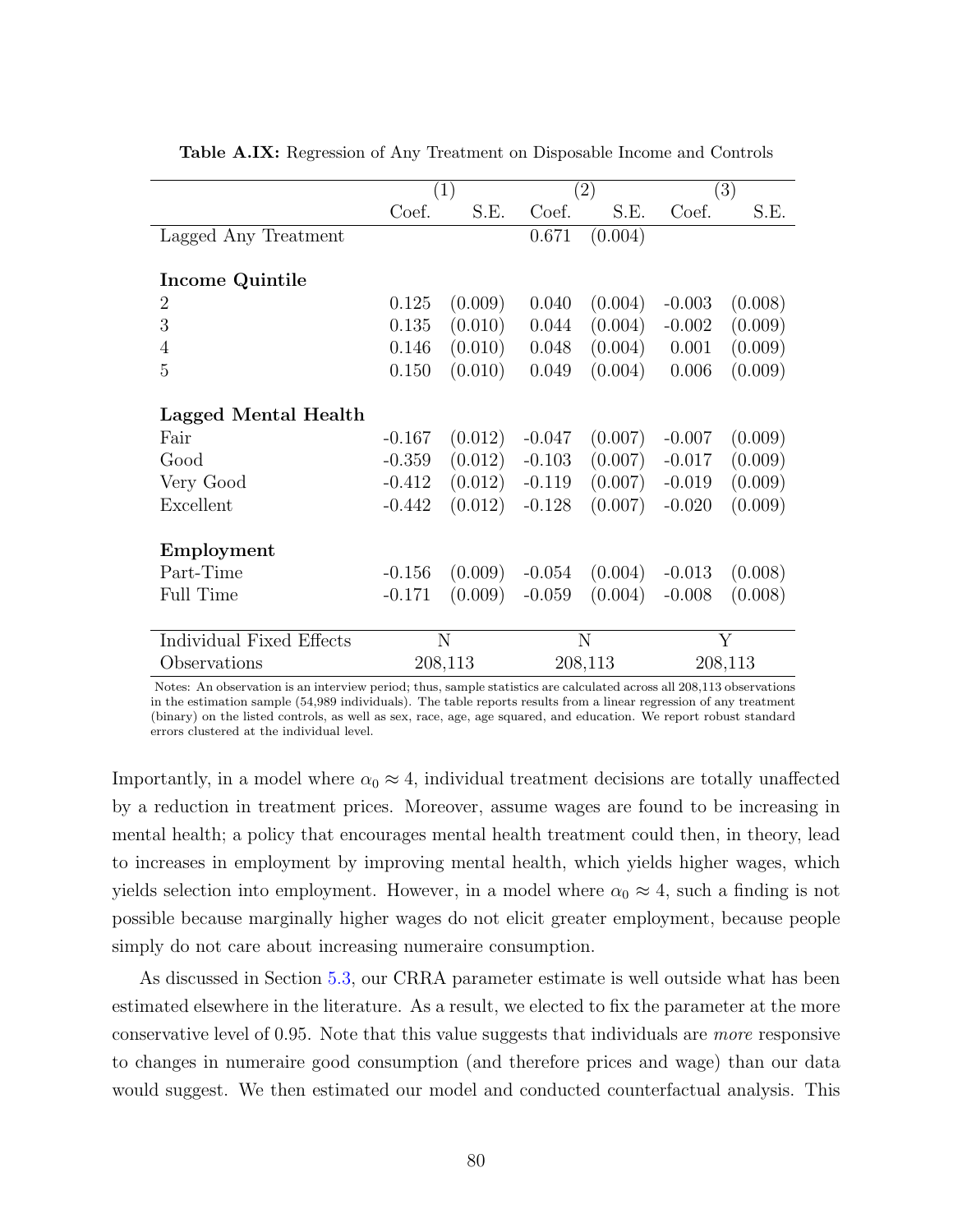counterfactual analysis suggests that individuals are surprisingly unresponsive to changes in the price of psychotherapy, despite our correction. Moreover, mental health is found to have incredibly small effects on wages; thus, any impact that treatment policies are found to have on employment operate through channels other than wages, meaning our assumption about the CRRA parameter is inconsequential. Given these findings it seems that our adjustment of the CRRA parameter has few substantive effects on our analysis.

## A.V Parameter Estimates and Model Fit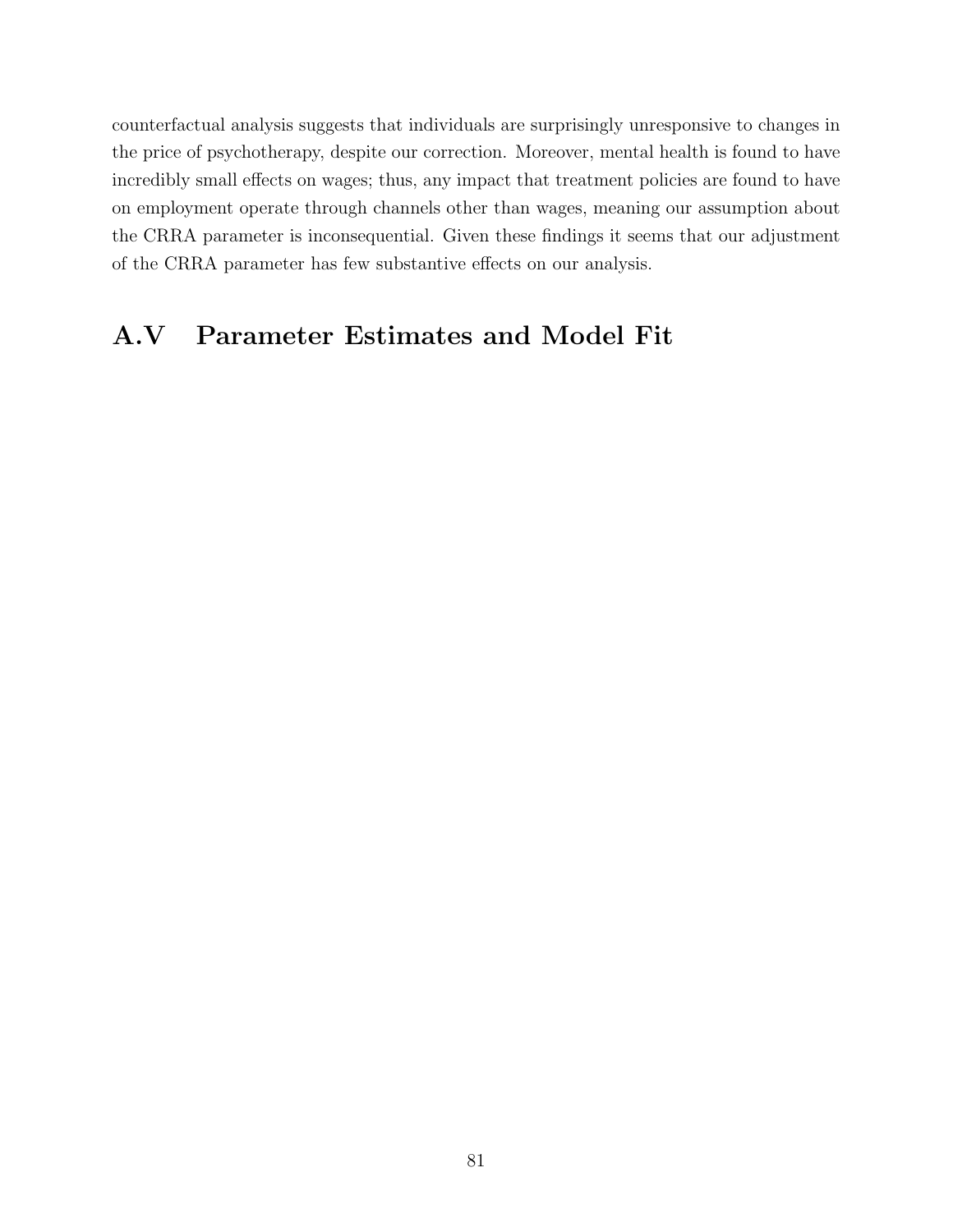|                          |                                                                                                      | Type 1 | Type 2   |       | Type 3   |       | Type 4    |       |
|--------------------------|------------------------------------------------------------------------------------------------------|--------|----------|-------|----------|-------|-----------|-------|
| Equation                 | Param.                                                                                               | Est.   | Est.     | S.E   | Est.     | S.E   | Est.      | S.E   |
| Utility                  |                                                                                                      |        |          |       |          |       |           |       |
| therapy                  | U,0                                                                                                  | 0.000  | $-1.044$ | 0.356 | 0.103    | 0.212 | $-2.126$  | 0.767 |
| $\Gamma\mathrm{X}$       | $\mu_{\stackrel{\phantom{.}}{U},1}^{\phantom{\ast}}$                                                 | 0.000  | $-0.461$ | 0.120 | $-0.246$ | 0.122 | $-0.573$  | 0.210 |
| pt emp.                  | $\mu_{\stackrel{\phantom{.}}{U},2}^{\scriptscriptstyle\mathsf{L}}$                                   | 0.000  | 1.222    | 0.149 | 2.564    | 0.148 | 1.849     | 0.164 |
| ft emp.                  | $\mu_{\stackrel{\phantom{.}}{U},3}^{\phantom{\ast}}$<br>$\mu_k$                                      | 0.000  | 0.827    | 0.215 | 2.617    | 0.213 | 1.873     | 0.222 |
| Mental health            |                                                                                                      | 0.000  | 2.358    | 0.064 | 2.450    | 0.060 | 2.498     | 0.083 |
| Discontinuation          | $\mu_k^M$                                                                                            | 0.000  | 0.239    | 0.588 | 0.530    | 0.200 | 0.530     | ***   |
| PT wage                  | $\mu_k^{w,1}$                                                                                        | 0.000  | $-0.507$ | 0.031 | 0.833    | 0.030 | 0.246     | 0.032 |
| FT wage                  | $\dddot{w}$ ,2<br>$\mu_k^-$                                                                          | 0.000  | 0.580    | 0.031 | 1.578    | 0.031 | 1.075     | 0.031 |
| Psychotherapy cost (any) | $\mu_k^{f,c}$                                                                                        | 0.000  | 0.272    | 0.552 | 0.463    | 0.229 | 0.463     | ***   |
| Psychotherapy cost       | $\mu_k^{\widetilde{p},c}$                                                                            | 0.000  | $-0.260$ | 0.406 | $-0.209$ | 0.199 | $-0.209$  | ***   |
| $Rx \, cost \, (any)$    | $\mu_k^{f,r}$                                                                                        | 0.000  | 0.101    | 0.227 | 0.373    | 0.188 | $-0.189$  | 0.777 |
| Rx cost                  | $\mu_k^{\widetilde{p},r}$                                                                            | 0.000  | $-0.735$ | 0.107 | $-0.601$ | 0.074 | $-1.034$  | 0.284 |
| Type prob. param.        |                                                                                                      |        |          |       |          |       |           |       |
| Constant                 | $\theta_k^0$                                                                                         | 0.000  | 0.627    | 0.677 | $-3.793$ | 0.757 | $-2.312$  | 0.788 |
| Initial wage             |                                                                                                      | 0.000  | $-0.405$ | 0.342 | $-2.016$ | 0.295 | $-0.835$  | 0.318 |
| Initial PT emp.          |                                                                                                      | 0.000  | $-0.554$ | 1.076 | 11.000   | 0.932 | 3.502     | 1.023 |
| Initial FT emp.          | $\theta_k^1 \theta_k^2 \theta_k^3 \theta_k^4 \theta_k^5 \theta_k^6 \theta_k^7 \theta_k^8 \theta_k^8$ | 0.000  | 0.335    | 1.202 | 12.151   | 1.030 | 4.450     | 1.101 |
| Initial mh               |                                                                                                      | 0.000  | 1.097    | 0.091 | 1.257    | 0.103 | 1.190     | 0.114 |
| Initial psychotherapy    |                                                                                                      | 0.000  | $-1.139$ | 0.452 | $-0.234$ | 0.448 | $-10.000$ | ***   |
| Initial rx               |                                                                                                      | 0.000  | $-2.561$ | 0.283 | $-1.476$ | 0.328 | $-2.026$  | 0.436 |
| female                   |                                                                                                      | 0.000  | 0.900    | 0.197 | $-0.024$ | 0.213 | $-0.090$  | 0.229 |
| Initial age              |                                                                                                      | 0.000  | $-0.489$ | 0.124 | $-0.491$ | 0.135 | $-0.557$  | 0.143 |
| Initial year             | $\theta_k^9$                                                                                         | 0.000  | $-0.030$ | 0.022 | $-0.040$ | 0.024 | $-0.021$  | 0.026 |
| Mean msa status          | $\theta_k^{\hat{10}}$                                                                                | 0.000  | 0.634    | 0.224 | 1.067    | 0.251 | 0.857     | 0.276 |
| Mean pub. ins. status    | $\overset{\scriptscriptstyle{0}}{\theta_{k}^{11}}\theta_{k}^{12}$                                    | 0.000  | $-1.381$ | 0.232 | $-2.240$ | 0.273 | $-2.371$  | 0.326 |
| Mean priv. ins. status   |                                                                                                      | 0.000  | 0.387    | 0.323 | 2.458    | 0.334 | 1.059     | 0.345 |
| Mean edu                 |                                                                                                      | 0.000  | $-0.459$ | 0.153 | 0.225    | 0.163 | 0.216     | 0.176 |
| Nonwhite                 |                                                                                                      | 0.000  | $-0.492$ | 0.211 | $-0.632$ | 0.240 | $-0.470$  | 0.255 |
| Mean marriage status     |                                                                                                      | 0.000  | 0.457    | 0.228 | 0.401    | 0.250 | 0.467     | 0.265 |
| Mean $log(hh$ inc.)/10   |                                                                                                      | 0.000  | $-0.882$ | 0.536 | $-1.834$ | 0.549 | $-1.207$  | 0.575 |
| Mean problem child       | $\theta_k^{13} \theta_k^{14} \theta_k^{15} \theta_k^{16} \theta_k^{16} \theta_k^{17}$                | 0.000  | 0.240    | 0.158 | 0.184    | 0.177 | 0.312     | 0.195 |
| logit probabilities      |                                                                                                      | 0.049  | 0.164    |       | 0.739    |       | 0.048     |       |

Table A.X: Unobserved Heterogeneity Parameter Estimates

Notes: Permanent unobserved heterogeneity parameters are discussed in Section [5.2.](#page-26-0) We use a 20% random subsample of Sample C from Appendix Table [A.I](#page-65-0) to estimate the structural model. All Type 1 parameters are normalized to zero. Logit probabilities are calculated as  $\frac{exp(\theta_k \Omega_0)}{\sum_{k'=1}^{4} exp(\theta_{k'} \Omega_0)}$ . Type 4 individuals are found to be (i) very unlikely to be this type conditional on visiting a therapist in  $t = 0$  (see  $\theta_4^5$ , restricted for computational reasons) and (ii) very unlikely to visit a therapist in later periods (see  $\mu_4^{U,0}$ ). As a result, several psychotherapy-specific parameters are not identified  $(\mu_4^D, \mu_4^{f,c}, \mu_4^{p,c})$ . Given that Types 3 and 4 are very similar on other dimensions, we set these Type 4 parameters equal to those of Type 3 in estimation.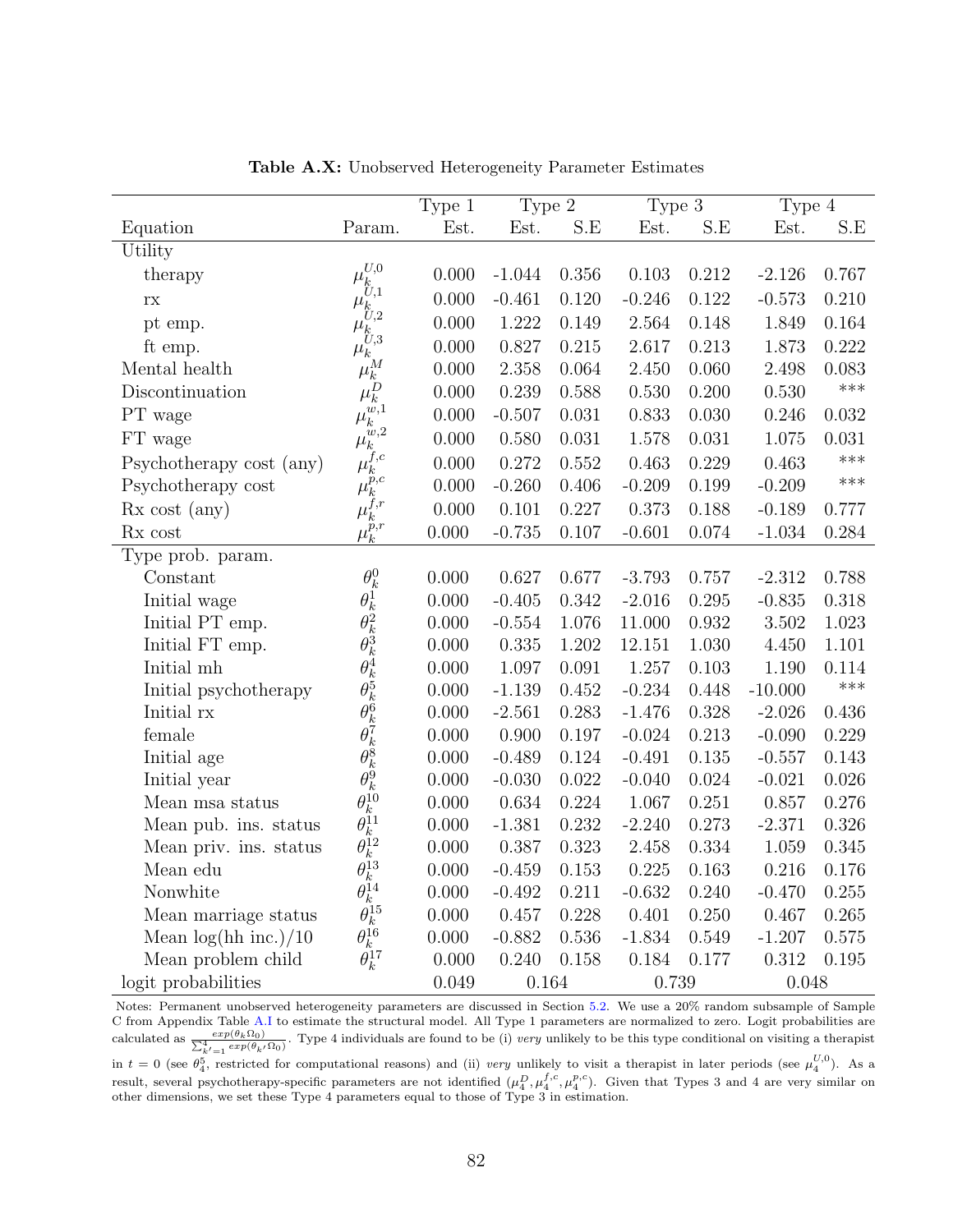|                                                        |                | $K=1$     |       | $K=4$     |       |
|--------------------------------------------------------|----------------|-----------|-------|-----------|-------|
| Variable                                               | Parameter      | Est.      | S.E   | Est.      | S.E   |
| CRRA                                                   | $\alpha_0$     | 0.950     | ***   | 0.950     | $***$ |
| Any Psychotherapy                                      | $\alpha_{1,0}$ | $-5.722$  | 0.220 | $-6.157$  | 0.266 |
| $\times c_{t-1}$                                       | $\alpha_{1,1}$ | 2.797     | 0.093 | 2.641     | 0.099 |
| $\times r_{t-1}$                                       | $\alpha_{1,2}$ | 1.664     | 0.106 | 1.428     | 0.111 |
| $\times$ PT <sub>t</sub>                               | $\alpha_{1,3}$ | $-0.505$  | 0.122 | $-0.275$  | 0.179 |
| $\times$ FT <sub>t</sub>                               | $\alpha_{1,4}$ | $-0.488$  | 0.087 | $-0.312$  | 0.165 |
| $\times$ female                                        | $\alpha_{1,5}$ | $-0.074$  | 0.093 | 0.055     | 0.111 |
| $\times$ age <sub>t</sub>                              | $\alpha_{1,6}$ | $-0.191$  | 0.076 | $-0.191$  | 0.082 |
| $\times$ msa <sub>t</sub>                              | $\alpha_{1,7}$ | 0.216     | 0.112 | 0.227     | 0.135 |
| Any Rx                                                 | $\alpha_{2,0}$ | $-5.172$  | 0.122 | $-5.351$  | 0.152 |
| $\times c_{t-1}$                                       | $\alpha_{2,1}$ | 1.226     | 0.102 | 1.126     | 0.105 |
| $\times r_{t-1}$                                       | $\alpha_{2,2}$ | 4.127     | 0.047 | 4.003     | 0.048 |
| $\times$ PT <sub>t</sub>                               | $\alpha_{2,3}$ | $-0.226$  | 0.047 | $-0.017$  | 0.073 |
| $\times$ FT <sub>t</sub>                               | $\alpha_{2,4}$ | $-0.349$  | 0.039 | $-0.131$  | 0.071 |
| $\times$ female                                        | $\alpha_{2,5}$ | 0.214     | 0.043 | 0.288     | 0.043 |
| $\times$ age <sub>t</sub>                              | $\alpha_{2,6}$ | 0.093     | 0.046 | 0.087     | 0.044 |
| $\times$ msa <sub>t</sub>                              | $\alpha_{2,7}$ | $-0.116$  | 0.043 | $-0.083$  | 0.045 |
| $PT_t$                                                 | $\alpha_{3,0}$ | $-10.154$ | 0.266 | $-8.341$  | 0.277 |
| $\times PT_{t-1}$                                      | $\alpha_{3,1}$ | 4.268     | 0.047 | 3.801     | 0.054 |
| $\times$ (5 – $M_t$ )                                  | $\alpha_{3,2}$ | $-0.088$  | 0.056 | $-0.105$  | 0.064 |
| $\times (5-M_t)^2$                                     | $\alpha_{3,3}$ | $-0.052$  | 0.018 | 0.005     | 0.022 |
| $\times$ female                                        | $\alpha_{3,4}$ | $-0.102$  | 0.097 | $-0.066$  | 0.112 |
| $\times$ age <sub>t</sub>                              | $\alpha_{3,5}$ | 0.031     | 0.303 | $-0.032$  | 0.328 |
| $\times$ age <sub>t</sub> $\times$ female <sub>t</sub> | $\alpha_{3,6}$ | 0.146     | 0.152 | 0.082     | 0.179 |
| $\times$ age <sup>2</sup>                              | $\alpha_{3,7}$ | 0.852     | 0.102 | 0.547     | 0.116 |
| $\times$ age <sup>2</sup> $\times$ female <sub>t</sub> | $\alpha_{3,8}$ | $-0.011$  | 0.050 | $-0.005$  | 0.060 |
| $FT_t$                                                 | $\alpha_{4,0}$ | $-17.284$ | 0.517 | $-10.969$ | 0.499 |
| $\times FT_{t-1}$                                      | $\alpha_{4,1}$ | 5.917     | 0.043 | 3.885     | 0.053 |
| $\times$ (5 – $M_t$ )                                  | $\alpha_{4,2}$ | 0.008     | 0.051 | 0.032     | 0.060 |
| $\times (5-M_t)^2$                                     | $\alpha_{4,3}$ | $-0.118$  | 0.018 | $-0.069$  | 0.022 |
| $\times$ female                                        | $\alpha_{4,4}$ | $-0.361$  | 0.079 | $-0.249$  | 0.097 |
| $\times$ age <sub>t</sub>                              | $\alpha_{4,5}$ | $0.086\,$ | 0.553 | $-0.232$  | 0.585 |
| $\times$ age <sub>t</sub> $\times$ female <sub>t</sub> | $\alpha_{4,6}$ | 0.083     | 0.121 | 0.022     | 0.156 |
| $\times$ age <sup>2</sup>                              | $\alpha_{4,7}$ | 1.665     | 0.183 | 1.102     | 0.206 |
| $\times$ age <sup>2</sup> $\times$ female <sub>t</sub> | $\alpha_{4,8}$ | 0.024     | 0.040 | 0.018     | 0.052 |
| $(5 - M_t)$                                            | $\alpha_5$     | $-0.684$  | 0.290 | $-1.364$  | 0.319 |
| $(5-M_t)^2$                                            | $\alpha_6$     | $-0.017$  | 0.061 | $-0.106$  | 0.076 |

Table A.XI: Utility Function Parameter Estimates

Notes: Utility parameters are discussed in Section [4.2.1.](#page-20-0) We use a 20% random subsample of Sample C from Appendix Table [A.I](#page-65-0) to estimate the structural model. The CRRA parameter is not estimated, which is discussed in Appendix Section [A.IV.](#page-78-1)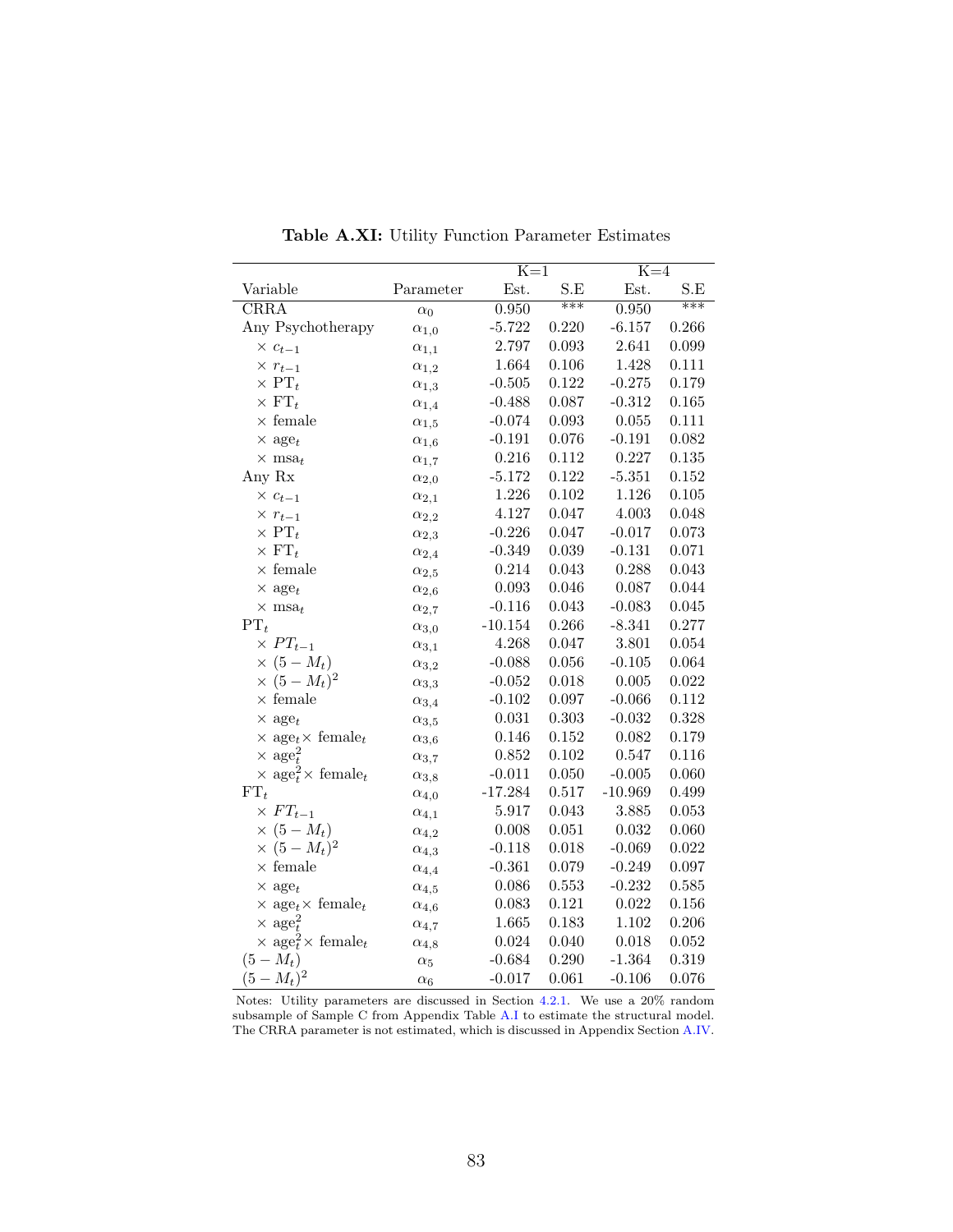|                                   |              | $K=1$    |       | $K=4$    |       |
|-----------------------------------|--------------|----------|-------|----------|-------|
| Variable                          | Parameter    | Est.     | S.E   | Est.     | S.E   |
| Constant                          | $\nu_{0,0}$  | 7.053    | 0.070 | 5.039    | 0.082 |
| Any Rx                            | $\nu_{0,1}$  | 0.712    | ***   | 0.726    | ***   |
| Any Psychotherapy                 | $\nu_{0,2}$  | 1.424    | ***   | 1.452    | ***   |
| $(5-M_{t-1})$                     | $\nu_{0,3}$  | $-1.128$ | 0.021 | $-1.317$ | 0.022 |
| $(5-M_{t-1})^2$                   | $\nu_{0,4}$  | $-0.114$ | 0.007 | 0.013    | 0.008 |
| problem child <sub>t</sub>        | $\nu_{0,5}$  | $-0.259$ | 0.017 | $-0.299$ | 0.017 |
| female                            | $\nu_{0,6}$  | $-0.217$ | 0.064 | $-0.183$ | 0.063 |
| $\mathrm{age}_t$                  | $\nu_{0,7}$  | $-0.422$ | 0.074 | $-0.364$ | 0.074 |
| $\rm age_t^2$                     | $\nu_{0,8}$  | 0.077    | 0.024 | 0.070    | 0.024 |
| female $\times$ age <sub>t</sub>  | $\nu_{0,9}$  | 0.077    | 0.097 | 0.027    | 0.096 |
| female $\times$ age <sup>2</sup>  | $\nu_{0,10}$ | $-0.012$ | 0.032 | 0.002    | 0.032 |
| nonwhite                          | $\nu_{0,11}$ | 0.071    | 0.022 | 0.142    | 0.024 |
| $\text{married}_t$                | $\nu_{0,12}$ | 0.293    | 0.019 | 0.189    | 0.020 |
| high degree, high school $_t$     | $\nu_{0,13}$ | 0.256    | 0.023 | 0.210    | 0.024 |
| high degree, college <sub>t</sub> | $\nu_{0,14}$ | 0.533    | 0.027 | 0.475    | 0.029 |
| $cut_1$                           | $\nu_1$      | 2.070    | 0.041 | 2.380    | 0.046 |
| $cut_2$                           | $\nu_2$      | 4.568    | 0.046 | 5.025    | 0.051 |
| $cut_3$                           | $\nu_3$      | 6.307    | 0.048 | 6.776    | 0.052 |

Table A.XII: Mental Health Parameter Estimates

Notes: Mental health transition parameters are discussed in Section [4.2.3.](#page-22-0) We use a 20% random subsample of Sample C from Appendix Table [A.I](#page-65-0) to estimate the structural model. The calculation of treatment effect parameters is discussed in footnote [42.](#page-28-0)

| Parameter        | Est.     | S.E   | Est.     | S.E   |
|------------------|----------|-------|----------|-------|
| $\omega_0$       | $-0.467$ | 0.366 | $-0.716$ | 0.360 |
| $\omega_1$       | $-0.212$ | 0.190 | $-0.135$ | 0.191 |
| $\omega_2$       | 0.004    | 0.121 | 0.021    | 0.123 |
| $\omega_3$       | $-0.294$ | 0.191 | $-0.072$ | 0.171 |
| $\omega_4$       | $-0.430$ | 0.189 | $-0.443$ | 0.169 |
| $\omega_5$       | $-0.868$ | 0.245 | $-0.962$ | 0.236 |
| $\omega_{6}$     | 0.194    | 0.230 | 0.083    | 0.246 |
| $\omega_7$       | 2.354    | 0.350 | 2.605    | 0.351 |
| $\omega_8$       | $-1.033$ | 0.203 | $-1.010$ | 0.207 |
| $\omega_{\rm Q}$ | 0.077    | 0.019 | 0.075    | 0.017 |
|                  |          |       | $K=1$    | $K=4$ |

Table A.XIII: Discontinuation Parameter Estimates

Notes: Discontinuation parameters are discussed in Section [4.2.3.](#page-22-0) We use a 20% random subsample of Sample C from Appendix Table [A.I](#page-65-0) to estimate the structural model.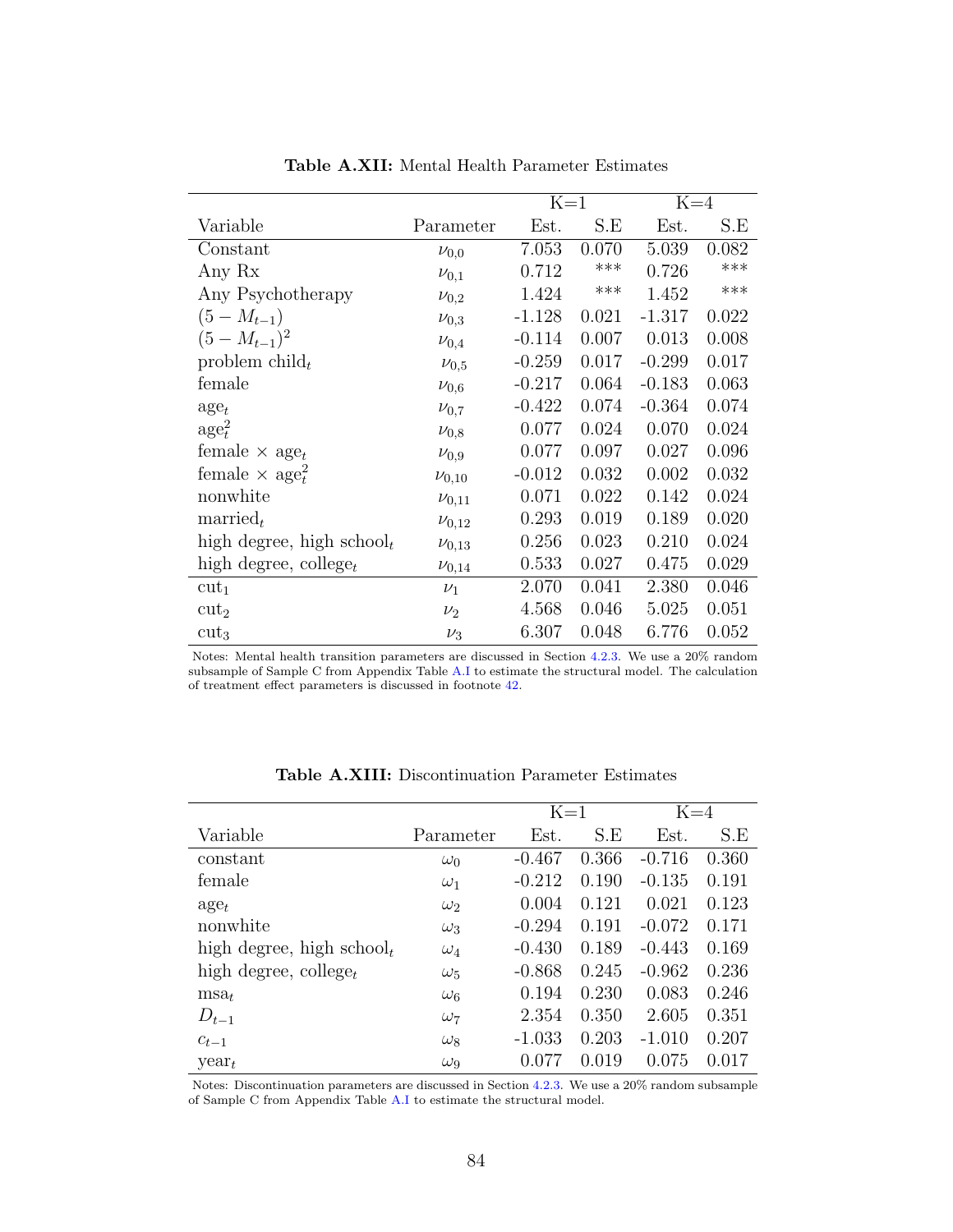|                                                                                      |                                                                                                                          |                                                                                                                                                                                                                                                                                                     | $K=1$                                                                                                                                                                                                                                                                                               |                                                                                                                                                                                                                                                                                               |                                                                                                                                                                                                                                                                                                     |                                                                                                                                                                                                                                                                                                     | $K=4$                                                                                                                                                                                          |                                                                                                                                                                                                                                                                                               |                                                                                                                                                                                                                                                                                                     |
|--------------------------------------------------------------------------------------|--------------------------------------------------------------------------------------------------------------------------|-----------------------------------------------------------------------------------------------------------------------------------------------------------------------------------------------------------------------------------------------------------------------------------------------------|-----------------------------------------------------------------------------------------------------------------------------------------------------------------------------------------------------------------------------------------------------------------------------------------------------|-----------------------------------------------------------------------------------------------------------------------------------------------------------------------------------------------------------------------------------------------------------------------------------------------|-----------------------------------------------------------------------------------------------------------------------------------------------------------------------------------------------------------------------------------------------------------------------------------------------------|-----------------------------------------------------------------------------------------------------------------------------------------------------------------------------------------------------------------------------------------------------------------------------------------------------|------------------------------------------------------------------------------------------------------------------------------------------------------------------------------------------------|-----------------------------------------------------------------------------------------------------------------------------------------------------------------------------------------------------------------------------------------------------------------------------------------------|-----------------------------------------------------------------------------------------------------------------------------------------------------------------------------------------------------------------------------------------------------------------------------------------------------|
|                                                                                      |                                                                                                                          | $\Gamma$                                                                                                                                                                                                                                                                                            |                                                                                                                                                                                                                                                                                                     | E                                                                                                                                                                                                                                                                                             |                                                                                                                                                                                                                                                                                                     | $E_{\rm I}$                                                                                                                                                                                                                                                                                         |                                                                                                                                                                                                | H                                                                                                                                                                                                                                                                                             |                                                                                                                                                                                                                                                                                                     |
| Variable                                                                             | Parameter                                                                                                                | Est.                                                                                                                                                                                                                                                                                                | S.E                                                                                                                                                                                                                                                                                                 | Est.                                                                                                                                                                                                                                                                                          | $\mathrm{S}.\mathrm{E}$                                                                                                                                                                                                                                                                             | Est.                                                                                                                                                                                                                                                                                                | S.E                                                                                                                                                                                            | Est.                                                                                                                                                                                                                                                                                          | S.E                                                                                                                                                                                                                                                                                                 |
| constant                                                                             |                                                                                                                          | 0.477                                                                                                                                                                                                                                                                                               | 0.048                                                                                                                                                                                                                                                                                               | 0.633                                                                                                                                                                                                                                                                                         |                                                                                                                                                                                                                                                                                                     | 0.197                                                                                                                                                                                                                                                                                               |                                                                                                                                                                                                |                                                                                                                                                                                                                                                                                               | 1.035                                                                                                                                                                                                                                                                                               |
|                                                                                      |                                                                                                                          |                                                                                                                                                                                                                                                                                                     |                                                                                                                                                                                                                                                                                                     |                                                                                                                                                                                                                                                                                               |                                                                                                                                                                                                                                                                                                     |                                                                                                                                                                                                                                                                                                     |                                                                                                                                                                                                |                                                                                                                                                                                                                                                                                               |                                                                                                                                                                                                                                                                                                     |
| $(5-M_t)$ $(5-M_t)^2$                                                                |                                                                                                                          |                                                                                                                                                                                                                                                                                                     |                                                                                                                                                                                                                                                                                                     |                                                                                                                                                                                                                                                                                               |                                                                                                                                                                                                                                                                                                     |                                                                                                                                                                                                                                                                                                     |                                                                                                                                                                                                |                                                                                                                                                                                                                                                                                               |                                                                                                                                                                                                                                                                                                     |
| $\log(W_0)$                                                                          |                                                                                                                          | $\begin{array}{l} 0.032 \\ 0.015 \\ 0.011 \\ 0.000 \\ 0.011 \\ 0.000 \\ 0.000 \\ 0.000 \\ 0.000 \\ 0.000 \\ 0.000 \\ 0.000 \\ 0.000 \\ 0.000 \\ 0.000 \\ 0.000 \\ 0.000 \\ 0.000 \\ 0.000 \\ 0.000 \\ 0.000 \\ 0.000 \\ 0.000 \\ 0.000 \\ 0.000 \\ 0.000 \\ 0.000 \\ 0.000 \\ 0.000 \\ 0.000 \\ 0.$ | $\begin{array}{l} 0.009 \\ 0.003 \\ 0.003 \\ 0.000 \\ 0.000 \\ 0.000 \\ 0.000 \\ 0.000 \\ 0.000 \\ 0.000 \\ 0.000 \\ 0.000 \\ 0.000 \\ 0.000 \\ 0.000 \\ 0.000 \\ 0.000 \\ 0.000 \\ 0.000 \\ 0.000 \\ 0.000 \\ 0.000 \\ 0.000 \\ 0.000 \\ 0.000 \\ 0.000 \\ 0.000 \\ 0.000 \\ 0.000 \\ 0.000 \\ 0.$ | $\begin{array}{l} 002 \\ 0003 \\ 0.653 \\ 0.038 \\ 0.0108 \\ 0.0108 \\ 0.0000 \\ 0.0000 \\ 0.0000 \\ 0.0000 \\ 0.0000 \\ 0.0000 \\ 0.0000 \\ 0.0000 \\ 0.0000 \\ 0.0000 \\ 0.0000 \\ 0.0000 \\ 0.0000 \\ 0.0000 \\ 0.0000 \\ 0.0000 \\ 0.0000 \\ 0.0000 \\ 0.0000 \\ 0.0000 \\ 0.0000 \\ 0.0$ | $\begin{array}{l} 0.019 \\ 0.004 \\ 0.001 \\ 0.011 \\ 0.002 \\ 0.003 \\ 0.003 \\ 0.003 \\ 0.003 \\ 0.003 \\ 0.003 \\ 0.003 \\ 0.003 \\ 0.003 \\ 0.003 \\ 0.003 \\ 0.003 \\ 0.003 \\ 0.003 \\ 0.003 \\ 0.003 \\ 0.003 \\ 0.003 \\ 0.003 \\ 0.003 \\ 0.003 \\ 0.003 \\ 0.003 \\ 0.003 \\ 0.003 \\ 0.$ | $\begin{array}{l} 0.028 \\ 0.005 \\ 0.044 \\ 0.005 \\ 0.004 \\ 0.007 \\ 0.000 \\ 0.000 \\ 0.000 \\ 0.000 \\ 0.000 \\ 0.000 \\ 0.000 \\ 0.001 \\ 0.000 \\ 0.001 \\ 0.000 \\ 0.001 \\ 0.000 \\ 0.001 \\ 0.000 \\ 0.001 \\ 0.000 \\ 0.001 \\ 0.000 \\ 0.001 \\ 0.000 \\ 0.001 \\ 0.000 \\ 0.001 \\ 0.$ | $\begin{array}{l} 1.059\\ 1.008\\ 0.003\\ 0.003\\ 0.005\\ 0.006\\ 0.006\\ 0.008\\ 0.008\\ 0.008\\ 0.008\\ 0.008\\ 0.008\\ 0.008\\ 0.008\\ 0.005\\ 0.005\\ 1.000\\ 1.000\\ 1.000\\ \end{array}$ | $\begin{array}{l} 837 \\ 0.008 \\ 0.001 \\ 0.001 \\ 0.0000 \\ 0.001 \\ 0.0000 \\ 0.0000 \\ 0.0000 \\ 0.0000 \\ 0.0000 \\ 0.0000 \\ 0.0000 \\ 0.0000 \\ 0.0000 \\ 0.0000 \\ 0.0000 \\ 0.0000 \\ 0.0000 \\ 0.0000 \\ 0.0000 \\ 0.0000 \\ 0.0000 \\ 0.0000 \\ 0.0000 \\ 0.0000 \\ 0.0000 \\ 0.0$ | $\begin{array}{l} 1.004 \\ 1.0101 \\ 1.003 \\ 1.003 \\ 1.003 \\ 1.003 \\ 1.003 \\ 1.003 \\ 1.003 \\ 1.003 \\ 1.003 \\ 1.003 \\ 1.003 \\ 1.003 \\ 1.000 \\ 1.000 \\ 1.000 \\ 1.000 \\ 1.000 \\ 1.000 \\ 1.000 \\ 1.000 \\ 1.000 \\ 1.000 \\ 1.000 \\ 1.000 \\ 1.000 \\ 1.000 \\ 1.000 \\ 1.000 \\ 1$ |
| $\log (W_0)^2$                                                                       |                                                                                                                          |                                                                                                                                                                                                                                                                                                     |                                                                                                                                                                                                                                                                                                     |                                                                                                                                                                                                                                                                                               |                                                                                                                                                                                                                                                                                                     |                                                                                                                                                                                                                                                                                                     |                                                                                                                                                                                                |                                                                                                                                                                                                                                                                                               |                                                                                                                                                                                                                                                                                                     |
|                                                                                      |                                                                                                                          |                                                                                                                                                                                                                                                                                                     |                                                                                                                                                                                                                                                                                                     |                                                                                                                                                                                                                                                                                               |                                                                                                                                                                                                                                                                                                     |                                                                                                                                                                                                                                                                                                     |                                                                                                                                                                                                |                                                                                                                                                                                                                                                                                               |                                                                                                                                                                                                                                                                                                     |
|                                                                                      |                                                                                                                          |                                                                                                                                                                                                                                                                                                     |                                                                                                                                                                                                                                                                                                     |                                                                                                                                                                                                                                                                                               |                                                                                                                                                                                                                                                                                                     |                                                                                                                                                                                                                                                                                                     |                                                                                                                                                                                                |                                                                                                                                                                                                                                                                                               |                                                                                                                                                                                                                                                                                                     |
| igh school,                                                                          |                                                                                                                          |                                                                                                                                                                                                                                                                                                     |                                                                                                                                                                                                                                                                                                     |                                                                                                                                                                                                                                                                                               |                                                                                                                                                                                                                                                                                                     |                                                                                                                                                                                                                                                                                                     |                                                                                                                                                                                                |                                                                                                                                                                                                                                                                                               |                                                                                                                                                                                                                                                                                                     |
| $1\rm{W}_0=0$ married,<br>married,<br>high degree, high sch<br>high degree, college, |                                                                                                                          |                                                                                                                                                                                                                                                                                                     |                                                                                                                                                                                                                                                                                                     |                                                                                                                                                                                                                                                                                               |                                                                                                                                                                                                                                                                                                     |                                                                                                                                                                                                                                                                                                     |                                                                                                                                                                                                |                                                                                                                                                                                                                                                                                               |                                                                                                                                                                                                                                                                                                     |
| nonwhite                                                                             |                                                                                                                          |                                                                                                                                                                                                                                                                                                     |                                                                                                                                                                                                                                                                                                     |                                                                                                                                                                                                                                                                                               |                                                                                                                                                                                                                                                                                                     |                                                                                                                                                                                                                                                                                                     |                                                                                                                                                                                                |                                                                                                                                                                                                                                                                                               |                                                                                                                                                                                                                                                                                                     |
| female                                                                               |                                                                                                                          |                                                                                                                                                                                                                                                                                                     |                                                                                                                                                                                                                                                                                                     |                                                                                                                                                                                                                                                                                               |                                                                                                                                                                                                                                                                                                     |                                                                                                                                                                                                                                                                                                     |                                                                                                                                                                                                |                                                                                                                                                                                                                                                                                               |                                                                                                                                                                                                                                                                                                     |
| $\mathrm{age}_{t}$                                                                   |                                                                                                                          |                                                                                                                                                                                                                                                                                                     |                                                                                                                                                                                                                                                                                                     |                                                                                                                                                                                                                                                                                               |                                                                                                                                                                                                                                                                                                     |                                                                                                                                                                                                                                                                                                     |                                                                                                                                                                                                |                                                                                                                                                                                                                                                                                               |                                                                                                                                                                                                                                                                                                     |
| $\mathrm{age}_t^2$                                                                   |                                                                                                                          |                                                                                                                                                                                                                                                                                                     |                                                                                                                                                                                                                                                                                                     |                                                                                                                                                                                                                                                                                               |                                                                                                                                                                                                                                                                                                     |                                                                                                                                                                                                                                                                                                     |                                                                                                                                                                                                |                                                                                                                                                                                                                                                                                               |                                                                                                                                                                                                                                                                                                     |
| female $\times$ age <sub>t</sub>                                                     |                                                                                                                          |                                                                                                                                                                                                                                                                                                     |                                                                                                                                                                                                                                                                                                     |                                                                                                                                                                                                                                                                                               |                                                                                                                                                                                                                                                                                                     |                                                                                                                                                                                                                                                                                                     |                                                                                                                                                                                                |                                                                                                                                                                                                                                                                                               |                                                                                                                                                                                                                                                                                                     |
| $K_t$                                                                                |                                                                                                                          |                                                                                                                                                                                                                                                                                                     |                                                                                                                                                                                                                                                                                                     |                                                                                                                                                                                                                                                                                               | 0.002                                                                                                                                                                                                                                                                                               |                                                                                                                                                                                                                                                                                                     | 0.009                                                                                                                                                                                          |                                                                                                                                                                                                                                                                                               |                                                                                                                                                                                                                                                                                                     |
| $K_t \times \text{age}_t$                                                            | <u> ಜಿ</u> ಂಗ್ಡ್ ಸ್ಟ್ರೀನ್ ಸ್ಟ್ರೀನ್ಸ್ ಸ್ಟ್ರೀನ್ಸ್ ಸ್ಟ್ರೀನ್ಸ್ ಸ್ಟ್ರೀನ್ಸ್ ಸ್ಟ್ರೀನ್ಸ್ ಸ್ಟ್ರೀನ್ಸ್ ಸ್ಟ್ರೀನ್ಸ್ ಸ್ಟ್ರೀನ್ಸ್ ಸ್ಟ್ರೀ | 0.025                                                                                                                                                                                                                                                                                               | 0.005                                                                                                                                                                                                                                                                                               |                                                                                                                                                                                                                                                                                               | 00.0                                                                                                                                                                                                                                                                                                | 0.023                                                                                                                                                                                                                                                                                               | 0.005                                                                                                                                                                                          |                                                                                                                                                                                                                                                                                               | 0.001                                                                                                                                                                                                                                                                                               |
| variance                                                                             | $\tau^w$                                                                                                                 | 0.350                                                                                                                                                                                                                                                                                               | 0.001                                                                                                                                                                                                                                                                                               | 0.234                                                                                                                                                                                                                                                                                         | 0.000                                                                                                                                                                                                                                                                                               | 0.282                                                                                                                                                                                                                                                                                               | 0.001                                                                                                                                                                                          | 0.197                                                                                                                                                                                                                                                                                         |                                                                                                                                                                                                                                                                                                     |
| ters<br>Notes: Wage parame<br>the structural model.                                  | are discussed in Section 4.2.1. We use a                                                                                 |                                                                                                                                                                                                                                                                                                     |                                                                                                                                                                                                                                                                                                     |                                                                                                                                                                                                                                                                                               |                                                                                                                                                                                                                                                                                                     | $20\%$ random subsample of Sample C from Appendix Table A.I to estimate                                                                                                                                                                                                                             |                                                                                                                                                                                                |                                                                                                                                                                                                                                                                                               |                                                                                                                                                                                                                                                                                                     |

Table  $\mathbf{A}.\mathbf{XIV:}$  Log Wage Parameter Estimates **Table A.XIV:** Log Wage Parameter Estimates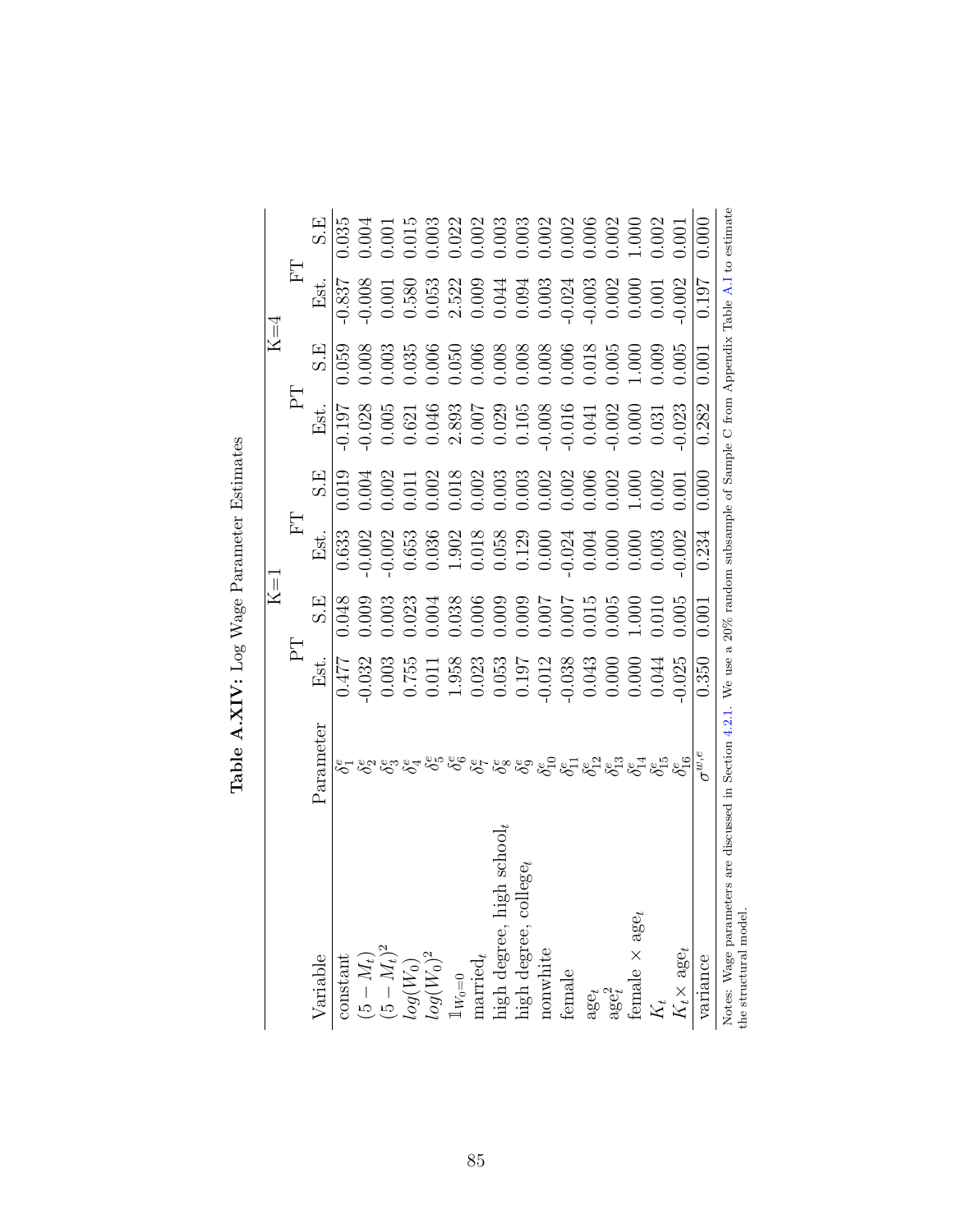|                                                |                                                                                                                                                                                                                                                                                                                                     |                                                                                                               |                                                                                                                                            | $\rm K$ =1                                                                                                                                       |                                                                                                                                                                                                                                                                                                     |                                                                                                                                                                                                                                                                                                       |                                                                                                                       | $\rm K\!\!=\!\!4$                                                                                                                                                                                                                                                     |                                                                                                                                                                                                                                                                                                             |
|------------------------------------------------|-------------------------------------------------------------------------------------------------------------------------------------------------------------------------------------------------------------------------------------------------------------------------------------------------------------------------------------|---------------------------------------------------------------------------------------------------------------|--------------------------------------------------------------------------------------------------------------------------------------------|--------------------------------------------------------------------------------------------------------------------------------------------------|-----------------------------------------------------------------------------------------------------------------------------------------------------------------------------------------------------------------------------------------------------------------------------------------------------|-------------------------------------------------------------------------------------------------------------------------------------------------------------------------------------------------------------------------------------------------------------------------------------------------------|-----------------------------------------------------------------------------------------------------------------------|-----------------------------------------------------------------------------------------------------------------------------------------------------------------------------------------------------------------------------------------------------------------------|-------------------------------------------------------------------------------------------------------------------------------------------------------------------------------------------------------------------------------------------------------------------------------------------------------------|
|                                                |                                                                                                                                                                                                                                                                                                                                     | Rx                                                                                                            |                                                                                                                                            | Psychotherapy                                                                                                                                    |                                                                                                                                                                                                                                                                                                     | Rx                                                                                                                                                                                                                                                                                                    |                                                                                                                       | Psychotherapy                                                                                                                                                                                                                                                         |                                                                                                                                                                                                                                                                                                             |
| Variable                                       | Parameter                                                                                                                                                                                                                                                                                                                           | Est.                                                                                                          | S.E                                                                                                                                        | Est.                                                                                                                                             | S.E                                                                                                                                                                                                                                                                                                 | Est.                                                                                                                                                                                                                                                                                                  | S.E                                                                                                                   | Est.                                                                                                                                                                                                                                                                  | S.E                                                                                                                                                                                                                                                                                                         |
| onstant<br>Non-zero Price c                    |                                                                                                                                                                                                                                                                                                                                     | 4.062                                                                                                         | 0.709                                                                                                                                      | $-0.680$                                                                                                                                         |                                                                                                                                                                                                                                                                                                     | 3.519                                                                                                                                                                                                                                                                                                 | 0.829                                                                                                                 | $-0.803$                                                                                                                                                                                                                                                              |                                                                                                                                                                                                                                                                                                             |
| female                                         |                                                                                                                                                                                                                                                                                                                                     | $-0.052$                                                                                                      | 0.109                                                                                                                                      | 0.165                                                                                                                                            |                                                                                                                                                                                                                                                                                                     | $-0.061$                                                                                                                                                                                                                                                                                              | 0.112                                                                                                                 | 0.161                                                                                                                                                                                                                                                                 | 0.422<br>0.168                                                                                                                                                                                                                                                                                              |
| $\mathrm{age}_{t}$                             |                                                                                                                                                                                                                                                                                                                                     | $-0.069$                                                                                                      |                                                                                                                                            |                                                                                                                                                  |                                                                                                                                                                                                                                                                                                     |                                                                                                                                                                                                                                                                                                       |                                                                                                                       | $-0.055$                                                                                                                                                                                                                                                              |                                                                                                                                                                                                                                                                                                             |
| nonwhite                                       |                                                                                                                                                                                                                                                                                                                                     |                                                                                                               |                                                                                                                                            |                                                                                                                                                  |                                                                                                                                                                                                                                                                                                     |                                                                                                                                                                                                                                                                                                       |                                                                                                                       |                                                                                                                                                                                                                                                                       |                                                                                                                                                                                                                                                                                                             |
| high degree, high $\mathrm{school}_t$          |                                                                                                                                                                                                                                                                                                                                     |                                                                                                               |                                                                                                                                            |                                                                                                                                                  |                                                                                                                                                                                                                                                                                                     |                                                                                                                                                                                                                                                                                                       |                                                                                                                       |                                                                                                                                                                                                                                                                       |                                                                                                                                                                                                                                                                                                             |
| high degree, $\text{collect}_{t}$              | הלי לבי לבי לבי לבי לבי לבי לבי לבי                                                                                                                                                                                                                                                                                                 | $\begin{array}{r} -0.462 \\ -0.217 \\ 0.948 \\ -0.165 \\ -0.119 \\ -0.119 \\ -0.047 \\ -0.007 \\ \end{array}$ | $\begin{array}{l} 0.076 \\ 0.115 \\ 0.111 \\ 0.219 \\ 0.128 \\ 0.651 \\ 0.655 \\ 0.051 \\ 0.051 \\ 0.050 \\ 0.050 \\ 0.056 \\ \end{array}$ | $\begin{array}{c} -0.117 \\ -0.209 \\ 0.372 \\ 1.051 \\ 1.030 \end{array}$                                                                       | $\begin{array}{l} 0.591 \\ 0.162 \\ 0.114 \\ 0.184 \\ 0.211 \\ 0.354 \\ 0.050 \\ 0.050 \\ 0.050 \\ 0.050 \\ 0.055 \\ 0.055 \\ 0.055 \\ \end{array}$                                                                                                                                                 | $\begin{array}{c} -0.080 \\ -0.442 \\ 0.205 \\ 0.303 \\ 0.952 \\ -0.218 \\ 0.088 \\ -0.084 \\ 0.065 \\ 0.077 \\ 0.006 \\ 0.077 \\ 0.007 \\ 0.007 \\ 0.007 \\ 0.008 \\ 0.007 \\ 0.008 \\ 0.007 \\ 0.008 \\ 0.0008 \\ 0.0008 \\ 0.0008 \\ 0.0008 \\ 0.0008 \\ 0.0008 \\ 0.0008 \\ 0.0008 \\ 0.0008 \\ $ | $\begin{array}{c} 0.083 \\ 0.119 \\ 0.113 \\ 0.221 \\ 0.133 \\ 0.058 \\ 0.791 \\ 0.785 \\ 0.058 \\ 0.058 \end{array}$ | $-0.208$<br>$0.365$<br>$0.992$<br>$0.375$<br>$0.008$                                                                                                                                                                                                                  | $\begin{array}{l} 0.096\\ 0.204\\ 0.216\\ 0.266\\ 0.215\\ 0.043\\ 0.045\\ 0.046\\ 0.046\\ 0.051\\ 0.051\\ 0.051\\ 0.051\\ 0.051\\ 0.051\\ 0.051\\ 0.051\\ 0.051\\ 0.051\\ 0.051\\ 0.051\\ 0.051\\ 0.052\\ 0.053\\ 0.053\\ 0.054\\ 0.054\\ 0.055\\ 0.055\\ 0.055\\ 0.$                                       |
| $msa_t$                                        |                                                                                                                                                                                                                                                                                                                                     |                                                                                                               |                                                                                                                                            |                                                                                                                                                  |                                                                                                                                                                                                                                                                                                     |                                                                                                                                                                                                                                                                                                       |                                                                                                                       |                                                                                                                                                                                                                                                                       |                                                                                                                                                                                                                                                                                                             |
| $y$ ear $_t$                                   |                                                                                                                                                                                                                                                                                                                                     |                                                                                                               |                                                                                                                                            |                                                                                                                                                  |                                                                                                                                                                                                                                                                                                     |                                                                                                                                                                                                                                                                                                       |                                                                                                                       |                                                                                                                                                                                                                                                                       |                                                                                                                                                                                                                                                                                                             |
| pub. ins.                                      |                                                                                                                                                                                                                                                                                                                                     |                                                                                                               |                                                                                                                                            | $\begin{array}{c} 0.027 \\ -0.714 \\ 0.952 \\ -0.069 \end{array}$                                                                                |                                                                                                                                                                                                                                                                                                     |                                                                                                                                                                                                                                                                                                       |                                                                                                                       | $-0.739$                                                                                                                                                                                                                                                              |                                                                                                                                                                                                                                                                                                             |
| priv. $ins.t$                                  |                                                                                                                                                                                                                                                                                                                                     |                                                                                                               |                                                                                                                                            |                                                                                                                                                  |                                                                                                                                                                                                                                                                                                     |                                                                                                                                                                                                                                                                                                       |                                                                                                                       | 0.622                                                                                                                                                                                                                                                                 |                                                                                                                                                                                                                                                                                                             |
| pub. ins. $_t \times \text{year}_t$            |                                                                                                                                                                                                                                                                                                                                     |                                                                                                               |                                                                                                                                            |                                                                                                                                                  |                                                                                                                                                                                                                                                                                                     |                                                                                                                                                                                                                                                                                                       |                                                                                                                       | $-0.049$                                                                                                                                                                                                                                                              |                                                                                                                                                                                                                                                                                                             |
| priv. ins. $_{t} \times$ year,                 | $\zeta_1^x$                                                                                                                                                                                                                                                                                                                         |                                                                                                               |                                                                                                                                            | 0.026                                                                                                                                            |                                                                                                                                                                                                                                                                                                     |                                                                                                                                                                                                                                                                                                       | 0.062                                                                                                                 | 0.044                                                                                                                                                                                                                                                                 |                                                                                                                                                                                                                                                                                                             |
| Log(Price)                                     |                                                                                                                                                                                                                                                                                                                                     |                                                                                                               |                                                                                                                                            |                                                                                                                                                  |                                                                                                                                                                                                                                                                                                     |                                                                                                                                                                                                                                                                                                       |                                                                                                                       |                                                                                                                                                                                                                                                                       |                                                                                                                                                                                                                                                                                                             |
| $\mbox{constant}$                              |                                                                                                                                                                                                                                                                                                                                     |                                                                                                               |                                                                                                                                            |                                                                                                                                                  |                                                                                                                                                                                                                                                                                                     |                                                                                                                                                                                                                                                                                                       | 0.200<br>0.049                                                                                                        |                                                                                                                                                                                                                                                                       |                                                                                                                                                                                                                                                                                                             |
| female                                         |                                                                                                                                                                                                                                                                                                                                     | $5.204$<br>$-0.059$<br>$-0.016$<br>$-0.016$                                                                   | 0.193<br>0.049                                                                                                                             |                                                                                                                                                  |                                                                                                                                                                                                                                                                                                     |                                                                                                                                                                                                                                                                                                       |                                                                                                                       |                                                                                                                                                                                                                                                                       |                                                                                                                                                                                                                                                                                                             |
| $\mathrm{age}_{t}$                             |                                                                                                                                                                                                                                                                                                                                     |                                                                                                               | $0.030$<br>$0.064$                                                                                                                         |                                                                                                                                                  |                                                                                                                                                                                                                                                                                                     |                                                                                                                                                                                                                                                                                                       | $0.031$<br>$0.065$                                                                                                    |                                                                                                                                                                                                                                                                       |                                                                                                                                                                                                                                                                                                             |
| nonwhite                                       |                                                                                                                                                                                                                                                                                                                                     |                                                                                                               |                                                                                                                                            |                                                                                                                                                  |                                                                                                                                                                                                                                                                                                     |                                                                                                                                                                                                                                                                                                       |                                                                                                                       |                                                                                                                                                                                                                                                                       |                                                                                                                                                                                                                                                                                                             |
| high degree, high $\mathrm{school}_t$          |                                                                                                                                                                                                                                                                                                                                     |                                                                                                               |                                                                                                                                            |                                                                                                                                                  |                                                                                                                                                                                                                                                                                                     |                                                                                                                                                                                                                                                                                                       |                                                                                                                       |                                                                                                                                                                                                                                                                       |                                                                                                                                                                                                                                                                                                             |
| high degree, $\text{college}_t$                | $\forall x \in \{1,2,3\} \cup \{1,4\} \cup \{1,4\} \cup \{1,4\} \cup \{1,4\} \cup \{1,4\} \cup \{1,4\} \cup \{1,4\} \cup \{1,4\} \cup \{1,4\} \cup \{1,4\} \cup \{1,4\} \cup \{1,4\} \cup \{1,4\} \cup \{1,4\} \cup \{1,4\} \cup \{1,4\} \cup \{1,4\} \cup \{1,4\} \cup \{1,4\} \cup \{1,4\} \cup \{1,4\} \cup \{1,4\} \cup \{1,4\$ | $\begin{array}{c} 0.116 \\ 0.199 \\ 0.043 \\ -0.055 \\ \end{array}$                                           | $\begin{array}{l} 71000 \\ 0.076 \\ 0.016 \\ 0.016 \\ 0.016 \\ 0.187 \\ 781 \\ 0.016 \\ 7 \end{array}$                                     | $\begin{array}{l} 4.537 \\ 0.020 \\ -0.112 \\ 0.075 \\ -0.218 \\ 0.075 \\ -0.030 \\ -0.002 \\ 0.002 \\ -0.003 \\ 0.001 \\ -0.001 \\ \end{array}$ | $\begin{array}{l} 0.700 \\ 0.141 \\ 0.093 \\ 0.192 \\ 0.192 \\ 0.209 \\ 0.176 \\ 0.060 \\ 0.607 \\ 0.603 \\ 0.603 \\ 0.603 \\ 0.608 \\ 0.608 \\ 0.608 \\ 0.608 \\ 0.608 \\ 0.608 \\ 0.608 \\ 0.608 \\ 0.608 \\ 0.608 \\ 0.608 \\ 0.608 \\ 0.608 \\ 0.608 \\ 0.608 \\ 0.608 \\ 0.608 \\ 0.608 \\ 0.$ | $\begin{array}{l} 5.620 \\ -0.034 \\ -0.051 \\ -0.177 \\ 0.200 \\ -0.177 \\ 0.033 \\ -0.050 \\ -0.050 \\ -0.050 \\ -0.050 \\ -0.085 \\ \end{array}$                                                                                                                                                   | $\begin{array}{l} 71000 \\ 0.055 \\ 0.016 \\ 0.016 \\ 0.016 \\ 0.016 \\ 0.016 \\ 0.017 \\ \end{array}$                | $\begin{array}{l} 4.594\\ 0.042\\ 0.114\\ 0.040\\ 0.123\\ 0.046\\ 0.05\\ 0.001\\ 0.043\\ 0.001\\ 0.000\\ 0.001\\ 0.001\\ 0.001\\ 0.015\\ 0.015\\ 0.015\\ 0.019\\ 0.019\\ 0.019\\ 0.019\\ 0.019\\ 0.019\\ 0.019\\ 0.019\\ 0.019\\ 0.019\\ 0.019\\ 0.019\\ 0.019\\ 0.0$ | $\begin{array}{l} 0.722 \\ 0.142 \\ 0.095 \\ 0.195 \\ 0.195 \\ 0.192 \\ 0.20 \\ 0.63 \\ 0.63 \\ 0.67 \\ 0.07 \\ 0.00 \\ 0.00 \\ 0.00 \\ 0.00 \\ 0.00 \\ 0.00 \\ 0.00 \\ 0.00 \\ 0.00 \\ 0.00 \\ 0.00 \\ 0.00 \\ 0.00 \\ 0.00 \\ 0.00 \\ 0.00 \\ 0.00 \\ 0.00 \\ 0.00 \\ 0.00 \\ 0.00 \\ 0.00 \\ 0.00 \\ 0.$ |
| $\mathrm{msa}_t$                               |                                                                                                                                                                                                                                                                                                                                     |                                                                                                               |                                                                                                                                            |                                                                                                                                                  |                                                                                                                                                                                                                                                                                                     |                                                                                                                                                                                                                                                                                                       |                                                                                                                       |                                                                                                                                                                                                                                                                       |                                                                                                                                                                                                                                                                                                             |
| year $_t$                                      |                                                                                                                                                                                                                                                                                                                                     |                                                                                                               |                                                                                                                                            |                                                                                                                                                  |                                                                                                                                                                                                                                                                                                     |                                                                                                                                                                                                                                                                                                       |                                                                                                                       |                                                                                                                                                                                                                                                                       |                                                                                                                                                                                                                                                                                                             |
| pub. ins.                                      |                                                                                                                                                                                                                                                                                                                                     |                                                                                                               |                                                                                                                                            |                                                                                                                                                  |                                                                                                                                                                                                                                                                                                     |                                                                                                                                                                                                                                                                                                       |                                                                                                                       |                                                                                                                                                                                                                                                                       |                                                                                                                                                                                                                                                                                                             |
| priv. $ins_t$                                  |                                                                                                                                                                                                                                                                                                                                     |                                                                                                               |                                                                                                                                            |                                                                                                                                                  |                                                                                                                                                                                                                                                                                                     |                                                                                                                                                                                                                                                                                                       |                                                                                                                       |                                                                                                                                                                                                                                                                       |                                                                                                                                                                                                                                                                                                             |
| pub. ins. $_{t} \times$ year,                  |                                                                                                                                                                                                                                                                                                                                     | $-0.900$<br>$-0.078$                                                                                          |                                                                                                                                            |                                                                                                                                                  |                                                                                                                                                                                                                                                                                                     |                                                                                                                                                                                                                                                                                                       |                                                                                                                       |                                                                                                                                                                                                                                                                       |                                                                                                                                                                                                                                                                                                             |
| $y$ ear $_t$<br>priv. ins. $_t \times$         |                                                                                                                                                                                                                                                                                                                                     | 0.048                                                                                                         | 0.017                                                                                                                                      | 0.016                                                                                                                                            | 0.068                                                                                                                                                                                                                                                                                               | 0.042                                                                                                                                                                                                                                                                                                 | 710(                                                                                                                  |                                                                                                                                                                                                                                                                       |                                                                                                                                                                                                                                                                                                             |
| variance                                       | $\sigma^{p,\overline{x}}$                                                                                                                                                                                                                                                                                                           | .445                                                                                                          | 0.018                                                                                                                                      | .243                                                                                                                                             | 0.048                                                                                                                                                                                                                                                                                               | 1423                                                                                                                                                                                                                                                                                                  |                                                                                                                       | .239                                                                                                                                                                                                                                                                  | 1.048                                                                                                                                                                                                                                                                                                       |
| Notes: Price parameters a<br>structural model. | e discussed in Section 4.2.1. We use a 20% random subsample of Sample C from Appendix Table A.I to estimate the                                                                                                                                                                                                                     |                                                                                                               |                                                                                                                                            |                                                                                                                                                  |                                                                                                                                                                                                                                                                                                     |                                                                                                                                                                                                                                                                                                       |                                                                                                                       |                                                                                                                                                                                                                                                                       |                                                                                                                                                                                                                                                                                                             |

Table A.XV: Price Parameter Estimates Table A.XV: Price Parameter Estimates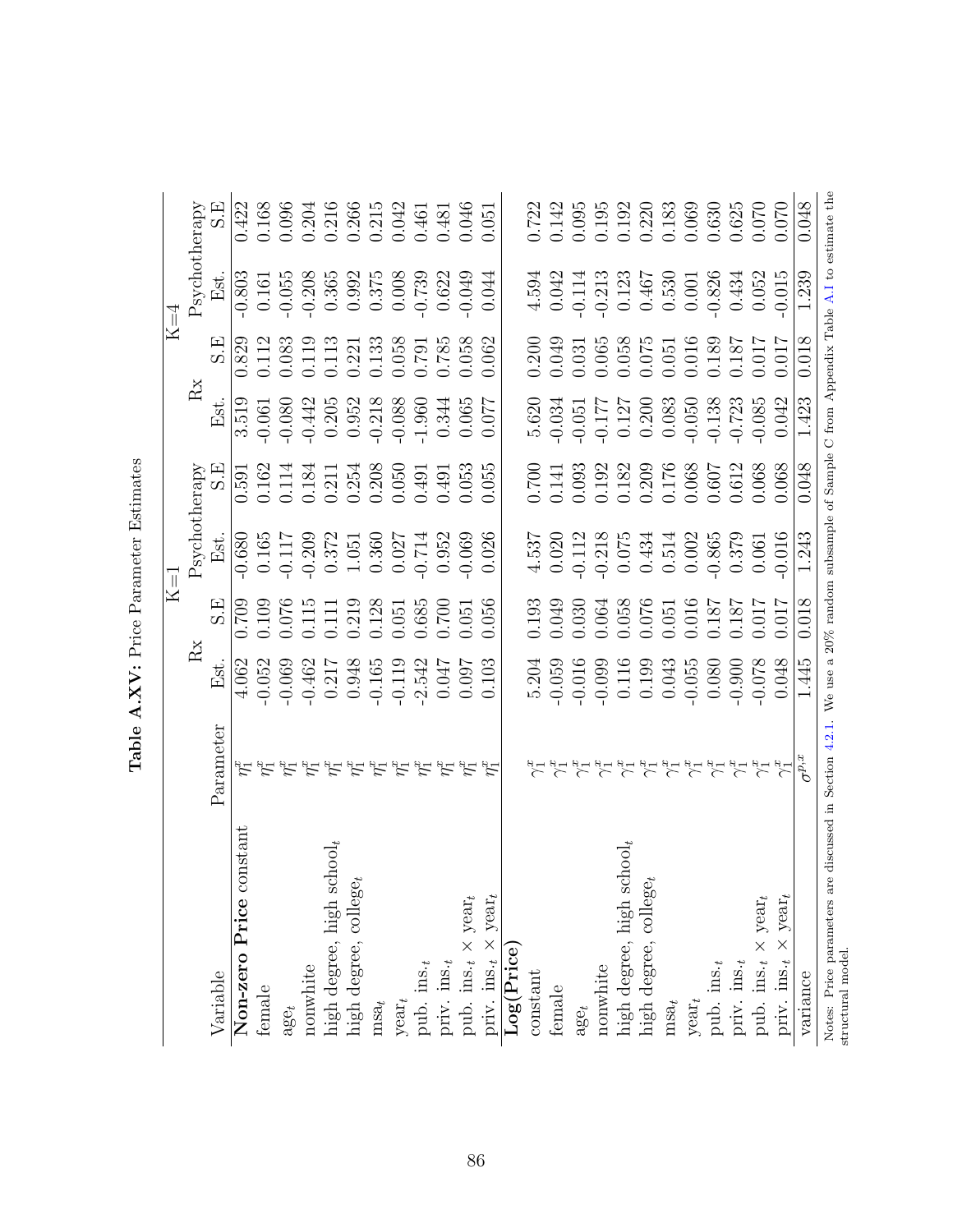|                           |              | $K=1$    |       | $K=4$    |       |
|---------------------------|--------------|----------|-------|----------|-------|
| Variable                  | Parameter    | Est.     | S.E   | Est.     | S.E   |
| $(5-M_{T+1})$             | $\chi_{0,0}$ | $-0.194$ | 1.385 | $-1.636$ | 1.269 |
| $\times$ age <sub>t</sub> | $\chi_{0,1}$ | $-0.227$ | 1.657 | 1.023    | 1.465 |
| $\times$ age <sup>2</sup> | $\chi_{0,2}$ | 0.064    | 0.486 | $-0.309$ | 0.435 |
| $(5-M_{T+1})^2$           | $\chi_{1,0}$ | $-0.515$ | 0.427 | $-0.555$ | 0.370 |
| $\times$ age <sub>t</sub> | $\chi_{1,1}$ | $-0.269$ | 0.545 | $-0.562$ | 0.453 |
| $\times$ age <sup>2</sup> | $\chi_{1,1}$ | 0.055    | 0.158 | 0.143    | 0.132 |
| $K_{T+1}$                 | $\chi_{2,0}$ | 12.733   | 0.557 | 5.665    | 0.488 |
| $\times$ age <sub>t</sub> | $\chi_{2,1}$ | 0.439    | 0.608 | 0.810    | 0.646 |
| $\times$ age <sup>2</sup> | $\chi_{2,2}$ | $-1.909$ | 0.197 | $-1.316$ | 0.221 |
| $c_T$                     | $\chi_3$     | 0.892    | 0.129 | 0.853    | 0.147 |
| $r_T$                     | $\chi_4$     | 0.476    | 0.200 | 0.360    | 0.225 |

Table A.XVI: Terminal Value Function Parameter Estimates

Notes: The terminal value function is discussed in Section [4.2.5.](#page-24-0) We use a  $20\%$ random subsample of Sample C from Appendix Table [A.I](#page-65-0) to estimate the structural model.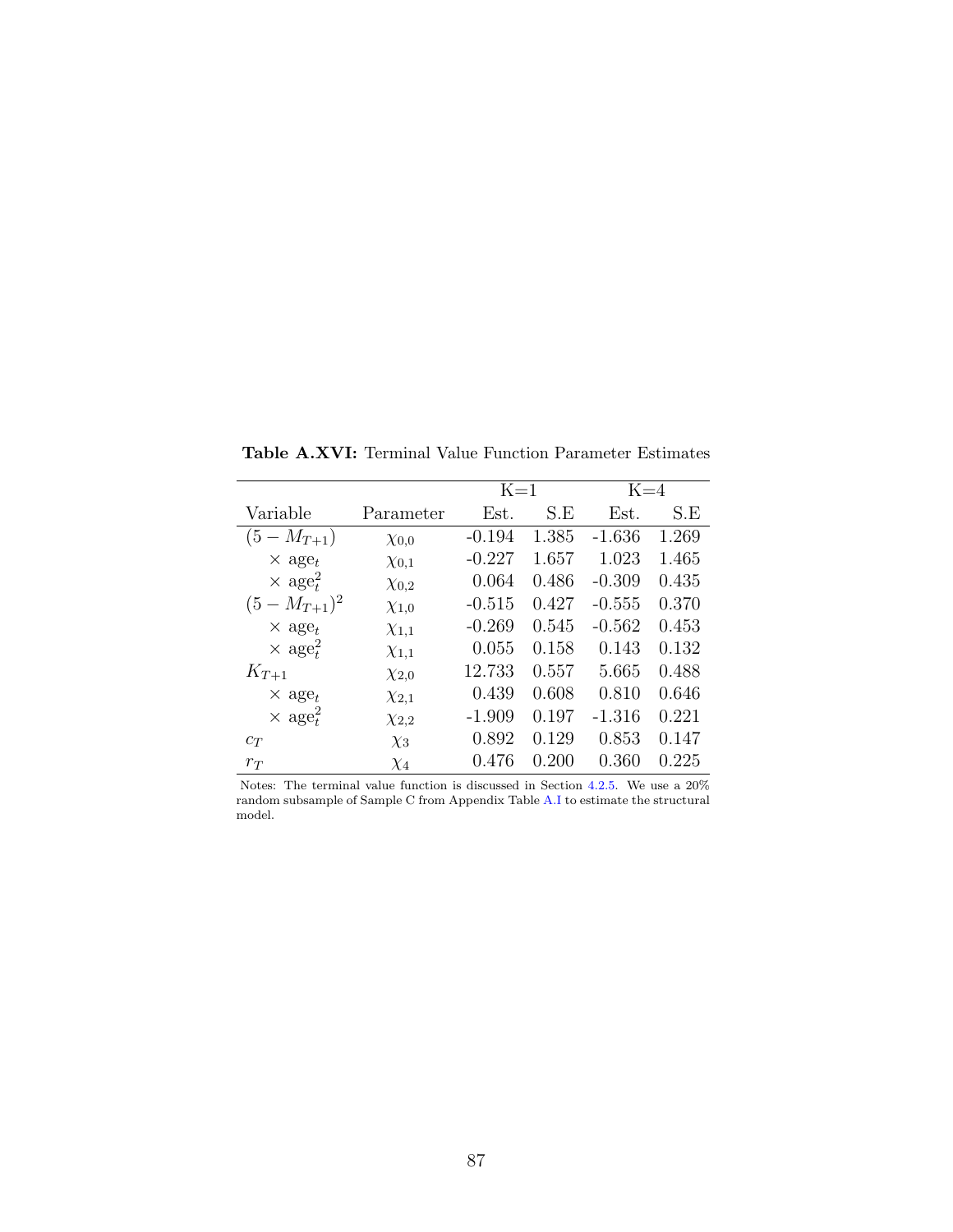|                             | Est. Sample | $\overline{\text{Sim}, K=1}$ |           | $Sim, K=4$ |                |
|-----------------------------|-------------|------------------------------|-----------|------------|----------------|
| Variable                    | Mean        | Mean                         | S.E.      | Mean       | $\mathbf{S.E}$ |
| Treatment                   |             |                              |           |            |                |
| Any Psychotherapy           | 0.020       | 0.017                        | 0.000     | 0.019      | 0.000          |
| if $c_{t-1} = 1$            | 0.519       | 0.428                        | 0.003     | 0.477      | 0.003          |
| if $r_{t-1} = 1$            | 0.192       | 0.157                        | 0.001     | 0.177      | 0.002          |
| if $M_{t-1} = 5$            | 0.003       | 0.008                        | 0.000     | 0.006      | 0.000          |
| if $M_{t-1} = 4$            | 0.009       | 0.013                        | 0.000     | 0.012      | 0.000          |
| if $M_{t-1} = 3$            | 0.026       | 0.023                        | 0.000     | 0.027      | 0.000          |
| if $M_{t-1} = 2$            | 0.110       | 0.052                        | 0.001     | 0.079      | 0.001          |
| if $M_{t-1} = 1$            | 0.197       | 0.098                        | 0.001     | 0.122      | 0.003          |
| Share with $p_t^c = 0$      | 0.509       | 0.475                        | 0.003     | 0.509      | 0.004          |
| $p_t^c = 0 \vert p_t^c > 0$ | 346.384     | 346.691                      | 4.999     | 357.789    | 6.087          |
| $D_t M_t=1$                 | 0.348       | 0.432                        | 0.005     | 0.428      | 0.004          |
| Any Rx                      | 0.073       | 0.071                        | 0.000     | 0.072      | 0.000          |
| if $c_{t-1} = 1$            | 0.699       | 0.641                        | 0.004     | 0.664      | 0.003          |
| if $r_{t-1} = 1$            | 0.729       | 0.691                        | $0.001\,$ | 0.705      | 0.002          |
| if $M_{t-1} = 5$            | 0.023       | 0.046                        | 0.000     | 0.037      | 0.000          |
| if $M_{t-1} = 4$            | 0.050       | 0.061                        | 0.000     | 0.056      | 0.000          |
| if $M_{t-1} = 3$            | 0.104       | 0.089                        | 0.001     | 0.092      | 0.001          |
| if $M_{t-1} = 2$            | 0.296       | 0.159                        | 0.001     | 0.221      | 0.002          |
| if $M_{t-1} = 1$            | 0.467       | 0.225                        | 0.003     | 0.322      | 0.003          |
| Share with $p_t^r = 0$      | 0.105       | 0.096                        | 0.001     | 0.108      | 0.001          |
| $p_t^c = 0 \vert p_t^r > 0$ | 190.077     | 193.235                      | 1.394     | 195.062    | 1.380          |
| Employment                  |             |                              |           |            |                |
| PT                          | 0.163       | 0.165                        | 0.000     | 0.165      | 0.001          |
| if $PT_{t-1} = 1$           | 0.890       | 0.845                        | 0.001     | 0.860      | 0.001          |
| if $FT_{t-1} = 1$           | 0.008       | 0.006                        | 0.000     | 0.012      | 0.000          |
| if $M_{t-1} = 5$            | 0.160       | 0.167                        | 0.001     | 0.168      | 0.001          |
| if $M_{t-1} = 4$            | 0.168       | 0.166                        | 0.001     | 0.168      | 0.001          |
| if $M_{t-1} = 3$            | 0.169       | 0.168                        | 0.001     | 0.169      | 0.001          |
| if $M_{t-1} = 2$            | 0.147       | 0.153                        | 0.001     | 0.135      | 0.001          |
| if $M_{t-1} = 1$            | 0.105       | 0.112                        | 0.002     | 0.076      | 0.002          |
| Mean: $W_t^1$               | 20.436      | 20.109                       | 0.032     | 20.344     | 0.044          |
| SD: $W_t^1$                 | 16.994      | 16.511                       | 0.065     | 16.862     | 0.072          |
| FT                          | 0.602       | 0.594                        | 0.001     | 0.605      | 0.001          |
| if $PT_{t-1} = 1$           | 0.040       | 0.017                        | 0.000     | 0.048      | 0.000          |
| if $FT_{t-1} = 1$           | 0.959       | 0.934                        | 0.000     | 0.944      | 0.000          |
| if $M_{t-1} = 5$            | 0.672       | 0.648                        | 0.001     | 0.671      | 0.001          |
| if $M_{t-1} = 4$            | 0.644       | 0.620                        | 0.001     | 0.637      | 0.001          |
| if $M_{t-1} = 3$            | 0.540       | 0.546                        | 0.001     | 0.553      | 0.001          |
| if $M_{t-1} = 2$            | 0.302       | 0.414                        | 0.002     | 0.350      | 0.002          |
| if $M_{t-1} = 1$            | $0.139\,$   | 0.279                        | 0.003     | 0.156      | 0.002          |
| Mean: $W_t^0$               | 24.163      | 23.963                       | 0.014     | 24.221     | 0.016          |
| SD: $W_t^0$                 | 15.513      | 16.205                       | 0.017     | 16.262     | 0.024          |
| Mental Health               |             |                              |           |            |                |
| $MH_t=5$                    | 0.376       | 0.379                        | 0.000     | 0.378      | 0.000          |
| $MH_t = 4$                  | 0.302       | 0.295                        | 0.000     | 0.297      | 0.000          |
| $MH_t=3$                    | 0.249       | 0.249                        | 0.000     | 0.250      | 0.000          |
| $MH_t = 2$                  | 0.059       | 0.061                        | 0.000     | 0.059      | 0.000          |
| $MH_t = 1$                  | 0.014       | 0.017                        | 0.000     | 0.015      | 0.000          |

Table A.XVII: Model Fit

Notes: The simulated data are constructed by sampling from the joint error distribution, permanent unobserved heterogeneity distribution, and estimated parameter covariance matrix 50 times for each individual, then forward simulating four periods from initial conditions. All moments are calculated over all four simulation periods.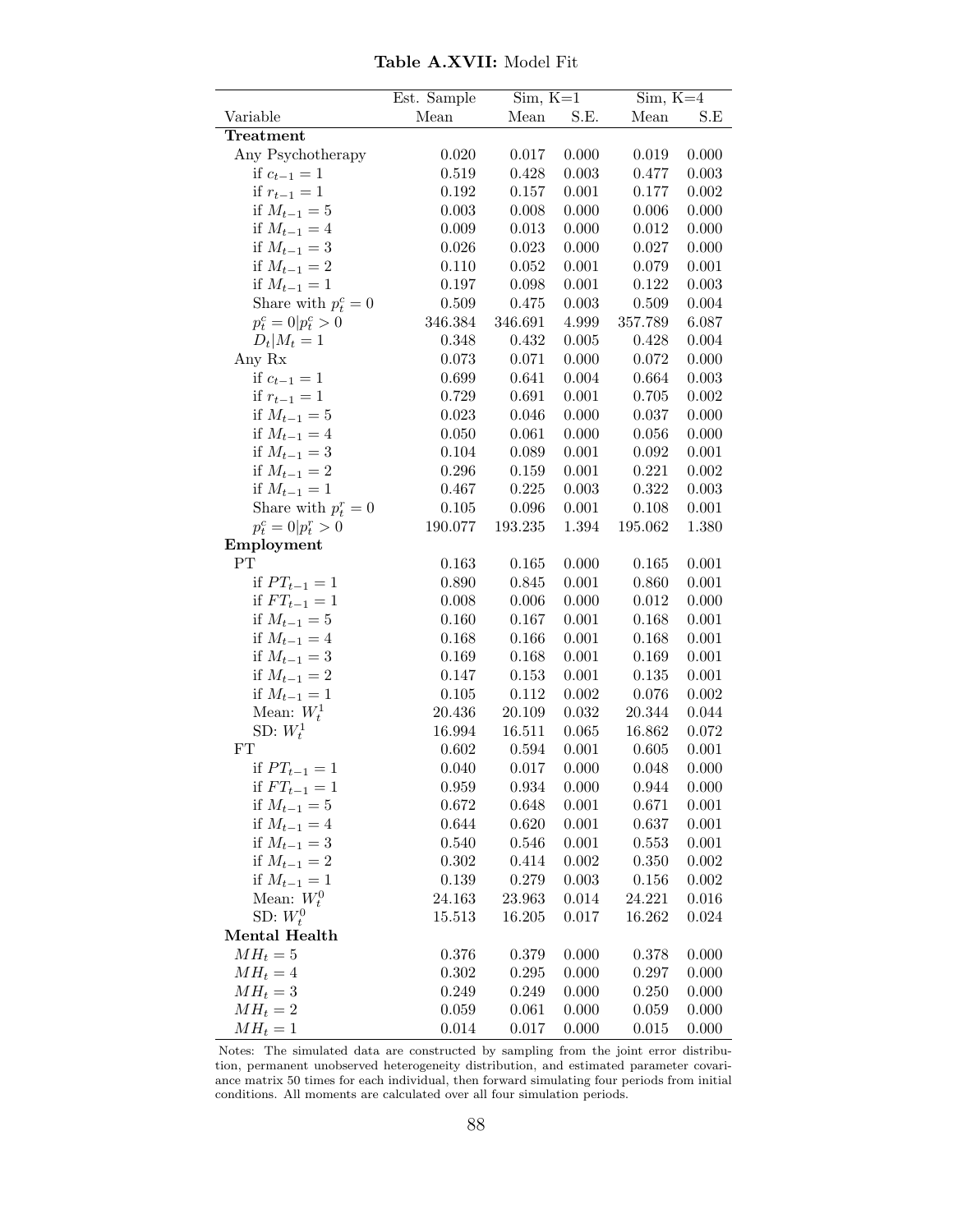

Figure A.II: Treatment and Mental Health Fit Over Female Lifecycle

Notes: The simulated data are constructed by sampling from the joint error distribution, permanent unobserved heterogeneity distribution, and estimated parameter covariance matrix 50 times for each individual, then forward simulating four periods from initial conditions. All moments are calculated over all four simulation periods.



Figure A.III: Treatment and Mental Health Fit Over Male Lifecycle

Notes: The simulated data are constructed by sampling from the joint error distribution, permanent unobserved heterogeneity distribution, and estimated parameter covariance matrix 50 times for each individual, then forward simulating four periods from initial conditions. All moments are calculated over all four simulation periods.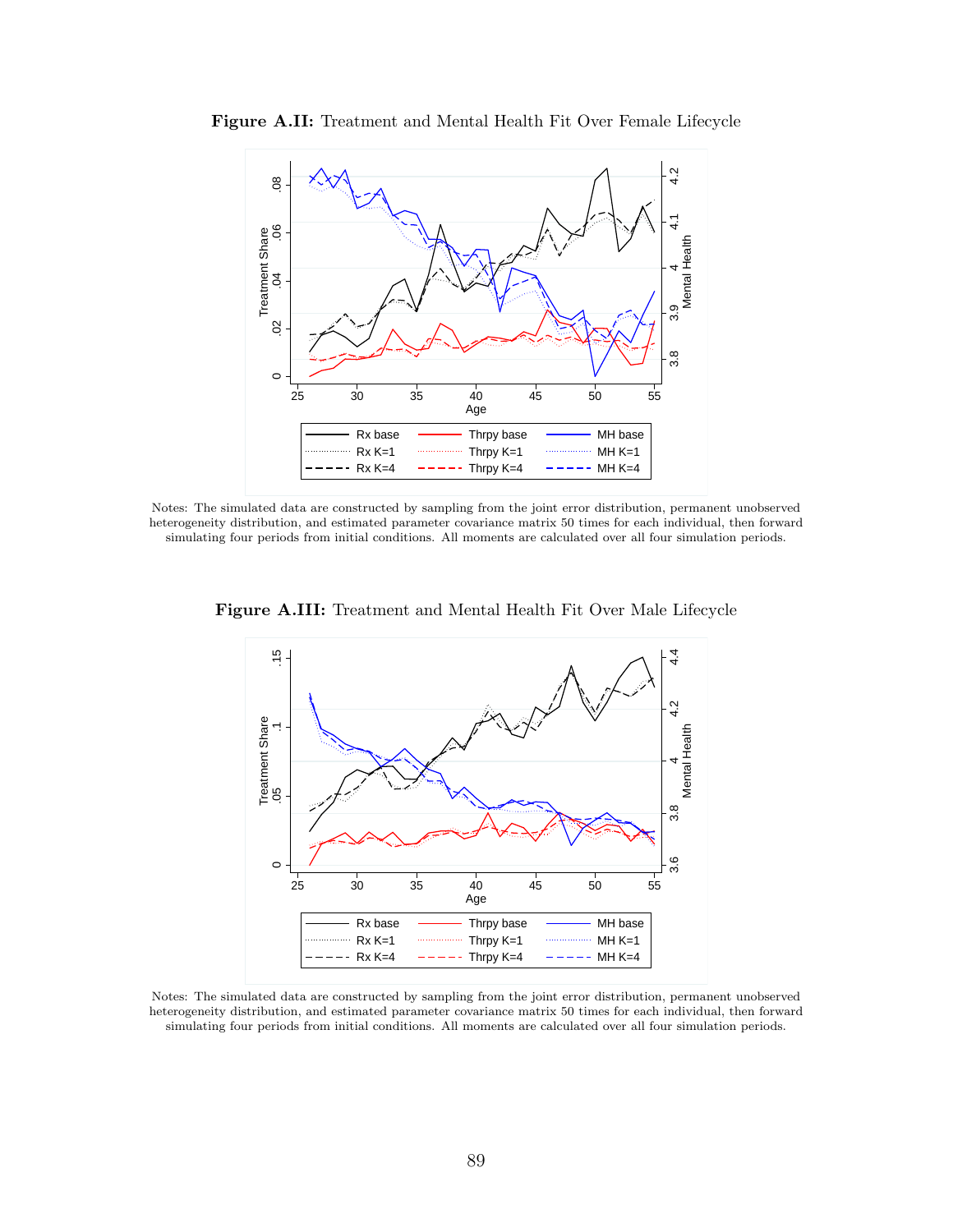

Figure A.IV: Employment and Wages over Female Lifecycle

Notes: The simulated data are constructed by sampling from the joint error distribution, permanent unobserved heterogeneity distribution, and estimated parameter covariance matrix 50 times for each individual, then forward simulating four periods from initial conditions. All moments are calculated over all four simulation periods.



Figure A.V: Employment and Wages over Male Lifecycle

Notes: The simulated data are constructed by sampling from the joint error distribution, permanent unobserved heterogeneity distribution, and estimated parameter covariance matrix 50 times for each individual, then forward simulating four periods from initial conditions. All moments are calculated over all four simulation periods.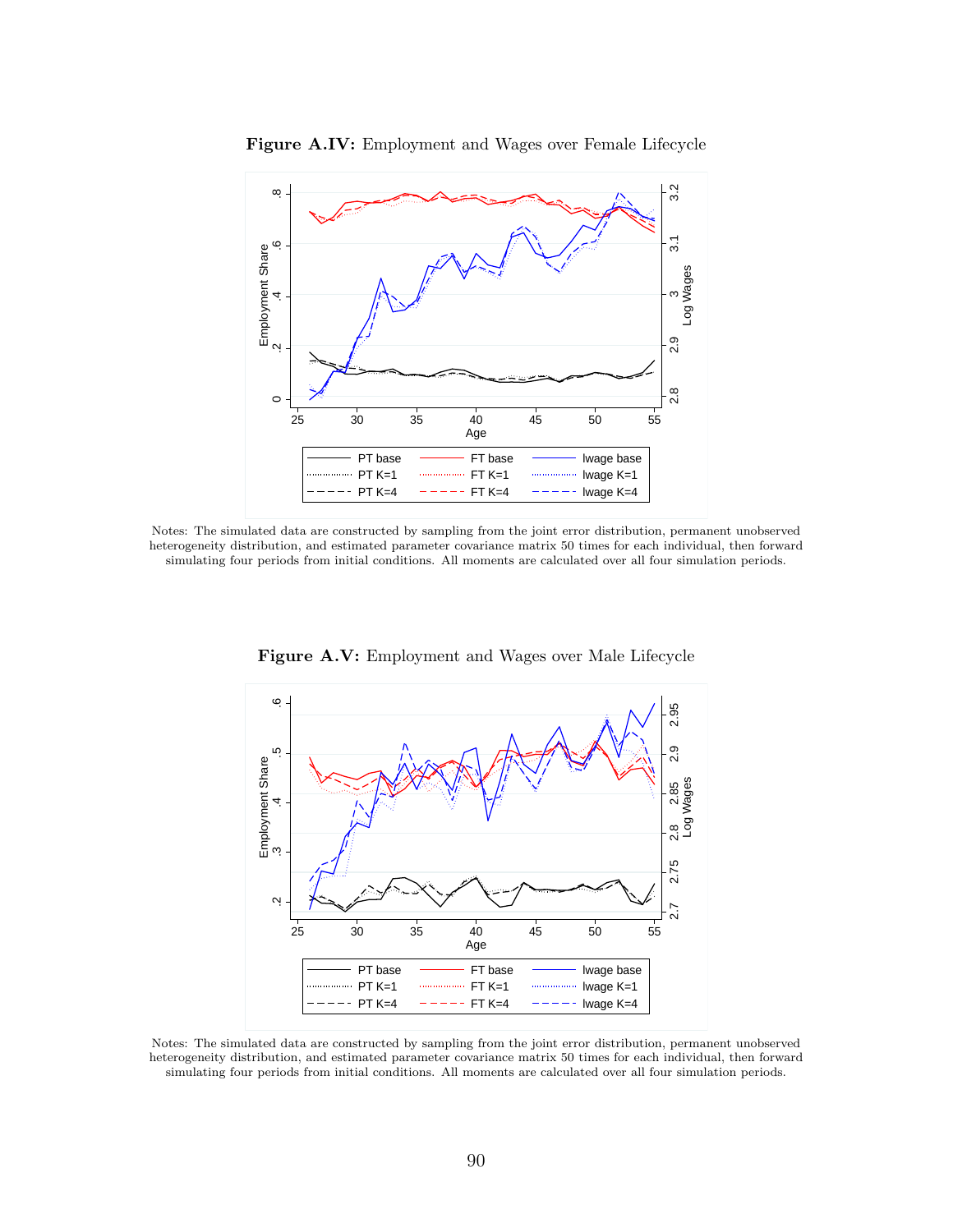|                                                                                                                                        |        | $\overline{\mathbb{I}}$ |                                                                                                    |        | $t = 2$            |                 |         | $t = 3$   |                |           | $t = 4$   |                |
|----------------------------------------------------------------------------------------------------------------------------------------|--------|-------------------------|----------------------------------------------------------------------------------------------------|--------|--------------------|-----------------|---------|-----------|----------------|-----------|-----------|----------------|
|                                                                                                                                        | Base   | $\sin$                  | ◁                                                                                                  | Base   | $\sin$             | ◁               | Base    | mig       | ◁<br>$\approx$ | Base      | mig       | ◁              |
| Women<br>Type 3,                                                                                                                       |        |                         |                                                                                                    |        |                    |                 |         |           |                |           |           |                |
| Psychotherapy                                                                                                                          | 0.018  | 1.000                   | 55.943                                                                                             | 0.014  | 0.113              |                 | 0.012   | 0.030     |                | 0.011     | 0.014     | 0.307          |
| Medication                                                                                                                             | 0.073  | 0.103                   | 0.405                                                                                              | 0.074  | 0.159              | 7.079<br>1.157  | 0.071   | 0.129     | 1.497<br>0.816 | 0.066     | 0.098     | 0.488          |
| Avg MH                                                                                                                                 | 4.115  | 4.115                   | 0.000                                                                                              | 4.065  | 4.318              | 0.062           | 4.028   | 4.205     | 0.044          | 4.003     | 4.116     | 0.028          |
| Working PT                                                                                                                             | 0.335  | 0.332                   | $-0.009$                                                                                           | 0.325  | 0.325              | $0.001\,$       | 0.309   | $\!0.311$ | 0.006          | 0.265     | 0.266     | 0.004          |
| Working FT                                                                                                                             | 0.627  | 0.619                   | $-0.013$                                                                                           | 0.649  | 0.644              | $-0.007$        | 0.648   | 0.646     | 0.004          | 0.588     | 0.586     | 0.003          |
| Avg Wage                                                                                                                               | 22.030 | 22.051                  | 0.001                                                                                              | 21.954 | 22.011             | 0.003           | 21.964  | 22.001    | 0.002          | 22.126    | 22.147    | 0.001          |
| Type 3, Men                                                                                                                            |        |                         |                                                                                                    |        |                    |                 |         |           |                |           |           |                |
| Psychotherapy                                                                                                                          | 0.007  | 1.000                   | 139.440                                                                                            | 0.007  | 0.075              | 0.674           | 0.006   | 0.014     | 1.235          | 0.007     | 0.008     |                |
| Medication                                                                                                                             | 0.029  | 0.042                   | 0.473                                                                                              | 0.030  | 0.074              | 1.480           | 0.031   | 0.055     | 0.795          | 0.033     | 0.045     | 0.146<br>0.353 |
| Avg MH                                                                                                                                 | 4.174  | 4.174                   | 0.000                                                                                              | 4.123  | 4.353              | 0.056           | 4.090   | 4.235     | 0.035          | 4.073     | 4.156     | 0.020          |
| Working PT                                                                                                                             | 0.098  | 0.098                   | 0.009                                                                                              | 0.094  | 0.096              | 0.021           | 0.093   | $0.095\,$ | 0.014          | 0.088     | 0.089     | 0.016          |
| Working FT                                                                                                                             | 0.877  | 0.870                   | $-0.008$                                                                                           | 0.892  | 0.890              | $-0.003$        | 0.885   | 0.883     | $-0.002$       | 0.816     | 0.815     | $-0.002$       |
| Avg Wage                                                                                                                               | 25.591 | 25.640                  | 0.002                                                                                              | 25.440 | 25.492             | 0.002           | 25.393  | 25.420    | 0.001          | 25.612    | 25.607    | 0.000          |
| $\rm{Women}$<br>Type $4,$                                                                                                              |        |                         |                                                                                                    |        |                    |                 |         |           |                |           |           |                |
| Psychotherapy                                                                                                                          | 0.001  | $1.000\,$               | 841.667                                                                                            | 0.001  | 0.015              |                 | 0.001   | 0.002     |                | 0.001     | 0.001     | 0.057          |
| Medication                                                                                                                             | 0.042  | 0.053                   | 0.284                                                                                              | 0.036  | 0.084              | 12.634<br>1.305 | 0.035   | 0.057     | 0.494<br>0.653 | 0.037     | 0.048     | 0.281          |
| Avg MH                                                                                                                                 | 4.173  | 4.173                   | 0.000                                                                                              | 4.107  | $4.345$<br>$0.274$ | 0.058           | 4.075   | 4.216     | 0.035          | 4.050     | 4.132     | 0.020          |
| Working PT                                                                                                                             | 0.254  | 0.238                   | $-0.060$                                                                                           | 0.279  |                    | $-0.019$        | 0.266   | 0.266     | 0.000          | 0.205     | 0.206     | 0.004          |
| Working FT                                                                                                                             | 0.370  | 0.348                   | $-0.060$                                                                                           | 0.424  | 0.416              | $-0.020$        | 0.430   | 0.425     | $-0.012$       | 0.356     | 0.354     | 0.005          |
| Avg Wage                                                                                                                               | 18.339 | .8.382                  | 0.002                                                                                              | 18.365 | 18.437             | 0.004           | 18.442  | 18.474    | 0.002          | 18.605    | 18.629    | 0.001          |
| Type 4, Men                                                                                                                            |        |                         |                                                                                                    |        |                    |                 |         |           |                |           |           |                |
| Psychotherapy                                                                                                                          | 0.001  | 1.000                   | 1029.000                                                                                           | 0.001  | 0.011              | 10.714          | 0.001   | 0.001     | 0.268          | 0.001     | 0.001     | $-0.091$       |
| Medication                                                                                                                             | 0.015  | 0.019                   | 0.307                                                                                              | 0.015  | 0.039              | 1.625           | 0.016   | 0.025     | 0.515          | 0.021     | 0.024     | 0.135          |
| Avg MH                                                                                                                                 | 4.152  | 4.152                   | 0.000                                                                                              | 4.126  | 4.348              | 0.054           | 4.111   | 4.235     | 0.030          | 4.103     | 4.172     | 0.017          |
| Working PT                                                                                                                             | 0.143  | 0.137                   | -0.047                                                                                             | 0.151  | 0.148              | $-0.018$        | 0.145   | 0.143     | $-0.009$       | 0.118     | $0.117\,$ | $-0.004$       |
| Working FT                                                                                                                             | 0.681  | 0.657                   | $-0.035$                                                                                           | 0.729  | 0.720              | $-0.012$        | $0.718$ | $0.714\,$ | $-0.006$       | $0.612\,$ | 0.609     | $-0.004$       |
| Avg Wage                                                                                                                               | 21.174 | 21.292                  | 0.006                                                                                              | 20.948 | 21.006             | 0.003           | 20.915  | 20.935    | 0.001          | 21.122    | 21.124    | 0.000          |
| Notes: We construct the simulated data by first using the estimated posterior unobserved type probabilities to simulate a type for     |        |                         |                                                                                                    |        |                    |                 |         |           |                |           |           |                |
| each individual in Sample C referenced in Table A.I. We then randomly select 2,500 individuals of each type. For this sample of 10,000 |        |                         |                                                                                                    |        |                    |                 |         |           |                |           |           |                |
| individuals, we sample from the joint error distribution and estimated parameter covariance matrix 50 times for each individual. We    |        |                         |                                                                                                    |        |                    |                 |         |           |                |           |           |                |
| then forward simulate four periods from the observed initial conditions. In this table, we compare choices and outcomes in each of     |        |                         |                                                                                                    |        |                    |                 |         |           |                |           |           |                |
| the four simulation periods for                                                                                                        |        |                         | Types 2 and 3, using the baseline model and an alternative model where individuals are assigned to |        |                    |                 |         |           |                |           |           |                |
| psychotherapy in period $t = 1$ .                                                                                                      |        |                         |                                                                                                    |        |                    |                 |         |           |                |           |           |                |

Table A.XVIII: Assigned Psychotherapy in First Period, Healthy Types Table A.XVIII: Assigned Psychotherapy in First Period, Healthy Types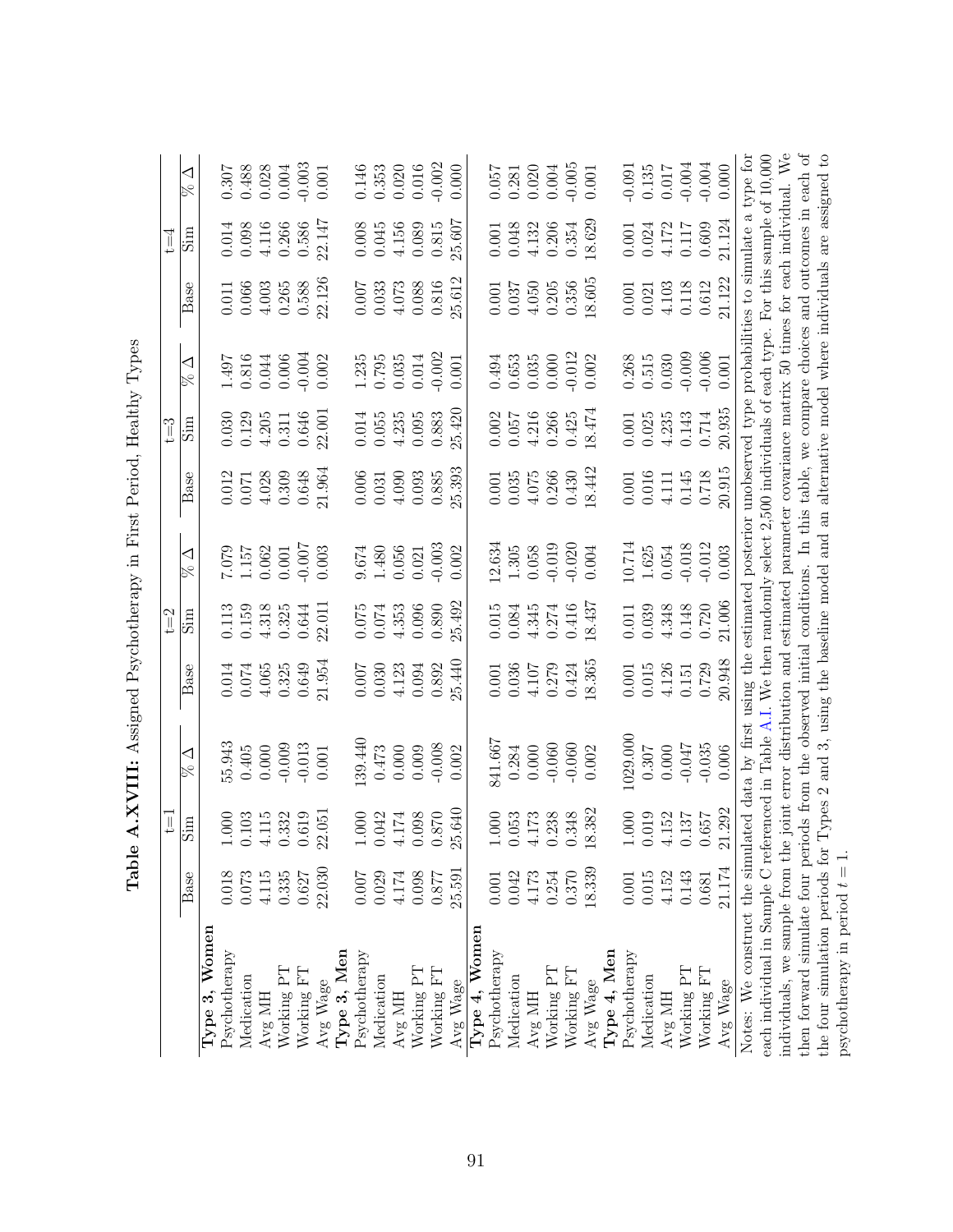|                                                                                                                                                                                                                                                                                                                                                                                                                                                                                                                                                                                                                                                                                                                                                             | Base      | Policy |               | Policy    | 2                       | Policy    | S                   | Policy | 4                         |
|-------------------------------------------------------------------------------------------------------------------------------------------------------------------------------------------------------------------------------------------------------------------------------------------------------------------------------------------------------------------------------------------------------------------------------------------------------------------------------------------------------------------------------------------------------------------------------------------------------------------------------------------------------------------------------------------------------------------------------------------------------------|-----------|--------|---------------|-----------|-------------------------|-----------|---------------------|--------|---------------------------|
|                                                                                                                                                                                                                                                                                                                                                                                                                                                                                                                                                                                                                                                                                                                                                             | Level     | Level  | $\%$ $\Delta$ | Level     | $\frac{\infty}{\infty}$ | Level     | $\frac{\Delta}{\%}$ | Level  | $\mathbb{Z}^{\mathbb{Z}}$ |
| Type 3, Women                                                                                                                                                                                                                                                                                                                                                                                                                                                                                                                                                                                                                                                                                                                                               |           |        |               |           |                         |           |                     |        |                           |
| Psychotherapy                                                                                                                                                                                                                                                                                                                                                                                                                                                                                                                                                                                                                                                                                                                                               | 0.014     | 0.014  | 0.023         | 0.023     | $0.701\,$               | 0.018     | 0.357               | 0.034  | 1.477                     |
| Medication                                                                                                                                                                                                                                                                                                                                                                                                                                                                                                                                                                                                                                                                                                                                                  | $0.071\,$ | 0.071  | 0.001         | 0.074     | 0.050                   | 0.072     | 0.021               | 0.079  | 0.108                     |
| Avg MH                                                                                                                                                                                                                                                                                                                                                                                                                                                                                                                                                                                                                                                                                                                                                      | 4.022     | 4.022  | 0.000         | 4.037     | 0.004                   | 4.024     | 0.001               | 4.047  | 0.006                     |
| Working PT                                                                                                                                                                                                                                                                                                                                                                                                                                                                                                                                                                                                                                                                                                                                                  | 0.308     | 0.308  | 0.000         | 0.309     | 0.001                   | 0.308     | 0.000               | 0.309  | 0.001                     |
| Working FT                                                                                                                                                                                                                                                                                                                                                                                                                                                                                                                                                                                                                                                                                                                                                  | 0.628     | 0.628  | 0.000         | 0.628     | 0.000                   | 0.628     | 0.001               | 0.628  | 0.000                     |
| Avg Wage                                                                                                                                                                                                                                                                                                                                                                                                                                                                                                                                                                                                                                                                                                                                                    | 22.015    | 22.015 | 0.000         | 22.019    | 0.000                   | 22.017    | 0.000               | 22.021 | 0.000                     |
| Type 3, Men                                                                                                                                                                                                                                                                                                                                                                                                                                                                                                                                                                                                                                                                                                                                                 |           |        |               |           |                         |           |                     |        |                           |
| Psychotherapy                                                                                                                                                                                                                                                                                                                                                                                                                                                                                                                                                                                                                                                                                                                                               | 0.007     | 0.007  | 0.022         | 0.013     | 1980                    | 0.009     | 0.381               | 0.019  | 1.725                     |
| Medication                                                                                                                                                                                                                                                                                                                                                                                                                                                                                                                                                                                                                                                                                                                                                  | 0.031     | 0.031  | 0.002         | 0.032     | 0.031                   | 0.031     | 0.014               | 0.033  | 0.063                     |
| Avg MH                                                                                                                                                                                                                                                                                                                                                                                                                                                                                                                                                                                                                                                                                                                                                      | 4.087     | 4.087  | 0.000         | 4.095     | 0.002                   | 4.088     | 0.000               | 4.101  | 0.003                     |
| Working PT                                                                                                                                                                                                                                                                                                                                                                                                                                                                                                                                                                                                                                                                                                                                                  | 0.093     | 0.093  | 0.000         | 0.093     | $-0.001$                | 0.093     | 0.000               | 0.093  | 0.000                     |
| Working FT                                                                                                                                                                                                                                                                                                                                                                                                                                                                                                                                                                                                                                                                                                                                                  | 0.868     | 0.868  | 0.000         | 0.868     | 0.000                   | 0.868     | 0.000               | 0.868  | 0.000                     |
| Avg Wage                                                                                                                                                                                                                                                                                                                                                                                                                                                                                                                                                                                                                                                                                                                                                    | 25.507    | 25.507 | 0.000         | 25.508    | 0.000                   | 25.506    | 0.000               | 25.508 | 0.000                     |
| Type 4, Women                                                                                                                                                                                                                                                                                                                                                                                                                                                                                                                                                                                                                                                                                                                                               |           |        |               |           |                         |           |                     |        |                           |
| Psychotherapy                                                                                                                                                                                                                                                                                                                                                                                                                                                                                                                                                                                                                                                                                                                                               | $0.001\,$ | 0.001  | 0.016         | $0.002$   | 0.621                   | $0.002\,$ | 0.228               | 0.003  | 1.093                     |
| Medication                                                                                                                                                                                                                                                                                                                                                                                                                                                                                                                                                                                                                                                                                                                                                  | 0.038     | 0.038  | 0.000         | 0.038     | 0.006                   | 0.038     | 0.002               | 0.038  | 0.008                     |
| Avg MH                                                                                                                                                                                                                                                                                                                                                                                                                                                                                                                                                                                                                                                                                                                                                      | 4.065     | 4.065  | 0.000         | 4.066     | 0.000                   | 4.065     | 0.000               | 4.067  | 0.000                     |
| Working PT                                                                                                                                                                                                                                                                                                                                                                                                                                                                                                                                                                                                                                                                                                                                                  | 0.251     | 0.251  | 0.000         | 0.251     | 0.000                   | 0.251     | 0.000               | 0.251  | 0.001                     |
| Working FT                                                                                                                                                                                                                                                                                                                                                                                                                                                                                                                                                                                                                                                                                                                                                  | 0.395     | 0.395  | 0.000         | 0.395     | 0.000                   | 0.395     | 0.000               | 0.395  | 0.000                     |
| Avg Wage                                                                                                                                                                                                                                                                                                                                                                                                                                                                                                                                                                                                                                                                                                                                                    | 18.432    | 18.432 | 0.000         | 18.432    | 0.000                   | 18.432    | 0.000               | 18.433 | 0.000                     |
| Type 4, Men                                                                                                                                                                                                                                                                                                                                                                                                                                                                                                                                                                                                                                                                                                                                                 |           |        |               |           |                         |           |                     |        |                           |
| Psychotherapy                                                                                                                                                                                                                                                                                                                                                                                                                                                                                                                                                                                                                                                                                                                                               | 0.001     | 0.001  | 0.009         | $0.001\,$ | 0.689                   | $0.001\,$ | 0.302               | 0.002  | 1.316                     |
| Medication                                                                                                                                                                                                                                                                                                                                                                                                                                                                                                                                                                                                                                                                                                                                                  | 0.017     | 0.017  | 0.000         | 0.017     | $0.004\,$               | 0.017     | 0.002               | 0.017  | 0.008                     |
| Avg MH                                                                                                                                                                                                                                                                                                                                                                                                                                                                                                                                                                                                                                                                                                                                                      | 4.110     | 4.110  | 0.000         | 4.111     | 0.000                   | 4.110     | 0.000               | 4.112  | 0.000                     |
| Working PT                                                                                                                                                                                                                                                                                                                                                                                                                                                                                                                                                                                                                                                                                                                                                  | 0.139     | 0.139  | 0.000         | 0.139     | 0.000                   | 0.139     | 0.000               | 0.139  | 0.000                     |
| Working FT                                                                                                                                                                                                                                                                                                                                                                                                                                                                                                                                                                                                                                                                                                                                                  | 0.685     | 0.685  | 0.000         | 0.685     | 0.000                   | 0.685     | 0.000               | 0.685  | 0.000                     |
| Avg Wage                                                                                                                                                                                                                                                                                                                                                                                                                                                                                                                                                                                                                                                                                                                                                    | 21.034    | 21.034 | 0.000         | 21.035    | 0.000                   | 21.035    | 0.000               | 21.035 | 0.000                     |
| in Sample C referenced in Table A.I. We then randomly select 2,500 individuals of each type. For this sample of 10,000 individuals, we sample<br>from the joint error distribution and estimated parameter covariance matrix 50 times for each individual. We then forward simulate four periods<br>from the observed initial conditions. In this table, we compare choices and outcomes for Type 2 and 3 individuals using the baseline model and<br>five alternative models representing the following policy interventions. Policy 1: Remove the financial cost of psychotherapy. Policy 2: Remove<br>Notes: We construct the simulated data by first using the estimated posterior unobserved type probabilities to simulate a type for each individual |           |        |               |           |                         |           |                     |        |                           |
| the possibility of discontinuation. Policy 3: Remove the employment/time cost of psychotherapy (i.e., $\alpha_{1,3} = \alpha_{1,4} = 0$ ). Policy 4: Remove all<br>non-utility psychotherapy costs (i.e., combine Policies 1, 2, and 3). Sample moments are aggregated across all four simulated periods.                                                                                                                                                                                                                                                                                                                                                                                                                                                   |           |        |               |           |                         |           |                     |        |                           |

| ٢<br>د<br>ı<br>ĺ                                   |
|----------------------------------------------------|
| l<br>֖֖֖֢ׅ֖֖ׅׅׅ֖֚֚֚֚֚֚֚֚֚֚֚֚֚֚֚֚֚֚֚֡֬֝֝֝֝֬֝֬֓<br>l |
| i<br>Ì                                             |
| l<br>J<br>I                                        |
| Č                                                  |
| <br> <br> <br>ı                                    |
| l                                                  |